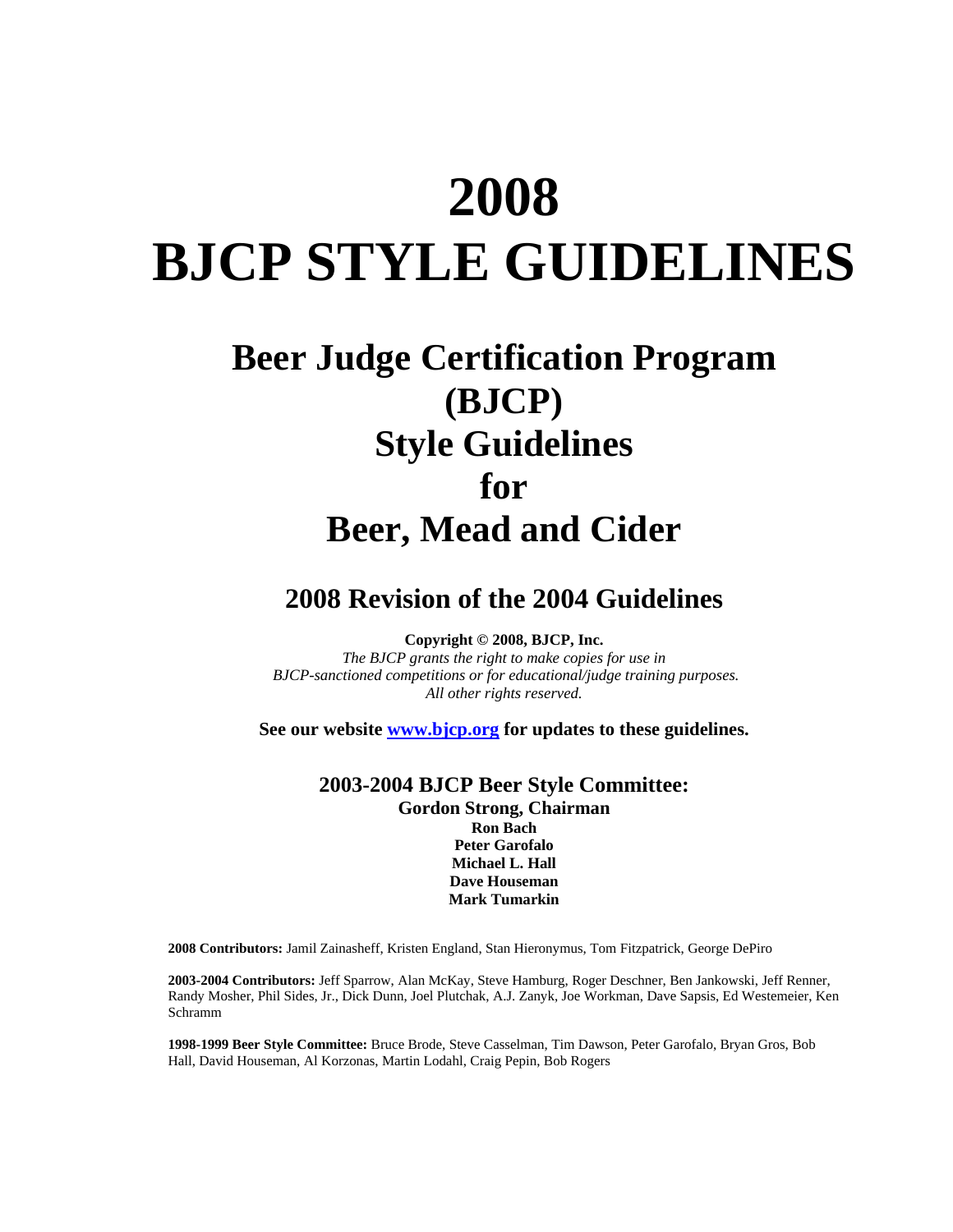### <span id="page-1-0"></span>**TABLE OF CONTENTS**

| 8C. Extra Special/Strong Bitter (English Pale Ale)  10 |
|--------------------------------------------------------|
|                                                        |
|                                                        |
|                                                        |
|                                                        |
|                                                        |
|                                                        |
|                                                        |
|                                                        |
|                                                        |
|                                                        |
|                                                        |
|                                                        |
|                                                        |
|                                                        |
|                                                        |
|                                                        |
|                                                        |
|                                                        |
|                                                        |
|                                                        |
|                                                        |
|                                                        |

| 21B. Christmas/Winter Specialty Spiced Beer 32         |  |
|--------------------------------------------------------|--|
|                                                        |  |
|                                                        |  |
|                                                        |  |
|                                                        |  |
|                                                        |  |
|                                                        |  |
|                                                        |  |
|                                                        |  |
|                                                        |  |
|                                                        |  |
|                                                        |  |
|                                                        |  |
|                                                        |  |
|                                                        |  |
|                                                        |  |
|                                                        |  |
|                                                        |  |
|                                                        |  |
|                                                        |  |
|                                                        |  |
|                                                        |  |
| Introduction to Cider Guidelines (Categories 27-28) 42 |  |
|                                                        |  |
|                                                        |  |
|                                                        |  |
|                                                        |  |
|                                                        |  |
|                                                        |  |
|                                                        |  |
|                                                        |  |
|                                                        |  |
|                                                        |  |
|                                                        |  |
|                                                        |  |
| 2004 BJCP STYLE CHART, 2008 Update 46                  |  |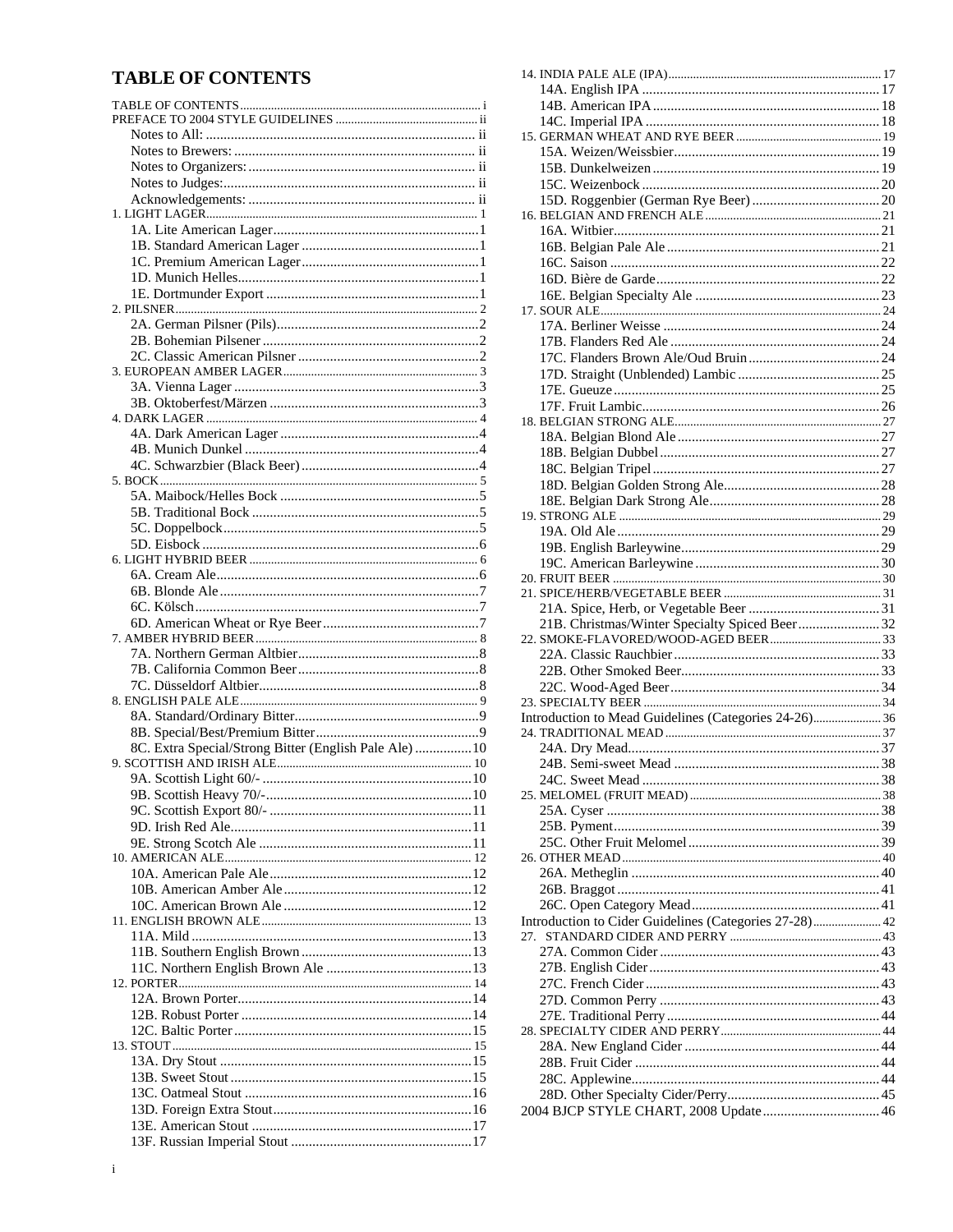#### <span id="page-2-0"></span>**PREFACE TO 2004 STYLE GUIDELINES**

#### **Notes to All:**

- 1. The style categories have been extensively revised from previous editions of the Style Guidelines. In some cases, style parameters, descriptions, and well-known commercial examples have been changed. Please familiarize yourself with the new Guidelines before using them.
- 2. The style categories have been renumbered, reordered and recategorized. Please double-check the Guidelines to ensure the style number matches the name you are referencing.
- 3. Note that SRM is a measure of beer color density more than hue/tint. Keep this in mind when attempting to use only SRM numbers when describing beers. Within these Guidelines, beer color descriptors generally follow this mapping to SRM values:

| Straw                   | $2 - 3$   |
|-------------------------|-----------|
| Yellow                  | $3-4$     |
| Gold                    | $5 - 6$   |
| Amber                   | 6-9       |
| Deep amber/light copper | $10-14$   |
| Copper                  | 14-17     |
| Deep copper/light brown | 17-18     |
| <b>Brown</b>            | 19-22     |
| Dark Brown              | $22 - 30$ |
| Very Dark Brown         | 30-35     |
| <b>Black</b>            | $30+$     |
| Black, opaque           | 40+       |
|                         |           |

#### **Notes to Brewers:**

- 1. Some styles require additional information to help judges evaluate your beer. Read the Guidelines carefully and provide the required information. Omitting required information will likely result in a misjudged beer.
- 2. If you enter a specialty or experimental beer not identified in the Guidelines, or use unusual ingredients, please consider providing supplemental information so the judges can properly understand your beer and intent.

#### **Notes to Organizers:**

- 1. Please ensure that supplemental information submitted by brewers is available to the judges.
- 2. If brewers omit required information, please seek clarification from the brewers before the competition date.
- 3. You are free to group style categories and sub-categories in whatever logical groupings you wish for the purpose of your competition, taking into account the number of entries and available judges.
- 4. You are free to split and regroup style categories for the purpose of your competition, if you feel that a different grouping would be beneficial to your entrants. You are not constrained to keep all sub-categories within a major category together when constructing flights.

#### **Notes to Judges:**

- 1. Understand that most beer styles are not defined by a single beer. Many styles are quite broad and can encompass multiple stylistically accurate variants. Do not let your understanding of a single beer limit your appreciation of the full range of each beer style.
- 2. You are free to judge beers in a flight in whatever order makes sense to you, although you should try to sequence

the beers in a manner that allows you to preserve your senses and to fairly evaluate each beer.

- 3. Pay careful attention to the modifiers used in describing the styles. Look for guidance on the magnitude and quality of each characteristic. Notice that many characteristics are optional; beers not evidencing these non-required elements should not be marked down. Phrases such as "may have," "can contain," "might feature," "is acceptable," "is appropriate," "is typical," etc. all indicate optional elements. Required elements are generally written as declaratory phrases, or use words such as "must" or "should." Elements that must not be present often use phrases such as "is inappropriate," "no," or "must not."
- 4. Seek to understand the intent of the style categories and to judge each beer in its entirety. Don't overly focus on single elements. Look to the overall balance and character of the beer for your final opinion.
- 5. If a style guideline calls for required information from the brewer but this information has not been provided to you, please request it from the competition organizer. If the organizer does not have the information, then make a quick evaluation and decide how you wish to categorize the entry. Make note of it on your scoresheet and then judge it as such. It may not always be accurate, but it's the best you can do under the circumstances. Do not overly penalize the brewer for missing information; it might not be his fault. Do the best you can and use common sense.
- 6. If you come across a beer that is clearly out of style, check with the organizer to make sure the entry has been properly labeled and/or categorized. Handling errors do occur.

#### **Acknowledgements:**

- 1. The committee would like to acknowledge the significant effort made by the 1998-1999 Style Committee in revising and updating the 1997 Guidelines. Their work has been extended and expanded, but not forgotten. Their names appear on the title page of this document.
- 2. The committee thanks the volunteer reviewers and individual contributors whose efforts improved the guidelines. Those who helped in the development or review are listed on the title page of this document.
- 3. The 1997 BJCP Guidelines were derived from the New England Homebrew Guidelines, and were primarily authored by Steve Stroud, Pat Baker and Betty Ann Sather. Mead guidelines were added to the 1997 Guidelines based on the work of Tom Fitzpatrick, Steve Dempsey, Michael Hall, Dan McConnell, Ken Schramm, Ted Major and John Carlson.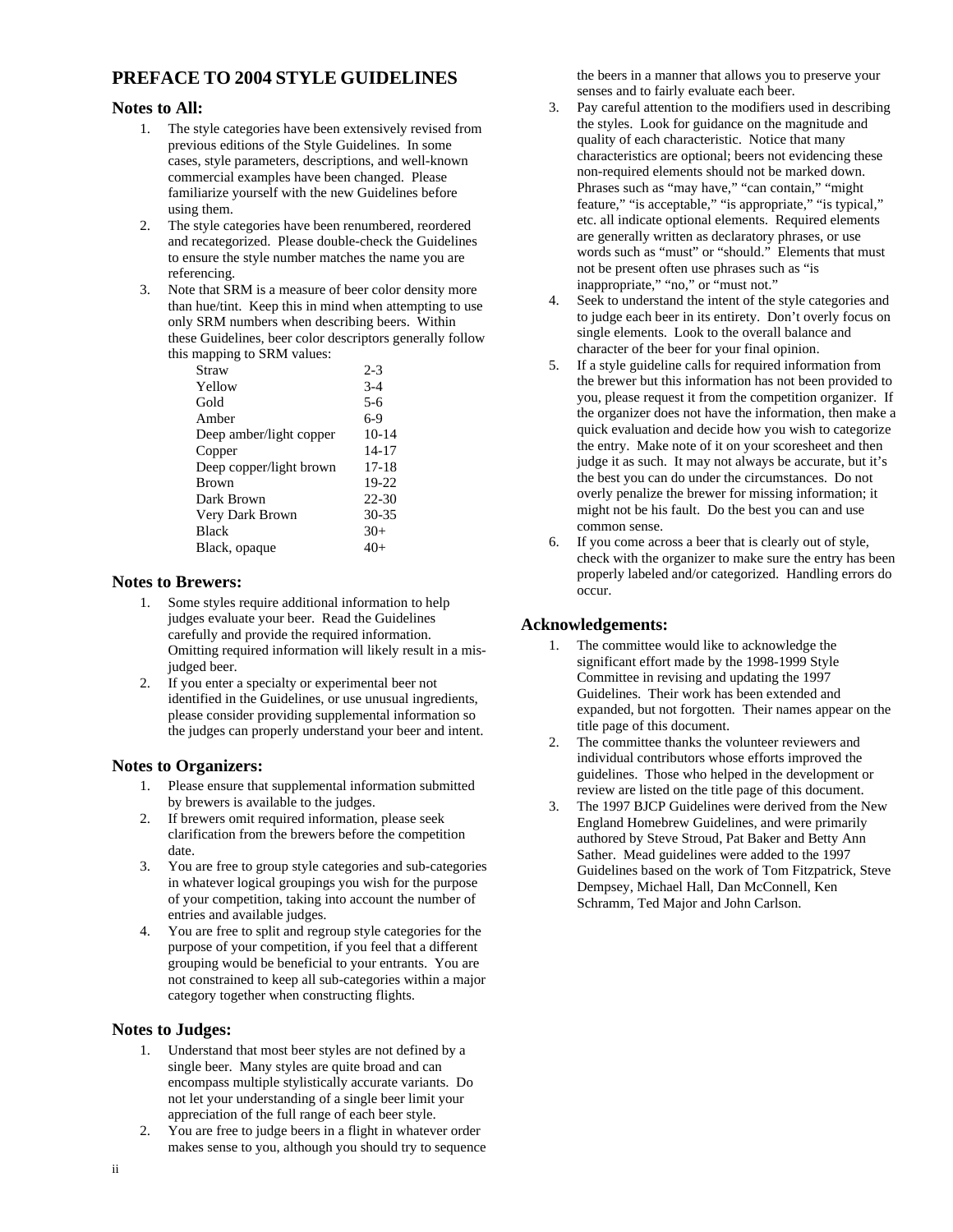#### <span id="page-3-0"></span>**1. LIGHT LAGER**

#### **1A. Lite American Lager**

**Aroma:** Little to no malt aroma, although it can be grainy, sweet or corn-like if present. Hop aroma may range from none to a light, spicy or floral hop presence. Low levels of yeast character (green apples, DMS, or fruitiness) are optional but acceptable. No diacetyl.

**Appearance:** Very pale straw to pale yellow color. White, frothy head seldom persists. Very clear.

**Flavor:** Crisp and dry flavor with some low levels of grainy or corn-like sweetness. Hop flavor ranges from none to low levels. Hop bitterness at low level. Balance may vary from slightly malty to slightly bitter, but is relatively close to even. High levels of carbonation may provide a slight acidity or dry "sting." No diacetyl. No fruitiness.

**Mouthfeel:** Very light body from use of a high percentage of adjuncts such as rice or corn. Very highly carbonated with slight carbonic bite on the tongue. May seem watery.

**Overall Impression:** Very refreshing and thirst quenching. **Comments:** A lower gravity and lower calorie beer than standard international lagers. Strong flavors are a fault. Designed to appeal to the broadest range of the general public as possible.

**Ingredients:** Two- or six-row barley with high percentage (up to 40%) of rice or corn as adjuncts.

| Vital Statistics:   | $OG: 1.028 - 1.040$ |
|---------------------|---------------------|
| <b>IBUs:</b> $8-12$ | $FG: 0.998 - 1.008$ |
| $SRM: 2-3$          | $ABV: 2.8 - 4.2\%$  |

**Commercial Examples:** Bitburger Light, Sam Adams Light, Heineken Premium Light, Miller Lite, Bud Light, Coors Light, Baltika #1 Light, Old Milwaukee Light, Amstel Light

#### **1B. Standard American Lager**

**Aroma:** Little to no malt aroma, although it can be grainy, sweet or corn-like if present. Hop aroma may range from none to a light, spicy or floral hop presence. Low levels of yeast character (green apples, DMS, or fruitiness) are optional but acceptable. No diacetyl.

**Appearance:** Very pale straw to medium yellow color. White, frothy head seldom persists. Very clear.

**Flavor:** Crisp and dry flavor with some low levels of grainy or corn-like sweetness. Hop flavor ranges from none to low levels. Hop bitterness at low to medium-low level. Balance may vary from slightly malty to slightly bitter, but is relatively close to even. High levels of carbonation may provide a slight acidity or dry "sting." No diacetyl. No fruitiness.

**Mouthfeel:** Light body from use of a high percentage of adjuncts such as rice or corn. Very highly carbonated with slight carbonic bite on the tongue.

**Overall Impression:** Very refreshing and thirst quenching. **Comments:** Strong flavors are a fault. An international style including the standard mass-market lager from most countries. **Ingredients:** Two- or six-row barley with high percentage (up to 40%) of rice or corn as adjuncts.

| <b>Vital Statistics:</b> |  | OG: $1.040 - 1.050$ |
|--------------------------|--|---------------------|
| <b>IBUs:</b> $8-15$      |  | FG: $1.004 - 1.010$ |
| SRM: $2-4$               |  | $ABV: 4.2 - 5.3%$   |
|                          |  |                     |

**Commercial Examples:** Pabst Blue Ribbon, Miller High Life, Budweiser, Baltika #3 Classic, Kirin Lager, Grain Belt Premium Lager, Molson Golden, Labatt Blue, Coors Original, Foster's Lager

#### **1C. Premium American Lager**

**Aroma:** Low to medium-low malt aroma, which can be grainy, sweet or corn-like. Hop aroma may range from very low to a medium-low, spicy or floral hop presence. Low levels of yeast

character (green apples, DMS, or fruitiness) are optional but acceptable. No diacetyl.

**Appearance:** Pale straw to gold color. White, frothy head may not be long lasting. Very clear.

**Flavor:** Crisp and dry flavor with some low levels of grainy or malty sweetness. Hop flavor ranges from none to low levels. Hop bitterness at low to medium level. Balance may vary from slightly malty to slightly bitter, but is relatively close to even. High levels of carbonation may provide a slight acidity or dry "sting." No diacetyl. No fruitiness.

**Mouthfeel:** Medium-light body from use of adjuncts such as rice or corn. Highly carbonated with slight carbonic bite on the tongue.

**Overall Impression:** Refreshing and thirst quenching, although generally more filling than standard/lite versions.

**Comments:** Premium beers tend to have fewer adjuncts than standard/lite lagers, and can be all-malt. Strong flavors are a fault, but premium lagers have more flavor than standard/lite lagers. A broad category of international mass-market lagers ranging from up-scale American lagers to the typical "import" or "green bottle" international beers found in America.

**Ingredients:** Two- or six-row barley with up to 25% rice or corn as adjuncts.

| Vital Statistics: | $OG: 1.046 - 1.056$                                  |
|-------------------|------------------------------------------------------|
| IBUs: 15 – 25     | $FG: 1.008 - 1.012$                                  |
| $SRM: 2-6$        | $ABV: 4.6 - 6%$                                      |
|                   | Commercial Evanuales: Eull Sail Session Dramium Lage |

**Commercial Examples:** Full Sail Session Premium Lager, Miller Genuine Draft, Corona Extra, Michelob, Coors Extra Gold, Birra Moretti, Heineken, Beck's, Stella Artois, Red Stripe, Singha

#### **1D. Munich Helles**

**Aroma:** Pleasantly grainy-sweet, clean Pils malt aroma dominates. Low to moderately-low spicy noble hop aroma, and a low background note of DMS (from Pils malt). No esters or diacetyl.

**Appearance:** Medium yellow to pale gold, clear, with a creamy white head.

**Flavor:** Slightly sweet, malty profile. Grain and Pils malt flavors dominate, with a low to medium-low hop bitterness that supports the malty palate. Low to moderately-low spicy noble hop flavor. Finish and aftertaste remain malty. Clean, no fruity esters, no diacetyl.

**Mouthfeel:** Medium body, medium carbonation, smooth maltiness with no trace of astringency.

**Overall Impression:** Malty but fully attenuated Pils malt showcase.

**History:** Created in Munich in 1895 at the Spaten brewery by Gabriel Sedlmayr to compete with Pilsner-style beers.

**Comments:** Unlike Pilsner but like its cousin, Munich Dunkel, Helles is a malt-accentuated beer that is not overly sweet, but rather focuses on malt flavor with underlying hop bitterness in a supporting role.

**Ingredients:** Moderate carbonate water, Pilsner malt, German noble hop varieties.

| Vital Statistics: | $OG: 1.045 - 1.051$ |
|-------------------|---------------------|
| IBUs: 16 – 22     | $FG: 1.008 - 1.012$ |
| SRM: 3 – 5        | $ABV: 4.7 - 5.4\%$  |

**Commercial Examples:** Weihenstephaner Original, Hacker-Pschorr Münchner Gold, Bürgerbräu Wolznacher Hell Naturtrüb, Mahr's Hell, Paulaner Premium Lager, Spaten Premium Lager, Stoudt's Gold Lager

#### **1E. Dortmunder Export**

**Aroma:** Low to medium noble (German or Czech) hop aroma. Moderate Pils malt aroma; can be grainy to somewhat sweet. May have an initial sulfury aroma (from water and/or yeast) and a low background note of DMS (from Pils malt). No diacetyl.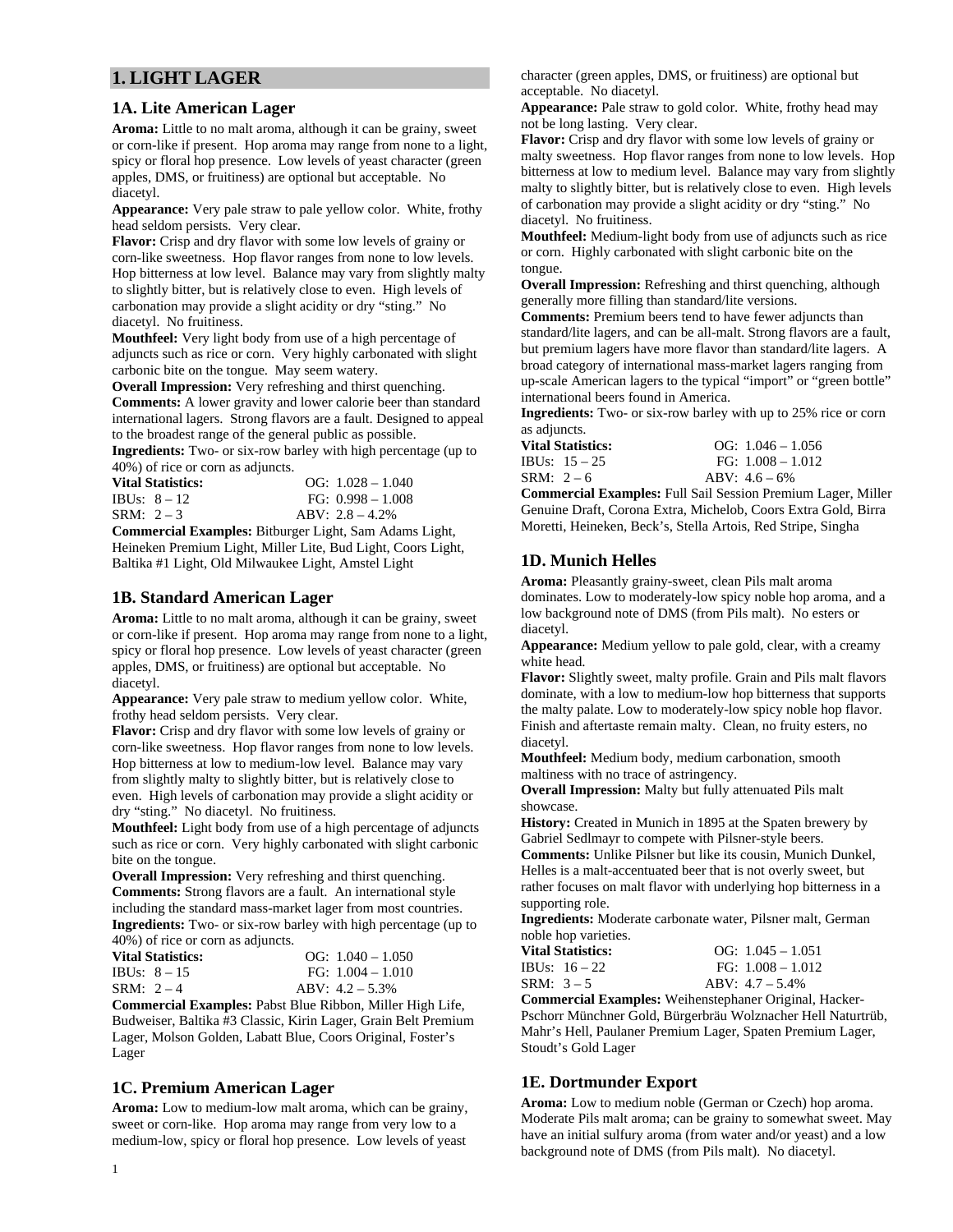<span id="page-4-0"></span>**Appearance:** Light gold to deep gold, clear with a persistent white head.

**Flavor:** Neither Pils malt nor noble hops dominate, but both are in good balance with a touch of malty sweetness, providing a smooth yet crisply refreshing beer. Balance continues through the finish and the hop bitterness lingers in aftertaste (although some examples may finish slightly sweet). Clean, no fruity esters, no diacetyl. Some mineral character might be noted from the water, although it usually does not come across as an overt minerally flavor.

**Mouthfeel:** Medium body, medium carbonation.

**Overall Impression:** Balance and smoothness are the hallmarks of this style. It has the malt profile of a Helles, the hop character of a Pils, and is slightly stronger than both.

**History:** A style indigenous to the Dortmund industrial region, Dortmunder has been on the decline in Germany in recent years. **Comments:** Brewed to a slightly higher starting gravity than other light lagers, providing a firm malty body and underlying maltiness to complement the sulfate-accentuated hop bitterness. The term "Export" is a beer strength category under German beer tax law, and is not strictly synonymous with the "Dortmunder" style. Beer from other cities or regions can be brewed to Export strength, and labeled as such.

**Ingredients:** Minerally water with high levels of sulfates, carbonates and chlorides, German or Czech noble hops, Pilsner malt, German lager yeast.

| <b>Vital Statistics:</b> | $OG: 1.048 - 1.056$ |
|--------------------------|---------------------|
| <b>IBUs:</b> $23 - 30$   | $FG: 1.010 - 1.015$ |
| $SRM: 4-6$               | $ABV: 4.8 - 6.0\%$  |

**Commercial Examples:** DAB Export, Dortmunder Union Export, Dortmunder Kronen, Ayinger Jahrhundert, Great Lakes Dortmunder Gold, Barrel House Duveneck's Dortmunder, Bell's Lager, Dominion Lager, Gordon Biersch Golden Export, Flensburger Gold

#### **2. PILSNER**

#### **2A. German Pilsner (Pils)**

**Aroma:** Typically features a light grainy Pils malt character (sometimes Graham cracker-like) and distinctive flowery or spicy noble hops. Clean, no fruity esters, no diacetyl. May have an initial sulfury aroma (from water and/or yeast) and a low background note of DMS (from Pils malt).

**Appearance:** Straw to light gold, brilliant to very clear, with a creamy, long-lasting white head.

**Flavor:** Crisp and bitter, with a dry to medium-dry finish. Moderate to moderately-low yet well attenuated maltiness, although some grainy flavors and slight Pils malt sweetness are acceptable. Hop bitterness dominates taste and continues through the finish and lingers into the aftertaste. Hop flavor can range from low to high but should only be derived from German noble hops. Clean, no fruity esters, no diacetyl.

**Mouthfeel:** Medium-light body, medium to high carbonation. **Overall Impression:** Crisp, clean, refreshing beer that

prominently features noble German hop bitterness accentuated by sulfates in the water.

**History:** A copy of Bohemian Pilsener adapted to brewing conditions in Germany.

**Comments:** Drier and crisper than a Bohemian Pilsener with a bitterness that tends to linger more in the aftertaste due to higher attenuation and higher-sulfate water. Lighter in body and color, and with higher carbonation than a Bohemian Pilsener. Modern examples of German Pilsners tend to become paler in color, drier in finish, and more bitter as you move from South to North in Germany.

**Ingredients:** Pilsner malt, German hop varieties (especially noble varieties such as Hallertauer, Tettnanger and Spalt for taste and aroma), medium sulfate water, German lager yeast.

| Vital Statistics: | $OG: 1.044 - 1.050$ |
|-------------------|---------------------|
| IBUs: 25 – 45     | FG: $1.008 - 1.013$ |
| SRM: 2 – 5        | $ABV: 4.4 - 5.2%$   |

**Commercial Examples:** Victory Prima Pils, Bitburger, Warsteiner, Trumer Pils, Old Dominion Tupper's Hop Pocket Pils, König Pilsener, Jever Pils, Left Hand Polestar Pilsner, Holsten Pils, Spaten Pils, Brooklyn Pilsner

#### **2B. Bohemian Pilsener**

**Aroma:** Rich with complex malt and a spicy, floral Saaz hop bouquet. Some pleasant, restrained diacetyl is acceptable, but need not be present. Otherwise clean, with no fruity esters. **Appearance:** Very pale gold to deep burnished gold, brilliant to very clear, with a dense, long-lasting, creamy white head. **Flavor:** Rich, complex maltiness combined with a pronounced yet soft and rounded bitterness and spicy flavor from Saaz hops. Some diacetyl is acceptable, but need not be present. Bitterness is prominent but never harsh, and does not linger. The aftertaste is balanced between malt and hops. Clean, no fruity esters. **Mouthfeel:** Medium-bodied (although diacetyl, if present, may make it seem medium-full), medium carbonation.

**Overall Impression:** Crisp, complex and well-rounded yet refreshing.

**History:** First brewed in 1842, this style was the original clear, light-colored beer.

**Comments:** Uses Moravian malted barley and a decoction mash for rich, malt character. Saaz hops and low sulfate, low carbonate water provide a distinctively soft, rounded hop profile. Traditional yeast sometimes can provide a background diacetyl note. Dextrins provide additional body, and diacetyl enhances the perception of a fuller palate.

**Ingredients:** Soft water with low mineral content, Saaz hops, Moravian malted barley, Czech lager yeast.

| <b>Vital Statistics:</b>    | $OG: 1.044 - 1.056$                                                                           |
|-----------------------------|-----------------------------------------------------------------------------------------------|
| <b>IBUs:</b> $35 - 45$      | $FG: 1.013 - 1.017$                                                                           |
| $SRM: 3.5 - 6$              | $ABV: 4.2 - 5.4\%$                                                                            |
| $\sim$ $\sim$ $\sim$ $\sim$ | $\mathbf{r}$ $\mathbf{r}$ $\mathbf{r}$ $\mathbf{r}$ $\mathbf{r}$ $\mathbf{r}$<br>$\mathbf{r}$ |

**Commercial Examples:** Pilsner Urquell, Krušovice Imperial 12°, Budweiser Budvar (Czechvar in the US), Czech Rebel, Staropramen, Gambrinus Pilsner, Zlaty Bazant Golden Pheasant, Dock Street Bohemian Pilsner

#### **2C. Classic American Pilsner**

**Aroma:** Low to medium grainy, corn-like or sweet maltiness may be evident (although rice-based beers are more neutral). Medium to moderately high hop aroma, often classic noble hops. Clean lager character, with no fruitiness or diacetyl. Some DMS is acceptable.

**Appearance:** Yellow to deep gold color. Substantial, long lasting white head. Bright clarity.

**Flavor:** Moderate to moderately high maltiness similar in character to the Continental Pilsners but somewhat lighter in intensity due to the use of up to 30% flaked maize (corn) or rice used as an adjunct. Slight grainy, corn-like sweetness from the use of maize with substantial offsetting hop bitterness. Rice-based versions are crisper, drier, and often lack corn-like flavors.

Medium to high hop flavor from noble hops (either late addition or first-wort hopped). Medium to high hop bitterness, which should not be coarse nor have a harsh aftertaste. No fruitiness or diacetyl. Should be smooth and well-lagered.

**Mouthfeel:** Medium body and rich, creamy mouthfeel. Medium to high carbonation levels.

**Overall Impression:** A substantial Pilsner that can stand up to the classic European Pilsners, but exhibiting the native American grains and hops available to German brewers who initially brewed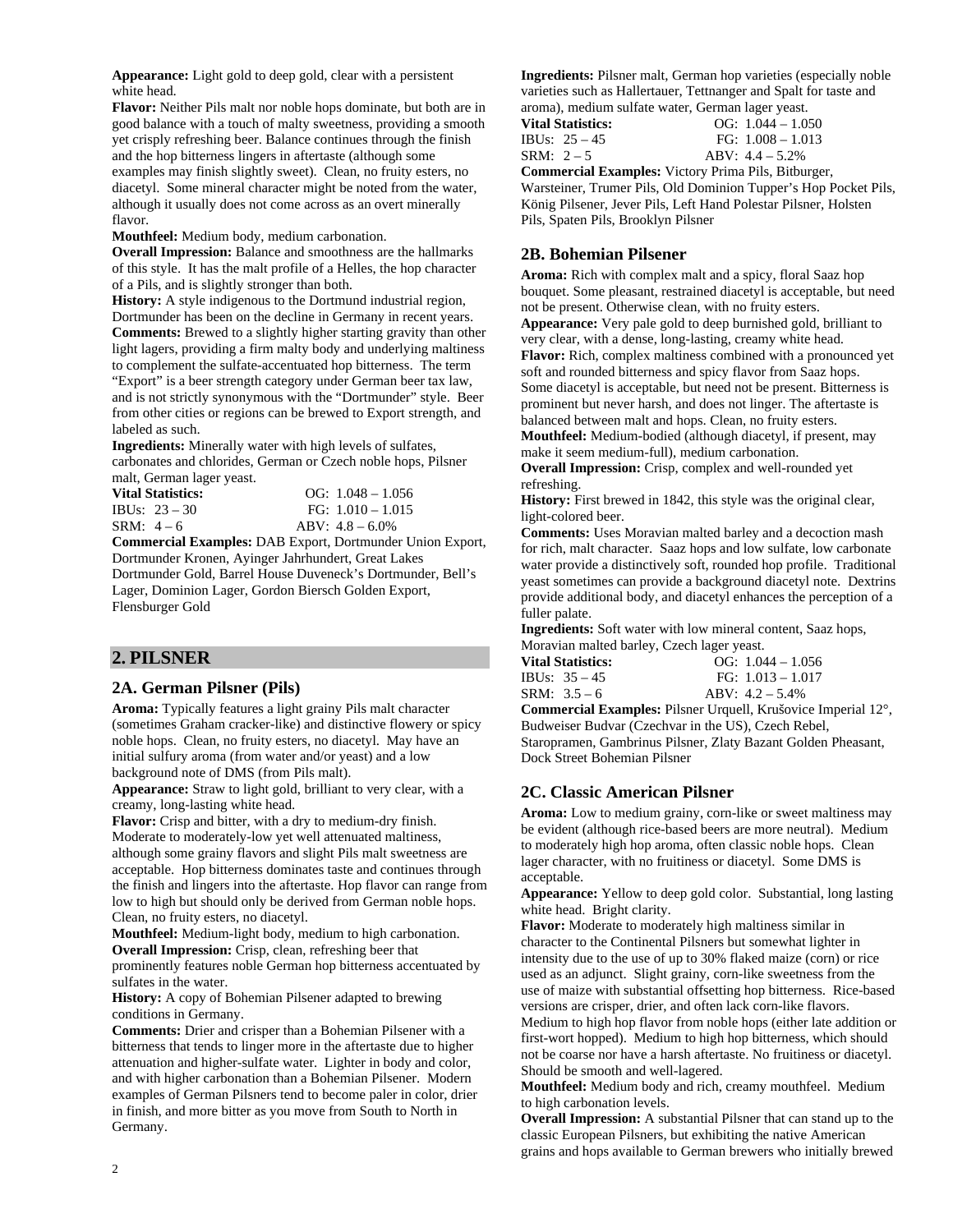<span id="page-5-0"></span>it in the USA. Refreshing, but with the underlying malt and hops that stand out when compared to other modern American light lagers. Maize lends a distinctive grainy sweetness. Rice contributes a crisper, more neutral character.

**History:** A version of Pilsner brewed in the USA by immigrant German brewers who brought the process and yeast with them when they settled in America. They worked with the ingredients that were native to America to create a unique version of the original Pilsner. This style died out after Prohibition but was resurrected as a home-brewed style by advocates of the hobby. **Comments:** The classic American Pilsner was brewed both pre-Prohibition and post-Prohibition with some differences. OGs of 1.050-1.060 would have been appropriate for pre-Prohibition beers while gravities dropped to 1.044-1.048 after Prohibition. Corresponding IBUs dropped from a pre-Prohibition level of 30- 40 to 25-30 after Prohibition.

**Ingredients:** Six-row barley with 20% to 30% flaked maize to dilute the excessive protein levels. Native American hops such as Clusters, traditional continental noble hops, or modern noble crosses (Ultra, Liberty, Crystal) are also appropriate. Modern American hops such as Cascade are inappropriate. Water with a high mineral content can lead to an inappropriate coarseness in flavor and harshness in aftertaste.

| <b>Vital Statistics:</b> | $OG: 1.044 - 1.060$ |
|--------------------------|---------------------|
| <b>IBUs:</b> $25 - 40$   | $FG: 1.010 - 1.015$ |
| SRM: $3-6$               | $ABV: 4.5 - 6%$     |

**Commercial Examples:** Occasional brewpub and microbrewery specials

#### **3. EUROPEAN AMBER LAGER**

#### **3A. Vienna Lager**

**Aroma:** Moderately rich German malt aroma (of Vienna and/or Munich malt). A light toasted malt aroma may be present. Similar, though less intense than Oktoberfest. Clean lager character, with no fruity esters or diacetyl. Noble hop aroma may be low to none. Caramel aroma is inappropriate.

**Appearance:** Light reddish amber to copper color. Bright clarity. Large, off-white, persistent head.

**Flavor:** Soft, elegant malt complexity is in the forefront, with a firm enough hop bitterness to provide a balanced finish. Some toasted character from the use of Vienna malt. No roasted or caramel flavor. Fairly dry finish, with both malt and hop bitterness present in the aftertaste. Noble hop flavor may be low to none.

**Mouthfeel:** Medium-light to medium body, with a gentle creaminess. Moderate carbonation. Smooth. Moderately crisp finish. May have a bit of alcohol warming.

**Overall Impression:** Characterized by soft, elegant maltiness that dries out in the finish to avoid becoming sweet.

**History:** The original amber lager developed by Anton Dreher shortly after the isolation of lager yeast. Nearly extinct in its area of origin, the style continues in Mexico where it was brought by Santiago Graf and other Austrian immigrant brewers in the late 1800s. Regrettably, most modern examples use adjuncts which lessen the rich malt complexity characteristic of the best examples of this style. The style owes much of its character to the method of malting (Vienna malt). Lighter malt character overall than Oktoberfest, yet still decidedly balanced toward malt.

**Comments:** American versions can be a bit stronger, drier and more bitter, while European versions tend to be sweeter. Many Mexican amber and dark lagers used to be more authentic, but unfortunately are now more like sweet, adjunct-laden American Dark Lagers.

**Ingredients:** Vienna malt provides a lightly toasty and complex, melanoidin-rich malt profile. As with Oktoberfests, only the finest quality malt should be used, along with Continental hops (preferably noble varieties). Moderately hard, carbonate-rich water. Can use some caramel malts and/or darker malts to add color and sweetness, but caramel malts shouldn't add significant aroma and flavor and dark malts shouldn't provide any roasted character.

| Vital Statistics:           | OG: $1.046 - 1.052$                |
|-----------------------------|------------------------------------|
| IBUs: 18 – 30               | $FG: 1.010 - 1.014$                |
| SRM: 10 – 16                | $ABV: 4.5 - 5.5\%$                 |
| $\sim$ $\sim$ $\sim$ $\sim$ | $\alpha$ is equivalent of $\alpha$ |

**Commercial Examples:** Great Lakes Eliot Ness (unusual in its 6.2% strength and 35 IBUs), Boulevard Bobs 47 Munich-Style Lager, Negra Modelo, Old Dominion Aviator Amber Lager, Gordon Biersch Vienna Lager, Capital Wisconsin Amber, Olde Saratoga Lager, Penn Pilsner

#### **3B. Oktoberfest/Märzen**

**Aroma:** Rich German malt aroma (of Vienna and/or Munich malt). A light to moderate toasted malt aroma is often present. Clean lager aroma with no fruity esters or diacetyl. No hop aroma. Caramel aroma is inappropriate.

**Appearance:** Dark gold to deep orange-red color. Bright clarity, with solid, off-white, foam stand.

**Flavor:** Initial malty sweetness, but finish is moderately dry. Distinctive and complex maltiness often includes a toasted aspect. Hop bitterness is moderate, and noble hop flavor is low to none. Balance is toward malt, though the finish is not sweet. Noticeable caramel or roasted flavors are inappropriate. Clean lager character with no diacetyl or fruity esters.

**Mouthfeel:** Medium body, with a creamy texture and medium carbonation. Smooth. Fully fermented, without a cloying finish. **Overall Impression:** Smooth, clean, and rather rich, with a depth of malt character. This is one of the classic malty styles, with a maltiness that is often described as soft, complex, and elegant but never cloying.

**History:** Origin is credited to Gabriel Sedlmayr, based on an adaptation of the Vienna style developed by Anton Dreher around 1840, shortly after lager yeast was first isolated. Typically brewed in the spring, signaling the end of the traditional brewing season and stored in cold caves or cellars during the warm summer months. Served in autumn amidst traditional celebrations.

**Comments:** Domestic German versions tend to be golden, like a strong Pils-dominated Helles. Export German versions are typically orange-amber in color, and have a distinctive toasty malt character. German beer tax law limits the OG of the style at 14˚P since it is a *vollbier*, although American versions can be stronger. "Fest" type beers are special occasion beers that are usually stronger than their everyday counterparts.

**Ingredients:** Grist varies, although German Vienna malt is often the backbone of the grain bill, with some Munich malt, Pils malt, and possibly some crystal malt. All malt should derive from the finest quality two-row barley. Continental hops, especially noble varieties, are most authentic. Somewhat alkaline water (up to 300 PPM), with significant carbonate content is welcome. A decoction mash can help develop the rich malt profile.

| Vital Statistics: | $OG: 1.050 - 1.057$ |
|-------------------|---------------------|
| IBUs: 20 – 28     | FG: $1.012 - 1.016$ |
| SRM: 7 – 14       | $ABV: 4.8 - 5.7\%$  |
|                   |                     |

**Commercial Examples:** Paulaner Oktoberfest, Ayinger Oktoberfest-Märzen, Hacker-Pschorr Original Oktoberfest, Hofbräu Oktoberfest, Victory Festbier, Great Lakes Oktoberfest, Spaten Oktoberfest, Capital Oktoberfest, Gordon Biersch Märzen, Goose Island Oktoberfest, Samuel Adams Oktoberfest (a bit unusual in its late hopping)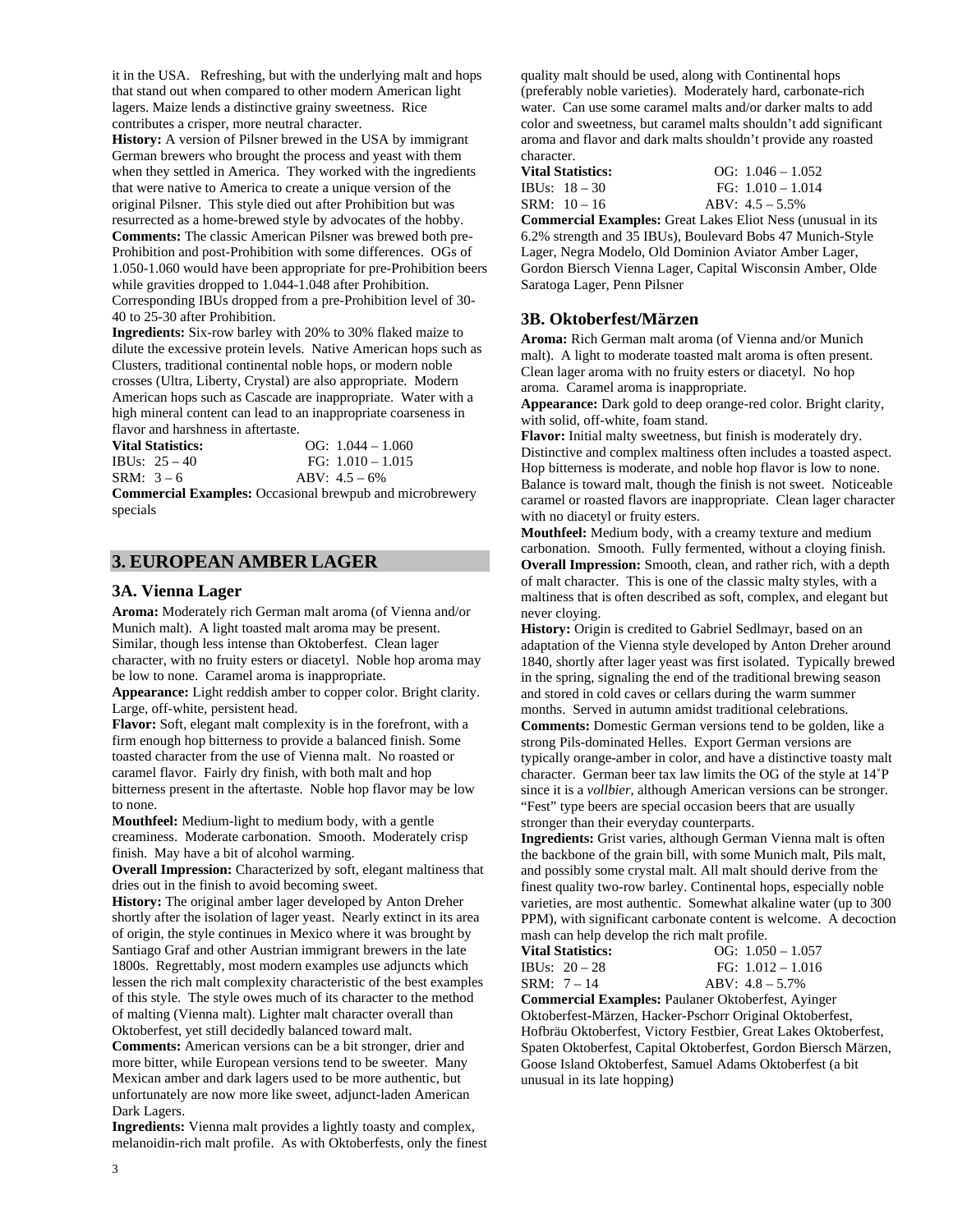#### <span id="page-6-0"></span>**4. DARK LAGER**

#### **4A. Dark American Lager**

**Aroma:** Little to no malt aroma. Medium-low to no roast and caramel malt aroma. Hop aroma may range from none to light spicy or floral hop presence. Can have low levels of yeast character (green apples, DMS, or fruitiness). No diacetyl. **Appearance:** Deep amber to dark brown with bright clarity and ruby highlights. Foam stand may not be long lasting, and is

usually light tan in color. **Flavor:** Moderately crisp with some low to moderate levels of sweetness. Medium-low to no caramel and/or roasted malt flavors (and may include hints of coffee, molasses or cocoa). Hop flavor ranges from none to low levels. Hop bitterness at low to medium levels. No diacetyl. May have a very light fruitiness. Burnt or moderately strong roasted malt flavors are a defect.

**Mouthfeel:** Light to somewhat medium body. Smooth, although a highly-carbonated beer.

**Overall Impression:** A somewhat sweeter version of standard/premium lager with a little more body and flavor. **Comments:** A broad range of international lagers that are darker than pale, and not assertively bitter and/or roasted.

**Ingredients:** Two- or six-row barley, corn or rice as adjuncts. Light use of caramel and darker malts. Commercial versions may use coloring agents.

| <b>Vital Statistics:</b> | $OG: 1.044 - 1.056$ |
|--------------------------|---------------------|
| <b>IBUs:</b> $8-20$      | $FG: 1.008 - 1.012$ |
| $SRM: 14-22$             | ABV: $4.2 - 6\%$    |

**Commercial Examples:** Dixie Blackened Voodoo, Shiner Bock, San Miguel Dark, Baltika #4, Beck's Dark, Saint Pauli Girl Dark, Warsteiner Dunkel, Heineken Dark Lager, Crystal Diplomat Dark Beer

#### **4B. Munich Dunkel**

**Aroma:** Rich, Munich malt sweetness, like bread crusts (and sometimes toast.) Hints of chocolate, nuts, caramel, and/or toffee are also acceptable. No fruity esters or diacetyl should be detected, but a slight noble hop aroma is acceptable. **Appearance:** Deep copper to dark brown, often with a red or garnet tint. Creamy, light to medium tan head. Usually clear,

although murky unfiltered versions exist. **Flavor:** Dominated by the rich and complex flavor of Munich malt, usually with melanoidins reminiscent of bread crusts. The taste can be moderately sweet, although it should not be overwhelming or cloying. Mild caramel, chocolate, toast or nuttiness may be present. Burnt or bitter flavors from roasted malts are inappropriate, as are pronounced caramel flavors from crystal malt. Hop bitterness is moderately low but perceptible, with the balance tipped firmly towards maltiness. Noble hop flavor is low to none. Aftertaste remains malty, although the hop bitterness may become more apparent in the medium-dry finish. Clean lager character with no fruity esters or diacetyl.

**Mouthfeel:** Medium to medium-full body, providing a firm and dextrinous mouthfeel without being heavy or cloying. Moderate carbonation. May have a light astringency and a slight alcohol warming.

**Overall Impression:** Characterized by depth and complexity of Munich malt and the accompanying melanoidins. Rich Munich flavors, but not as intense as a bock or as roasted as a schwarzbier.

**History:** The classic brown lager style of Munich which developed as a darker, malt-accented beer in part because of the moderately carbonate water. While originating in Munich, the style has become very popular throughout Bavaria (especially Franconia).

**Comments:** Unfiltered versions from Germany can taste like liquid bread, with a yeasty, earthy richness not found in exported filtered dunkels.

**Ingredients:** Grist is traditionally made up of German Munich malt (up to 100% in some cases) with the remainder German Pilsner malt. Small amounts of crystal malt can add dextrins and color but should not introduce excessive residual sweetness. Slight additions of roasted malts (such as Carafa or chocolate) may be used to improve color but should not add strong flavors. Noble German hop varieties and German lager yeast strains should be used. Moderately carbonate water. Often decoction mashed (up to a triple decoction) to enhance the malt flavors and create the depth of color.

| $OG: 1.048 - 1.056$ |
|---------------------|
| $FG: 1.010 - 1.016$ |
| $ABV: 4.5 - 5.6\%$  |
|                     |

**Commercial Examples:** Ayinger Altbairisch Dunkel, Hacker-Pschorr Alt Munich Dark, Paulaner Alt Münchner Dunkel, Weltenburger Kloster Barock-Dunkel, Ettaler Kloster Dunkel, Hofbräu Dunkel, Penn Dark Lager, König Ludwig Dunkel, Capital Munich Dark, Harpoon Munich-type Dark Beer, Gordon Biersch Dunkels, Dinkel Acker Dark. In Bavaria, Ettaler Dunkel, Löwenbräu Dunkel, Hartmann Dunkel, Kneitinger Dunkel, Augustiner Dunkel.

#### **4C. Schwarzbier (Black Beer)**

**Aroma:** Low to moderate malt, with low aromatic sweetness and/or hints of roast malt often apparent. The malt can be clean and neutral or rich and Munich-like, and may have a hint of caramel. The roast can be coffee-like but should never be burnt. A low noble hop aroma is optional. Clean lager yeast character (light sulfur possible) with no fruity esters or diacetyl. **Appearance:** Medium to very dark brown in color, often with deep ruby to garnet highlights, yet almost never truly black. Very clear. Large, persistent, tan-colored head.

**Flavor:** Light to moderate malt flavor, which can have a clean, neutral character to a rich, sweet, Munich-like intensity. Light to moderate roasted malt flavors can give a bitter-chocolate palate that lasts into the finish, but which are never burnt. Medium-low to medium bitterness, which can last into the finish. Light to moderate noble hop flavor. Clean lager character with no fruity esters or diacetyl. Aftertaste tends to dry out slowly and linger, featuring hop bitterness with a complementary but subtle roastiness in the background. Some residual sweetness is acceptable but not required.

**Mouthfeel:** Medium-light to medium body. Moderate to moderately high carbonation. Smooth. No harshness or astringency, despite the use of dark, roasted malts.

**Overall Impression:** A dark German lager that balances roasted yet smooth malt flavors with moderate hop bitterness. **History:** A regional specialty from southern Thuringen and

northern Franconia in Germany, and probably a variant of the Munich Dunkel style.

**Comments:** In comparison with a Munich Dunkel, usually darker in color, drier on the palate and with a noticeable (but not high) roasted malt edge to balance the malt base. While sometimes called a "black Pils," the beer is rarely that dark; don't expect strongly roasted, porter-like flavors.

**Ingredients:** German Munich malt and Pilsner malts for the base, supplemented by a small amount of roasted malts (such as Carafa) for the dark color and subtle roast flavors. Noble-type German hop varieties and clean German lager yeasts are preferred.

| Vital Statistics:      | $OG: 1.046 - 1.052$ |
|------------------------|---------------------|
| <b>IBUs:</b> $22 - 32$ | $FG: 1.010 - 1.016$ |
| SRM: 17 – 30           | $ABV: 4.4 - 5.4%$   |

**Commercial Examples:** Köstritzer Schwarzbier, Kulmbacher Mönchshof Premium Schwarzbier, Samuel Adams Black Lager, Krušovice Cerne, Original Badebier, Einbecker Schwarzbier, Gordon Biersch Schwarzbier, Weeping Radish Black Radish Dark Lager, Sprecher Black Bavarian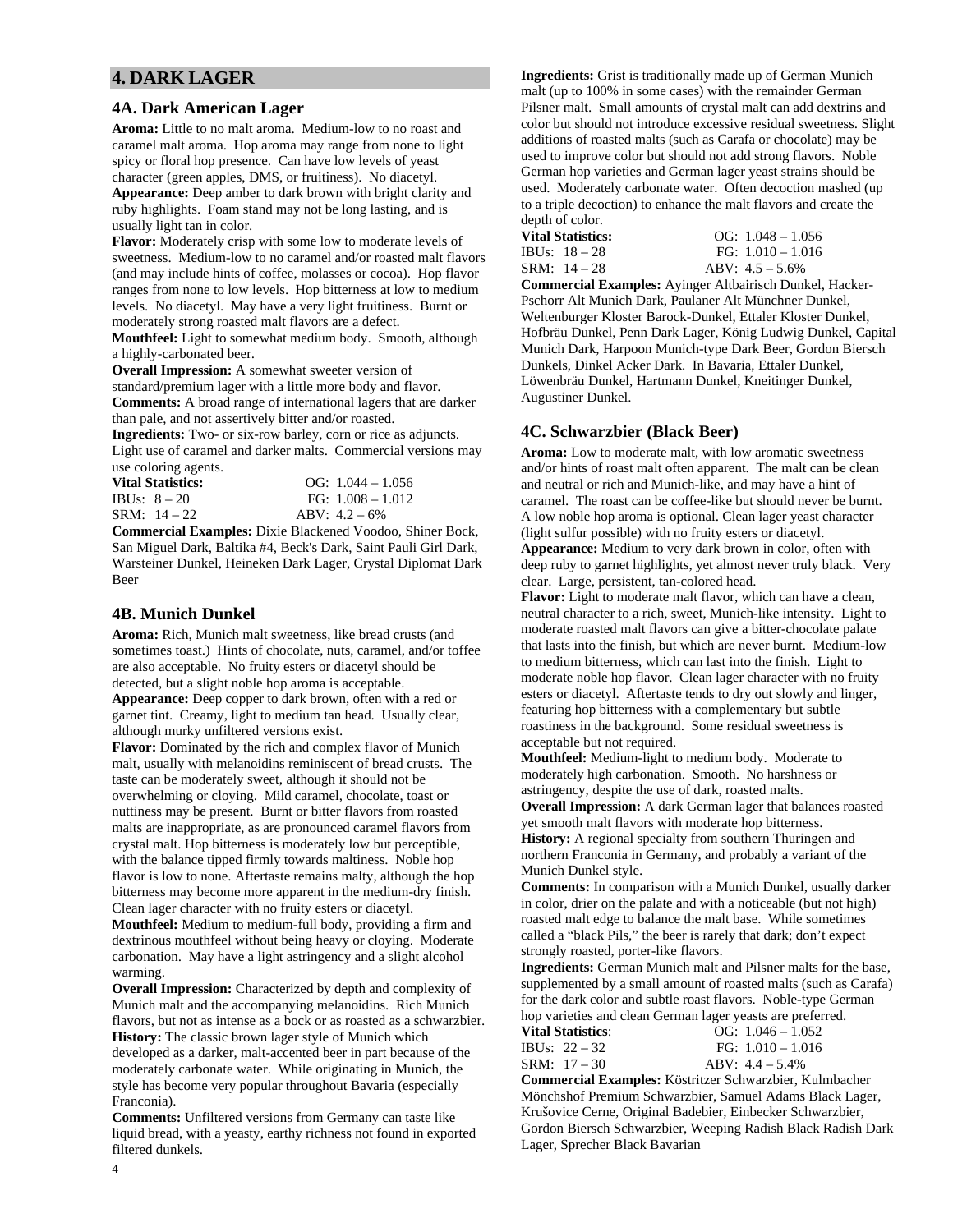#### <span id="page-7-0"></span>**5. BOCK**

#### **5A. Maibock/Helles Bock**

**Aroma:** Moderate to strong malt aroma, often with a lightly toasted quality and low melanoidins. Moderately low to no noble hop aroma, often with a spicy quality. Clean. No diacetyl. Fruity esters should be low to none. Some alcohol may be noticeable. May have a light DMS aroma from Pils malt.

**Appearance:** Deep gold to light amber in color. Lagering should provide good clarity. Large, creamy, persistent, white head. **Flavor:** The rich flavor of continental European pale malts dominates (Pils malt flavor with some toasty notes and/or melanoidins). Little to no caramelization. May have a light DMS flavor from Pils malt. Moderate to no noble hop flavor. May have a low spicy or peppery quality from hops and/or alcohol. Moderate hop bitterness (more so in the balance than in other bocks). Clean, with no fruity esters or diacetyl. Well-attenuated, not cloying, with a moderately dry finish that may taste of both malt and hops.

**Mouthfeel:** Medium-bodied. Moderate to moderately high carbonation. Smooth and clean with no harshness or astringency, despite the increased hop bitterness. Some alcohol warming may be present.

**Overall Impression:** A relatively pale, strong, malty lager beer. Designed to walk a fine line between blandness and too much color. Hop character is generally more apparent than in other bocks.

**History:** A fairly recent development in comparison to the other members of the bock family. The serving of Maibock is specifically associated with springtime and the month of May. **Comments:** Can be thought of as either a pale version of a traditional bock, or a Munich helles brewed to bock strength. While quite malty, this beer typically has less dark and rich malt flavors than a traditional bock. May also be drier, hoppier, and more bitter than a traditional bock. The hops compensate for the lower level of melanoidins. There is some dispute whether Helles ("pale") Bock and Mai ("May") Bock are synonymous. Most agree that they are identical (as is the consensus for Märzen and Oktoberfest), but some believe that Maibock is a "fest" type beer hitting the upper limits of hopping and color for the range. Any fruitiness is due to Munich and other specialty malts, not yeastderived esters developed during fermentation.

**Ingredients:** Base of Pils and/or Vienna malt with some Munich malt to add character (although much less than in a traditional bock). No non-malt adjuncts. Noble hops. Soft water preferred so as to avoid harshness. Clean lager yeast. Decoction mash is typical, but boiling is less than in traditional bocks to restrain color development.

| Vital Statistics:      | $OG: 1.064 - 1.072$ |
|------------------------|---------------------|
| <b>IBUs:</b> $23 - 35$ | $FG: 1.011 - 1.018$ |
| $SRM: 6-11$            | $ABV: 6.3 - 7.4\%$  |

**Commercial Examples:** Ayinger Maibock, Mahr's Bock, Hacker-Pschorr Hubertus Bock, Capital Maibock, Einbecker Mai-Urbock, Hofbräu Maibock, Victory St. Boisterous, Gordon Biersch Blonde Bock, Smuttynose Maibock

#### **5B. Traditional Bock**

**Aroma:** Strong malt aroma, often with moderate amounts of rich melanoidins and/or toasty overtones. Virtually no hop aroma. Some alcohol may be noticeable. Clean. No diacetyl. Low to no fruity esters.

**Appearance:** Light copper to brown color, often with attractive garnet highlights. Lagering should provide good clarity despite the dark color. Large, creamy, persistent, off-white head.

**Flavor:** Complex maltiness is dominated by the rich flavors of Munich and Vienna malts, which contribute melanoidins and toasty flavors. Some caramel notes may be present from decoction mashing and a long boil. Hop bitterness is generally only high enough to support the malt flavors, allowing a bit of sweetness to linger into the finish. Well-attenuated, not cloying. Clean, with no esters or diacetyl. No hop flavor. No roasted or burnt character.

**Mouthfeel:** Medium to medium-full bodied. Moderate to moderately low carbonation. Some alcohol warmth may be found, but should never be hot. Smooth, without harshness or astringency.

**Overall Impression:** A dark, strong, malty lager beer. **History:** Originated in the Northern German city of Einbeck, which was a brewing center and popular exporter in the days of the Hanseatic League ( $14<sup>th</sup>$  to  $17<sup>th</sup>$  century). Recreated in Munich starting in the  $17<sup>th</sup>$  century. The name "bock" is based on a corruption of the name "Einbeck" in the Bavarian dialect, and was thus only used after the beer came to Munich. "Bock" also means "billy-goat" in German, and is often used in logos and advertisements.

**Comments:** Decoction mashing and long boiling plays an important part of flavor development, as it enhances the caramel and melanoidin flavor aspects of the malt. Any fruitiness is due to Munich and other specialty malts, not yeast-derived esters developed during fermentation.

**Ingredients:** Munich and Vienna malts, rarely a tiny bit of dark roasted malts for color adjustment, never any non-malt adjuncts. Continental European hop varieties are used. Clean lager yeast. Water hardness can vary, although moderately carbonate water is typical of Munich.

| <i>. .</i><br>Vital Statistics:                       | OG: $1.064 - 1.072$ |
|-------------------------------------------------------|---------------------|
| IBUs: 20 – 27                                         | FG: $1.013 - 1.019$ |
| SRM: 14 – 22                                          | $ABV: 6.3 - 7.2\%$  |
| <b>Commercial Examples:</b> Einbecker Ur-Bock Dunkel, |                     |
| Donnaulyonia Drawing St. Night Dook, Ages Dook, Croot |                     |

Pennsylvania Brewing St. Nick Bock, Aass Bock, Great Lakes Rockefeller Bock, Stegmaier Brewhouse Bock

#### **5C. Doppelbock**

**Aroma:** Very strong maltiness. Darker versions will have significant melanoidins and often some toasty aromas. A light caramel flavor from a long boil is acceptable. Lighter versions will have a strong malt presence with some melanoidins and toasty notes. Virtually no hop aroma, although a light noble hop aroma is acceptable in pale versions. No diacetyl. A moderately low fruity aspect to the aroma often described as prune, plum or grape may be present (but is optional) in dark versions due to reactions between malt, the boil, and aging. A very slight chocolate-like aroma may be present in darker versions, but no roasted or burned aromatics should ever be present. Moderate alcohol aroma may be present.

**Appearance:** Deep gold to dark brown in color. Darker versions often have ruby highlights. Lagering should provide good clarity. Large, creamy, persistent head (color varies with base style: white for pale versions, off-white for dark varieties). Stronger versions might have impaired head retention, and can display noticeable legs.

**Flavor:** Very rich and malty. Darker versions will have significant melanoidins and often some toasty flavors. Lighter versions will a strong malt flavor with some melanoidins and toasty notes. A very slight chocolate flavor is optional in darker versions, but should never be perceived as roasty or burnt. Clean lager flavor with no diacetyl. Some fruitiness (prune, plum or grape) is optional in darker versions. Invariably there will be an impression of alcoholic strength, but this should be smooth and warming rather than harsh or burning. Presence of higher alcohols (fusels) should be very low to none. Little to no hop flavor (more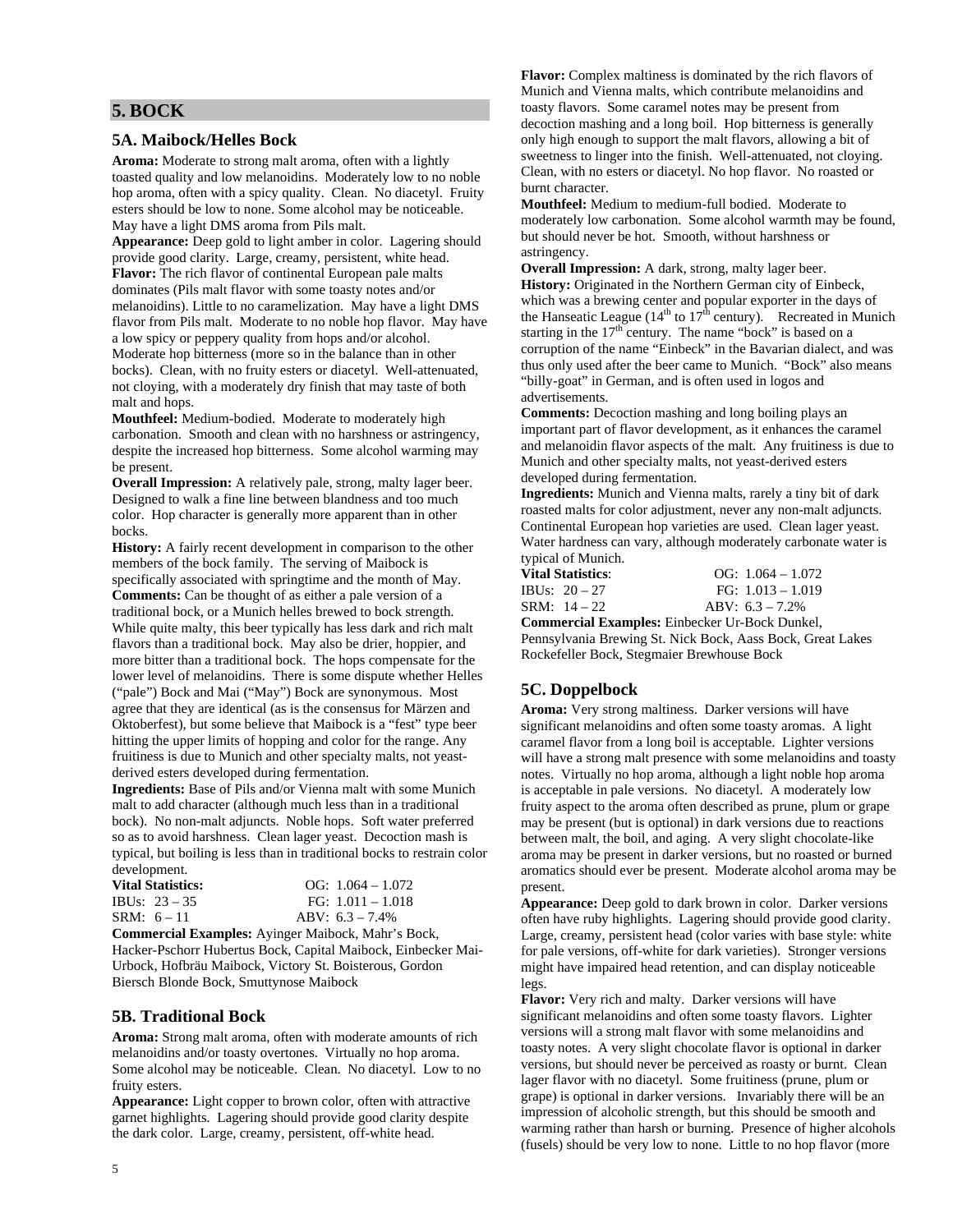<span id="page-8-0"></span>is acceptable in pale versions). Hop bitterness varies from moderate to moderately low but always allows malt to dominate the flavor. Most versions are fairly sweet, but should have an impression of attenuation. The sweetness comes from low hopping, not from incomplete fermentation. Paler versions generally have a drier finish.

**Mouthfeel:** Medium-full to full body. Moderate to moderatelylow carbonation. Very smooth without harshness or astringency. **Overall Impression:** A very strong and rich lager. A bigger version of either a traditional bock or a helles bock.

**History:** A Bavarian specialty first brewed in Munich by the monks of St. Francis of Paula. Historical versions were less well attenuated than modern interpretations, with consequently higher sweetness and lower alcohol levels (and hence was considered "liquid bread" by the monks). The term "doppel (double) bock" was coined by Munich consumers. Many doppelbocks have names ending in "-ator," either as a tribute to the prototypical Salvator or to take advantage of the beer's popularity.

**Comments:** Most versions are dark colored and may display the caramelizing and melanoidin effect of decoction mashing, but excellent pale versions also exist. The pale versions will not have the same richness and darker malt flavors of the dark versions, and may be a bit drier, hoppier and more bitter. While most traditional examples are in the ranges cited, the style can be considered to have no upper limit for gravity, alcohol and bitterness (thus providing a home for very strong lagers). Any fruitiness is due to Munich and other specialty malts, not yeast-derived esters developed during fermentation.

**Ingredients:** Pils and/or Vienna malt for pale versions (with some Munich), Munich and Vienna malts for darker ones and occasionally a tiny bit of darker color malts (such as Carafa). Noble hops. Water hardness varies from soft to moderately carbonate. Clean lager yeast. Decoction mashing is traditional.

**Vital Statistics:** OG: 1.072 – 1.112

IBUs: 16 – 26 FG: 1.016 – 1.024<br>SRM: 6 – 25 ABV: 7 – 10% ABV:  $7 - 10%$ 

**Commercial Examples:** Paulaner Salvator, Ayinger Celebrator, Weihenstephaner Korbinian, Andechser Doppelbock Dunkel, Spaten Optimator, Tucher Bajuvator, Weltenburger Kloster Asam-Bock, Capital Autumnal Fire, EKU 28, Eggenberg Urbock 23º, Bell's Consecrator, Moretti La Rossa, Samuel Adams Double Bock

#### **5D. Eisbock**

**Aroma:** Dominated by a balance of rich, intense malt and a definite alcohol presence. No hop aroma. No diacetyl. May have significant fruity esters, particularly those reminiscent of plum, prune or grape. Alcohol aromas should not be harsh or solventy. **Appearance:** Deep copper to dark brown in color, often with attractive ruby highlights. Lagering should provide good clarity. Head retention may be impaired by higher-than-average alcohol content and low carbonation. Off-white to deep ivory colored head. Pronounced legs are often evident.

**Flavor:** Rich, sweet malt balanced by a significant alcohol presence. The malt can have melanoidins, toasty qualities, some caramel, and occasionally a slight chocolate flavor. No hop flavor. Hop bitterness just offsets the malt sweetness enough to avoid a cloying character. No diacetyl. May have significant fruity esters, particularly those reminiscent of plum, prune or grape. The alcohol should be smooth, not harsh or hot, and should help the hop bitterness balance the strong malt presence. The finish should be of malt and alcohol, and can have a certain dryness from the alcohol. It should not by sticky, syrupy or cloyingly sweet. Clean, lager character.

**Mouthfeel:** Full to very full bodied. Low carbonation. Significant alcohol warmth without sharp hotness. Very smooth without harsh edges from alcohol, bitterness, fusels, or other concentrated flavors.

**Overall Impression:** An extremely strong, full and malty dark lager.

**History:** A traditional Kulmbach specialty brewed by freezing a doppelbock and removing the ice to concentrate the flavor and alcohol content (as well as any defects).

**Comments:** Eisbocks are not simply stronger doppelbocks; the name refers to the process of freezing and concentrating the beer. Some doppelbocks are stronger than Eisbocks. Extended lagering is often needed post-freezing to smooth the alcohol and enhance the malt and alcohol balance. Any fruitiness is due to Munich and other specialty malts, not yeast-derived esters developed during fermentation.

**Ingredients:** Same as doppelbock. Commercial eisbocks are generally concentrated anywhere from 7% to 33% (by volume).

| Vital Statistics: | $OG: 1.078 - 1.120$ |
|-------------------|---------------------|
| IBUs: 25 – 35     | FG: $1.020 - 1.035$ |
| SRM: 18 – 30      | $ABV: 9 - 14\%$     |

**Commercial Examples:** Kulmbacher Reichelbräu Eisbock, Eggenberg Urbock Dunkel Eisbock, Niagara Eisbock, Capital Eisphyre, Southampton Eisbock

#### **6. LIGHT HYBRID BEER**

#### **6A. Cream Ale**

**Aroma:** Faint malt notes. A sweet, corn-like aroma and low levels of DMS are commonly found. Hop aroma low to none. Any variety of hops may be used, but neither hops nor malt dominate. Faint esters may be present in some examples, but are not required. No diacetyl.

**Appearance:** Pale straw to moderate gold color, although usually on the pale side. Low to medium head with medium to high carbonation. Head retention may be no better than fair due to adjunct use. Brilliant, sparkling clarity.

**Flavor:** Low to medium-low hop bitterness. Low to moderate maltiness and sweetness, varying with gravity and attenuation. Usually well attenuated. Neither malt nor hops prevail in the taste. A low to moderate corny flavor from corn adjuncts is commonly found, as is some DMS. Finish can vary from somewhat dry to faintly sweet from the corn, malt, and sugar. Faint fruity esters are optional. No diacetyl.

**Mouthfeel:** Generally light and crisp, although body can reach medium. Smooth mouthfeel with medium to high attenuation; higher attenuation levels can lend a "thirst quenching" finish. High carbonation. Higher gravity examples may exhibit a slight alcohol warmth.

**Overall Impression:** A clean, well-attenuated, flavorful American lawnmower beer.

**History:** An ale version of the American lager style. Produced by ale brewers to compete with lager brewers in the Northeast and Mid-Atlantic States. Originally known as sparkling or present use ales, lager strains were (and sometimes still are) used by some brewers, but were not historically mixed with ale strains. Many examples are kräusened to achieve carbonation. Cold conditioning isn't traditional, although modern brewers sometimes use it.

**Comments:** Classic American (i.e., pre-prohibition) Cream Ales were slightly stronger, hoppier (including some dry hopping) and more bitter (25-30+ IBUs). These versions should be entered in the specialty/experimental category. Most commercial examples are in the 1.050–1.053 OG range, and bitterness rarely rises above 20 IBUs.

**Ingredients:** American ingredients most commonly used. A grain bill of six-row malt, or a combination of six-row and North American two-row, is common. Adjuncts can include up to 20%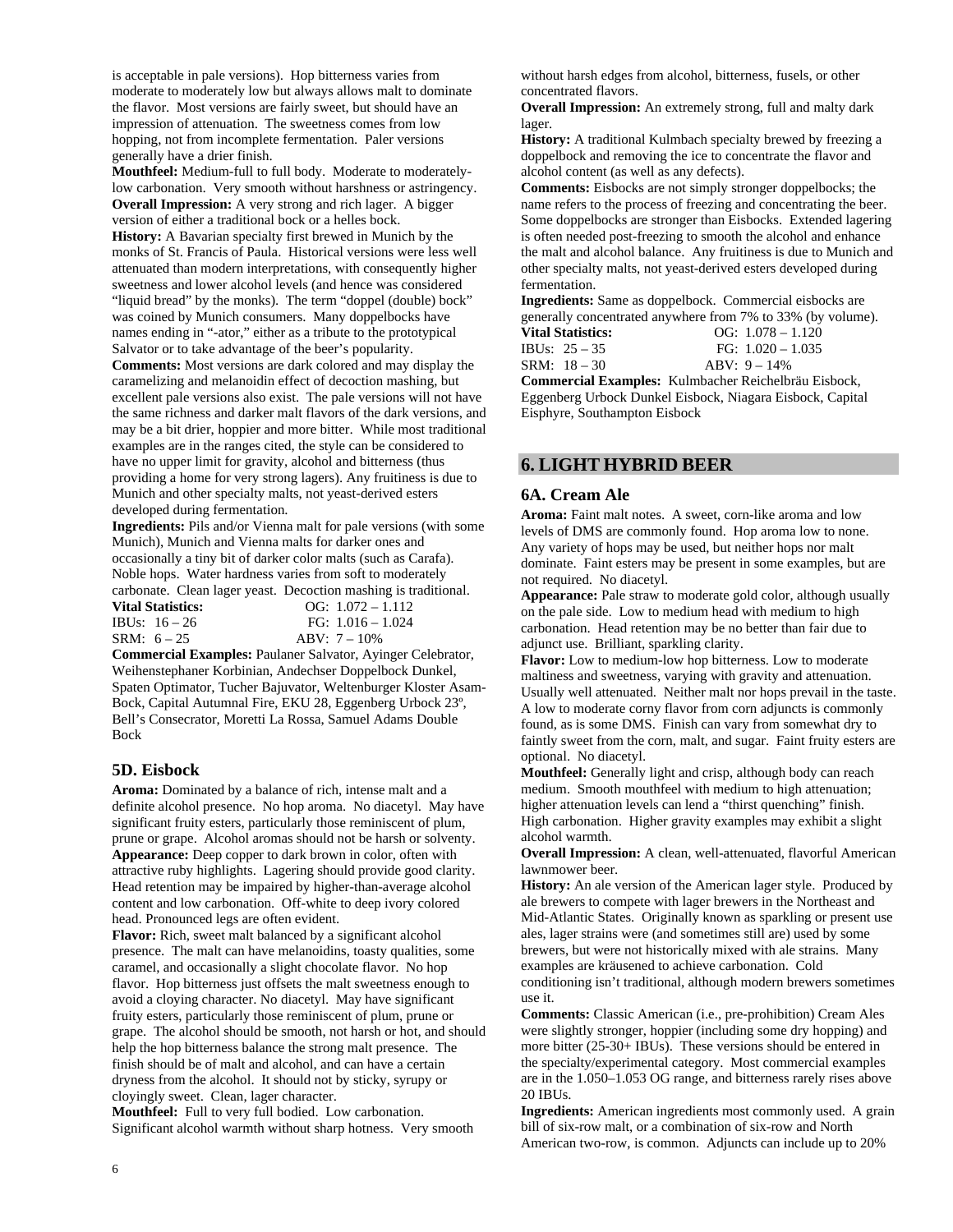<span id="page-9-0"></span>flaked maize in the mash, and up to 20% glucose or other sugars in the boil. Soft water preferred. Any variety of hops can be used for bittering and finishing.

| <b>Vital Statistics:</b> | OG: $1.042 - 1.055$ |
|--------------------------|---------------------|
| IBUs: $15 - 20$          | $FG: 1.006 - 1.012$ |
| $SRM: 2.5 - 5$           | $ABV: 4.2 - 5.6\%$  |
|                          |                     |

**Commercial Examples:** Genesee Cream Ale, Little Kings Cream Ale (Hudepohl), Anderson Valley Summer Solstice Cerveza Crema, Sleeman Cream Ale, New Glarus Spotted Cow, Wisconsin Brewing Whitetail Cream Ale

#### **6B. Blonde Ale**

**Aroma:** Light to moderate sweet malty aroma. Low to moderate fruitiness is optional, but acceptable. May have a low to medium hop aroma, and can reflect almost any hop variety. No diacetyl. **Appearance:** Light yellow to deep gold in color. Clear to brilliant. Low to medium white head with fair to good retention. **Flavor:** Initial soft malty sweetness, but optionally some light character malt flavor (e.g., bread, toast, biscuit, wheat) can also be present. Caramel flavors typically absent. Low to medium esters optional, but are commonly found in many examples. Light to moderate hop flavor (any variety), but shouldn't be overly aggressive. Low to medium bitterness, but the balance is normally towards the malt. Finishes medium-dry to somewhat sweet. No diacetyl.

**Mouthfeel:** Medium-light to medium body. Medium to high carbonation. Smooth without harsh bitterness or astringency. **Overall Impression:** Easy-drinking, approachable, malt-oriented American craft beer.

**History:** Currently produced by many (American) microbreweries and brewpubs. Regional variations exist (many West Coast brewpub examples are more assertive, like pale ales) but in most areas this beer is designed as the entry-level craft beer.

**Comments:** In addition to the more common American Blonde Ale, this category can also include modern English Summer Ales, American Kölsch-style beers, and less assertive American and English pale ales.

**Ingredients:** Generally all malt, but can include up to 25% wheat malt and some sugar adjuncts. Any hop variety can be used. Clean American, lightly fruity English, or Kölsch yeast. May also be made with lager yeast, or cold-conditioned. Some versions may have honey, spices and/or fruit added, although if any of these ingredients are stronger than a background flavor they should be entered in specialty, spiced or fruit beer categories instead. Extract versions should only use the lightest malt extracts and avoid kettle caramelization.

| Vital Statistics:      | $OG: 1.038 - 1.054$ |
|------------------------|---------------------|
| <b>IBUs:</b> $15 - 28$ | $FG: 1.008 - 1.013$ |
| $SRM: 3-6$             | $ABV: 3.8 - 5.5\%$  |

**Commercial Examples:** Pelican Kiwanda Cream Ale, Russian River Aud Blonde, Rogue Oregon Golden Ale, Widmer Blonde Ale, Fuller's Summer Ale, Hollywood Blonde, Redhook Blonde

#### **6C. Kölsch**

**Aroma:** Very low to no Pils malt aroma. A pleasant, subtle fruit aroma from fermentation (apple, cherry or pear) is acceptable, but not always present. A low noble hop aroma is optional but not out of place (it is present only in a small minority of authentic versions). Some yeasts may give a slight winy or sulfury character (this characteristic is also optional, but not a fault). **Appearance:** Very pale gold to light gold. Authentic versions are filtered to a brilliant clarity. Has a delicate white head that may not persist.

**Flavor:** Soft, rounded palate comprising of a delicate flavor balance between soft yet attenuated malt, an almost imperceptible fruity sweetness from fermentation, and a medium-low to medium bitterness with a delicate dryness and slight pucker in the finish

(but no harsh aftertaste). The noble hop flavor is variable, and can range from low to moderately high; most are medium-low to medium. One or two examples (Dom being the most prominent) are noticeably malty-sweet up front. Some versions can have a slightly minerally or sulfury water or yeast character that accentuates the dryness and flavor balance. Some versions may have a slight wheat taste, although this is quite rare. Otherwise very clean with no diacetyl or fusels.

**Mouthfeel:** Smooth and crisp. Medium-light body, although a few versions may be medium. Medium to medium-high carbonation. Generally well-attenuated.

**Overall Impression:** A clean, crisp, delicately balanced beer usually with very subtle fruit flavors and aromas. Subdued maltiness throughout leads to a pleasantly refreshing tang in the finish. To the untrained taster easily mistaken for a light lager, a somewhat subtle Pilsner, or perhaps a blonde ale.

**History:** Kölsch is an appellation protected by the Kölsch Konvention, and is restricted to the 20 or so breweries in and around Cologne (Köln). The Konvention simply defines the beer as a "light, highly attenuated, hop-accentuated, clear topfermenting Vollbier."

**Comments:** Served in a tall, narrow 200ml glass called a "Stange." Each Köln brewery produces a beer of different character, and each interprets the Konvention slightly differently. Allow for a range of variation within the style when judging. Note that drier versions may seem hoppier or more bitter than the IBU specifications might suggest. Due to its delicate flavor profile, Kölsch tends to have a relatively short shelf-life; older examples can show some oxidation defects. Some Köln breweries (e.g., Dom, Hellers) are now producing young, unfiltered versions known as Wiess (which should not be entered in this category). **Ingredients:** German noble hops (Hallertau, Tettnang, Spalt or Hersbrucker). German Pils or pale malt. Attenuative, clean ale yeast. Up to 20% wheat may be used, but this is quite rare in authentic versions. Water can vary from extremely soft to moderately hard. Traditionally uses a step mash program, although good results can be obtained using a single rest at 149˚F. Fermented at cool ale temperatures (59-65˚F) and lagered for at least a month, although many Cologne brewers ferment at 70˚F and lager for no more than two weeks.

| Vital Statistics: | OG: $1.044 - 1.050$ |
|-------------------|---------------------|
| IBUs: 20 – 30     | $FG: 1.007 - 1.011$ |
| SRM: 3.5 – 5      | $ABV: 4.4 - 5.2%$   |

**Commercial Examples:** Available in Cologne only: PJ Früh, Hellers, Malzmühle, Paeffgen, Sion, Peters, Dom; import versions available in parts of North America: Reissdorf, Gaffel; Non-German versions: Eisenbahn Dourada, Goose Island Summertime, Alaska Summer Ale, Harpoon Summer Beer, New Holland Lucid, Saint Arnold Fancy Lawnmower, Capitol City Capitol Kölsch, Shiner Kölsch

#### **6D. American Wheat or Rye Beer**

**Aroma:** Low to moderate grainy wheat or rye character. Some malty sweetness is acceptable. Esters can be moderate to none, although should reflect American yeast strains. The clove and banana aromas common to German hefeweizens are inappropriate. Hop aroma may be low to moderate, and can have either a citrusy American or a spicy or floral noble hop character. Slight crisp sharpness is optional. No diacetyl.

**Appearance:** Usually pale yellow to gold. Clarity may range from brilliant to hazy with yeast approximating the German hefeweizen style of beer. Big, long-lasting white head. **Flavor:** Light to moderately strong grainy wheat or rye flavor, which can linger into the finish. Rye versions are richer and spicier than wheat. May have a moderate malty sweetness or finish quite dry. Low to moderate hop bitterness, which sometimes lasts into the finish. Low to moderate hop flavor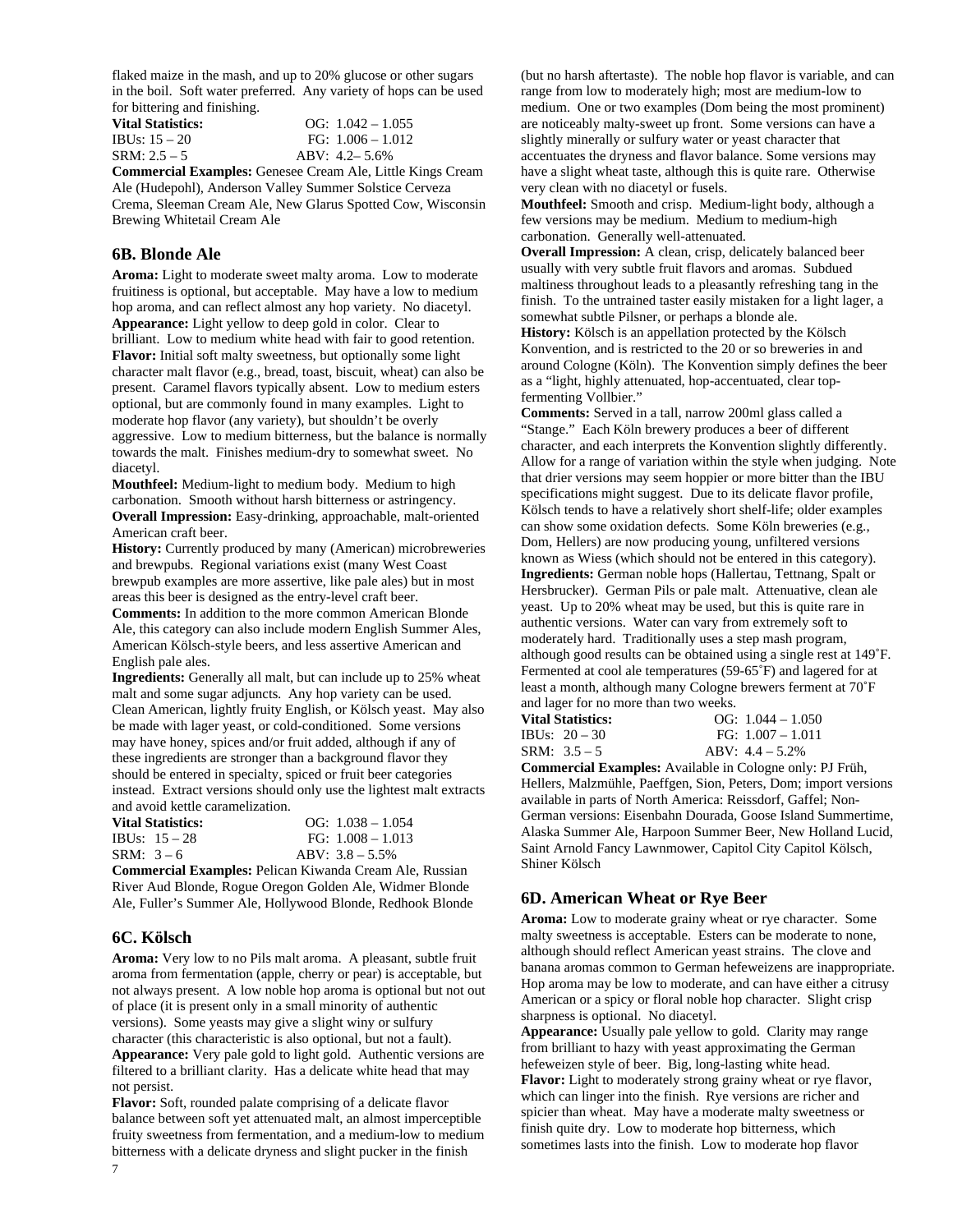<span id="page-10-0"></span>(citrusy American or spicy/floral noble). Esters can be moderate to none, but should not take on a German Weizen character (banana). No clove phenols, although a light spiciness from wheat or rye is acceptable. May have a slightly crisp or sharp finish. No diacetyl.

**Mouthfeel:** Medium-light to medium body. Medium-high to high carbonation. May have a light alcohol warmth in stronger examples.

**Overall Impression:** Refreshing wheat or rye beers that can display more hop character and less yeast character than their German cousins.

**Comments:** Different variations exist, from an easy-drinking fairly sweet beer to a dry, aggressively hopped beer with a strong wheat or rye flavor. Dark versions approximating dunkelweizens (with darker, richer malt flavors in addition to the color) should be entered in the Specialty Beer category. **THE BREWER** 

#### **SHOULD SPECIFY IF RYE IS USED; IF NO DOMINANT GRAIN IS SPECIFIED, WHEAT WILL BE ASSUMED.**

**Ingredients:** Clean American ale yeast, but also can be made as a lager. Large proportion of wheat malt (often 50% or more, but this isn't a legal requirement as in Germany). American or noble hops. American Rye Beers can follow the same general guidelines, substituting rye for some or all of the wheat. Other base styles (e.g., IPA, stout) with a noticeable rye character should be entered in the Specialty Beer category (23).

| <b>Vital Statistics:</b> | $OG: 1.040 - 1.055$ |
|--------------------------|---------------------|
| <b>IBUs:</b> $15 - 30$   | $FG: 1.008 - 1.013$ |
| $SRM: 3-6$               | $ABV: 4-5.5%$       |
|                          |                     |

**Commercial Examples:** Bell's Oberon, Harpoon UFO Hefeweizen, Three Floyds Gumballhead, Pyramid Hefe-Weizen, Widmer Hefeweizen, Sierra Nevada Unfiltered Wheat Beer, Anchor Summer Beer, Redhook Sunrye, Real Ale Full Moon Pale Rye

#### **7. AMBER HYBRID BEER**

#### **7A. Northern German Altbier**

**Aroma:** Subtle malty, sometimes grainy aroma. Low to no noble hop aroma. Clean, lager character with very restrained ester profile. No diacetyl.

**Appearance:** Light copper to light brown color; very clear from extended cold conditioning. Low to moderate off-white to white head with good retention.

Flavor: Fairly bitter yet balanced by a smooth and sometimes sweet malt character that may have a rich, biscuity and/or lightly caramelly flavor. Dry finish often with lingering bitterness. Clean, lager character sometimes with slight sulfury notes and very low to no esters. Very low to medium noble hop flavor. No diacetyl.

**Mouthfeel:** Medium-light to medium body. Moderate to moderately high carbonation. Smooth mouthfeel.

**Overall Impression:** A very clean and relatively bitter beer, balanced by some malt character. Generally darker, sometimes more caramelly, and usually sweeter and less bitter than Düsseldorf Altbier.

**Comments:** Most Altbiers produced outside of Düsseldorf are of the Northern German style. Most are simply moderately bitter brown lagers. Ironically "alt" refers to the old style of brewing (i.e., making ales), which makes the term "Altbier" somewhat inaccurate and inappropriate. Those that are made as ales are fermented at cool ale temperatures and lagered at cold temperatures (as with Düsseldorf Alt).

**Ingredients:** Typically made with a Pils base and colored with roasted malt or dark crystal. May include small amounts of Munich or Vienna malt. Noble hops. Usually made with an attenuative lager yeast.

| Vital Statistics:                         | $OG: 1.046 - 1.054$ |
|-------------------------------------------|---------------------|
| IBUs: $25-40$                             | $FG: 1.010 - 1.015$ |
| SRM: 13 – 19                              | $ABV: 4.5 - 5.2\%$  |
| $\sim$ $\sim$ $\sim$ $\sim$ $\sim$ $\sim$ |                     |

**Commercial Examples:** DAB Traditional, Hannen Alt, Schwelmer Alt, Grolsch Amber, Alaskan Amber, Long Trail Ale, Otter Creek Copper Ale, Schmaltz' Alt

#### **7B. California Common Beer**

**Aroma:** Typically showcases the signature Northern Brewer hops (with woody, rustic or minty qualities) in moderate to high strength. Light fruitiness acceptable. Low to moderate caramel and/or toasty malt aromatics support the hops. No diacetyl. **Appearance:** Medium amber to light copper color. Generally clear. Moderate off-white head with good retention. **Flavor:** Moderately malty with a pronounced hop bitterness. The malt character is usually toasty (not roasted) and caramelly. Low to moderately high hop flavor, usually showing Northern Brewer qualities (woody, rustic, minty). Finish fairly dry and crisp, with a lingering hop bitterness and a firm, grainy malt flavor. Light fruity esters are acceptable, but otherwise clean. No diacetyl. **Mouthfeel:** Medium-bodied. Medium to medium-high carbonation.

**Overall Impression:** A lightly fruity beer with firm, grainy maltiness, interesting toasty and caramel flavors, and showcasing the signature Northern Brewer varietal hop character.

**History:** American West Coast original. Large shallow open fermenters (coolships) were traditionally used to compensate for the absence of refrigeration and to take advantage of the cool ambient temperatures in the San Francisco Bay area. Fermented with a lager yeast, but one that was selected to thrive at the cool end of normal ale fermentation temperatures.

**Comments:** This style is narrowly defined around the prototypical Anchor Steam example. Superficially similar to an American pale or amber ale, yet differs in that the hop flavor/aroma is woody/minty rather than citrusy, malt flavors are toasty and caramelly, the hopping is always assertive, and a warm-fermented lager yeast is used.

**Ingredients:** Pale ale malt, American hops (usually Northern Brewer, rather than citrusy varieties), small amounts of toasted malt and/or crystal malts. Lager yeast, however some strains (often with the mention of "California" in the name) work better than others at the warmer fermentation temperatures (55 to 60˚F) used. Note that some German yeast strains produce inappropriate sulfury character. Water should have relatively low sulfate and low to moderate carbonate levels.

| Vital Statistics: | $OG: 1.048 - 1.054$                                |
|-------------------|----------------------------------------------------|
| IBUs: 30 – 45     | $FG: 1.011 - 1.014$                                |
| SRM: 10 – 14      | $ABV: 4.5 - 5.5\%$                                 |
|                   | Commercial Event Lee: Anchor Steam, Southermaton S |

**Commercial Examples:** Anchor Steam, Southampton Steem Beer, Flying Dog Old Scratch Amber Lager

#### **7C. Düsseldorf Altbier**

**Aroma:** Clean yet robust and complex aroma of rich malt, noble hops and restrained fruity esters. The malt character reflects German base malt varieties. The hop aroma may vary from moderate to very low, and can have a peppery, floral or perfumy character associated with noble hops. No diacetyl.

**Appearance:** Light amber to orange-bronze to deep copper color, yet stopping short of brown. Brilliant clarity (may be filtered). Thick, creamy, long-lasting off-white head.

**Flavor:** Assertive hop bitterness well balanced by a sturdy yet clean and crisp malt character. The malt presence is moderated by moderately-high to high attenuation, but considerable rich and complex malt flavors remain. Some fruity esters may survive the lagering period. A long-lasting, medium-dry to dry, bittersweet or nutty finish reflects both the hop bitterness and malt complexity. Noble hop flavor can be moderate to low. No roasted malt flavors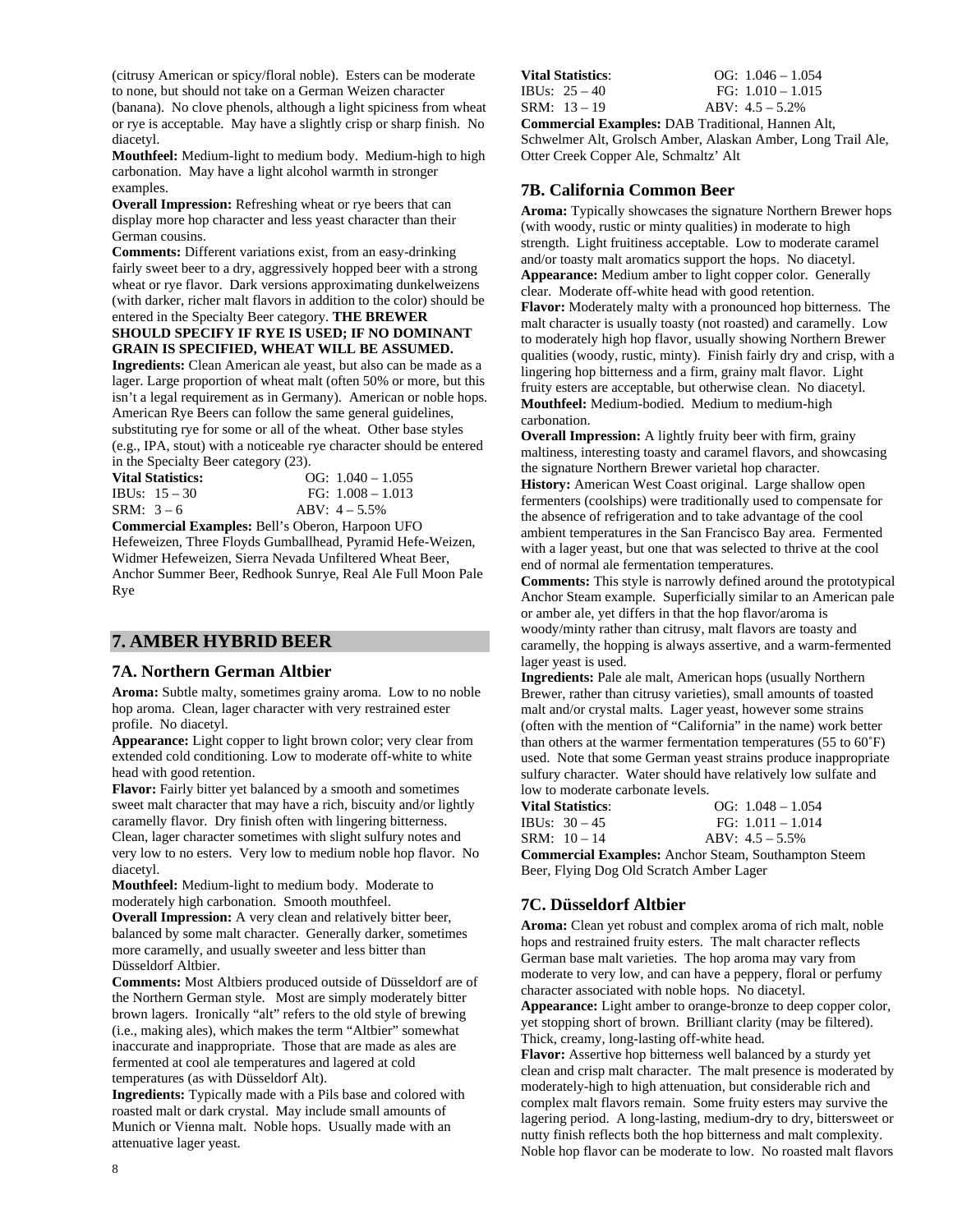<span id="page-11-0"></span>or harshness. No diacetyl. Some yeast strains may impart a slight sulfury character. A light minerally character is also sometimes present in the finish, but is not required. The apparent bitterness level is sometimes masked by the high malt character; the bitterness can seem as low as moderate if the finish is not very dry.

**Mouthfeel:** Medium-bodied. Smooth. Medium to medium-high carbonation. Astringency low to none. Despite being very full of flavor, is light bodied enough to be consumed as a session beer in its home brewpubs in Düsseldorf.

**Overall Impression:** A well balanced, bitter yet malty, clean, smooth, well-attenuated amber-colored German ale.

**History:** The traditional style of beer from Düsseldorf. "Alt" refers to the "old" style of brewing (i.e., making top-fermented ales) that was common before lager brewing became popular. Predates the isolation of bottom-fermenting yeast strains, though it approximates many characteristics of lager beers. The best examples can be found in brewpubs in the Altstadt ("old town") section of Düsseldorf.

**Comments:** A bitter beer balanced by a pronounced malt richness. Fermented at cool ale temperature (60-65˚F), and lagered at cold temperatures to produce a cleaner, smoother palate than is typical for most ales. Common variants include Sticke ("secret") alt, which is slightly stronger, darker, richer and more complex than typical alts. Bitterness rises up to 60 IBUs and is usually dry hopped and lagered for a longer time. Münster alt is typically lower in gravity and alcohol, sour, lighter in color (golden), and can contain a significant portion of wheat. Both Sticke alt and Münster alt should be entered in the specialty category. **Ingredients:** Grists vary, but usually consist of German base malts (usually Pils, sometimes Munich) with small amounts of crystal, chocolate, and/or black malts used to adjust color. Occasionally will include some wheat. Spalt hops are traditional, but other noble hops can also be used. Moderately carbonate

water. Clean, highly attenuative ale yeast. A step mash or decoction mash program is traditional. **Vital Statistics:** OG: 1.046 – 1.054 IBUs: 35 – 50 FG: 1.010 – 1.015 SRM:  $11 - 17$  ABV:  $4.5 - 5.2\%$ 

**Commercial Examples:** Altstadt brewpubs: Zum Uerige, Im Füchschen, Schumacher, Zum Schlüssel; other examples: Diebels Alt, Schlösser Alt, Frankenheim Alt

#### **8. ENGLISH PALE ALE**

#### **8A. Standard/Ordinary Bitter**

**Aroma:** The best examples have some malt aroma, often (but not always) with a caramel quality. Mild to moderate fruitiness is common. Hop aroma can range from moderate to none (UK varieties typically, although US varieties may be used). Generally no diacetyl, although very low levels are allowed.

**Appearance:** Light yellow to light copper. Good to brilliant clarity. Low to moderate white to off-white head. May have very little head due to low carbonation.

**Flavor:** Medium to high bitterness. Most have moderately low to moderately high fruity esters. Moderate to low hop flavor (earthy, resiny, and/or floral UK varieties typically, although US varieties may be used). Low to medium maltiness with a dry finish. Caramel flavors are common but not required. Balance is often decidedly bitter, although the bitterness should not completely overpower the malt flavor, esters and hop flavor. Generally no diacetyl, although very low levels are allowed.

**Mouthfeel:** Light to medium-light body. Carbonation low, although bottled and canned examples can have moderate carbonation.

**Overall Impression:** Low gravity, low alcohol levels and low carbonation make this an easy-drinking beer. Some examples can be more malt balanced, but this should not override the overall bitter impression. Drinkability is a critical component of the style; emphasis is still on the bittering hop addition as opposed to the aggressive middle and late hopping seen in American ales. **History:** Originally a draught ale served very fresh under no pressure (gravity or hand pump only) at cellar temperatures (i.e., "real ale"). Bitter was created as a draught alternative (i.e., running beer) to country-brewed pale ale around the start of the 20<sup>th</sup> century and became widespread once brewers understood how to "Burtonize" their water to successfully brew pale beers and to use crystal malts to add a fullness and roundness of palate. **Comments:** The lightest of the bitters. Also known as just "bitter." Some modern variants are brewed exclusively with pale malt and are known as golden or summer bitters. Most bottled or kegged versions of UK-produced bitters are higher-alcohol versions of their cask (draught) products produced specifically for export. The IBU levels are often not adjusted, so the versions available in the US often do not directly correspond to their style subcategories in Britain. This style guideline reflects the "real ale" version of the style, not the export formulations of commercial products.

**Ingredients:** Pale ale, amber, and/or crystal malts, may use a touch of black malt for color adjustment. May use sugar adjuncts, corn or wheat. English hops most typical, although American and European varieties are becoming more common (particularly in the paler examples). Characterful English yeast. Often medium sulfate water is used.

| Vital Statistics: | $OG: 1.032 - 1.040$ |
|-------------------|---------------------|
| IBUs: 25 – 35     | $FG: 1.007 - 1.011$ |
| SRM: 4 – 14       | $ABV: 3.2 - 3.8\%$  |
|                   |                     |

**Commercial Examples:** Fuller's Chiswick Bitter, Adnams Bitter, Young's Bitter, Greene King IPA, Oakham Jeffrey Hudson Bitter (JHB), Brains Bitter, Tetley's Original Bitter, Brakspear Bitter, Boddington's Pub Draught

#### **8B. Special/Best/Premium Bitter**

**Aroma:** The best examples have some malt aroma, often (but not always) with a caramel quality. Mild to moderate fruitiness. Hop aroma can range from moderate to none (UK varieties typically, although US varieties may be used). Generally no diacetyl, although very low levels are allowed.

**Appearance:** Medium gold to medium copper. Good to brilliant clarity. Low to moderate white to off-white head. May have very little head due to low carbonation.

**Flavor:** Medium to high bitterness. Most have moderately low to moderately high fruity esters. Moderate to low hop flavor (earthy, resiny, and/or floral UK varieties typically, although US varieties may be used). Low to medium maltiness with a dry finish. Caramel flavors are common but not required. Balance is often decidedly bitter, although the bitterness should not completely overpower the malt flavor, esters and hop flavor. Generally no diacetyl, although very low levels are allowed.

**Mouthfeel:** Medium-light to medium body. Carbonation low, although bottled and canned commercial examples can have moderate carbonation.

**Overall Impression:** A flavorful, yet refreshing, session beer. Some examples can be more malt balanced, but this should not override the overall bitter impression. Drinkability is a critical component of the style; emphasis is still on the bittering hop addition as opposed to the aggressive middle and late hopping seen in American ales.

**History:** Originally a draught ale served very fresh under no pressure (gravity or hand pump only) at cellar temperatures (i.e., "real ale"). Bitter was created as a draught alternative (i.e., running beer) to country-brewed pale ale around the start of the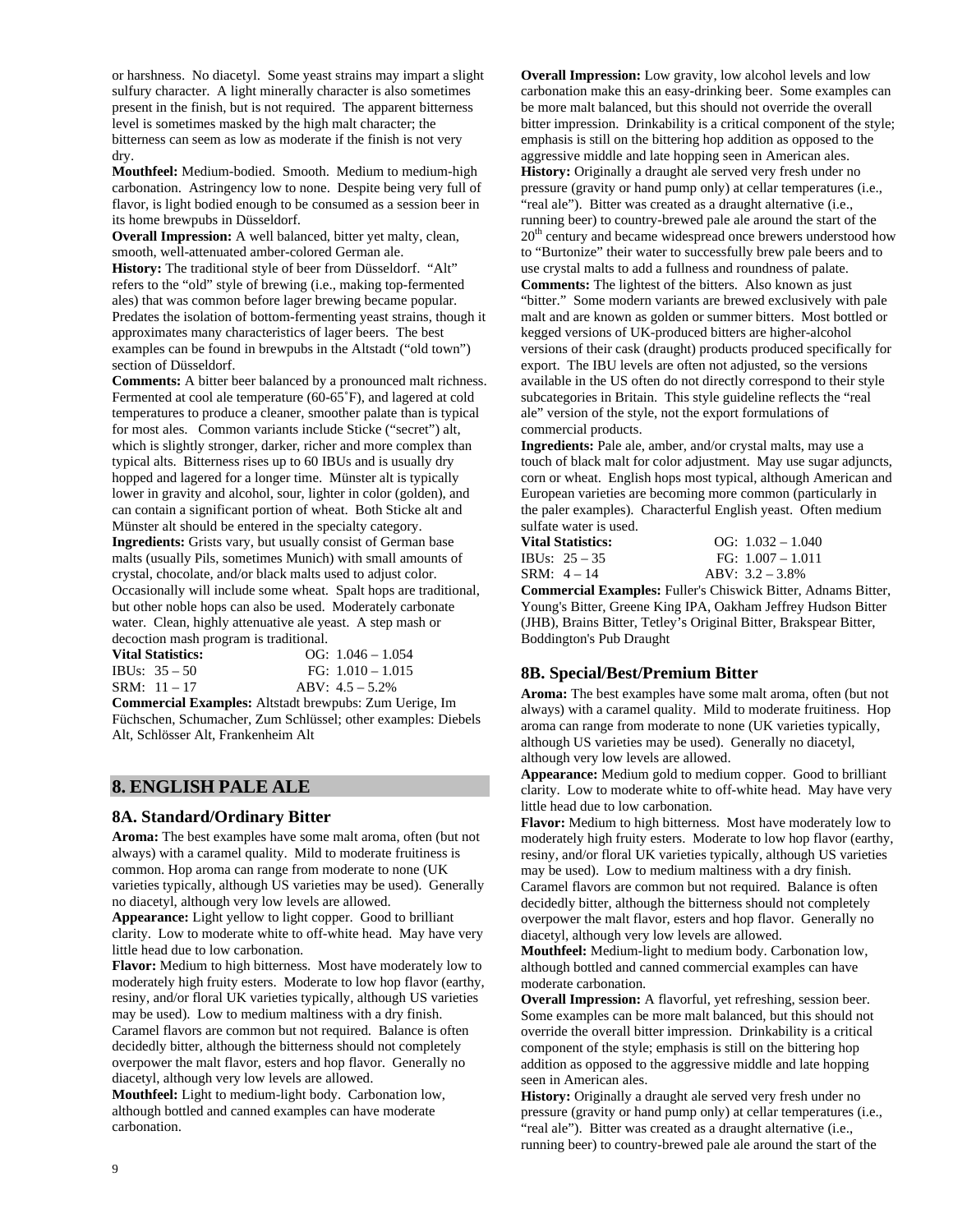<span id="page-12-0"></span>20<sup>th</sup> century and became widespread once brewers understood how to "Burtonize" their water to successfully brew pale beers and to use crystal malts to add a fullness and roundness of palate. **Comments:** More evident malt flavor than in an ordinary bitter, this is a stronger, session-strength ale. Some modern variants are brewed exclusively with pale malt and are known as golden or summer bitters. Most bottled or kegged versions of UK-produced bitters are higher-alcohol versions of their cask (draught) products produced specifically for export. The IBU levels are often not adjusted, so the versions available in the US often do not directly correspond to their style subcategories in Britain. This style guideline reflects the "real ale" version of the style, not the export formulations of commercial products.

**Ingredients:** Pale ale, amber, and/or crystal malts, may use a touch of black malt for color adjustment. May use sugar adjuncts, corn or wheat. English hops most typical, although American and European varieties are becoming more common (particularly in the paler examples). Characterful English yeast. Often medium sulfate water is used.

| <b>Vital Statistics:</b> | $OG: 1.040 - 1.048$ |
|--------------------------|---------------------|
| <b>IBUs:</b> $25 - 40$   | FG: $1.008 - 1.012$ |
| $SRM: 5-16$              | $ABV: 3.8 - 4.6\%$  |

**Commercial Examples:** Fuller's London Pride, Coniston Bluebird Bitter, Timothy Taylor Landlord, Adnams SSB, Young's Special, Shepherd Neame Masterbrew Bitter, Greene King Ruddles County Bitter, RCH Pitchfork Rebellious Bitter, Brains SA, Black Sheep Best Bitter, Goose Island Honkers Ale, Rogue Younger's Special Bitter

#### **8C. Extra Special/Strong Bitter (English Pale Ale)**

**Aroma:** Hop aroma moderately-high to moderately-low, and can use any variety of hops although UK hops are most traditional. Medium to medium-high malt aroma, often with a low to moderately strong caramel component (although this character will be more subtle in paler versions). Medium-low to mediumhigh fruity esters. Generally no diacetyl, although very low levels are allowed. May have light, secondary notes of sulfur and/or alcohol in some examples (optional).

**Appearance:** Golden to deep copper. Good to brilliant clarity. Low to moderate white to off-white head. A low head is acceptable when carbonation is also low.

**Flavor:** Medium-high to medium bitterness with supporting malt flavors evident. Normally has a moderately low to somewhat strong caramelly malt sweetness. Hop flavor moderate to moderately high (any variety, although earthy, resiny, and/or floral UK hops are most traditional). Hop bitterness and flavor should be noticeable, but should not totally dominate malt flavors. May have low levels of secondary malt flavors (e.g., nutty, biscuity) adding complexity. Moderately-low to high fruity esters. Optionally may have low amounts of alcohol, and up to a moderate minerally/sulfury flavor. Medium-dry to dry finish (particularly if sulfate water is used). Generally no diacetyl, although very low levels are allowed.

**Mouthfeel:** Medium-light to medium-full body. Low to moderate carbonation, although bottled commercial versions will be higher. Stronger versions may have a slight alcohol warmth but this character should not be too high.

**Overall Impression:** An average-strength to moderately-strong English ale. The balance may be fairly even between malt and hops to somewhat bitter. Drinkability is a critical component of the style; emphasis is still on the bittering hop addition as opposed to the aggressive middle and late hopping seen in American ales. A rather broad style that allows for considerable interpretation by the brewer.

**History:** Strong bitters can be seen as a higher-gravity version of best bitters (although not necessarily "more premium" since best bitters are traditionally the brewer's finest product). Since beer is

sold by strength in the UK, these beers often have some alcohol flavor (perhaps to let the consumer know they are getting their due). In England today, "ESB" is a brand unique to Fullers; in America, the name has been co-opted to describe a malty, bitter, reddish, standard-strength (for the US) English-type ale. Hopping can be English or a combination of English and American. **Comments:** More evident malt and hop flavors than in a special or best bitter. Stronger versions may overlap somewhat with old ales, although strong bitters will tend to be paler and more bitter. Fuller's ESB is a unique beer with a very large, complex malt profile not found in other examples; most strong bitters are fruitier and hoppier. Judges should not judge all beers in this style as if they were Fuller's ESB clones. Some modern English variants are brewed exclusively with pale malt and are known as golden or summer bitters. Most bottled or kegged versions of UK-produced bitters are higher-alcohol versions of their cask (draught) products produced specifically for export. The IBU levels are often not adjusted, so the versions available in the US often do not directly correspond to their style subcategories in Britain. English pale ales are generally considered a premium, export-strength pale, bitter beer that roughly approximates a strong bitter, although reformulated for bottling (including containing higher carbonation).

**Ingredients:** Pale ale, amber, and/or crystal malts, may use a touch of black malt for color adjustment. May use sugar adjuncts, corn or wheat. English hops most typical, although American and European varieties are becoming more common (particularly in the paler examples). Characterful English yeast. "Burton" versions use medium to high sulfate water.

| Vital Statistics: | $OG: 1.048 - 1.060$ |
|-------------------|---------------------|
| IBUs: 30 – 50     | $FG: 1.010 - 1.016$ |
| SRM: 6–18         | $ABV: 4.6 - 6.2%$   |

**Commercial Examples:** Fullers ESB, Adnams Broadside, Shepherd Neame Bishop's Finger, Young's Ram Rod, Samuel Smith's Old Brewery Pale Ale, Bass Ale, Whitbread Pale Ale, Shepherd Neame Spitfire, Marston's Pedigree, Black Sheep Ale, Vintage Henley, Mordue Workie Ticket, Morland Old Speckled Hen, Greene King Abbot Ale, Bateman's XXXB, Gale's Hordean Special Bitter (HSB), Ushers 1824 Particular Ale, Hopback Summer Lightning, Great Lakes Moondog Ale, Shipyard Old Thumper, Alaskan ESB, Geary's Pale Ale, Cooperstown Old Slugger, Anderson Valley Boont ESB, Avery 14'er ESB, Redhook ESB

#### **9. SCOTTISH AND IRISH ALE**

*All the Scottish Ale sub-categories (9A, 9B, 9C) share the same description. The Scottish ale sub-styles are differentiated mainly on gravity and alcoholic strength, although stronger versions will necessarily have slightly more intense flavors (and more hop bitterness to balance the increased malt). Entrants should select the appropriate category based on original gravity and alcohol level.* 

#### **9A. Scottish Light 60/-**

| <b>Vital Statistics:</b>                                         | OG: $1.030 - 1.035$ |  |
|------------------------------------------------------------------|---------------------|--|
| IBUs: $10-20$                                                    | FG: $1.010 - 1.013$ |  |
| $SRM: 9 - 17$                                                    | $ABV: 2.5 - 3.2%$   |  |
| <b>Commercial Examples:</b> Belhaven 60/-, McEwan's 60/-, Maclay |                     |  |
| 60/- Light (all are cask-only products not exported to the US)   |                     |  |

#### **9B. Scottish Heavy 70/-**

| <b>Vital Statistics:</b> | $OG: 1.035 - 1.040$ |
|--------------------------|---------------------|
| <b>IBUs:</b> $10-25$     | FG: $1.010 - 1.015$ |
| $SRM: 9-17$              | $ABV: 3.2 - 3.9%$   |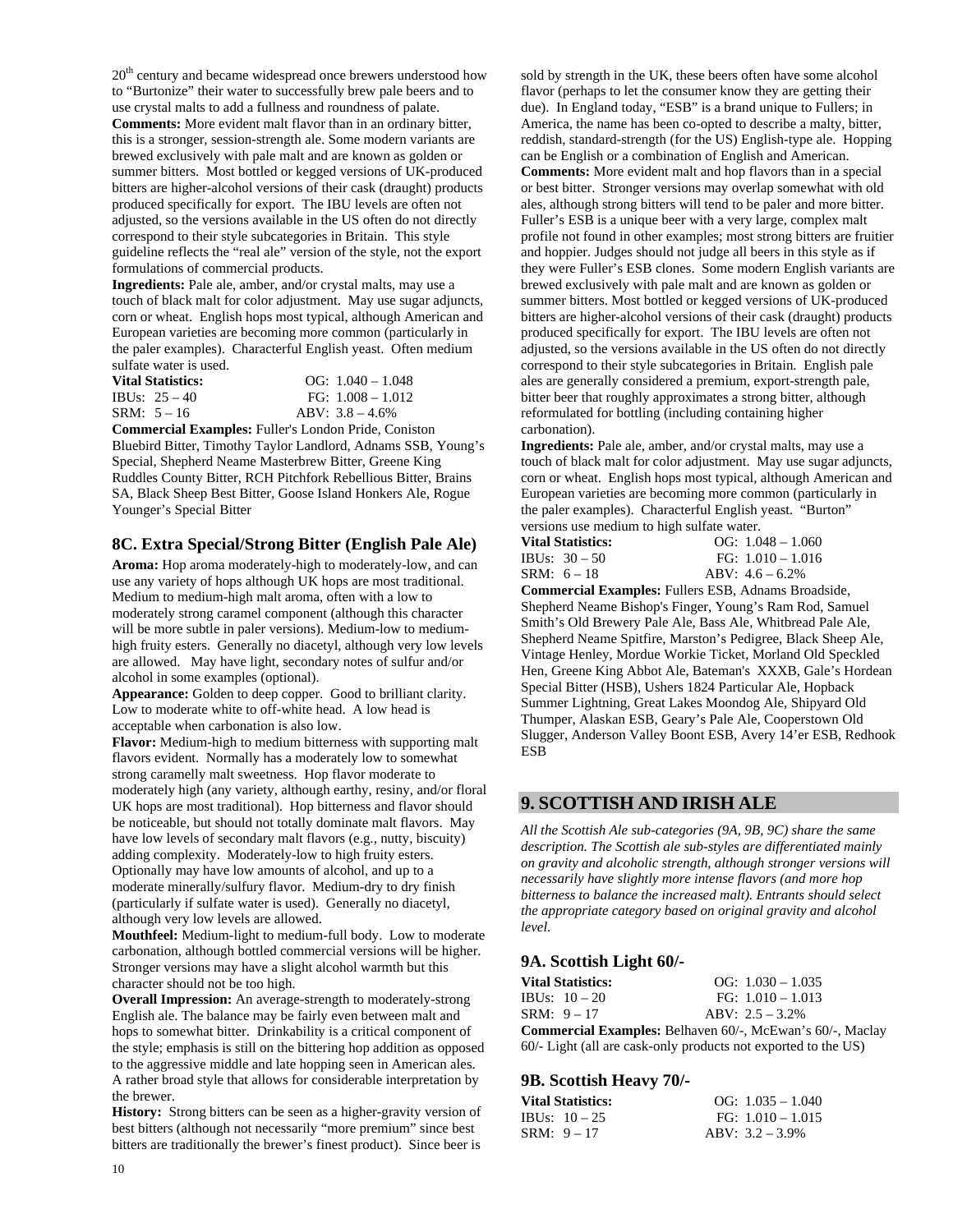<span id="page-13-0"></span>**Commercial Examples:** Caledonian 70/- (Caledonian Amber Ale in the US), Belhaven 70/-, Orkney Raven Ale, Maclay 70/-, Tennents Special, Broughton Greenmantle Ale

#### **9C. Scottish Export 80/-**

|                        | Vital Statistics: |  | $OG: 1.040 - 1.054$ |
|------------------------|-------------------|--|---------------------|
| <b>IBUs:</b> $15 - 30$ |                   |  | $FG: 1.010 - 1.016$ |
| $SRM: 9-17$            |                   |  | $ABV: 3.9 - 5.0\%$  |
|                        |                   |  |                     |

**Commercial Examples:** Orkney Dark Island, Caledonian 80/- Export Ale, Belhaven 80/- (Belhaven Scottish Ale in the US), Southampton 80 Shilling, Broughton Exciseman's 80/-, Belhaven St. Andrews Ale, McEwan's Export (IPA), Inveralmond Lia Fail, Broughton Merlin's Ale, Arran Dark

**Aroma:** Low to medium malty sweetness, sometimes accentuated by low to moderate kettle caramelization. Some examples have a low hop aroma, light fruitiness, low diacetyl, and/or a low to moderate peaty aroma (all are optional). The peaty aroma is sometimes perceived as earthy, smoky or very lightly roasted. **Appearance:** Deep amber to dark copper. Usually very clear due to long, cool fermentations. Low to moderate, creamy off-white to light tan-colored head.

**Flavor:** Malt is the primary flavor, but isn't overly strong. The initial malty sweetness is usually accentuated by a low to moderate kettle caramelization, and is sometimes accompanied by a low diacetyl component. Fruity esters may be moderate to none. Hop bitterness is low to moderate, but the balance will always be towards the malt (although not always by much). Hop flavor is low to none. A low to moderate peaty character is optional, and may be perceived as earthy or smoky. Generally has a grainy, dry finish due to small amounts of unmalted roasted barley.

**Mouthfeel:** Medium-low to medium body. Low to moderate carbonation. Sometimes a bit creamy, but often quite dry due to use of roasted barley.

**Overall Impression:** Cleanly malty with a drying finish, perhaps a few esters, and on occasion a faint bit of peaty earthiness (smoke). Most beers finish fairly dry considering their relatively sweet palate, and as such have a different balance than strong Scotch ales.

**History:** Traditional Scottish session beers reflecting the indigenous ingredients (water, malt), with less hops than their English counterparts (due to the need to import them). Long, cool fermentations are traditionally used in Scottish brewing.

**Comments:** The malt-hop balance is slightly to moderately tilted towards the malt side. Any caramelization comes from kettle caramelization and not caramel malt (and is sometimes confused with diacetyl). Although unusual, any smoked character is yeastor water-derived and not from the use of peat-smoked malts. Use of peat-smoked malt to replicate the peaty character should be restrained; overly smoky beers should be entered in the Other Smoked Beer category (22B) rather than here.

**Ingredients:** Scottish or English pale base malt. Small amounts of roasted barley add color and flavor, and lend a dry, slightly roasty finish. English hops. Clean, relatively un-attenuative ale yeast. Some commercial brewers add small amounts of crystal, amber, or wheat malts, and adjuncts such as sugar. The optional peaty, earthy and/or smoky character comes from the traditional yeast and from the local malt and water rather than using smoked malts.

#### **9D. Irish Red Ale**

**Aroma:** Low to moderate malt aroma, generally caramel-like but occasionally toasty or toffee-like in nature. May have a light buttery character (although this is not required). Hop aroma is low to none (usually not present). Quite clean.

**Appearance:** Amber to deep reddish copper color (most examples have a deep reddish hue). Clear. Low off-white to tan colored head.

**Flavor:** Moderate caramel malt flavor and sweetness, occasionally with a buttered toast or toffee-like quality. Finishes with a light taste of roasted grain, which lends a characteristic dryness to the finish. Generally no flavor hops, although some examples may have a light English hop flavor. Medium-low hop bitterness, although light use of roasted grains may increase the perception of bitterness to the medium range. Medium-dry to dry finish. Clean and smooth (lager versions can be very smooth). No esters. **Mouthfeel:** Medium-light to medium body, although examples containing low levels of diacetyl may have a slightly slick

mouthfeel. Moderate carbonation. Smooth. Moderately attenuated (more so than Scottish ales). May have a slight alcohol warmth in stronger versions.

**Overall Impression:** An easy-drinking pint. Malt-focused with an initial sweetness and a roasted dryness in the finish. **Comments:** Sometimes brewed as a lager (if so, generally will not exhibit a diacetyl character). When served too cold, the roasted character and bitterness may seem more elevated.

**Ingredients:** May contain some adjuncts (corn, rice, or sugar), although excessive adjunct use will harm the character of the beer. Generally has a bit of roasted barley to provide reddish color and dry roasted finish. UK/Irish malts, hops, yeast.

| Vital Statistics: | $OG: 1.044 - 1.060$ |
|-------------------|---------------------|
| IBUs: 17 – 28     | $FG: 1.010 - 1.014$ |
| SRM: 9 – 18       | $ABV: 4.0 - 6.0\%$  |

**Commercial Examples:** Three Floyds Brian Boru Old Irish Ale, Great Lakes Conway's Irish Ale (a bit strong at 6.5%), Kilkenny Irish Beer, O'Hara's Irish Red Ale, Smithwick's Irish Ale, Beamish Red Ale, Caffrey's Irish Ale, Goose Island Kilgubbin Red Ale, Murphy's Irish Red (lager), Boulevard Irish Ale, Harpoon Hibernian Ale

#### **9E. Strong Scotch Ale**

**Aroma:** Deeply malty, with caramel often apparent. Peaty, earthy and/or smoky secondary aromas may also be present, adding complexity. Caramelization often is mistaken for diacetyl, which should be low to none. Low to moderate esters and alcohol are often present in stronger versions. Hops are very low to none. **Appearance:** Light copper to dark brown color, often with deep ruby highlights. Clear. Usually has a large tan head, which may not persist in stronger versions. Legs may be evident in stronger versions.

**Flavor:** Richly malty with kettle caramelization often apparent (particularly in stronger versions). Hints of roasted malt or smoky flavor may be present, as may some nutty character, all of which may last into the finish. Hop flavors and bitterness are low to medium-low, so malt impression should dominate. Diacetyl is low to none, although caramelization may sometimes be mistaken for it. Low to moderate esters and alcohol are usually present. Esters may suggest plums, raisins or dried fruit. The palate is usually full and sweet, but the finish may be sweet to medium-dry (from light use of roasted barley).

**Mouthfeel:** Medium-full to full-bodied, with some versions (but not all) having a thick, chewy viscosity. A smooth, alcoholic warmth is usually present and is quite welcome since it balances the malty sweetness. Moderate carbonation.

**Overall Impression:** Rich, malty and usually sweet, which can be suggestive of a dessert. Complex secondary malt flavors prevent a one-dimensional impression. Strength and maltiness can vary. **History/Comments:** Also known as a "wee heavy." Fermented at cooler temperatures than most ales, and with lower hopping rates, resulting in clean, intense malt flavors. Well suited to the region of origin, with abundant malt and cool fermentation and aging temperature. Hops, which are not native to Scotland and formerly expensive to import, were kept to a minimum.

**Ingredients:** Well-modified pale malt, with up to 3% roasted barley. May use some crystal malt for color adjustment;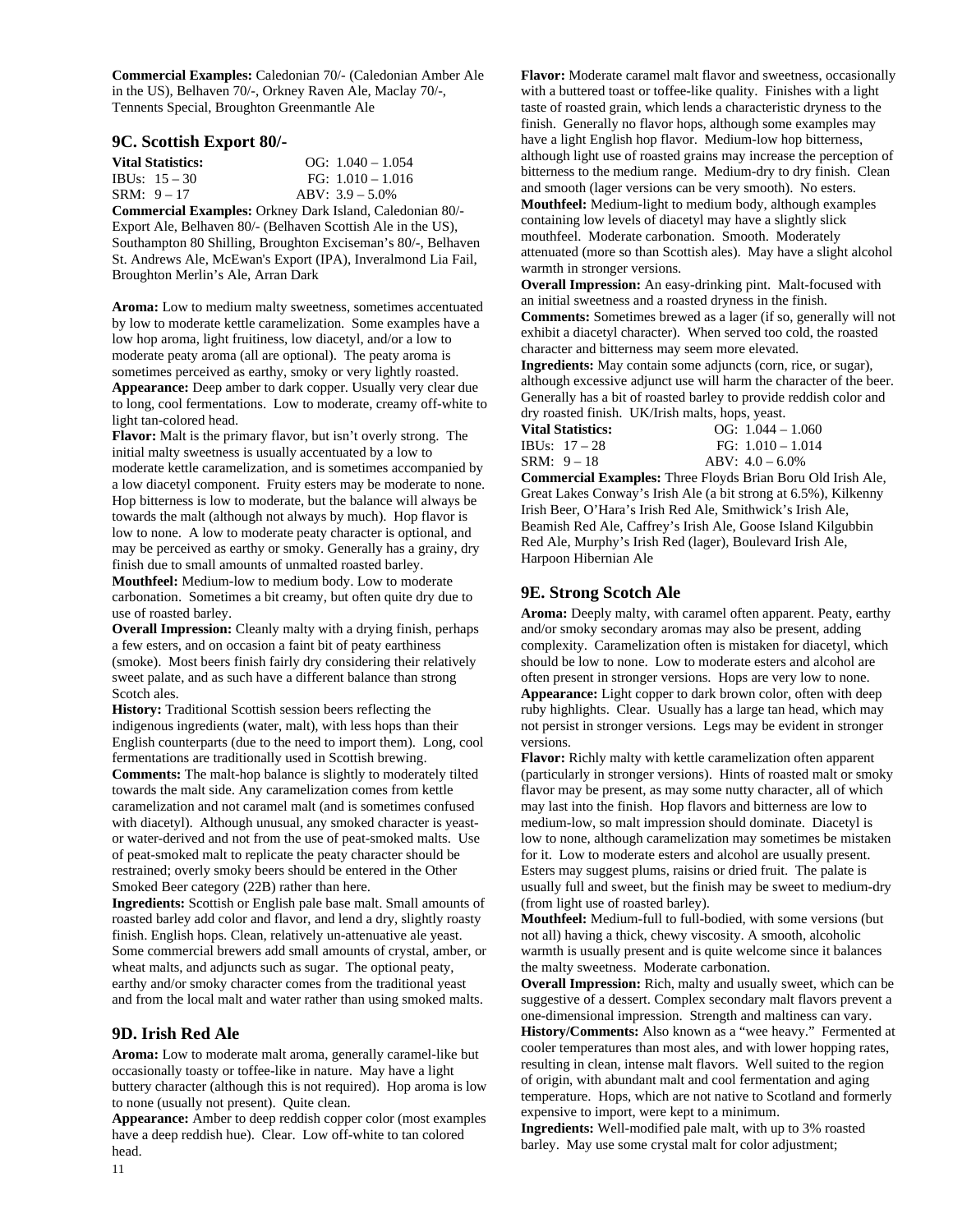<span id="page-14-0"></span>sweetness usually comes not from crystal malts rather from low hopping, high mash temperatures, and kettle caramelization. A small proportion of smoked malt may add depth, though a peaty character (sometimes perceived as earthy or smoky) may also originate from the yeast and native water. Hop presence is minimal, although English varieties are most authentic. Fairly soft water is typical.

| <b>Vital Statistics:</b> | $OG: 1.070 - 1.130$ |
|--------------------------|---------------------|
| <b>IBUs:</b> $17 - 35$   | $FG: 1.018 - 1.056$ |
| $SRM: 14-25$             | $ABV: 6.5 - 10\%$   |
|                          |                     |

**Commercial Examples:** Traquair House Ale, Belhaven Wee Heavy, McEwan's Scotch Ale, Founders Dirty Bastard, MacAndrew's Scotch Ale, AleSmith Wee Heavy, Orkney Skull Splitter, Inveralmond Black Friar, Broughton Old Jock, Gordon Highland Scotch Ale, Dragonmead Under the Kilt

#### **10. AMERICAN ALE**

#### **10A. American Pale Ale**

**Aroma:** Usually moderate to strong hop aroma from dry hopping or late kettle additions of American hop varieties. A citrusy hop character is very common, but not required. Low to moderate maltiness supports the hop presentation, and may optionally show small amounts of specialty malt character (bready, toasty, biscuity). Fruity esters vary from moderate to none. No diacetyl. Dry hopping (if used) may add grassy notes, although this character should not be excessive.

Appearance: Pale golden to deep amber. Moderately large white to off-white head with good retention. Generally quite clear, although dry-hopped versions may be slightly hazy.

**Flavor:** Usually a moderate to high hop flavor, often showing a citrusy American hop character (although other hop varieties may be used). Low to moderately high clean malt character supports the hop presentation, and may optionally show small amounts of specialty malt character (bready, toasty, biscuity). The balance is typically towards the late hops and bitterness, but the malt presence can be substantial. Caramel flavors are usually restrained or absent. Fruity esters can be moderate to none. Moderate to high hop bitterness with a medium to dry finish. Hop flavor and bitterness often lingers into the finish. No diacetyl. Dry hopping (if used) may add grassy notes, although this character should not be excessive.

**Mouthfeel:** Medium-light to medium body. Carbonation moderate to high. Overall smooth finish without astringency often associated with high hopping rates.

**Overall Impression:** Refreshing and hoppy, yet with sufficient supporting malt.

**History:** An American adaptation of English pale ale, reflecting indigenous ingredients (hops, malt, yeast, and water). Often lighter in color, cleaner in fermentation by-products, and having less caramel flavors than English counterparts.

**Comments:** There is some overlap in color between American pale ale and American amber ale. The American pale ale will generally be cleaner, have a less caramelly malt profile, less body, and often more finishing hops.

**Ingredients:** Pale ale malt, typically American two-row. American hops, often but not always ones with a citrusy character. American ale yeast. Water can vary in sulfate content, but carbonate content should be relatively low. Specialty grains may add character and complexity, but generally make up a relatively small portion of the grist. Grains that add malt flavor and richness, light sweetness, and toasty or bready notes are often used (along with late hops) to differentiate brands.

| <b>Vital Statistics:</b> | $OG: 1.045 - 1.060$ |
|--------------------------|---------------------|
| <b>IBUs:</b> $30 - 45$   | $FG: 1.010 - 1.015$ |
| SRM: $5 - 14$            | $ABV: 4.5 - 6.2\%$  |

**Commercial Examples:** Sierra Nevada Pale Ale, Stone Pale Ale, Great Lakes Burning River Pale Ale, Bear Republic XP Pale Ale, Anderson Valley Poleeko Gold Pale Ale, Deschutes Mirror Pond, Full Sail Pale Ale, Three Floyds X-Tra Pale Ale, Firestone Pale Ale, Left Hand Brewing Jackman's Pale Ale

#### **10B. American Amber Ale**

**Aroma:** Low to moderate hop aroma from dry hopping or late kettle additions of American hop varieties. A citrusy hop character is common, but not required. Moderately low to moderately high maltiness balances and sometimes masks the hop presentation, and usually shows a moderate caramel character. Esters vary from moderate to none. No diacetyl.

**Appearance:** Amber to coppery brown in color. Moderately large off-white head with good retention. Generally quite clear, although dry-hopped versions may be slightly hazy.

**Flavor:** Moderate to high hop flavor from American hop varieties, which often but not always has a citrusy quality. Malt flavors are moderate to strong, and usually show an initial malty sweetness followed by a moderate caramel flavor (and sometimes other character malts in lesser amounts). Malt and hop bitterness are usually balanced and mutually supportive. Fruity esters can be moderate to none. Caramel sweetness and hop flavor/bitterness can linger somewhat into the medium to full finish. No diacetyl. **Mouthfeel:** Medium to medium-full body. Carbonation moderate to high. Overall smooth finish without astringency often associated with high hopping rates. Stronger versions may have a slight alcohol warmth.

**Overall Impression:** Like an American pale ale with more body, more caramel richness, and a balance more towards malt than hops (although hop rates can be significant).

**History:** Known simply as Red Ales in some regions, these beers were popularized in the hop-loving Northern California and the Pacific Northwest areas before spreading nationwide.

**Comments:** Can overlap in color with American pale ales. However, American amber ales differ from American pale ales not only by being usually darker in color, but also by having more caramel flavor, more body, and usually being balanced more evenly between malt and bitterness. Should not have a strong chocolate or roast character that might suggest an American brown ale (although small amounts are OK).

**Ingredients:** Pale ale malt, typically American two-row. Medium to dark crystal malts. May also contain specialty grains which add additional character and uniqueness. American hops, often with citrusy flavors, are common but others may also be used. Water can vary in sulfate and carbonate content.

| Vital Statistics: | $OG: 1.045 - 1.060$ |
|-------------------|---------------------|
| IBUs: 25 – 40     | FG: $1.010 - 1.015$ |
| SRM: 10 – 17      | $ABV: 4.5 - 6.2\%$  |

**Commercial Examples:** North Coast Red Seal Ale, Tröegs HopBack Amber Ale, Deschutes Cinder Cone Red, Pyramid Broken Rake, St. Rogue Red Ale, Anderson Valley Boont Amber Ale, Lagunitas Censored Ale, Avery Redpoint Ale, McNeill's Firehouse Amber Ale, Mendocino Red Tail Ale, Bell's Amber

#### **10C. American Brown Ale**

**Aroma:** Malty, sweet and rich, which often has a chocolate, caramel, nutty and/or toasty quality. Hop aroma is typically low to moderate. Some interpretations of the style may feature a stronger hop aroma, a citrusy American hop character, and/or a fresh dry-hopped aroma (all are optional). Fruity esters are moderate to very low. The dark malt character is more robust than other brown ales, yet stops short of being overly porter-like. The malt and hops are generally balanced. Moderately low to no diacetyl.

**Appearance:** Light to very dark brown color. Clear. Low to moderate off-white to light tan head.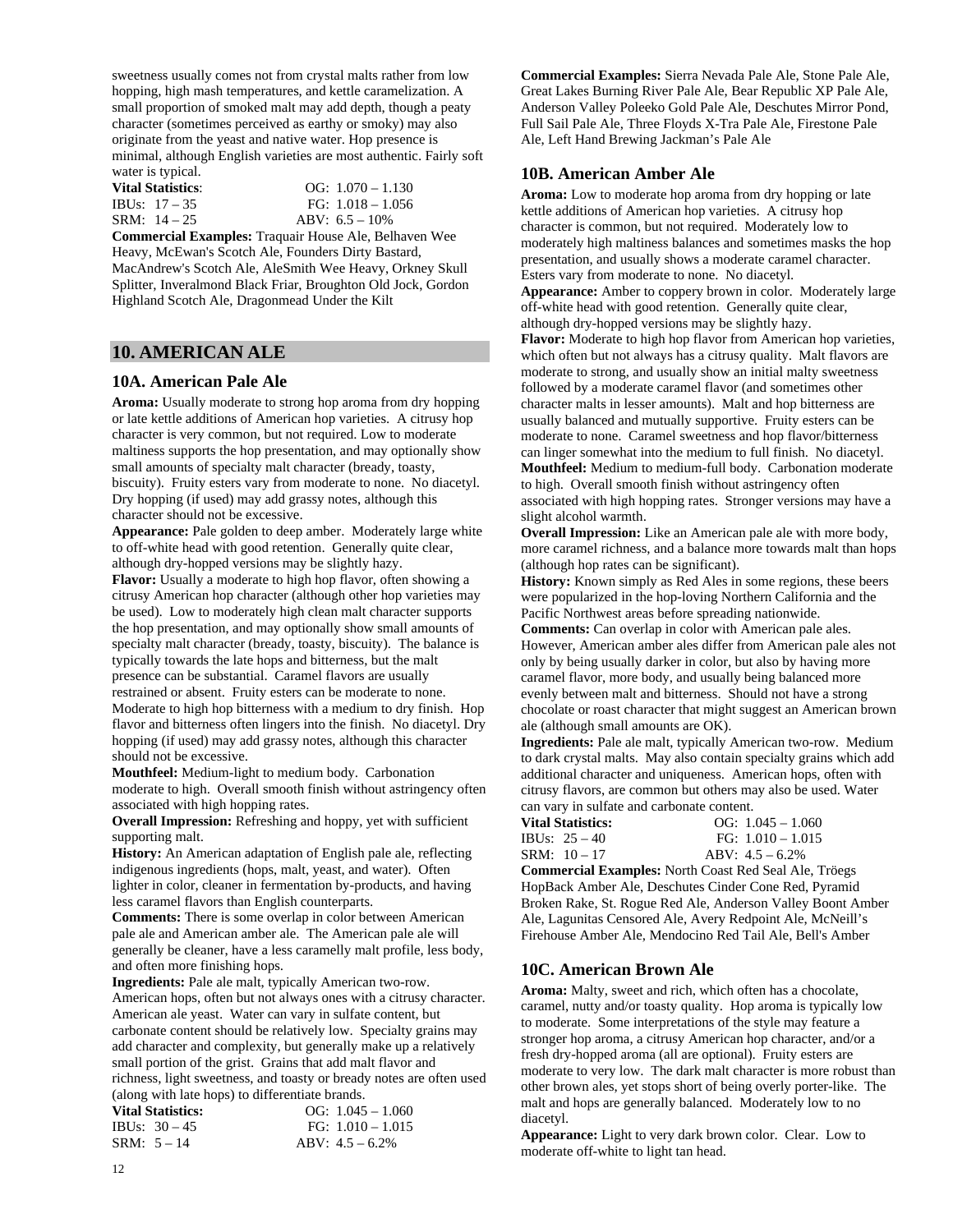<span id="page-15-0"></span>**Flavor:** Medium to high malty flavor (often with caramel, toasty and/or chocolate flavors), with medium to medium-high bitterness. The medium to medium-dry finish provides an aftertaste having both malt and hops. Hop flavor can be light to moderate, and may optionally have a citrusy character. Very low to moderate fruity esters. Moderately low to no diacetyl.

**Mouthfeel:** Medium to medium-full body. More bitter versions may have a dry, resiny impression. Moderate to moderately high carbonation. Stronger versions may have some alcohol warmth in the finish.

**Overall Impression:** Can be considered a bigger, maltier, hoppier interpretation of Northern English brown ale or a hoppier, less malty Brown Porter, often including the citrus-accented hop presence that is characteristic of American hop varieties. **History/Comments:** A strongly flavored, hoppy brown beer, originated by American home brewers. Related to American Pale and American Amber Ales, although with more of a caramel and chocolate character, which tends to balance the hop bitterness and finish. Most commercial American Browns are not as aggressive as the original homebrewed versions, and some modern craft brewed examples. IPA-strength brown ales should be entered in the Specialty Beer category (23).

**Ingredients:** Well-modified pale malt, either American or Continental, plus crystal and darker malts should complete the malt bill. American hops are typical, but UK or noble hops can also be used. Moderate carbonate water would appropriately balance the dark malt acidity.

| <b>Vital Statistics:</b> | $OG: 1.045 - 1.060$ |
|--------------------------|---------------------|
| IBUs: $20-40$            | $FG: 1.010 - 1.016$ |
| SRM: $18-35$             | $ABV: 4.3 - 6.2\%$  |

**Commercial Examples:** Bell's Best Brown, Smuttynose Old Brown Dog Ale, Big Sky Moose Drool Brown Ale, North Coast Acme Brown, Brooklyn Brown Ale, Lost Coast Downtown Brown, Left Hand Deep Cover Brown Ale

#### **11. ENGLISH BROWN ALE**

#### **11A. Mild**

**Aroma:** Low to moderate malt aroma, and may have some fruitiness. The malt expression can take on a wide range of character, which can include caramelly, grainy, toasted, nutty, chocolate, or lightly roasted. Little to no hop aroma. Very low to no diacetyl.

**Appearance:** Copper to dark brown or mahogany color. A few paler examples (medium amber to light brown) exist. Generally clear, although is traditionally unfiltered. Low to moderate offwhite to tan head. Retention may be poor due to low carbonation, adjunct use and low gravity.

**Flavor:** Generally a malty beer, although may have a very wide range of malt- and yeast-based flavors (e.g., malty, sweet, caramel, toffee, toast, nutty, chocolate, coffee, roast, vinous, fruit, licorice, molasses, plum, raisin). Can finish sweet or dry. Versions with darker malts may have a dry, roasted finish. Low to moderate bitterness, enough to provide some balance but not enough to overpower the malt. Fruity esters moderate to none. Diacetyl and hop flavor low to none.

**Mouthfeel:** Light to medium body. Generally low to medium-low carbonation. Roast-based versions may have a light astringency. Sweeter versions may seem to have a rather full mouthfeel for the gravity.

**Overall Impression:** A light-flavored, malt-accented beer that is readily suited to drinking in quantity. Refreshing, yet flavorful. Some versions may seem like lower gravity brown porters. **History:** May have evolved as one of the elements of early porters. In modern terms, the name "mild" refers to the relative lack of hop bitterness (i.e., less hoppy than a pale ale, and not so

strong). Originally, the "mildness" may have referred to the fact that this beer was young and did not yet have the moderate sourness that aged batches had. Somewhat rare in England, good versions may still be found in the Midlands around Birmingham. **Comments:** Most are low-gravity session beers in the range 3.1- 3.8%, although some versions may be made in the stronger  $(4\%+)$ range for export, festivals, seasonal and/or special occasions. Generally served on cask; session-strength bottled versions don't often travel well. A wide range of interpretations are possible. **Ingredients:** Pale English base malts (often fairly dextrinous), crystal and darker malts should comprise the grist. May use sugar adjuncts. English hop varieties would be most suitable, though their character is muted. Characterful English ale yeast.

| Vital Statistics: | $OG: 1.030 - 1.038$                                                     |
|-------------------|-------------------------------------------------------------------------|
| IBUs: 10 – 25     | FG: $1.008 - 1.013$                                                     |
| SRM: 12 – 25      | $ABV: 2.8 - 4.5\%$                                                      |
|                   | $C_1, \ldots, C_n$ in the set of $C_1, \ldots, C_n$ in the set of $C_1$ |

**Commercial Examples:** Moorhouse Black Cat, Gale's Festival Mild, Theakston Traditional Mild, Highgate Mild, Sainsbury Mild, Brain's Dark, Banks's Mild, Coach House Gunpowder Strong Mild, Woodforde's Mardler's Mild, Greene King XX Mild, Motor City Brewing Ghettoblaster

#### **11B. Southern English Brown**

**Aroma:** Malty-sweet, often with a rich, caramel or toffee-like character. Moderately fruity, often with notes of dark fruits such as plums and/or raisins. Very low to no hop aroma. No diacetyl. **Appearance:** Light to dark brown, and can be almost black. Nearly opaque, although should be relatively clear if visible. Low to moderate off-white to tan head.

**Flavor:** Deep, caramel- or toffee-like malty sweetness on the palate and lasting into the finish. Hints of biscuit and coffee are common. May have a moderate dark fruit complexity. Low hop bitterness. Hop flavor is low to non-existent. Little or no perceivable roasty or bitter black malt flavor. Moderately sweet finish with a smooth, malty aftertaste. Low to no diacetyl. **Mouthfeel:** Medium body, but the residual sweetness may give a heavier impression. Low to moderately low carbonation. Quite creamy and smooth in texture, particularly for its gravity. **Overall Impression:** A luscious, malt-oriented brown ale, with a caramel, dark fruit complexity of malt flavor. May seem somewhat like a smaller version of a sweet stout or a sweet version of a dark mild.

**History:** English brown ales are generally split into sub-styles along geographic lines. Southern English (or "London-style") brown ales are darker, sweeter, and lower gravity than their Northern cousins. Developed as a bottled product in the early  $20<sup>th</sup>$ century out of a reaction against vinous vatted porter and often unpalatable mild. Well suited to London's water supply.

**Comments:** Increasingly rare; Mann's has over 90% market share in Britain. Some consider it a bottled version of dark mild, but this style is sweeter than virtually all modern examples of mild. **Ingredients:** English pale ale malt as a base with a healthy proportion of darker caramel malts and often some roasted (black) malt and wheat malt. Moderate to high carbonate water would appropriately balance the dark malt acidity. English hop varieties are most authentic, though with low flavor and bitterness almost any type could be used.

| Vital Statistics:                                              | OG: $1.033 - 1.042$                                                     |  |
|----------------------------------------------------------------|-------------------------------------------------------------------------|--|
| IBUs: $12 - 20$                                                | $FG: 1.011 - 1.014$                                                     |  |
| SRM: 19 – 35                                                   | $ABV: 2.8 - 4.1\%$                                                      |  |
| <b>Commercial Examples:</b> Mann's Brown Ale (bottled, but not |                                                                         |  |
|                                                                | $\mathbf{111}$ and $\mathbf{112}$ and $\mathbf{131}$ and $\mathbf{141}$ |  |

available in the US), Harvey's Nut Brown Ale, Woodeforde's Norfolk Nog

#### **11C. Northern English Brown Ale**

**Aroma:** Light, sweet malt aroma with toffee, nutty and/or caramel notes. A light but appealing fresh hop aroma (UK varieties) may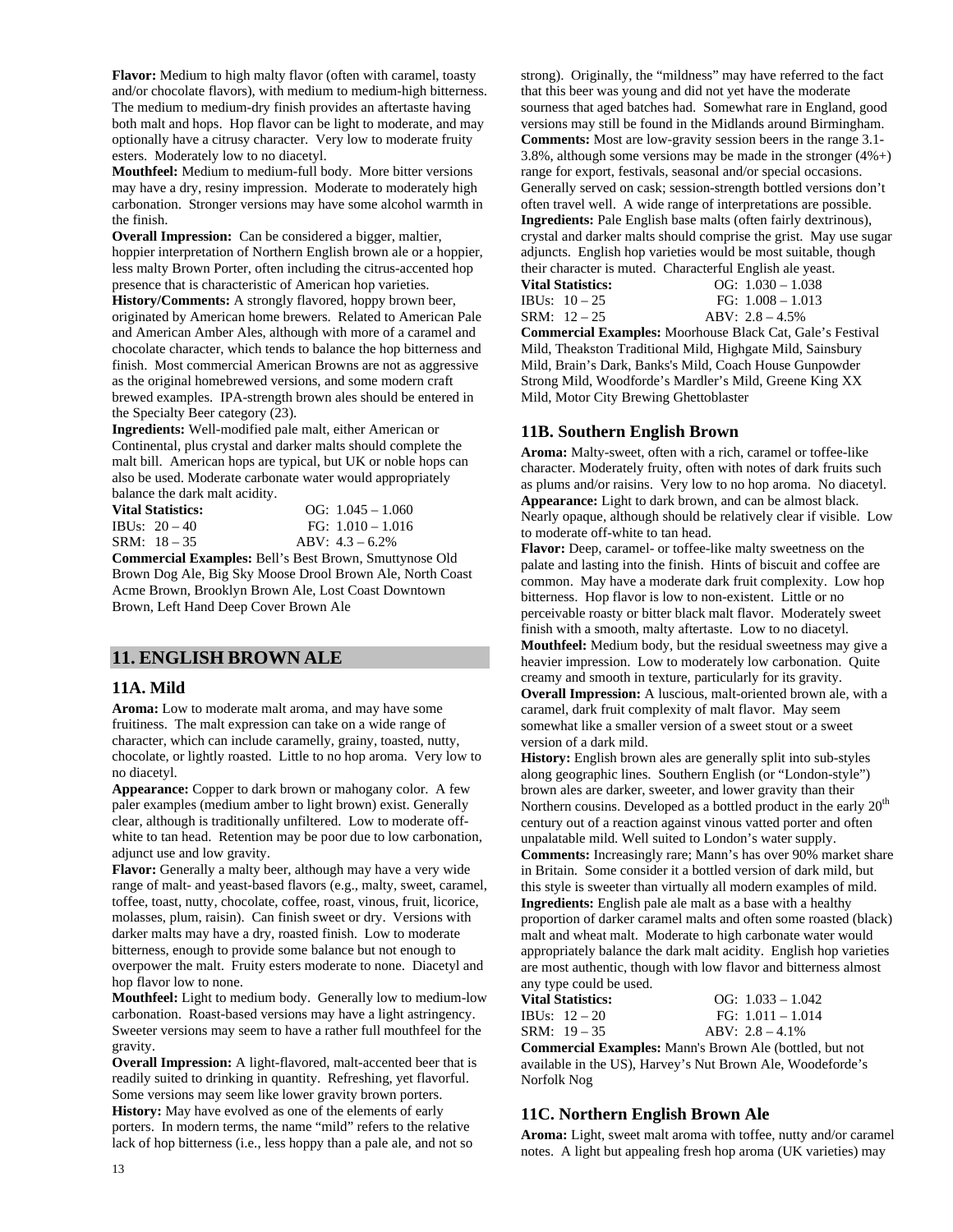<span id="page-16-0"></span>also be noticed. A light fruity ester aroma may be evident in these beers, but should not dominate. Very low to no diacetyl.

**Appearance:** Dark amber to reddish-brown color. Clear. Low to moderate off-white to light tan head.

**Flavor:** Gentle to moderate malt sweetness, with a nutty, lightly caramelly character and a medium-dry to dry finish. Malt may also have a toasted, biscuity, or toffee-like character. Medium to medium-low bitterness. Malt-hop balance is nearly even, with hop flavor low to none (UK varieties). Some fruity esters can be present; low diacetyl (especially butterscotch) is optional but acceptable.

**Mouthfeel:** Medium-light to medium body. Medium to mediumhigh carbonation.

**Overall Impression:** Drier and more hop-oriented that southern English brown ale, with a nutty character rather than caramel. **History/Comments:** English brown ales are generally split into sub-styles along geographic lines.

**Ingredients:** English mild ale or pale ale malt base with caramel malts. May also have small amounts darker malts (e.g., chocolate) to provide color and the nutty character. English hop varieties are most authentic. Moderate carbonate water.

| <b>Vital Statistics:</b> | OG: $1.040 - 1.052$ |
|--------------------------|---------------------|
| <b>IBUs:</b> $20 - 30$   | $FG: 1.008 - 1.013$ |
| $SRM: 12-22$             | $ABV: 4.2 - 5.4\%$  |

**Commercial Examples:** Newcastle Brown Ale, Samuel Smith's Nut Brown Ale, Riggwelter Yorkshire Ale, Wychwood Hobgoblin, Tröegs Rugged Trail Ale, Alesmith Nautical Nut Brown Ale, Avery Ellie's Brown Ale, Goose Island Nut Brown Ale, Samuel Adams Brown Ale

#### **12. PORTER**

#### **12A. Brown Porter**

**Aroma:** Malt aroma with mild roastiness should be evident, and may have a chocolaty quality. May also show some non-roasted malt character in support (caramelly, grainy, bready, nutty, toffeelike and/or sweet). English hop aroma moderate to none. Fruity esters moderate to none. Diacetyl low to none.

**Appearance:** Light brown to dark brown in color, often with ruby highlights when held up to light. Good clarity, although may approach being opaque. Moderate off-white to light tan head with good to fair retention.

**Flavor:** Malt flavor includes a mild to moderate roastiness (frequently with a chocolate character) and often a significant caramel, nutty, and/or toffee character. May have other secondary flavors such as coffee, licorice, biscuits or toast in support. Should not have a significant black malt character (acrid, burnt, or harsh roasted flavors), although small amounts may contribute a bitter chocolate complexity. English hop flavor moderate to none. Medium-low to medium hop bitterness will vary the balance from slightly malty to slightly bitter. Usually fairly well attenuated, although somewhat sweet versions exist. Diacetyl should be moderately low to none. Moderate to low fruity esters. **Mouthfeel:** Medium-light to medium body. Moderately low to moderately high carbonation.

**Overall Impression:** A fairly substantial English dark ale with restrained roasty characteristics.

**History:** Originating in England, porter evolved from a blend of beers or gyles known as "Entire." A precursor to stout. Said to have been favored by porters and other physical laborers. **Comments:** Differs from a robust porter in that it usually has softer, sweeter and more caramelly flavors, lower gravities, and usually less alcohol. More substance and roast than a brown ale. Higher in gravity than a dark mild. Some versions are fermented with lager yeast. Balance tends toward malt more than hops. Usually has an "English" character. Historical versions with

Brettanomyces, sourness, or smokiness should be entered in the Specialty Beer category (23).

**Ingredients:** English ingredients are most common. May contain several malts, including chocolate and/or other dark roasted malts and caramel-type malts. Historical versions would use a significant amount of brown malt. Usually does not contain large amounts of black patent malt or roasted barley. English hops are most common, but are usually subdued. London or Dublin-type water (moderate carbonate hardness) is traditional. English or Irish ale yeast, or occasionally lager yeast, is used. May contain a moderate amount of adjuncts (sugars, maize, molasses, treacle, etc.).

| Vital Statistics:    | $OG: 1.040 - 1.052$                                                                                     |
|----------------------|---------------------------------------------------------------------------------------------------------|
| IBUs: 18 – 35        | FG: $1.008 - 1.014$                                                                                     |
| SRM: 20 – 30         | $ABV: 4-5.4%$                                                                                           |
| $\sim$ $\sim$ $\sim$ | $\mathbf{r}$ $\mathbf{r}$ $\mathbf{r}$ $\mathbf{r}$ $\mathbf{r}$ $\mathbf{r}$ $\mathbf{r}$ $\mathbf{r}$ |

**Commercial Examples:** Fuller's London Porter, Samuel Smith Taddy Porter, Burton Bridge Burton Porter, RCH Old Slug Porter, Nethergate Old Growler Porter, Hambleton Nightmare Porter, Harvey's Tom Paine Original Old Porter, Salopian Entire Butt English Porter, St. Peters Old-Style Porter, Shepherd Neame Original Porter, Flag Porter, Wasatch Polygamy Porter

#### **12B. Robust Porter**

**Aroma:** Roasty aroma (often with a lightly burnt, black malt character) should be noticeable and may be moderately strong. Optionally may also show some additional malt character in support (grainy, bready, toffee-like, caramelly, chocolate, coffee, rich, and/or sweet). Hop aroma low to high (US or UK varieties). Some American versions may be dry-hopped. Fruity esters are moderate to none. Diacetyl low to none.

**Appearance:** Medium brown to very dark brown, often with ruby- or garnet-like highlights. Can approach black in color. Clarity may be difficult to discern in such a dark beer, but when not opaque will be clear (particularly when held up to the light). Full, tan-colored head with moderately good head retention. **Flavor:** Moderately strong malt flavor usually features a lightly burnt, black malt character (and sometimes chocolate and/or coffee flavors) with a bit of roasty dryness in the finish. Overall flavor may finish from dry to medium-sweet, depending on grist composition, hop bittering level, and attenuation. May have a sharp character from dark roasted grains, although should not be overly acrid, burnt or harsh. Medium to high bitterness, which can be accentuated by the roasted malt. Hop flavor can vary from low to moderately high (US or UK varieties, typically), and balances the roasted malt flavors. Diacetyl low to none. Fruity esters moderate to none.

**Mouthfeel:** Medium to medium-full body. Moderately low to moderately high carbonation. Stronger versions may have a slight alcohol warmth. May have a slight astringency from roasted grains, although this character should not be strong.

**Overall Impression:** A substantial, malty dark ale with a complex and flavorful roasty character.

**History:** Stronger, hoppier and/or roastier version of porter designed as either a historical throwback or an American interpretation of the style. Traditional versions will have a more subtle hop character (often English), while modern versions may be considerably more aggressive. Both types are equally valid. **Comments:** Although a rather broad style open to brewer interpretation, it may be distinguished from Stout as lacking a strong roasted barley character. It differs from a brown porter in that a black patent or roasted grain character is usually present, and it can be stronger in alcohol. Roast intensity and malt flavors can also vary significantly. May or may not have a strong hop character, and may or may not have significant fermentation byproducts; thus may seem to have an "American" or "English" character.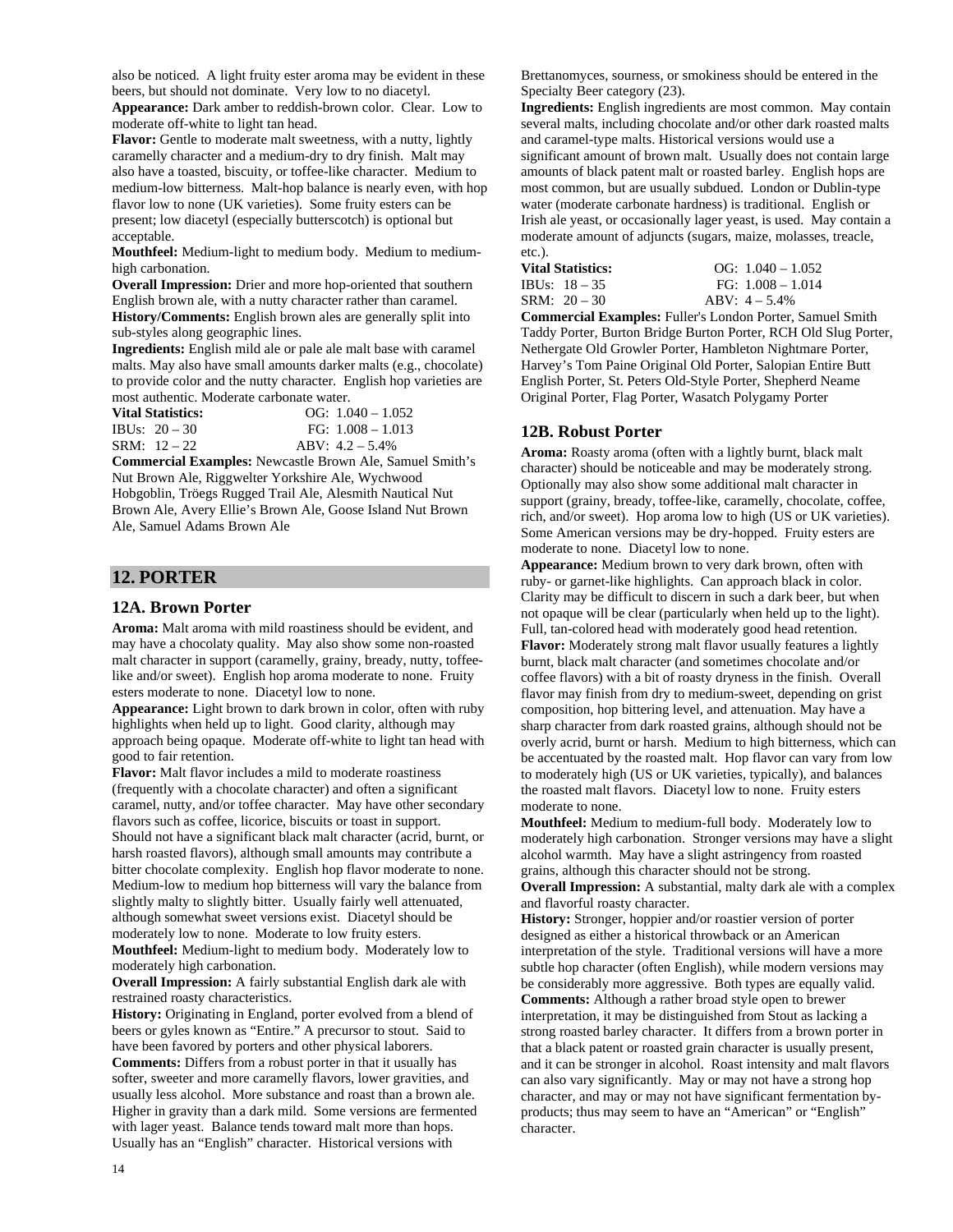<span id="page-17-0"></span>**Ingredients:** May contain several malts, prominently dark roasted malts and grains, which often include black patent malt (chocolate malt and/or roasted barley may also be used in some versions). Hops are used for bittering, flavor and/or aroma, and are frequently UK or US varieties. Water with moderate to high carbonate hardness is typical. Ale yeast can either be clean US versions or characterful English varieties.

| <b>Vital Statistics:</b> |  | OG: $1.048 - 1.065$ |  |
|--------------------------|--|---------------------|--|
| IBUs: $25 - 50$          |  | FG: $1.012 - 1.016$ |  |
| SRM: 22 – 35             |  | $ABV: 4.8 - 6.5\%$  |  |
|                          |  |                     |  |

**Commercial Examples:** Great Lakes Edmund Fitzgerald Porter, Meantime London Porter, Anchor Porter, Smuttynose Robust Porter, Sierra Nevada Porter, Deschutes Black Butte Porter, Boulevard Bully! Porter, Rogue Mocha Porter, Avery New World Porter, Bell's Porter, Great Divide Saint Bridget's Porter

#### **12C. Baltic Porter**

**Aroma:** Rich malty sweetness often containing caramel, toffee, nutty to deep toast, and/or licorice notes. Complex alcohol and ester profile of moderate strength, and reminiscent of plums, prunes, raisins, cherries or currants, occasionally with a vinous Port-like quality. Some darker malt character that is deep chocolate, coffee or molasses but never burnt. No hops. No sourness. Very smooth.

**Appearance:** Dark reddish copper to opaque dark brown (not black). Thick, persistent tan-colored head. Clear, although darker versions can be opaque.

**Flavor:** As with aroma, has a rich malty sweetness with a complex blend of deep malt, dried fruit esters, and alcohol. Has a prominent yet smooth schwarzbier-like roasted flavor that stops short of burnt. Mouth-filling and very smooth. Clean lager character; no diacetyl. Starts sweet but darker malt flavors quickly dominates and persists through finish. Just a touch dry with a hint of roast coffee or licorice in the finish. Malt can have a caramel, toffee, nutty, molasses and/or licorice complexity. Light hints of black currant and dark fruits. Medium-low to medium bitterness from malt and hops, just to provide balance. Hop flavor from slightly spicy hops (Lublin or Saaz types) ranges from none to medium-low.

**Mouthfeel:** Generally quite full-bodied and smooth, with a wellaged alcohol warmth (although the rarer lower gravity Carnegiestyle versions will have a medium body and less warmth). Medium to medium-high carbonation, making it seem even more mouth-filling. Not heavy on the tongue due to carbonation level. Most versions are in the 7-8.5% ABV range.

**Overall Impression:** A Baltic Porter often has the malt flavors reminiscent of an English brown porter and the restrained roast of a schwarzbier, but with a higher OG and alcohol content than either. Very complex, with multi-layered flavors.

**History:** Traditional beer from countries bordering the Baltic Sea. Derived from English porters but influenced by Russian Imperial Stouts.

**Comments:** May also be described as an Imperial Porter, although heavily roasted or hopped versions should be entered as either Imperial Stouts (13F) or Specialty Beers (23).

**Ingredients:** Generally lager yeast (cold fermented if using ale yeast). Debittered chocolate or black malt. Munich or Vienna base malt. Continental hops. May contain crystal malts and/or adjuncts. Brown or amber malt common in historical recipes.

| <b>Vital Statistics:</b> | $OG: 1.060 - 1.090$ |
|--------------------------|---------------------|
| <b>IBUs:</b> $20 - 40$   | FG: $1.016 - 1.024$ |
| $SRM: 17-30$             | $ABV: 5.5 - 9.5\%$  |

**Commercial Examples:** Sinebrychoff Porter (Finland), Okocim Porter (Poland), Zywiec Porter (Poland), Baltika #6 Porter (Russia), Carnegie Stark Porter (Sweden), Aldaris Porteris (Latvia), Utenos Porter (Lithuania), Stepan Razin Porter (Russia), Nøgne ø porter (Norway), Neuzeller Kloster-Bräu Neuzeller Porter (Germany), Southampton Imperial Baltic Porter

#### **13. STOUT**

#### **13A. Dry Stout**

**Aroma:** Coffee-like roasted barley and roasted malt aromas are prominent; may have slight chocolate, cocoa and/or grainy secondary notes. Esters medium-low to none. No diacetyl. Hop aroma low to none.

**Appearance:** Jet black to deep brown with garnet highlights in color. Can be opaque (if not, it should be clear). A thick, creamy, long-lasting, tan- to brown-colored head is characteristic. **Flavor:** Moderate roasted, grainy sharpness, optionally with light to moderate acidic sourness, and medium to high hop bitterness. Dry, coffee-like finish from roasted grains. May have a bittersweet or unsweetened chocolate character in the palate, lasting into the finish. Balancing factors may include some creaminess, medium-low to no fruitiness, and medium to no hop flavor. No diacetyl.

**Mouthfeel:** Medium-light to medium-full body, with a creamy character. Low to moderate carbonation. For the high hop bitterness and significant proportion of dark grains present, this beer is remarkably smooth. The perception of body can be affected by the overall gravity with smaller beers being lighter in body. May have a light astringency from the roasted grains, although harshness is undesirable.

**Overall Impression:** A very dark, roasty, bitter, creamy ale. **History:** The style evolved from attempts to capitalize on the success of London porters, but originally reflected a fuller, creamier, more "stout" body and strength. When a brewery offered a stout and a porter, the stout was always the stronger beer (it was originally called a "Stout Porter"). Modern versions are brewed from a lower OG and no longer reflect a higher strength than porters.

**Comments:** This is the draught version of what is otherwise known as Irish stout or Irish dry stout. Bottled versions are typically brewed from a significantly higher OG and may be designated as foreign extra stouts (if sufficiently strong). While most commercial versions rely primarily on roasted barley as the dark grain, others use chocolate malt, black malt or combinations of the three. The level of bitterness is somewhat variable, as is the roasted character and the dryness of the finish; allow for interpretation by brewers.

**Ingredients:** The dryness comes from the use of roasted unmalted barley in addition to pale malt, moderate to high hop bitterness, and good attenuation. Flaked unmalted barley may also be used to add creaminess. A small percentage (perhaps 3%) of soured beer is sometimes added for complexity (generally by Guinness only). Water typically has moderate carbonate hardness, although high levels will not give the classic dry finish.

| Vital Statistics: | OG: $1.036 - 1.050$ |
|-------------------|---------------------|
| IBUs: 30 – 45     | FG: $1.007 - 1.011$ |
| SRM: 25 – 40      | $ABV: 4-5%$         |
|                   |                     |

**Commercial Examples:** Guinness Draught Stout (also canned), Murphy's Stout, Beamish Stout, O'Hara's Celtic Stout, Russian River O.V.L. Stout, Three Floyd's Black Sun Stout, Dorothy Goodbody's Wholesome Stout, Orkney Dragonhead Stout, Old Dominion Stout, Goose Island Dublin Stout, Brooklyn Dry Stout

#### **13B. Sweet Stout**

**Aroma:** Mild roasted grain aroma, sometimes with coffee and/or chocolate notes. An impression of cream-like sweetness often exists. Fruitiness can be low to moderately high. Diacetyl low to none. Hop aroma low to none.

**Appearance:** Very dark brown to black in color. Can be opaque (if not, it should be clear). Creamy tan to brown head.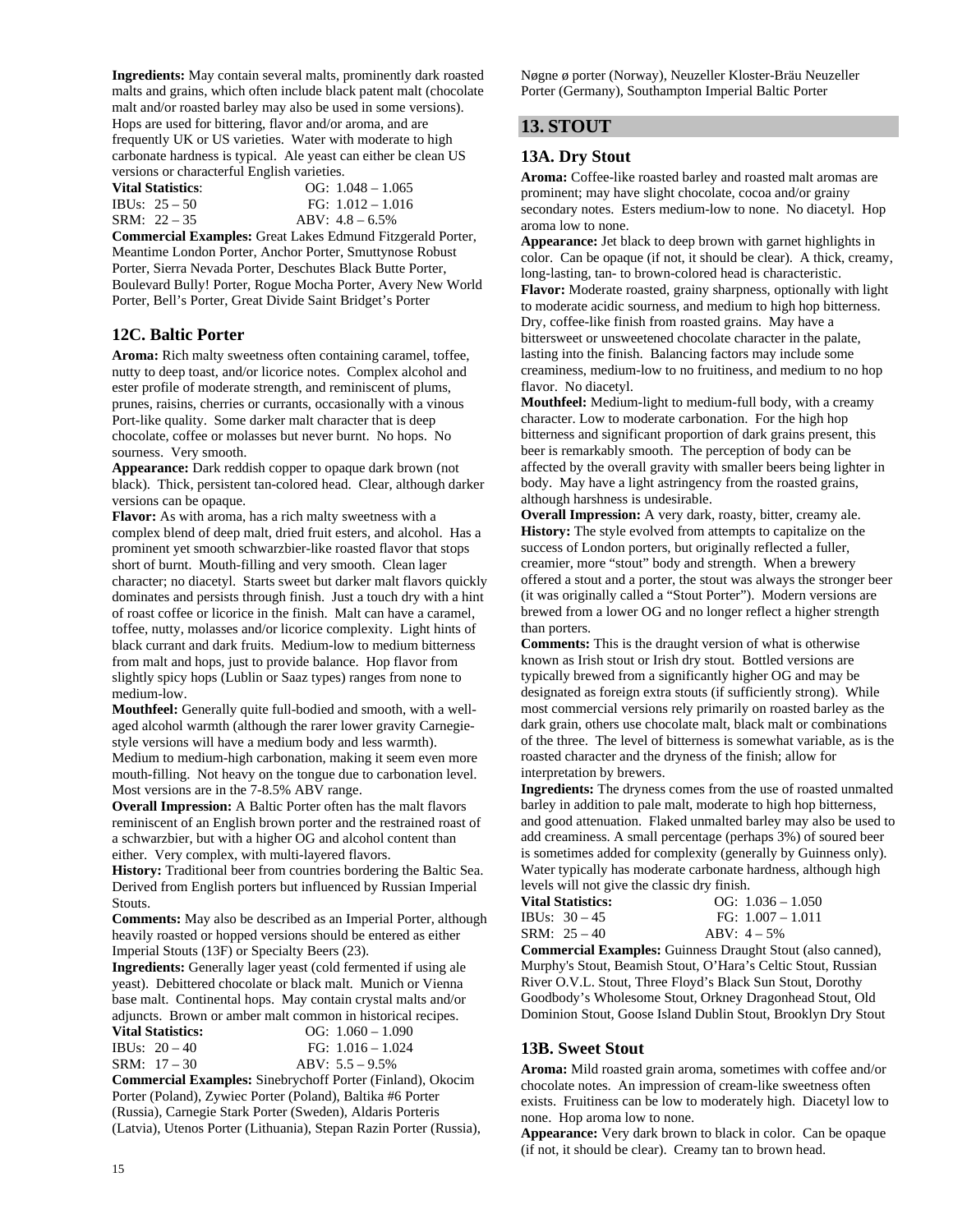<span id="page-18-0"></span>**Flavor:** Dark roasted grains and malts dominate the flavor as in dry stout, and provide coffee and/or chocolate flavors. Hop bitterness is moderate (lower than in dry stout). Medium to high sweetness (often from the addition of lactose) provides a counterpoint to the roasted character and hop bitterness, and lasts into the finish. Low to moderate fruity esters. Diacetyl low to none. The balance between dark grains/malts and sweetness can vary, from quite sweet to moderately dry and somewhat roasty. **Mouthfeel:** Medium-full to full-bodied and creamy. Low to moderate carbonation. High residual sweetness from unfermented sugars enhances the full-tasting mouthfeel.

**Overall Impression:** A very dark, sweet, full-bodied, slightly roasty ale. Often tastes like sweetened espresso. **History:** An English style of stout. Historically known as "Milk" or "Cream" stouts, legally this designation is no longer permitted in England (but is acceptable elsewhere). The "milk" name is derived from the use of lactose, or milk sugar, as a sweetener. **Comments:** Gravities are low in England, higher in exported and US products. Variations exist, with the level of residual sweetness, the intensity of the roast character, and the balance between the two being the variables most subject to interpretation. **Ingredients:** The sweetness in most Sweet Stouts comes from a lower bitterness level than dry stouts and a high percentage of unfermentable dextrins. Lactose, an unfermentable sugar, is frequently added to provide additional residual sweetness. Base of pale malt, and may use roasted barley, black malt, chocolate malt, crystal malt, and adjuncts such as maize or treacle. High carbonate water is common.

| <b>Vital Statistics:</b> | $OG: 1.044 - 1.060$ |
|--------------------------|---------------------|
| <b>IBUs:</b> $20 - 40$   | FG: $1.012 - 1.024$ |
| $SRM: 30-40$             | $ABV: 4-6%$         |

**Commercial Examples:** Mackeson's XXX Stout, Watney's Cream Stout, Farson's Lacto Stout, St. Peter's Cream Stout, Marston's Oyster Stout, Sheaf Stout, Hitachino Nest Sweet Stout (Lacto), Samuel Adams Cream Stout, Left Hand Milk Stout, Widmer Snowplow Milk Stout

#### **13C. Oatmeal Stout**

**Aroma:** Mild roasted grain aromas, often with a coffee-like character. A light sweetness can imply a coffee-and-cream impression. Fruitiness should be low to medium. Diacetyl medium-low to none. Hop aroma low to none (UK varieties most common). A light oatmeal aroma is optional.

**Appearance:** Medium brown to black in color. Thick, creamy, persistent tan- to brown-colored head. Can be opaque (if not, it should be clear).

**Flavor:** Medium sweet to medium dry palate, with the complexity of oats and dark roasted grains present. Oats can add a nutty, grainy or earthy flavor. Dark grains can combine with malt sweetness to give the impression of milk chocolate or coffee with cream. Medium hop bitterness with the balance toward malt. Diacetyl medium-low to none. Hop flavor medium-low to none. **Mouthfeel:** Medium-full to full body, smooth, silky, sometimes an almost oily slickness from the oatmeal. Creamy. Medium to medium-high carbonation.

**Overall Impression:** A very dark, full-bodied, roasty, malty ale with a complementary oatmeal flavor.

**History:** An English seasonal variant of sweet stout that is usually less sweet than the original, and relies on oatmeal for body and complexity rather than lactose for body and sweetness.

**Comments:** Generally between sweet and dry stouts in sweetness. Variations exist, from fairly sweet to quite dry. The level of bitterness also varies, as does the oatmeal impression. Light use of oatmeal may give a certain silkiness of body and richness of flavor, while heavy use of oatmeal can be fairly intense in flavor with an almost oily mouthfeel. When judging, allow for differences in interpretation.

**Ingredients:** Pale, caramel and dark roasted malts and grains. Oatmeal (5-10%+) used to enhance fullness of body and complexity of flavor. Hops primarily for bittering. Ale yeast. Water source should have some carbonate hardness.

**Vital Statistics:** OG: 1.048 – 1.065 IBUs: 25 – 40 FG: 1.010 – 1.018 SRM: 22 – 40 ABV: 4.2 – 5.9% **Commercial Examples:** Samuel Smith Oatmeal Stout, Young's

Oatmeal Stout, McAuslan Oatmeal Stout, Maclay's Oat Malt Stout, Broughton Kinmount Willie Oatmeal Stout, Anderson Valley Barney Flats Oatmeal Stout, Tröegs Oatmeal Stout, New Holland The Poet, Goose Island Oatmeal Stout, Wolaver's Oatmeal Stout

#### **13D. Foreign Extra Stout**

**Aroma:** Roasted grain aromas moderate to high, and can have coffee, chocolate and/or lightly burnt notes. Fruitiness medium to high. Some versions may have a sweet aroma, or molasses, licorice, dried fruit, and/or vinous aromatics. Stronger versions can have the aroma of alcohol (never sharp, hot, or solventy). Hop aroma low to none. Diacetyl low to none.

**Appearance:** Very deep brown to black in color. Clarity usually obscured by deep color (if not opaque, should be clear). Large tan to brown head with good retention.

**Flavor:** Tropical versions can be quite sweet without much roast or bitterness, while export versions can be moderately dry (reflecting impression of a scaled-up version of either sweet stout or dry stout). Roasted grain and malt character can be moderate to high, although sharpness of dry stout will not be present in any example. Tropical versions can have high fruity esters, smooth dark grain flavors, and restrained bitterness; they often have a sweet, rum-like quality. Export versions tend to have lower esters, more assertive roast flavors, and higher bitterness. The roasted flavors of either version may taste of coffee, chocolate, or lightly burnt grain. Little to no hop flavor. Very low to no diacetyl. **Mouthfeel:** Medium-full to full body, often with a smooth, creamy character. May give a warming (but never hot) impression from alcohol presence. Moderate to moderately-high carbonation. **Overall Impression:** A very dark, moderately strong, roasty ale. Tropical varieties can be quite sweet, while export versions can be drier and fairly robust.

**History:** Originally high-gravity stouts brewed for tropical markets (and hence, sometimes known as "Tropical Stouts"). Some bottled export (i.e., stronger) versions of dry or sweet stout also fit this profile. Guinness Foreign Extra Stout has been made since the early 1800s.

**Comments:** A rather broad class of stouts, these can be either fruity and sweet, dry and bitter, or even tinged with Brettanomyces (e.g., Guinness Foreign Extra Stout; this type of beer is best entered as a Specialty Beer – Category 23). Think of the style as either a scaled-up dry and/or sweet stout, or a scaleddown Imperial stout without the late hops. Highly bitter and hoppy versions are best entered as American-style Stouts (13E). **Ingredients:** Similar to dry or sweet stout, but with more gravity. Pale and dark roasted malts and grains. Hops mostly for bitterness. May use adjuncts and sugar to boost gravity. Ale yeast (although some tropical stouts are brewed with lager yeast).

| Vital Statistics: | $OG: 1.056 - 1.075$ |
|-------------------|---------------------|
| IBUs: 30 – 70     | $FG: 1.010 - 1.018$ |
| SRM: 30 – 40      | ABV: $5.5 - 8\%$    |

**Commercial Examples: Tropical-Type:** Lion Stout (Sri Lanka), Dragon Stout (Jamaica), ABC Stout (Singapore), Royal Extra "The Lion Stout" (Trinidad), Jamaica Stout (Jamaica), **Export-Type:** Freeminer Deep Shaft Stout, Guinness Foreign Extra Stout (bottled, not sold in the US), Ridgeway of Oxfordshire Foreign Extra Stout, Coopers Best Extra Stout, Elysian Dragonstooth Stout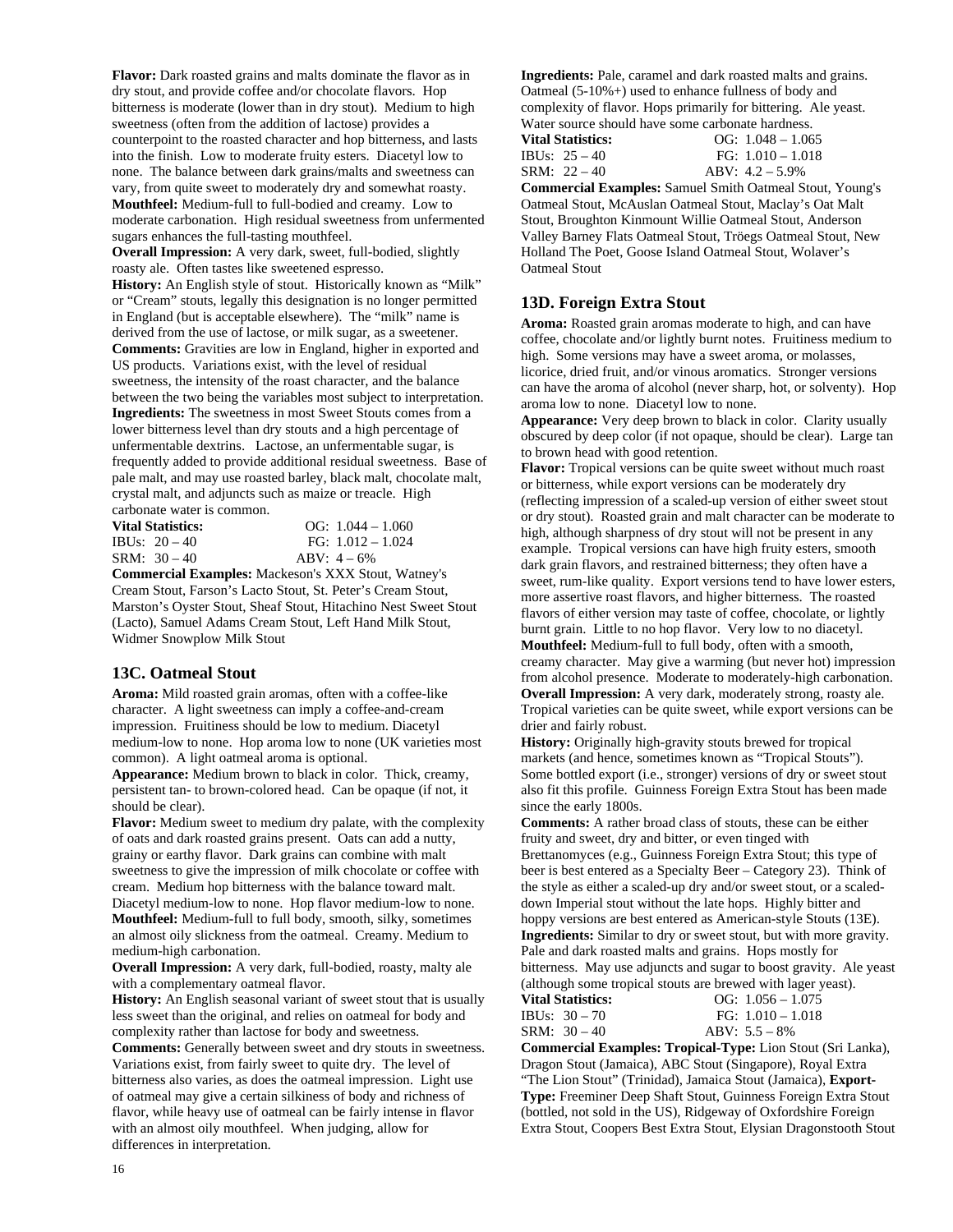#### <span id="page-19-0"></span>**13E. American Stout**

**Aroma:** Moderate to strong aroma of roasted malts, often having a roasted coffee or dark chocolate quality. Burnt or charcoal aromas are low to none. Medium to very low hop aroma, often with a citrusy or resiny American hop character. Esters are optional, but can be present up to medium intensity. Light alcohol-derived aromatics are also optional. No diacetyl.

**Appearance:** Generally a jet black color, although some may appear very dark brown. Large, persistent head of light tan to light brown in color. Usually opaque.

**Flavor:** Moderate to very high roasted malt flavors, often tasting of coffee, roasted coffee beans, dark or bittersweet chocolate. May have a slightly burnt coffee ground flavor, but this character should not be prominent if present. Low to medium malt sweetness, often with rich chocolate or caramel flavors. Medium to high bitterness. Hop flavor can be low to high, and generally reflects citrusy or resiny American varieties. Light esters may be present but are not required. Medium to dry finish, occasionally with a light burnt quality. Alcohol flavors can be present up to medium levels, but smooth. No diacetyl.

**Mouthfeel:** Medium to full body. Can be somewhat creamy, particularly if a small amount of oats have been used to enhance mouthfeel. Can have a bit of roast-derived astringency, but this character should not be excessive. Medium-high to high carbonation. Light to moderately strong alcohol warmth, but smooth and not excessively hot.

**Overall Impression:** A hoppy, bitter, strongly roasted Foreignstyle Stout (of the export variety).

**Comments:** Breweries express individuality through varying the roasted malt profile, malt sweetness and flavor, and the amount of finishing hops used. Generally has bolder roasted malt flavors and hopping than other traditional stouts (except Imperial Stouts). **Ingredients:** Common American base malts and yeast. Varied use of dark and roasted malts, as well as caramel-type malts.

Adjuncts such as oatmeal may be present in low quantities. American hop varieties.

| <b>Vital Statistics:</b> | $OG: 1.050 - 1.075$ |
|--------------------------|---------------------|
| <b>IBUs:</b> $35 - 75$   | FG: $1.010 - 1.022$ |
| $SRM: 30-40$             | $ABV: 5-7%$         |

**Commercial Examples:** Rogue Shakespeare Stout, Deschutes Obsidian Stout, Sierra Nevada Stout, North Coast Old No. 38, Bar Harbor Cadillac Mountain Stout, Avery Out of Bounds Stout, Lost Coast 8 Ball Stout, Mad River Steelhead Extra Stout

#### **13F. Russian Imperial Stout**

**Aroma:** Rich and complex, with variable amounts of roasted grains, maltiness, fruity esters, hops, and alcohol. The roasted malt character can take on coffee, dark chocolate, or slightly burnt tones and can be light to moderately strong. The malt aroma can be subtle to rich and barleywine-like, depending on the gravity and grain bill. May optionally show a slight specialty malt character (e.g., caramel), but this should only add complexity and not dominate. Fruity esters may be low to moderately strong, and may take on a complex, dark fruit (e.g., plums, prunes, raisins) character. Hop aroma can be very low to quite aggressive, and may contain any hop variety. An alcohol character may be present, but shouldn't be sharp, hot or solventy. Aged versions may have a slight vinous or port-like quality, but shouldn't be sour. No diacetyl. The balance can vary with any of the aroma elements taking center stage. Not all possible aromas described need be present; many interpretations are possible. Aging affects the intensity, balance and smoothness of aromatics.

**Appearance:** Color may range from very dark reddish-brown to jet black. Opaque. Deep tan to dark brown head. Generally has a well-formed head, although head retention may be low to moderate. High alcohol and viscosity may be visible in "legs" when beer is swirled in a glass.

**Flavor:** Rich, deep, complex and frequently quite intense, with variable amounts of roasted malt/grains, maltiness, fruity esters, hop bitterness and flavor, and alcohol. Medium to aggressively high bitterness. Medium-low to high hop flavor (any variety). Moderate to aggressively high roasted malt/grain flavors can suggest bittersweet or unsweetened chocolate, cocoa, and/or strong coffee. A slightly burnt grain, burnt currant or tarry character may be evident. Fruity esters may be low to intense, and can take on a dark fruit character (raisins, plums, or prunes). Malt backbone can be balanced and supportive to rich and barleywinelike, and may optionally show some supporting caramel, bready or toasty flavors. Alcohol strength should be evident, but not hot, sharp, or solventy. No diacetyl. The palate and finish can vary from relatively dry to moderately sweet, usually with some lingering roastiness, hop bitterness and warming character. The balance and intensity of flavors can be affected by aging, with some flavors becoming more subdued over time and some aged, vinous or port-like qualities developing.

**Mouthfeel:** Full to very full-bodied and chewy, with a velvety, luscious texture (although the body may decline with long conditioning). Gentle smooth warmth from alcohol should be present and noticeable. Should not be syrupy and underattenuated. Carbonation may be low to moderate, depending on age and conditioning.

**Overall Impression:** An intensely flavored, big, dark ale. Roasty, fruity, and bittersweet, with a noticeable alcohol presence. Dark fruit flavors meld with roasty, burnt, or almost tar-like sensations. Like a black barleywine with every dimension of flavor coming into play.

**History:** Brewed to high gravity and hopping level in England for export to the Baltic States and Russia. Said to be popular with the Russian Imperial Court. Today is even more popular with American craft brewers, who have extended the style with unique American characteristics.

**Comments:** Variations exist, with English and American interpretations (predictably, the American versions have more bitterness, roasted character, and finishing hops, while the English varieties reflect a more complex specialty malt character and a more forward ester profile). The wide range of allowable characteristics allow for maximum brewer creativity. **Ingredients:** Well-modified pale malt, with generous quantities of roasted malts and/or grain. May have a complex grain bill using virtually any variety of malt. Any type of hops may be used. Alkaline water balances the abundance of acidic roasted grain in the grist. American or English ale yeast.

| Vital Statistics: | OG: $1.075 - 1.115$ |
|-------------------|---------------------|
| IBUs: $50 - 90$   | FG: $1.018 - 1.030$ |
| SRM: 30 – 40      | $ABV: 8-12%$        |

**Commercial Examples:** Three Floyd's Dark Lord, Bell's Expedition Stout, North Coast Old Rasputin Imperial Stout, Stone Imperial Stout, Samuel Smith Imperial Stout, Scotch Irish Tsarina Katarina Imperial Stout, Thirsty Dog Siberian Night, Deschutes The Abyss, Great Divide Yeti, Southampton Russian Imperial Stout, Rogue Imperial Stout, Bear Republic Big Bear Black Stout, Great Lakes Blackout Stout, Avery The Czar, Founders Imperial Stout, Victory Storm King, Brooklyn Black Chocolate Stout

#### **14. INDIA PALE ALE (IPA)**

#### **14A. English IPA**

**Aroma:** A moderate to moderately high hop aroma of floral, earthy or fruity nature is typical, although the intensity of hop character is usually lower than American versions. A slightly grassy dry-hop aroma is acceptable, but not required. A moderate caramel-like or toasty malt presence is common. Low to moderate fruitiness, either from esters or hops, can be present. Some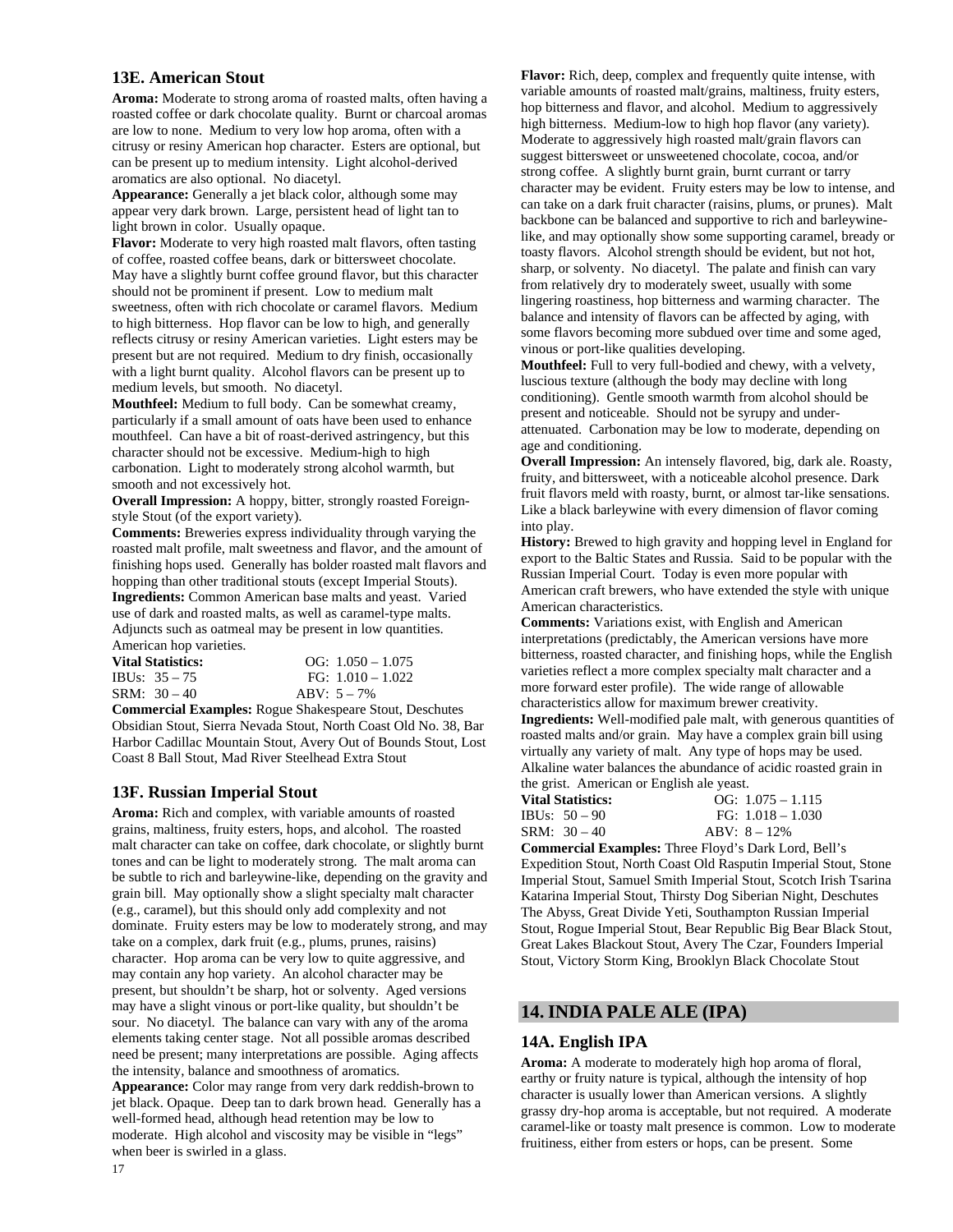<span id="page-20-0"></span>versions may have a sulfury note, although this character is not mandatory.

**Appearance:** Color ranges from golden amber to light copper, but most are pale to medium amber with an orange-ish tint. Should be clear, although unfiltered dry-hopped versions may be a bit hazy. Good head stand with off-white color should persist. **Flavor:** Hop flavor is medium to high, with a moderate to assertive hop bitterness. The hop flavor should be similar to the aroma (floral, earthy, fruity, and/or slightly grassy). Malt flavor should be medium-low to medium-high, but should be noticeable, pleasant, and support the hop aspect. The malt should show an English character and be somewhat bready, biscuit-like, toasty, toffee-like and/or caramelly. Despite the substantial hop character typical of these beers, sufficient malt flavor, body and complexity to support the hops will provide the best balance. Very low levels of diacetyl are acceptable, and fruitiness from the fermentation or hops adds to the overall complexity. Finish is medium to dry, and bitterness may linger into the aftertaste but should not be harsh. If high sulfate water is used, a distinctively minerally, dry finish, some sulfur flavor, and a lingering bitterness are usually present. Some clean alcohol flavor can be noted in stronger versions. Oak is inappropriate in this style.

**Mouthfeel:** Smooth, medium-light to medium-bodied mouthfeel without hop-derived astringency, although moderate to mediumhigh carbonation can combine to render an overall dry sensation in the presence of malt sweetness. Some smooth alcohol warming can and should be sensed in stronger (but not all) versions.

**Overall Impression:** A hoppy, moderately strong pale ale that features characteristics consistent with the use of English malt, hops and yeast. Has less hop character and a more pronounced malt flavor than American versions.

**History:** Brewed to survive the voyage from England to India. The temperature extremes and rolling of the seas resulted in a highly attenuated beer upon arrival. English pale ales were derived from India Pale Ales.

**Comments:** A pale ale brewed to an increased gravity and hop rate. Modern versions of English IPAs generally pale in comparison (pun intended) to their ancestors. The term "IPA" is loosely applied in commercial English beers today, and has been (incorrectly) used in beers below 4% ABV. Generally will have more finish hops and less fruitiness and/or caramel than English pale ales and bitters. Fresher versions will obviously have a more significant finishing hop character.

**Ingredients:** Pale ale malt (well-modified and suitable for singletemperature infusion mashing); English hops; English yeast that can give a fruity or sulfury/minerally profile. Refined sugar may be used in some versions. High sulfate and low carbonate water is essential to achieving a pleasant hop bitterness in authentic Burton versions, although not all examples will exhibit the strong sulfate character.

| $OG: 1.050 - 1.075$ |
|---------------------|
| $FG: 1.010 - 1.018$ |
| $ABV: 5-7.5%$       |
|                     |

**Commercial Examples:** Meantime India Pale Ale, Freeminer Trafalgar IPA, Fuller's IPA, Ridgeway Bad Elf, Summit India Pale Ale, Samuel Smith's India Ale, Hampshire Pride of Romsey IPA, Burton Bridge Empire IPA,Middle Ages ImPailed Ale, Goose Island IPA, Brooklyn East India Pale Ale

#### **14B. American IPA**

**Aroma:** A prominent to intense hop aroma with a citrusy, floral, perfume-like, resinous, piney, and/or fruity character derived from American hops. Many versions are dry hopped and can have an additional grassy aroma, although this is not required. Some clean malty sweetness may be found in the background, but should be at a lower level than in English examples. Fruitiness, either from esters or hops, may also be detected in some versions, although a

neutral fermentation character is also acceptable. Some alcohol may be noted.

**Appearance:** Color ranges from medium gold to medium reddish copper; some versions can have an orange-ish tint. Should be clear, although unfiltered dry-hopped versions may be a bit hazy. Good head stand with white to off-white color should persist. **Flavor:** Hop flavor is medium to high, and should reflect an American hop character with citrusy, floral, resinous, piney or fruity aspects. Medium-high to very high hop bitterness, although the malt backbone will support the strong hop character and provide the best balance. Malt flavor should be low to medium, and is generally clean and malty sweet although some caramel or toasty flavors are acceptable at low levels. No diacetyl. Low fruitiness is acceptable but not required. The bitterness may linger into the aftertaste but should not be harsh. Medium-dry to dry finish. Some clean alcohol flavor can be noted in stronger versions. Oak is inappropriate in this style. May be slightly sulfury, but most examples do not exhibit this character. **Mouthfeel:** Smooth, medium-light to medium-bodied mouthfeel

without hop-derived astringency, although moderate to mediumhigh carbonation can combine to render an overall dry sensation in the presence of malt sweetness. Some smooth alcohol warming can and should be sensed in stronger (but not all) versions. Body is generally less than in English counterparts.

**Overall Impression:** A decidedly hoppy and bitter, moderately strong American pale ale.

**History:** An American version of the historical English style, brewed using American ingredients and attitude.

**Ingredients:** Pale ale malt (well-modified and suitable for singletemperature infusion mashing); American hops; American yeast that can give a clean or slightly fruity profile. Generally all-malt, but mashed at lower temperatures for high attenuation. Water character varies from soft to moderately sulfate. Versions with a noticeable Rye character ("RyePA") should be entered in the Specialty category.<br>Vital Statistics:

| ~ r = ===== ; = ==== ; = = ; -<br>Vital Statistics: | $OG: 1.056 - 1.075$ |
|-----------------------------------------------------|---------------------|
| IBUs: 40 – 70                                       | $FG: 1.010 - 1.018$ |
| SRM: 6 – 15                                         | $ABV: 5.5 - 7.5\%$  |

**Commercial Examples:** Bell's Two-Hearted Ale, AleSmith IPA, Russian River Blind Pig IPA, Stone IPA, Three Floyds Alpha King, Great Divide Titan IPA, Bear Republic Racer 5 IPA, Victory Hop Devil, Sierra Nevada Celebration Ale, Anderson Valley Hop Ottin', Dogfish Head 60 Minute IPA, Founder's Centennial IPA, Anchor Liberty Ale, Harpoon IPA, Avery IPA

#### **14C. Imperial IPA**

**Aroma:** A prominent to intense hop aroma that can be derived from American, English and/or noble varieties (although a citrusy hop character is almost always present). Most versions are dry hopped and can have an additional resinous or grassy aroma, although this is not absolutely required. Some clean malty sweetness may be found in the background. Fruitiness, either from esters or hops, may also be detected in some versions, although a neutral fermentation character is typical. Some alcohol can usually be noted, but it should not have a "hot" character. **Appearance:** Color ranges from golden amber to medium reddish copper; some versions can have an orange-ish tint. Should be clear, although unfiltered dry-hopped versions may be a bit hazy. Good head stand with off-white color should persist. **Flavor:** Hop flavor is strong and complex, and can reflect the use of American, English and/or noble hop varieties. High to absurdly high hop bitterness, although the malt backbone will generally support the strong hop character and provide the best balance. Malt flavor should be low to medium, and is generally clean and malty although some caramel or toasty flavors are acceptable at low levels. No diacetyl. Low fruitiness is acceptable but not required. A long, lingering bitterness is usually present in the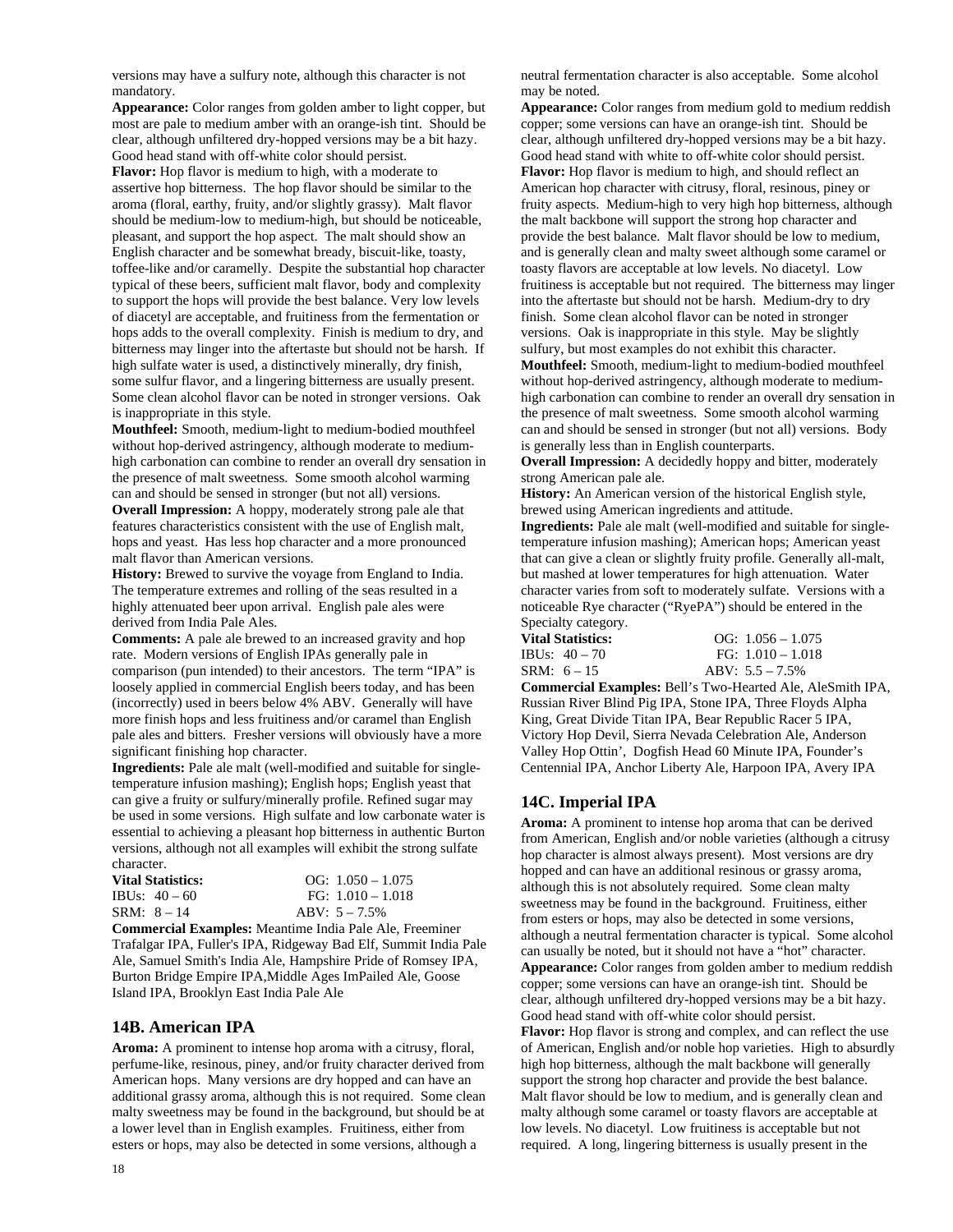<span id="page-21-0"></span>aftertaste but should not be harsh. Medium-dry to dry finish. A clean, smooth alcohol flavor is usually present. Oak is inappropriate in this style. May be slightly sulfury, but most examples do not exhibit this character.

**Mouthfeel:** Smooth, medium-light to medium body. No harsh hop-derived astringency, although moderate to medium-high carbonation can combine to render an overall dry sensation in the presence of malt sweetness. Smooth alcohol warming.

**Overall Impression:** An intensely hoppy, very strong pale ale without the big maltiness and/or deeper malt flavors of an American barleywine. Strongly hopped, but clean, lacking harshness, and a tribute to historical IPAs. Drinkability is an important characteristic; this should not be a heavy, sipping beer. It should also not have much residual sweetness or a heavy character grain profile.

**History:** A recent American innovation reflecting the trend of American craft brewers "pushing the envelope" to satisfy the need of hop aficionados for increasingly intense products. The adjective "Imperial" is arbitrary and simply implies a stronger version of an IPA; "double," "extra," "extreme," or any other variety of adjectives would be equally valid.

**Comments:** Bigger than either an English or American IPA in both alcohol strength and overall hop level (bittering and finish). Less malty, lower body, less rich and a greater overall hop intensity than an American Barleywine. Typically not as high in gravity/alcohol as a barleywine, since high alcohol and malt tend to limit drinkability. A showcase for hops.

**Ingredients:** Pale ale malt (well-modified and suitable for singletemperature infusion mashing); can use a complex variety of hops (English, American, noble). American yeast that can give a clean or slightly fruity profile. Generally all-malt, but mashed at lower temperatures for high attenuation. Water character varies from soft to moderately sulfate.

| $5010$ to $110$ definite; |                     |
|---------------------------|---------------------|
| <b>Vital Statistics:</b>  | $OG: 1.070 - 1.090$ |
| IBUs: $60 - 120$          | $FG: 1.010 - 1.020$ |
| SRM: $8-15$               | $ABV: 7.5 - 10\%$   |

**Commercial Examples:** Russian River Pliny the Elder, Three Floyd's Dreadnaught, Avery Majaraja, Bell's Hop Slam, Stone Ruination IPA, Great Divide Hercules Double IPA, Surly Furious, Rogue I<sup>2</sup>PA, Moylan's Hopsickle Imperial India Pale Ale, Stoudt's Double IPA, Dogfish Head 90-minute IPA, Victory Hop Wallop

#### **15. GERMAN WHEAT AND RYE BEER**

#### **15A. Weizen/Weissbier**

**Aroma:** Moderate to strong phenols (usually clove) and fruity esters (usually banana). The balance and intensity of the phenol and ester components can vary but the best examples are reasonably balanced and fairly prominent. Noble hop character ranges from low to none. A light to moderate wheat aroma (which might be perceived as bready or grainy) may be present but other malt characteristics should not. No diacetyl or DMS. Optional, but acceptable, aromatics can include a light, citrusy tartness, a light to moderate vanilla character, and/or a low bubblegum aroma. None of these optional characteristics should be high or dominant, but often can add to the complexity and balance. **Appearance:** Pale straw to very dark gold in color. A very thick, moussy, long-lasting white head is characteristic. The high protein content of wheat impairs clarity in an unfiltered beer, although the level of haze is somewhat variable. A beer "mit hefe" is also cloudy from suspended yeast sediment (which should be roused before drinking). The filtered Krystal version has no yeast and is brilliantly clear.

**Flavor:** Low to moderately strong banana and clove flavor. The balance and intensity of the phenol and ester components can vary but the best examples are reasonably balanced and fairly prominent. Optionally, a very light to moderate vanilla character and/or low bubblegum notes can accentuate the banana flavor, sweetness and roundness; neither should be dominant if present. The soft, somewhat bready or grainy flavor of wheat is complementary, as is a slightly sweet Pils malt character. Hop flavor is very low to none, and hop bitterness is very low to moderately low. A tart, citrusy character from yeast and high carbonation is often present. Well rounded, flavorful palate with a relatively dry finish. No diacetyl or DMS.

**Mouthfeel:** Medium-light to medium body; never heavy. Suspended yeast may increase the perception of body. The texture of wheat imparts the sensation of a fluffy, creamy fullness that may progress to a light, spritzy finish aided by high carbonation. Always effervescent.

**Overall Impression:** A pale, spicy, fruity, refreshing wheat-based ale.

**History:** A traditional wheat-based ale originating in Southern Germany that is a specialty for summer consumption, but generally produced year-round.

**Comments:** These are refreshing, fast-maturing beers that are lightly hopped and show a unique banana-and-clove yeast character. These beers often don't age well and are best enjoyed while young and fresh. The version "mit hefe" is served with yeast sediment stirred in; the krystal version is filtered for excellent clarity. Bottles with yeast are traditionally swirled or gently rolled prior to serving. The character of a krystal weizen is generally fruitier and less phenolic than that of the hefe-weizen. **Ingredients:** By German law, at least 50% of the grist must be malted wheat, although some versions use up to 70%; the remainder is Pilsner malt. A traditional decoction mash gives the appropriate body without cloying sweetness. Weizen ale yeasts produce the typical spicy and fruity character, although extreme fermentation temperatures can affect the balance and produce offflavors. A small amount of noble hops are used only for bitterness.

| $OG: 1.044 - 1.052$ |
|---------------------|
| $FG: 1.010 - 1.014$ |
| $ABV: 4.3 - 5.6\%$  |
|                     |

**Commercial Examples:** Weihenstephaner Hefeweissbier, Schneider Weisse Weizenhell, Paulaner Hefe-Weizen, Hacker-Pschorr Weisse, Plank Bavarian Hefeweizen, Ayinger Bräu Weisse, Ettaler Weissbier Hell, Franziskaner Hefe-Weisse, Andechser Weissbier Hefetrüb, Kapuziner Weissbier, Erdinger Weissbier, Penn Weizen, Barrelhouse Hocking Hills HefeWeizen, Eisenbahn Weizenbier

#### **15B. Dunkelweizen**

**Aroma:** Moderate to strong phenols (usually clove) and fruity esters (usually banana). The balance and intensity of the phenol and ester components can vary but the best examples are reasonably balanced and fairly prominent. Optionally, a low to moderate vanilla character and/or low bubblegum notes may be present, but should not dominate. Noble hop character ranges from low to none. A light to moderate wheat aroma (which might be perceived as bready or grainy) may be present and is often accompanied by a caramel, bread crust, or richer malt aroma (e.g., from Vienna and/or Munich malt). Any malt character is supportive and does not overpower the yeast character. No diacetyl or DMS. A light tartness is optional but acceptable. **Appearance:** Light copper to mahogany brown in color. A very thick, moussy, long-lasting off-white head is characteristic. The high protein content of wheat impairs clarity in this traditionally unfiltered style, although the level of haze is somewhat variable. The suspended yeast sediment (which should be roused before drinking) also contributes to the cloudiness.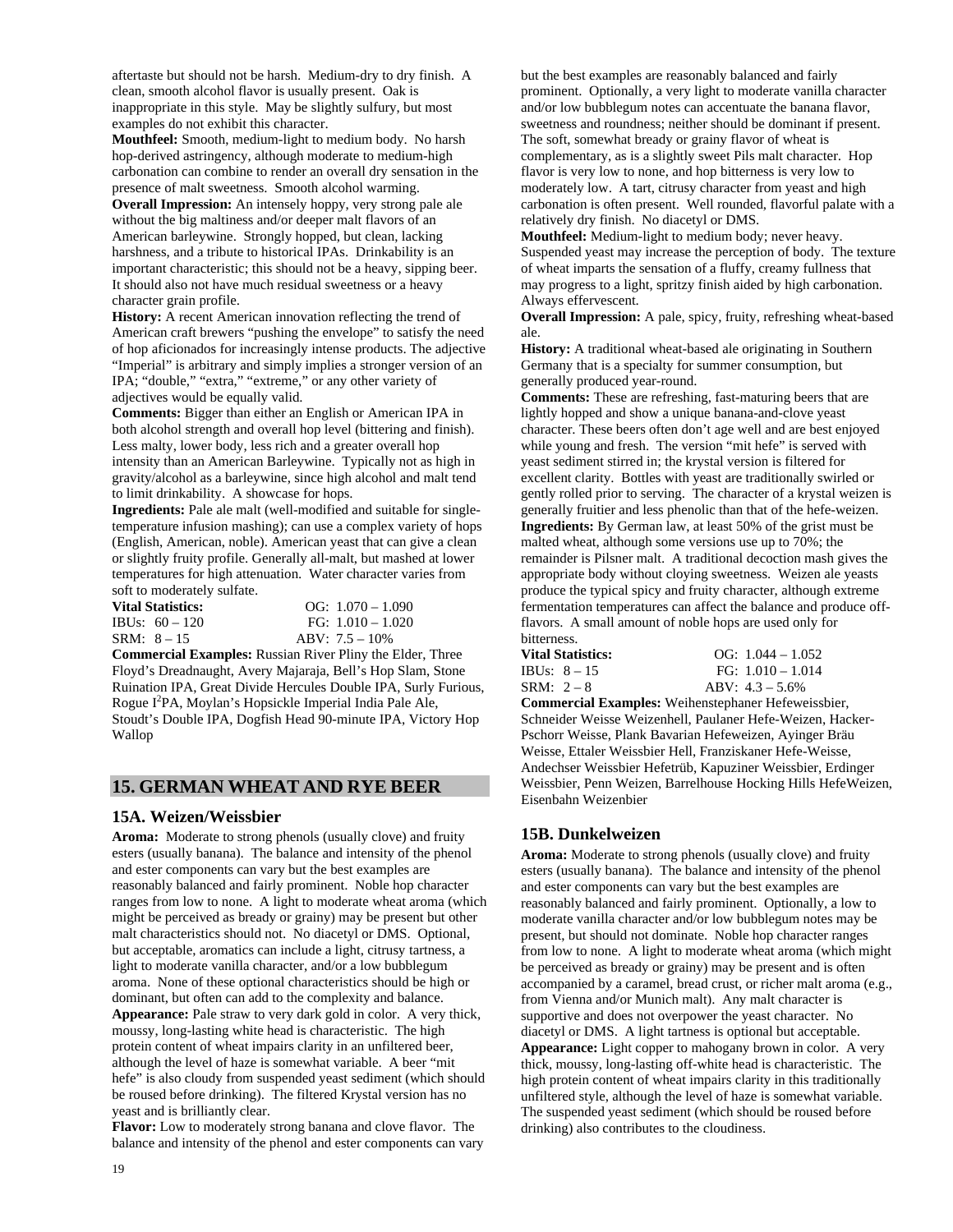<span id="page-22-0"></span>**Flavor:** Low to moderately strong banana and clove flavor. The balance and intensity of the phenol and ester components can vary but the best examples are reasonably balanced and fairly prominent. Optionally, a very light to moderate vanilla character and/or low bubblegum notes can accentuate the banana flavor, sweetness and roundness; neither should be dominant if present. The soft, somewhat bready or grainy flavor of wheat is complementary, as is a richer caramel and/or melanoidin character from Munich and/or Vienna malt. The malty richness can be low to medium-high, but shouldn't overpower the yeast character. A roasted malt character is inappropriate. Hop flavor is very low to none, and hop bitterness is very low to low. A tart, citrusy character from yeast and high carbonation is sometimes present, but typically muted. Well rounded, flavorful, often somewhat sweet palate with a relatively dry finish. No diacetyl or DMS. **Mouthfeel:** Medium-light to medium-full body. The texture of wheat as well as yeast in suspension imparts the sensation of a fluffy, creamy fullness that may progress to a lighter finish, aided by moderate to high carbonation. The presence of Munich and/or Vienna malts also provide an additional sense of richness and fullness. Effervescent.

**Overall Impression:** A moderately dark, spicy, fruity, malty, refreshing wheat-based ale. Reflecting the best yeast and wheat character of a hefeweizen blended with the malty richness of a Munich dunkel.

**History:** Old-fashioned Bavarian wheat beer was often dark. In the 1950s and 1960s, wheat beers did not have a youthful image, since most older people drank them for their health-giving qualities. Today, the lighter hefeweizen is more common. **Comments:** The presence of Munich and/or Vienna-type barley malts gives this style a deep, rich barley malt character not found in a hefeweizen. Bottles with yeast are traditionally swirled or gently rolled prior to serving.

**Ingredients:** By German law, at least 50% of the grist must be malted wheat, although some versions use up to 70%; the remainder is usually Munich and/or Vienna malt. A traditional decoction mash gives the appropriate body without cloying sweetness. Weizen ale yeasts produce the typical spicy and fruity character, although extreme fermentation temperatures can affect the balance and produce off-flavors. A small amount of noble hops are used only for bitterness.

| Vital Statistics:    | $OG: 1.044 - 1.056$ |
|----------------------|---------------------|
| <b>IBUs:</b> $10-18$ | $FG: 1.010 - 1.014$ |
| SRM: 14 – 23         | $ABV: 4.3 - 5.6\%$  |

**Commercial Examples:** Weihenstephaner Hefeweissbier Dunkel, Ayinger Ur-Weisse, Franziskaner Dunkel Hefe-Weisse, Schneider Weisse (Original), Ettaler Weissbier Dunkel, Hacker-Pschorr Weisse Dark, Tucher Dunkles Hefe Weizen, Edelweiss Dunkel Weissbier, Erdinger Weissbier Dunkel, Kapuziner Weissbier Schwarz

#### **15C. Weizenbock**

**Aroma:** Rich, bock-like melanoidins and bready malt combined with a powerful aroma of dark fruit (plums, prunes, raisins or grapes). Moderate to strong phenols (most commonly vanilla and/or clove) add complexity, and some banana esters may also be present. A moderate aroma of alcohol is common, although never solventy. No hop aroma, diacetyl or DMS.

**Appearance:** Dark amber to dark, ruby brown in color. A very thick, moussy, long-lasting light tan head is characteristic. The high protein content of wheat impairs clarity in this traditionally unfiltered style, although the level of haze is somewhat variable. The suspended yeast sediment (which should be roused before drinking) also contributes to the cloudiness.

**Flavor:** A complex marriage of rich, bock-like melanoidins, dark fruit, spicy clove-like phenols, light banana and/or vanilla, and a moderate wheat flavor. The malty, bready flavor of wheat is

further enhanced by the copious use of Munich and/or Vienna malts. May have a slightly sweet palate, and a light chocolate character is sometimes found (although a roasted character is inappropriate). A faintly tart character may optionally be present. Hop flavor is absent, and hop bitterness is low. The wheat, malt, and yeast character dominate the palate, and the alcohol helps balance the finish. Well-aged examples may show some sherrylike oxidation as a point of complexity. No diacetyl or DMS. **Mouthfeel:** Medium-full to full body. A creamy sensation is typical, as is the warming sensation of substantial alcohol content. The presence of Munich and/or Vienna malts also provide an additional sense of richness and fullness. Moderate to high carbonation. Never hot or solventy.

**Overall Impression:** A strong, malty, fruity, wheat-based ale combining the best flavors of a dunkelweizen and the rich strength and body of a bock.

**History:** Aventinus, the world's oldest top-fermented wheat doppelbock, was created in 1907 at the Weisse Brauhaus in Munich using the 'Méthode Champenoise' with fresh yeast sediment on the bottom. It was Schneider's creative response to bottom-fermenting doppelbocks that developed a strong following during these times.

**Comments:** A dunkel-weizen beer brewed to bock or doppelbock strength. Now also made in the Eisbock style as a specialty beer. Bottles may be gently rolled or swirled prior to serving to rouse the yeast.

**Ingredients:** A high percentage of malted wheat is used (by German law must be at least 50%, although it may contain up to 70%), with the remainder being Munich- and/or Vienna-type barley malts. A traditional decoction mash gives the appropriate body without cloying sweetness. Weizen ale yeasts produce the typical spicy and fruity character. Too warm or too cold fermentation will cause the phenols and esters to be out of balance and may create off-flavors. A small amount of noble hops are used only for bitterness.

| Vital Statistics: | $OG: 1.064 - 1.090$ |
|-------------------|---------------------|
| IBUs: 15 – 30     | FG: $1.015 - 1.022$ |
| SRM: 12 – 25      | $ABV: 6.5 - 8.0\%$  |

**Commercial Examples:** Schneider Aventinus, Schneider Aventinus Eisbock, Plank Bavarian Dunkler Weizenbock, Plank Bavarian Heller Weizenbock, AleSmith Weizenbock, Erdinger Pikantus, Mahr's Der Weisse Bock, Victory Moonglow Weizenbock, High Point Ramstein Winter Wheat, Capital Weizen Doppelbock, Eisenbahn Vigorosa

#### **15D. Roggenbier (German Rye Beer)**

**Aroma:** Light to moderate spicy rye aroma intermingled with light to moderate weizen yeast aromatics (spicy clove and fruity esters, either banana or citrus). Light noble hops are acceptable. Can have a somewhat acidic aroma from rye and yeast. No diacetyl.

**Appearance:** Light coppery-orange to very dark reddish or coppery-brown color. Large creamy off-white to tan head, quite dense and persistent (often thick and rocky). Cloudy, hazy appearance.

**Flavor:** Grainy, moderately-low to moderately-strong spicy rye flavor, often having a hearty flavor reminiscent of rye or pumpernickel bread. Medium to medium-low bitterness allows an initial malt sweetness (sometimes with a bit of caramel) to be tasted before yeast and rye character takes over. Low to moderate weizen yeast character (banana, clove, and sometimes citrus), although the balance can vary. Medium-dry, grainy finish with a tangy, lightly bitter (from rye) aftertaste. Low to moderate noble hop flavor acceptable, and can persist into aftertaste. No diacetyl. **Mouthfeel:** Medium to medium-full body. High carbonation. Light tartness optional.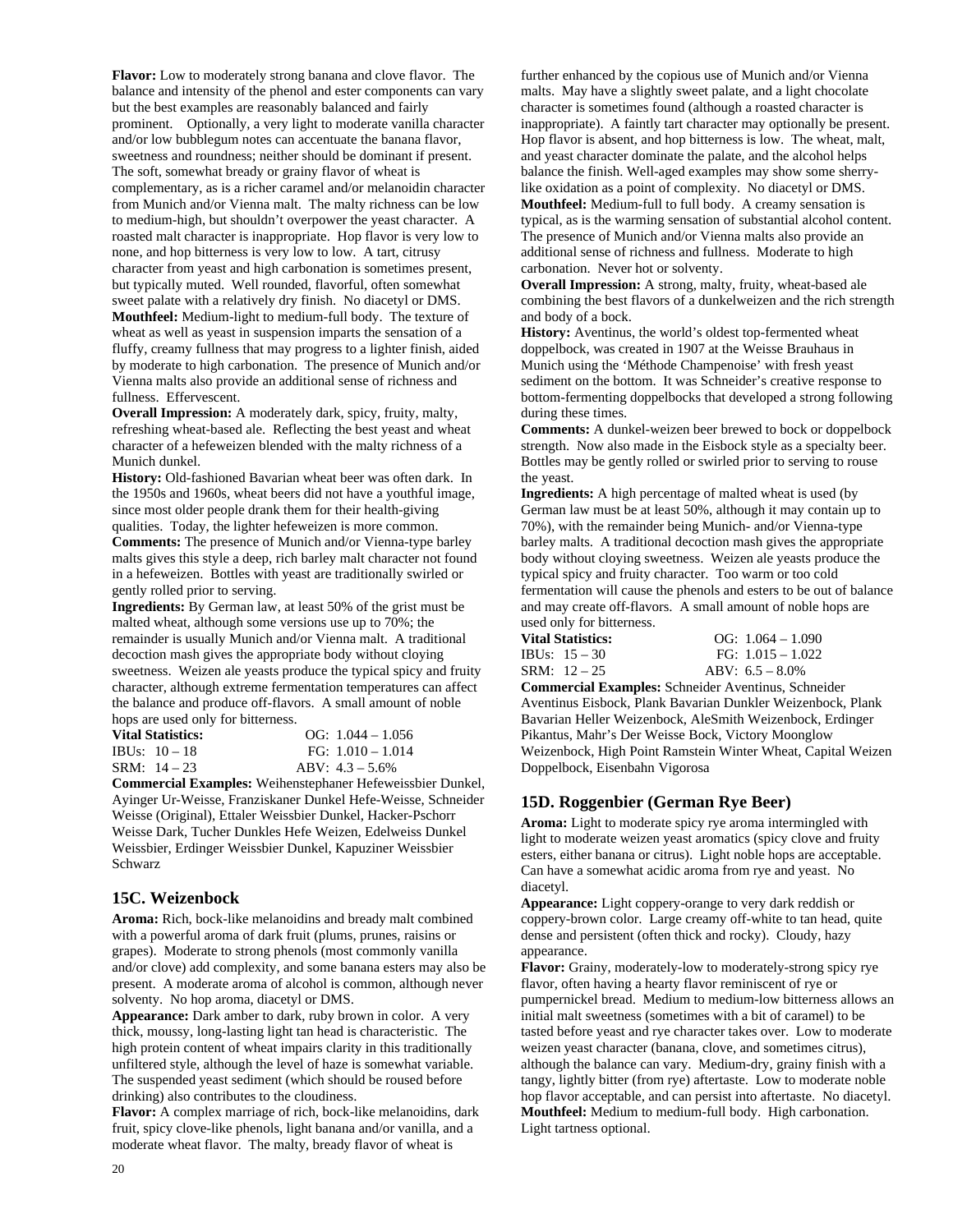<span id="page-23-0"></span>**Overall Impression:** A dunkelweizen made with rye rather than wheat, but with a greater body and light finishing hops. **History:** A specialty beer originally brewed in Regensburg, Bavaria as a more distinctive variant of a dunkelweizen using malted rye instead of malted wheat.

**Comments:** American-style rye beers should be entered in the American Rye category (6D). Other traditional beer styles with enough rye added to give a noticeable rye character should be entered in the Specialty Beer category (23). Rye is a huskless grain and is difficult to mash, often resulting in a gummy mash texture that is prone to sticking. Rye has been characterized as having the most assertive flavor of all cereal grains. It is inappropriate to add caraway seeds to a roggenbier (as some American brewers do); the rye character is traditionally from the rye grain only.

**Ingredients:** Malted rye typically constitutes 50% or greater of the grist (some versions have 60-65% rye). Remainder of grist can include pale malt, Munich malt, wheat malt, crystal malt and/or small amounts of debittered dark malts for color adjustment. Weizen yeast provides distinctive banana esters and clove phenols. Light usage of noble hops in bitterness, flavor and aroma. Lower fermentation temperatures accentuate the clove character by suppressing ester formation. Decoction mash commonly used (as with weizenbiers).

| <b>Vital Statistics:</b> | $OG: 1.046 - 1.056$ |
|--------------------------|---------------------|
| IBUs: $10-20$            | $FG: 1.010 - 1.014$ |
| $SRM: 14-19$             | $ABV: 4.5 - 6%$     |

**Commercial Examples:** Paulaner Roggen (formerly Thurn und Taxis, no longer imported into the US), Bürgerbräu Wolznacher Roggenbier

#### **16. BELGIAN AND FRENCH ALE**

#### **16A. Witbier**

**Aroma:** Moderate sweetness (often with light notes of honey and/or vanilla) with light, grainy, spicy wheat aromatics, often with a bit of tartness. Moderate perfumy coriander, often with a complex herbal, spicy, or peppery note in the background. Moderate zesty, citrusy orangey fruitiness. A low spicy-herbal hop aroma is optional, but should never overpower the other characteristics. No diacetyl. Vegetal, celery-like, or ham-like aromas are inappropriate. Spices should blend in with fruity, floral and sweet aromas and should not be overly strong. **Appearance:** Very pale straw to very light gold in color. The beer will be very cloudy from starch haze and/or yeast, which gives it a milky, whitish-yellow appearance. Dense, white, moussy head. Head retention should be quite good. **Flavor:** Pleasant sweetness (often with a honey and/or vanilla character) and a zesty, orange-citrusy fruitiness. Refreshingly crisp with a dry, often tart, finish. Can have a low wheat flavor. Optionally has a very light lactic-tasting sourness. Herbal-spicy flavors, which may include coriander and other spices, are common should be subtle and balanced, not overpowering. A spicy-earthy hop flavor is low to none, and if noticeable, never gets in the way of the spices. Hop bitterness is low to mediumlow (as with a Hefeweizen), and doesn't interfere with refreshing flavors of fruit and spice, nor does it persist into the finish. Bitterness from orange pith should not be present. Vegetal, celery-like, ham-like, or soapy flavors are inappropriate. No diacetyl.

**Mouthfeel:** Medium-light to medium body, often having a smoothness and light creaminess from unmalted wheat and the occasional oats. Despite body and creaminess, finishes dry and often a bit tart. Effervescent character from high carbonation. Refreshing, from carbonation, light acidity, and lack of bitterness in finish. No harshness or astringency from orange pith. Should not be overly dry and thin, nor should it be thick and heavy. **Overall Impression:** A refreshing, elegant, tasty, moderatestrength wheat-based ale.

**History:** A 400-year-old beer style that died out in the 1950s; it was later revived by Pierre Celis at Hoegaarden, and has grown steadily in popularity over time.

**Comments:** The presence, character and degree of spicing and lactic sourness varies. Overly spiced and/or sour beers are not good examples of the style. Coriander of certain origins might give an inappropriate ham or celery character. The beer tends to be fragile and does not age well, so younger, fresher, properly handled examples are most desirable. Most examples seem to be approximately 5% ABV.

**Ingredients:** About 50% unmalted wheat (traditionally soft white winter wheat) and 50% pale barley malt (usually Pils malt) constitute the grist. In some versions, up to 5-10% raw oats may be used. Spices of freshly-ground coriander and Curaçao or sometimes sweet orange peel complement the sweet aroma and are quite characteristic. Other spices (e.g., chamomile, cumin, cinnamon, Grains of Paradise) may be used for complexity but are much less prominent. Ale yeast prone to the production of mild, spicy flavors is very characteristic. In some instances a very limited lactic fermentation, or the actual addition of lactic acid, is done.

| Vital Statistics: | OG: $1.044 - 1.052$ |
|-------------------|---------------------|
| IBUs: 10 – 20     | FG: $1.008 - 1.012$ |
| $SRM: 2-4$        | $ABV: 4.5 - 5.5\%$  |

**Commercial Examples:** Hoegaarden Wit, St. Bernardus Blanche, Celis White, Vuuve 5, Brugs Tarwebier (Blanche de Bruges), Wittekerke, Allagash White, Blanche de Bruxelles, Ommegang Witte, Avery White Rascal, Unibroue Blanche de Chambly, Sterkens White Ale, Bell's Winter White Ale, Victory Whirlwind Witbier, Hitachino Nest White Ale

#### **16B. Belgian Pale Ale**

**Aroma:** Prominent aroma of malt with moderate fruity character and low hop aroma. Toasty, biscuity malt aroma. May have an orange- or pear-like fruitiness though not as fruity/citrusy as many other Belgian ales. Distinctive floral or spicy, low to moderate strength hop character optionally blended with background level peppery, spicy phenols. No diacetyl.

**Appearance:** Amber to copper in color. Clarity is very good. Creamy, rocky, white head often fades more quickly than other Belgian beers.

**Flavor:** Fruity and lightly to moderately spicy with a soft, smooth malt and relatively light hop character and low to very low phenols. May have an orange- or pear-like fruitiness, though not as fruity/citrusy as many other Belgian ales. Has an initial soft, malty sweetness with a toasty, biscuity, nutty malt flavor. The hop flavor is low to none. The hop bitterness is medium to low, and is optionally complemented by low amounts of peppery phenols. There is a moderately dry to moderately sweet finish, with hops becoming more pronounced in those with a drier finish. **Mouthfeel:** Medium to medium-light body. Alcohol level is restrained, and any warming character should be low if present. No hot alcohol or solventy character. Medium carbonation. **Overall Impression:** A fruity, moderately malty, somewhat spicy,

easy-drinking, copper-colored ale. **History:** Produced by breweries with roots as far back as the mid-1700s, the most well-known examples were perfected after the Second World War with some influence from Britain, including hops and yeast strains.

**Comments:** Most commonly found in the Flemish provinces of Antwerp and Brabant. Considered "everyday" beers (Category I). Compared to their higher alcohol Category S cousins, they are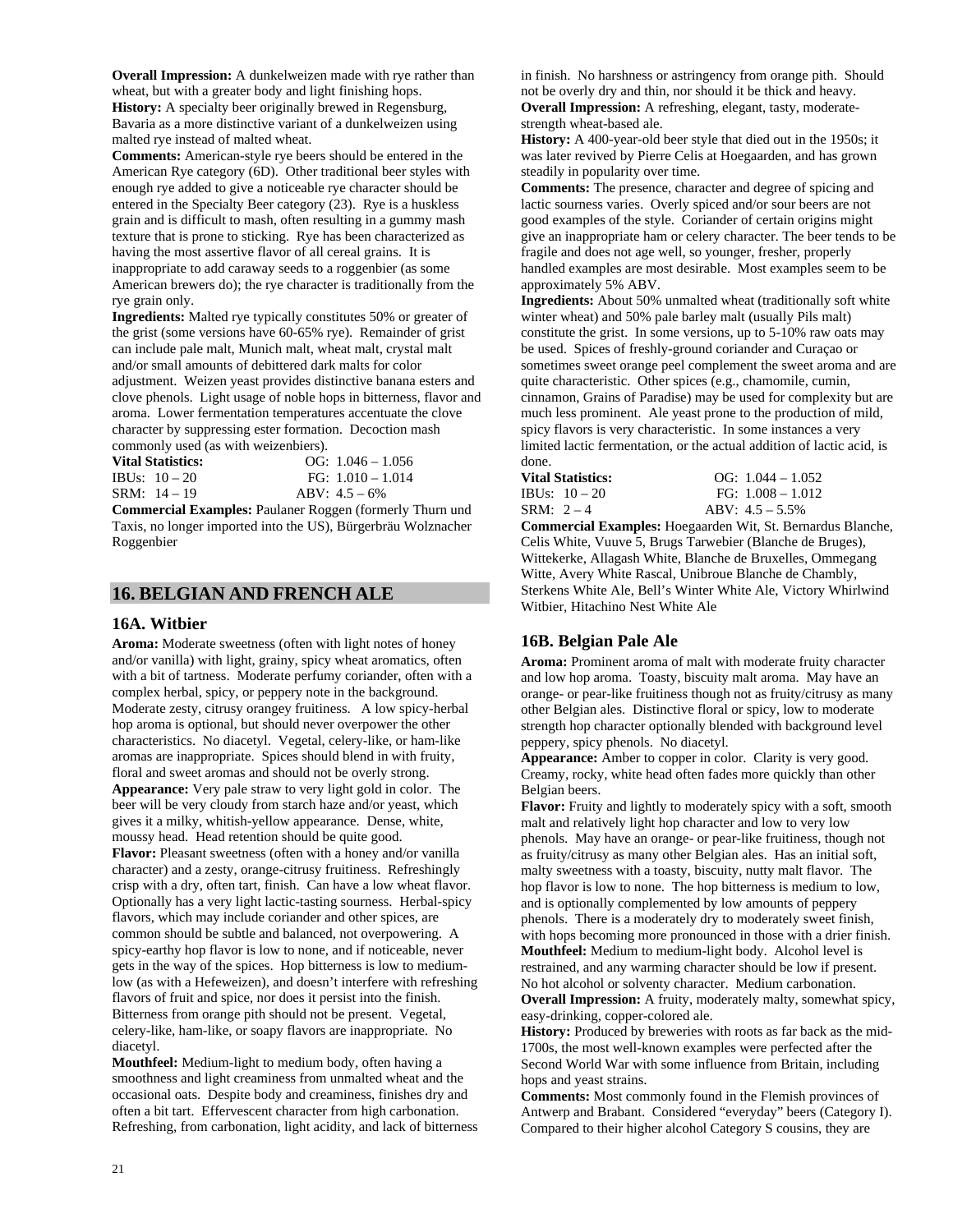<span id="page-24-0"></span>Belgian "session beers" for ease of drinking. Nothing should be too pronounced or dominant; balance is the key.

**Ingredients:** Pilsner or pale ale malt contributes the bulk of the grist with (cara) Vienna and Munich malts adding color, body and complexity. Sugar is not commonly used as high gravity is not desired. Noble hops, Styrian Goldings, East Kent Goldings or Fuggles are commonly used. Yeasts prone to moderate production of phenols are often used but fermentation temperatures should be kept moderate to limit this character.

| <b>Vital Statistics:</b> | $OG: 1.048 - 1.054$ |
|--------------------------|---------------------|
| IBUs: $20-30$            | $FG: 1.010 - 1.014$ |
| SRM: $8-14$              | $ABV: 4.8 - 5.5\%$  |

**Commercial Examples:** De Koninck, Speciale Palm, Dobble Palm, Russian River Perdition, Ginder Ale, Op-Ale, St. Pieters Zinnebir, Brewer's Art House Pale Ale, Avery Karma, Eisenbahn Pale Ale, Ommegang Rare Vos (unusual in its 6.5% ABV strength)

#### **16C. Saison**

**Aroma:** High fruitiness with low to moderate hop aroma and moderate to no herb, spice and alcohol aroma. Fruity esters dominate the aroma and are often reminiscent of citrus fruits such as oranges or lemons. A low to medium-high spicy or floral hop aroma is usually present. A moderate spice aroma (from actual spice additions and/or yeast-derived phenols) complements the other aromatics. When phenolics are present they tend to be peppery rather than clove-like. A low to moderate sourness or acidity may be present, but should not overwhelm other characteristics. Spice, hop and sour aromatics typically increase with the strength of the beer. Alcohols are soft, spicy and low in intensity, and should not be hot or solventy. The malt character is light. No diacetyl.

**Appearance:** Often a distinctive pale orange but may be golden or amber in color. There is no correlation between strength and color. Long-lasting, dense, rocky white to ivory head resulting in characteristic "Belgian lace" on the glass as it fades. Clarity is poor to good though haze is not unexpected in this type of unfiltered farmhouse beer. Effervescent.

**Flavor:** Combination of fruity and spicy flavors supported by a soft malt character, a low to moderate alcohol presence and tart sourness. Extremely high attenuation gives a characteristic dry finish. The fruitiness is frequently citrusy (orange- or lemon-like). The addition of one of more spices serve to add complexity, but shouldn't dominate in the balance. Low peppery yeast-derived phenols may be present instead of or in addition to spice additions; phenols tend to be lower than in many other Belgian beers, and complement the bitterness. Hop flavor is low to moderate, and is generally spicy or earthy in character. Hop bitterness may be moderate to high, but should not overwhelm fruity esters, spices, and malt. Malt character is light but provides a sufficient background for the other flavors. A low to moderate tart sourness may be present, but should not overwhelm other flavors. Spices, hop bitterness and flavor, and sourness commonly increase with the strength of the beer while sweetness decreases. No hot alcohol or solventy character. High carbonation, moderately sulfate water, and high attenuation give a very dry finish with a long, bitter, sometimes spicy aftertaste. The perceived bitterness is often higher than the IBU level would suggest. No diacetyl. **Mouthfeel:** Light to medium body. Alcohol level can be medium to medium-high, though the warming character is low to medium. No hot alcohol or solventy character. Very high carbonation with an effervescent quality. There is enough prickly acidity on the tongue to balance the very dry finish. A low to moderate tart character may be present but should be refreshing and not to the point of puckering.

**Overall Impression:** A refreshing, medium to strong fruity/spicy ale with a distinctive yellow-orange color, highly carbonated, well hopped, and dry with a quenching acidity.

**History:** A seasonal summer style produced in Wallonia, the French-speaking part of Belgium. Originally brewed at the end of the cool season to last through the warmer months before refrigeration was common. It had to be sturdy enough to last for months but not too strong to be quenching and refreshing in the summer. It is now brewed year-round in tiny, artisanal breweries whose buildings reflect their origins as farmhouses.

**Comments:** Varying strength examples exist (table beers of about 5% strength, typical export beers of about 6.5%, and stronger versions of 8%+). Strong versions (6.5%-9.5%) and darker versions (copper to dark brown/black) should be entered as Belgian Specialty Ales (16E). Sweetness decreases and spice, hop and sour character increases with strength. Herb and spice additions often reflect the indigenous varieties available at the brewery. High carbonation and extreme attenuation (85-95%) helps bring out the many flavors and to increase the perception of a dry finish. All of these beers share somewhat higher levels of acidity than other Belgian styles while the optional sour flavor is often a variable house character of a particular brewery. **Ingredients:** Pilsner malt dominates the grist though a portion of Vienna and/or Munich malt contributes color and complexity. Sometimes contains other grains such as wheat and spelt. Adjuncts such as sugar and honey can also serve to add complexity and thin the body. Hop bitterness and flavor may be more noticeable than in many other Belgian styles. A saison is sometimes dry-hopped. Noble hops, Styrian or East Kent Goldings are commonly used. A wide variety of herbs and spices are often used to add complexity and uniqueness in the stronger versions, but should always meld well with the yeast and hop character. Varying degrees of acidity and/or sourness can be created by the use of gypsum, acidulated malt, a sour mash or Lactobacillus. Hard water, common to most of Wallonia, can accentuate the bitterness and dry finish.

| Vital Statistics: | $OG: 1.048 - 1.065$ |
|-------------------|---------------------|
| IBUs: 20 – 35     | FG: $1.002 - 1.012$ |
| SRM: 5 – 14       | $ABV: 5-7%$         |

**Commercial Examples:** Saison Dupont Vieille Provision; Fantôme Saison D'Erezée - Printemps; Saison de Pipaix; Saison Regal; Saison Voisin; Lefebvre Saison 1900; Ellezelloise Saison 2000; Saison Silly; Southampton Saison; New Belgium Saison; Pizza Port SPF 45; Lost Abbey Red Barn Ale; Ommegang Hennepin

#### **16D. Bière de Garde**

**Aroma:** Prominent malty sweetness, often with a complex, light to moderate toasty character. Some caramelization is acceptable. Low to moderate esters. Little to no hop aroma (may be a bit spicy or herbal). Commercial versions will often have a musty, woodsy, cellar-like character that is difficult to achieve in homebrew. Paler versions will still be malty but will lack richer, deeper aromatics and may have a bit more hops. No diacetyl. **Appearance:** Three main variations exist (blond, amber and brown), so color can range from golden blonde to reddish-bronze to chestnut brown. Clarity is good to poor, although haze is not unexpected in this type of often unfiltered beer. Well-formed head, generally white to off-white (varies by beer color), supported by high carbonation.

**Flavor:** Medium to high malt flavor often with a toasty, toffeelike or caramel sweetness. Malt flavors and complexity tend to increase as beer color darkens. Low to moderate esters and alcohol flavors. Medium-low hop bitterness provides some support, but the balance is always tilted toward the malt. The malt flavor lasts into the finish but the finish is medium-dry to dry, never cloying. Alcohol can provide some additional dryness in the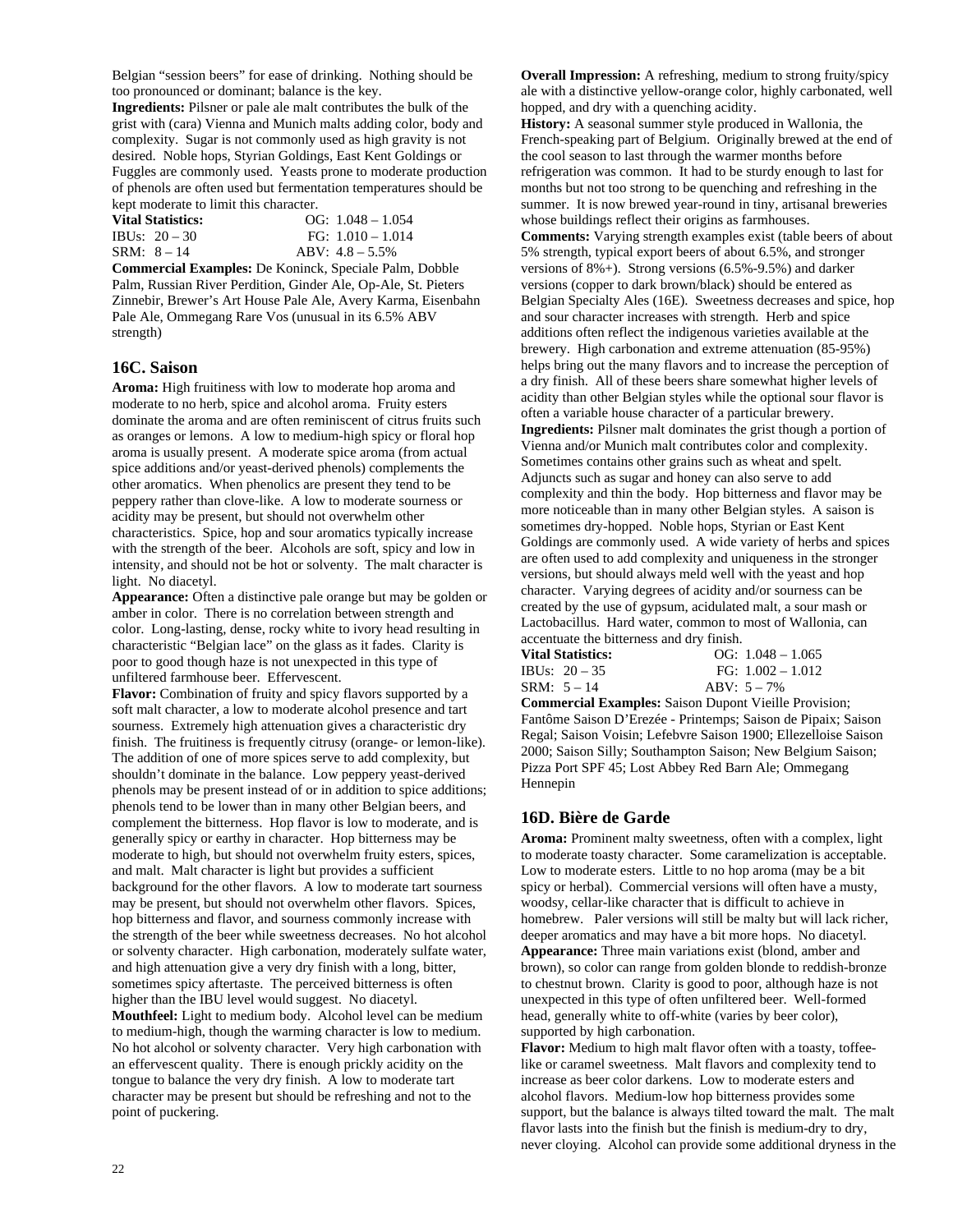<span id="page-25-0"></span>finish. Low to no hop flavor, although paler versions can have slightly higher levels of herbal or spicy hop flavor (which can also come from the yeast). Smooth, well-lagered character. No diacetyl.

**Mouthfeel:** Medium to medium-light (lean) body, often with a smooth, silky character. Moderate to high carbonation. Moderate alcohol, but should be very smooth and never hot.

**Overall Impression:** A fairly strong, malt-accentuated, lagered artisanal farmhouse beer.

**History:** Name literally means "beer which has been kept or lagered." A traditional artisanal farmhouse ale from Northern France brewed in early spring and kept in cold cellars for consumption in warmer weather. It is now brewed year-round. Related to the Belgian Saison style, the main difference is that the Bière de Garde is rounder, richer, sweeter, malt-focused, often has a "cellar" character, and lacks the spicing and tartness of a Saison. **Comments:** Three main variations are included in the style: the brown (brune), the blond (blonde), and the amber (ambrée). The darker versions will have more malt character, while the paler versions can have more hops (but still are malt-focused beers). A related style is Bière de Mars, which is brewed in March (Mars) for present use and will not age as well. Attenuation rates are in the 80-85% range. Some fuller-bodied examples exist, but these are somewhat rare.

**Ingredients:** The "cellar" character in commercial examples is unlikely to be duplicated in homebrews as it comes from indigenous yeasts and molds. Commercial versions often have a "corked", dry, astringent character that is often incorrectly identified as "cellar-like." Homebrews therefore are usually cleaner. Base malts vary by beer color, but usually include pale, Vienna and Munich types. Kettle caramelization tends to be used more than crystal malts, when present. Darker versions will have richer malt complexity and sweetness from crystal-type malts. Sugar may be used to add flavor and aid in the dry finish. Lager or ale yeast fermented at cool ale temperatures, followed by long cold conditioning (4-6 weeks for commercial operations). Soft water. Floral, herbal or spicy continental hops.

| <b>Vital Statistics:</b> | . . | $OG: 1.060 - 1.080$ |  |
|--------------------------|-----|---------------------|--|
| IBUs: $18 - 28$          |     | $FG: 1.008 - 1.016$ |  |
| SRM: $6-19$              |     | $ABV: 6-8.5%$       |  |

**Commercial Examples:** Jenlain (amber), Jenlain Bière de Printemps (blond), St. Amand (brown), Ch'Ti Brun (brown), Ch'Ti Blond (blond), La Choulette (all 3 versions), La Choulette Bière des Sans Culottes (blond), Saint Sylvestre 3 Monts (blond), Biere Nouvelle (brown), Castelain (blond), Jade (amber), Brasseurs Bière de Garde (amber), Southampton Bière de Garde (amber), Lost Abbey Avante Garde (blond)

#### **16E. Belgian Specialty Ale**

**Aroma:** Variable. Most exhibit varying amounts of fruity esters, spicy phenols and/or yeast-borne aromatics. Aromas from actual spice additions may be present. Hop aroma may be none to high, and may include a dry-hopped character. Malt aroma may be low to high, and may include character of non-barley grains such as wheat or rye. Some may include aromas of Belgian microbiota, most commonly Brettanomyces and/or Lactobacillus. No diacetyl. **Appearance:** Variable. Color varies considerably from pale gold to very dark. Clarity may be hazy to clear. Head retention is usually good. Generally moderate to high carbonation. **Flavor:** Variable. A great variety of flavors are found in these beers. Maltiness may be light to quite rich. Hop flavor and bitterness may be low to high. Spicy flavors may be imparted by yeast (phenolics) and/or actual spice additions. May include characteristics of grains other than barley, such as wheat or rye. May include flavors produced by Belgian microbiota such as Brettanomyces or Lactobacillus. May include flavors from adjuncts such as caramelized sugar syrup or honey.

**Mouthfeel:** Variable. Some are well-attenuated, thus fairly lightbodied for their original gravity, while others are thick and rich. Most are moderately to highly carbonated. A warming sensation from alcohol may be present in stronger examples. A "mouth puckering" sensation may be present from acidity.

**Overall Impression:** Variable. This category encompasses a wide range of Belgian ales produced by truly artisanal brewers more concerned with creating unique products than in increasing sales.

**History:** Unique beers of small, independent Belgian breweries that have come to enjoy local popularity but may be far less wellknown outside of their own regions. Many have attained "cult status" in the U.S. (and other parts of the world) and now owe a significant portion of their sales to export.

**Comments:** This is a catch-all category for any Belgian-style beer not fitting any other Belgian style category. The category can be used for clones of specific beers (e.g., Orval, La Chouffe); to produce a beer fitting a broader style that doesn't have its own category; or to create an artisanal or experimental beer of the brewer's own choosing (e.g., strong Belgian golden ale with spices, something unique). Creativity is the only limit in brewing but the entrants must identify what is special about their entry. This category may be used as an "incubator" for recognized styles for which there is not yet a formal BJCP category. Some styles falling into this classification include:

- Blond Trappist table beer
- Artisanal Blond
- Artisanal Amber
- Artisanal Brown
- Belgian-style Barleywines
- Trappist Quadrupels
- Belgian Spiced Christmas Beers
- Belgian Stout
- Belgian IPA
- Strong and/or Dark Saison
- Fruit-based Flanders Red/Brown

*The judges must understand the brewer's intent in order to properly judge an entry in this category.* THE BREWER MUST SPECIFY EITHER THE BEER BEING CLONED, THE NEW STYLE BEING PRODUCED OR THE SPECIAL INGREDIENTS OR PROCESSES USED*. Additional background information on the style and/or beer may be provided to judges to assist in the judging, including style parameters or detailed descriptions of the beer.* Beers fitting other Belgian categories should not be entered in this category.

**Ingredients:** May include herbs and/or spices. May include unusual grains and malts, though the grain character should be apparent if it is a key ingredient. May include adjuncts such as caramelized sugar syrup and honey. May include Belgian microbiota such as Brettanomyces or Lactobacillus. Unusual techniques, such as blending, may be used through primarily to arrive at a particular result. The process alone does not make a beer unique to a blind judging panel if the final product does not taste different.

| Vital Statistics: |  | OG: varies  |
|-------------------|--|-------------|
| IBUs: varies      |  | FG: varies  |
| SRM: varies       |  | ABV: varies |
|                   |  |             |

**Commercial Examples:** Orval; De Dolle's Arabier, Oerbier, Boskeun and Stille Nacht; La Chouffe, McChouffe, Chouffe Bok and N'ice Chouffe; Ellezelloise Hercule Stout and Quintine Amber; Unibroue Ephemere, Maudite, Don de Dieu, etc.; Minty; Zatte Bie; Caracole Amber, Saxo and Nostradamus; Silenrieu Sara and Joseph; Fantôme Black Ghost and Speciale Noël; Dupont Moinette, Moinette Brune, and Avec Les Bons Voeux de la Brasserie Dupont; St. Fullien Noël; Gouden Carolus Noël; Affligem Nöel; Guldenburg and Pere Noël; De Ranke XX Bitter and Guldenberg; Poperings Hommelbier; Bush (Scaldis); Moinette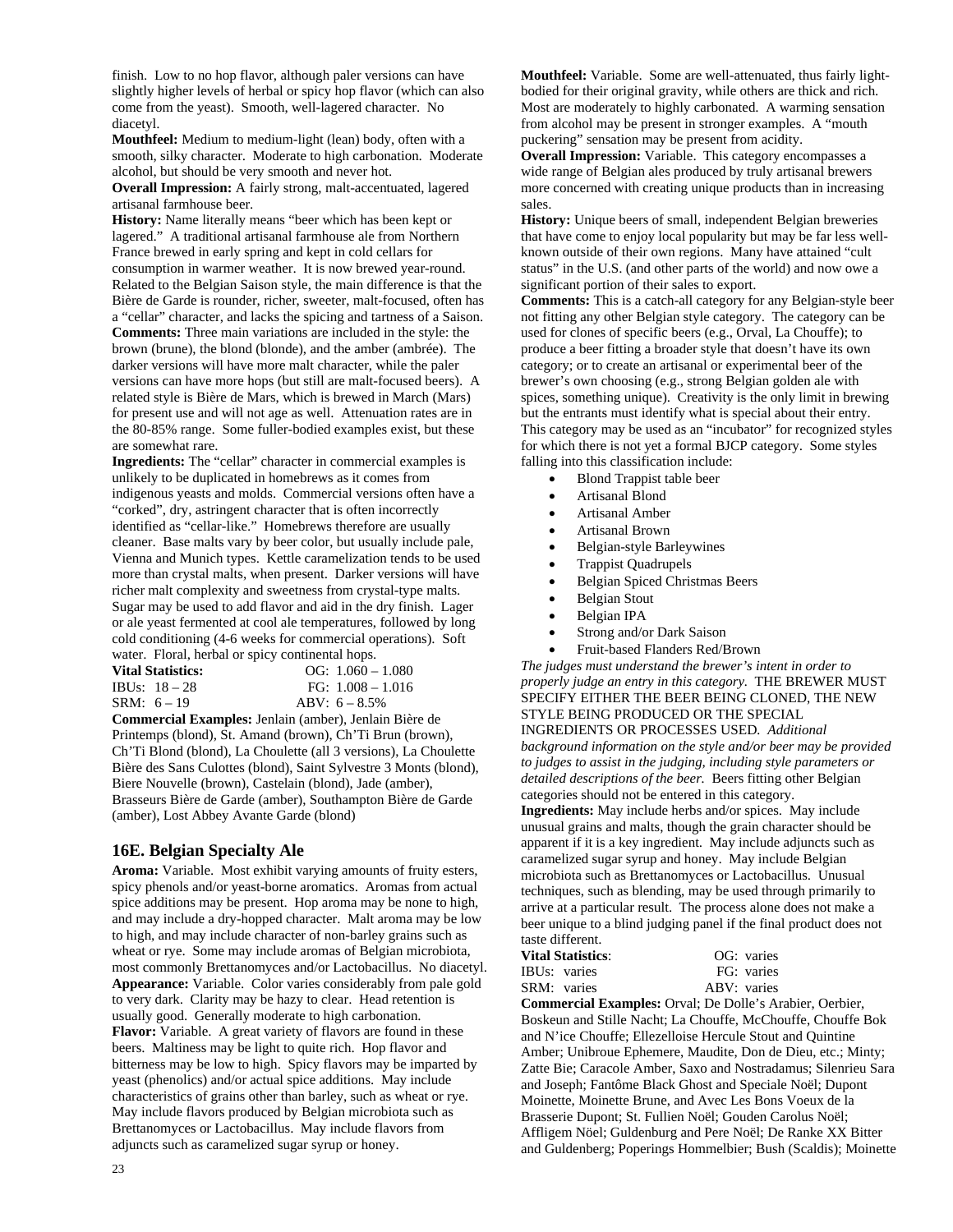<span id="page-26-0"></span>Brune; Grottenbier; La Trappe Quadrupel; Weyerbacher QUAD; Bière de Miel; Verboden Vrucht; New Belgium 1554 Black Ale; Cantillon Iris; Russian River Temptation; Lost Abbey Cuvee de Tomme and Devotion, Lindemans Kriek and Framboise, and many more

#### **17. SOUR ALE**

#### **17A. Berliner Weisse**

**Aroma:** A sharply sour, somewhat acidic character is dominant. Can have up to a moderately fruity character. The fruitiness may increase with age and a flowery character may develop. A mild *Brettanomyces* aroma may be present. No hop aroma, diacetyl, or DMS.

**Appearance:** Very pale straw in color. Clarity ranges from clear to somewhat hazy. Large, dense, white head with poor retention due to high acidity and low protein and hop content. Always effervescent.

**Flavor:** Clean lactic sourness dominates and can be quite strong, although not so acidic as a lambic. Some complementary bready or grainy wheat flavor is generally noticeable. Hop bitterness is very low. A mild *Brettanomyces* character may be detected, as may a restrained fruitiness (both are optional). No hop flavor. No diacetyl or DMS.

**Mouthfeel:** Light body. Very dry finish. Very high carbonation. No sensation of alcohol.

**Overall Impression:** A very pale, sour, refreshing, low-alcohol wheat ale.

**History:** A regional specialty of Berlin; referred to by Napoleon's troops in 1809 as "the Champagne of the North" due to its lively and elegant character. Only two traditional breweries still produce the product.

**Comments:** In Germany, it is classified as a *Schankbier* denoting a small beer of starting gravity in the range 7-8°P. Often served with the addition of a shot of sugar syrups ('mit schuss') flavored with raspberry ('himbeer') or woodruff ('waldmeister') or even mixed with Pils to counter the substantial sourness. Has been described by some as the most purely refreshing beer in the world. **Ingredients:** Wheat malt content is typically 50% of the grist (as with all German wheat beers) with the remainder being Pilsner malt. A symbiotic fermentation with top-fermenting yeast and *Lactobacillus delbruckii* provides the sharp sourness, which may be enhanced by blending of beers of different ages during fermentation and by extended cool aging. Hop bitterness is extremely low. A single decoction mash with mash hopping is traditional.

| <b>Vital Statistics:</b> | $OG: 1.028 - 1.032$ |
|--------------------------|---------------------|
| IBUs: $3-8$              | $FG: 1.003 - 1.006$ |
| $SRM: 2-3$               | $ABV: 2.8 - 3.8\%$  |

**Commercial Examples:** Schultheiss Berliner Weisse, Berliner Kindl Weisse, Nodding Head Berliner Weisse, Weihenstephan 1809 (unusual in its 5% ABV), Bahnhof Berliner Style Weisse, Southampton Berliner Weisse, Bethlehem Berliner Weisse, Three Floyds Deesko

#### **17B. Flanders Red Ale**

**Aroma:** Complex fruitiness with complementary malt. Fruitiness is high, and reminiscent of black cherries, oranges, plums or red currants. There is often some vanilla and/or chocolate notes. Spicy phenols can be present in low amounts for complexity. The sour, acidic aroma ranges from complementary to intense. No hop aroma. Diacetyl is perceived only in very minor quantities, if at all, as a complementary aroma.

**Appearance:** Deep red, burgundy to reddish-brown in color. Good clarity. White to very pale tan head. Average to good head retention.

**Flavor:** Intense fruitiness commonly includes plum, orange, black cherry or red currant flavors. A mild vanilla and/or chocolate character is often present. Spicy phenols can be present in low amounts for complexity. Sour, acidic character ranges from complementary to intense. Malty flavors range from complementary to prominent. Generally as the sour character increases, the sweet character blends to more of a background flavor (and vice versa). No hop flavor. Restrained hop bitterness. An acidic, tannic bitterness is often present in low to moderate amounts, and adds an aged red wine-like character with a long, dry finish. Diacetyl is perceived only in very minor quantities, if at all, as a complementary flavor.

**Mouthfeel:** Medium bodied. Low to medium carbonation. Low to medium astringency, like a well-aged red wine, often with a prickly acidity. Deceivingly light and crisp on the palate although a somewhat sweet finish is not uncommon.

**Overall Impression:** A complex, sour, red wine-like Belgianstyle ale.

**History:** The indigenous beer of West Flanders, typified by the products of the Rodenbach brewery, established in 1820 in West Flanders but reflective of earlier brewing traditions. The beer is aged for up to two years, often in huge oaken barrels which contain the resident bacteria necessary to sour the beer. It was once common in Belgium and England to blend old beer with young to balance the sourness and acidity found in aged beer. While blending of batches for consistency is now common among larger breweries, this type of blending is a fading art.

**Comments:** Long aging and blending of young and well-aged beer often occurs, adding to the smoothness and complexity, though the aged product is sometimes released as a connoisseur's beer. Known as the Burgundy of Belgium, it is more wine-like than any other beer style. The reddish color is a product of the malt although an extended, less-than-rolling portion of the boil may help add an attractive Burgundy hue. Aging will also darken the beer. The Flanders red is more acetic and the fruity flavors more reminiscent of a red wine than an Oud Bruin. Can have an apparent attenuation of up to 98%.

**Ingredients:** A base of Vienna and/or Munich malts, light to medium cara-malts, and a small amount of Special B are used with up to 20% maize. Low alpha acid continental hops are commonly used (avoid high alpha or distinctive American hops). Saccharomyces, Lactobacillus and Brettanomyces (and acetobacter) contribute to the fermentation and eventual flavor.

| Vital Statistics: | $OG: 1.048 - 1.057$ |
|-------------------|---------------------|
| IBUs: 10 – 25     | $FG: 1.002 - 1.012$ |
| SRM: 10 – 16      | $ABV: 4.6 - 6.5%$   |

**Commercial Examples:** Rodenbach Klassiek, Rodenbach Grand Cru, Bellegems Bruin, Duchesse de Bourgogne, New Belgium La Folie, Petrus Oud Bruin, Southampton Flanders Red Ale, Verhaege Vichtenaar, Monk's Cafe Flanders Red Ale, New Glarus Enigma, Panil Barriquée, Mestreechs Aajt

#### **17C. Flanders Brown Ale/Oud Bruin**

**Aroma:** Complex combination of fruity esters and rich malt character. Esters commonly reminiscent of raisins, plums, figs, dates, black cherries or prunes. A malt character of caramel, toffee, orange, treacle or chocolate is also common. Spicy phenols can be present in low amounts for complexity. A sherry-like character may be present and generally denotes an aged example. A low sour aroma may be present, and can modestly increase with age but should not grow to a noticeable acetic/vinegary character. Hop aroma absent. Diacetyl is perceived only in very minor quantities, if at all, as a complementary aroma.

**Appearance:** Dark reddish-brown to brown in color. Good clarity. Average to good head retention. Ivory to light tan head color.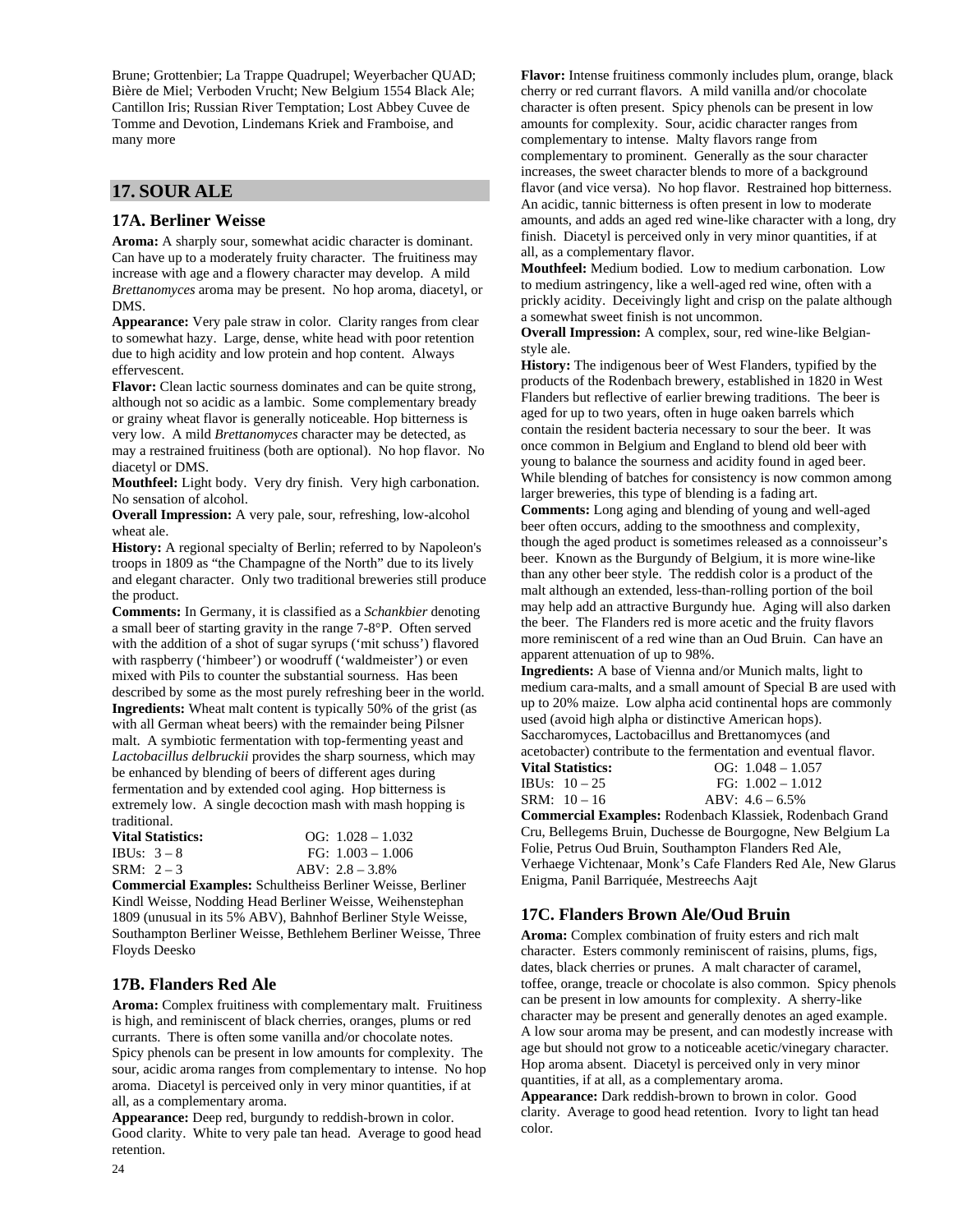<span id="page-27-0"></span>**Flavor:** Malty with fruity complexity and some caramelization character. Fruitiness commonly includes dark fruits such as raisins, plums, figs, dates, black cherries or prunes. A malt character of caramel, toffee, orange, treacle or chocolate is also common. Spicy phenols can be present in low amounts for complexity. A slight sourness often becomes more pronounced in well-aged examples, along with some sherry-like character, producing a "sweet-and-sour" profile. The sourness should not grow to a notable acetic/vinegary character. Hop flavor absent. Restrained hop bitterness. Low oxidation is appropriate as a point of complexity. Diacetyl is perceived only in very minor quantities, if at all, as a complementary flavor.

**Mouthfeel:** Medium to medium-full body. Low to moderate carbonation. No astringency with a sweet and tart finish. **Overall Impression:** A malty, fruity, aged, somewhat sour Belgian-style brown ale.

**History:** An "old ale" tradition, indigenous to East Flanders, typified by the products of the Liefman brewery (now owned by Riva), which has roots back to the 1600s. Historically brewed as a "provision beer" that would develop some sourness as it aged. These beers were typically more sour than current commercial examples. While Flanders red beers are aged in oak, the brown beers are warm aged in stainless steel.

**Comments:** Long aging and blending of young and aged beer may occur, adding smoothness and complexity and balancing any harsh, sour character. A deeper malt character distinguishes these beers from Flanders red ales. This style was designed to lay down so examples with a moderate aged character are considered superior to younger examples. As in fruit lambics, Oud Bruin can be used as a base for fruit-flavored beers such as kriek (cherries) or frambozen (raspberries), though these should be entered in the classic-style fruit beer category. The Oud Bruin is less acetic and maltier than a Flanders Red, and the fruity flavors are more maltoriented.

**Ingredients:** A base of Pils malt with judicious amounts of dark cara malts and a tiny bit of black or roast malt. Often includes maize. Low alpha acid continental hops are typical (avoid high alpha or distinctive American hops). Saccharomyces and Lactobacillus (and acetobacter) contribute to the fermentation and eventual flavor. Lactobacillus reacts poorly to elevated levels of alcohol. A sour mash or acidulated malt may also be used to develop the sour character without introducing Lactobacillus. Water high in carbonates is typical of its home region and will buffer the acidity of darker malts and the lactic sourness. Magnesium in the water accentuates the sourness.

| Vital Statistics: | $OG: 1.040 - 1.074$ |
|-------------------|---------------------|
| IBUs: $20-25$     | FG: $1.008 - 1.012$ |
| SRM: 15 – 22      | $ABV: 4-8%$         |
|                   | . <i>. .</i>        |

**Commercial Examples:** Liefman's Goudenband, Liefman's Odnar, Liefman's Oud Bruin, Ichtegem Old Brown, Riva Vondel

#### **17D. Straight (Unblended) Lambic**

**Aroma:** A decidedly sour/acidic aroma is often dominant in young examples, but may be more subdued with age as it blends with aromas described as barnyard, earthy, goaty, hay, horsey, and horse blanket. A mild oak and/or citrus aroma is considered favorable. An enteric, smoky, cigar-like, or cheesy aroma is unfavorable. Older versions are commonly fruity with aromas of apples or even honey. No hop aroma. No diacetyl.

**Appearance:** Pale yellow to deep golden in color. Age tends to darken the beer. Clarity is hazy to good. Younger versions are often cloudy, while older ones are generally clear. Head retention is generally poor. Head color is white.

**Flavor:** Young examples are often noticeably sour and/or lactic, but aging can bring this character more in balance with the malt, wheat and barnyard characteristics. Fruity flavors are simpler in young lambics and more complex in the older examples, where

they are reminiscent of apples or other light fruits, rhubarb, or honey. Some oak or citrus flavor (often grapefruit) is occasionally noticeable. An enteric, smoky or cigar-like character is undesirable. Hop bitterness is low to none. No hop flavor. No diacetyl.

**Mouthfeel:** Light to medium-light body. In spite of the low finishing gravity, the many mouth-filling flavors prevent the beer from tasting like water. As a rule of thumb lambic dries with age, which makes dryness a reasonable indicator of age. Has a medium to high tart, puckering quality without being sharply astringent. Virtually to completely uncarbonated.

**Overall Impression:** Complex, sour/acidic, pale, wheat-based ale fermented by a variety of Belgian microbiota.

**History:** Spontaneously fermented sour ales from the area in and around Brussels (the Senne Valley) stem from a farmhouse brewing tradition several centuries old. Their numbers are constantly dwindling.

**Comments:** Straight lambics are single-batch, unblended beers. Since they are unblended, the straight lambic is often a true product of the "house character" of a brewery and will be more variable than a gueuze. They are generally served young (6 months) and on tap as cheap, easy-drinking beers without any filling carbonation. Younger versions tend to be onedimensionally sour since a complex Brett character often takes upwards of a year to develop. An enteric character is often indicative of a lambic that is too young. A noticeable vinegary or cidery character is considered a fault by Belgian brewers. Since the wild yeast and bacteria will ferment ALL sugars, they are bottled only when they have completely fermented. Lambic is served uncarbonated, while gueuze is served effervescent. IBUs are approximate since aged hops are used; Belgians use hops for anti-bacterial properties more than bittering in lambics. **Ingredients:** Unmalted wheat (30-40%), Pilsner malt and aged (surannes) hops (3 years) are used. The aged hops are used more for preservative effects than bitterness, and makes actual bitterness levels difficult to estimate. Traditionally these beers are spontaneously fermented with naturally-occurring yeast and bacteria in predominately oaken barrels. Home-brewed and craftbrewed versions are more typically made with pure cultures of yeast commonly including Saccharomyces, Brettanomyces, Pediococcus and Lactobacillus in an attempt to recreate the effects of the dominant microbiota of Brussels and the surrounding countryside of the Senne River valley. Cultures taken from bottles are sometimes used but there is no simple way of knowing what organisms are still viable.

| Vital Statistics: | $OG: 1.040 - 1.054$ |
|-------------------|---------------------|
| IBUs: 0 – 10      | $FG: 1.001 - 1.010$ |
| SRM: 3-7          | $ABV: 5-6.5%$       |
| $\sim$            | .                   |

**Commercial Examples:** The only bottled version readily available is Cantillon Grand Cru Bruocsella of whatever single batch vintage the brewer deems worthy to bottle. De Cam sometimes bottles their very old (5 years) lambic. In and around Brussels there are specialty cafes that often have draught lambics from traditional brewers or blenders such as Boon, De Cam, Cantillon, Drie Fonteinen, Lindemans, Timmermans and Girardin.

#### **17E. Gueuze**

**Aroma:** A moderately sour/acidic aroma blends with aromas described as barnyard, earthy, goaty, hay, horsey, and horse blanket. While some may be more dominantly sour/acidic, balance is the key and denotes a better gueuze. Commonly fruity with aromas of citrus fruits (often grapefruit), apples or other light fruits, rhubarb, or honey. A very mild oak aroma is considered favorable. An enteric, smoky, cigar-like, or cheesy aroma is unfavorable. No hop aroma. No diacetyl.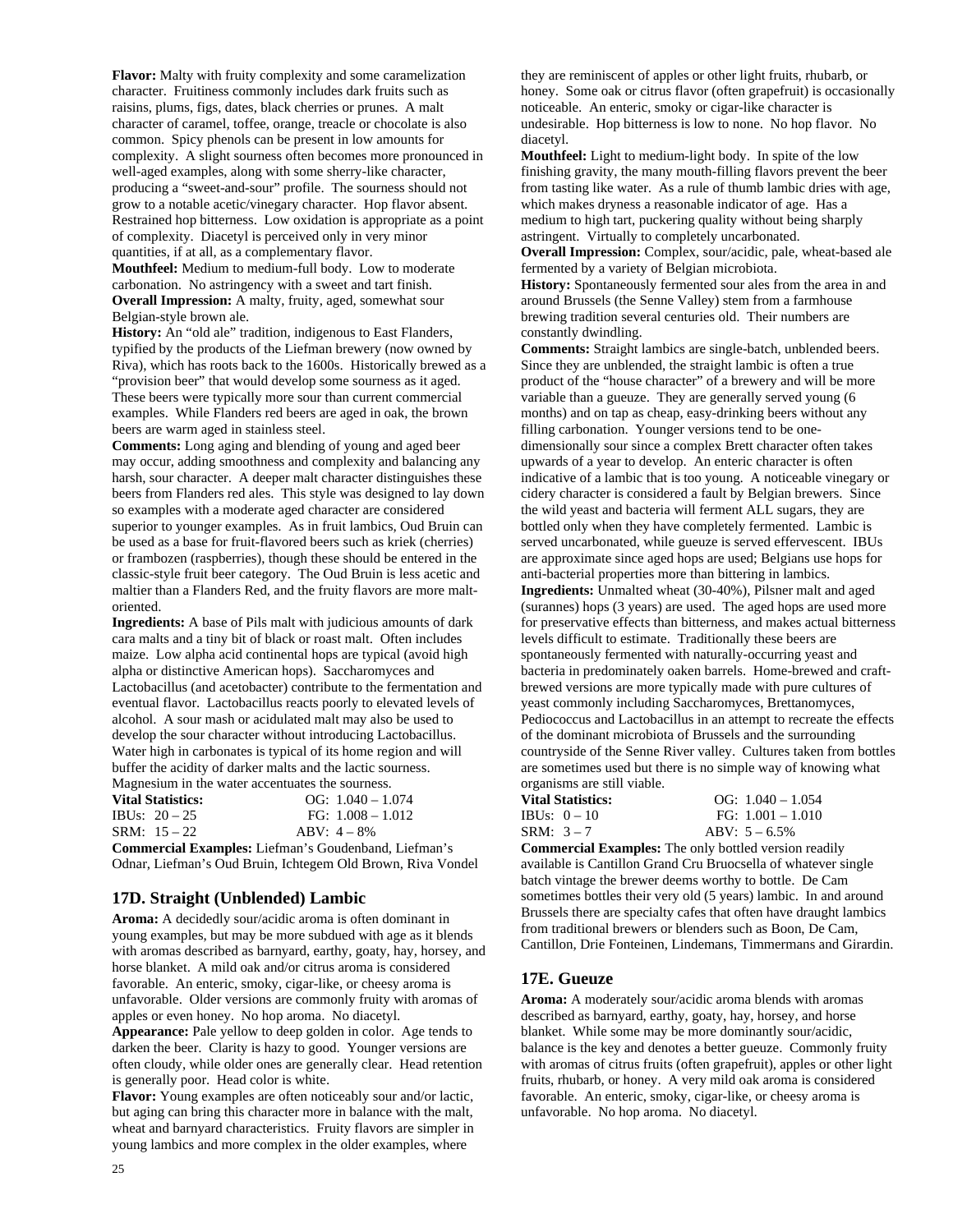<span id="page-28-0"></span>**Appearance:** Golden in color. Clarity is excellent (unless the bottle was shaken). A thick rocky, mousse-like, white head seems to last forever. Always effervescent.

**Flavor:** A moderately sour/acidic character is classically in balance with the malt, wheat and barnyard characteristics. A low, complementary sweetness may be present but higher levels are uncharacteristic. While some may be more dominantly sour, balance is the key and denotes a better gueuze. A varied fruit flavor is common, and can have a honey-like character. A mild vanilla and/or oak flavor is occasionally noticeable. An enteric, smoky or cigar-like character is undesirable. Hop bitterness is generally absent but a very low hop bitterness may occasionally be perceived. No hop flavor. No diacetyl.

**Mouthfeel:** Light to medium-light body. In spite of the low finishing gravity, the many mouth-filling flavors prevent the beer from tasting like water. Has a low to high tart, puckering quality without being sharply astringent. Some versions have a low warming character. Highly carbonated.

**Overall Impression:** Complex, pleasantly sour/acidic, balanced, pale, wheat-based ale fermented by a variety of Belgian microbiota.

**History:** Spontaneously fermented sour ales from the area in and around Brussels (the Senne Valley) stem from a farmhouse brewing tradition several centuries old. Their numbers are constantly dwindling and some are untraditionally sweetening their products (post-fermentation) to make them more palatable to a wider audience.

**Comments:** Gueuze is traditionally produced by mixing one, two, and three-year old lambic. "Young" lambic contains fermentable sugars while old lambic has the characteristic "wild" taste of the Senne River valley. A good gueuze is not the most pungent, but possesses a full and tantalizing bouquet, a sharp aroma, and a soft, velvety flavor. Lambic is served uncarbonated, while gueuze is served effervescent. IBUs are approximate since aged hops are used; Belgians use hops for anti-bacterial properties more than bittering in lambics. Products marked "oude" or "ville" are considered most traditional.

**Ingredients:** Unmalted wheat (30-40%), Pilsner malt and aged (surannes) hops (3 years) are used. The aged hops are used more for preservative effects than bitterness, and makes actual bitterness levels difficult to estimate. Traditionally these beers are spontaneously fermented with naturally-occurring yeast and bacteria in predominately oaken barrels. Home-brewed and craftbrewed versions are more typically made with pure cultures of yeast commonly including Saccharomyces, Brettanomyces, Pediococcus and Lactobacillus in an attempt to recreate the effects of the dominant microbiota of Brussels and the surrounding countryside of the Senne River valley. Cultures taken from bottles are sometimes used but there is no simple way of knowing what organisms are still viable.

| Vital Statistics:     | $OG: 1.040 - 1.060$ |
|-----------------------|---------------------|
| <b>IBUs:</b> $0 - 10$ | $FG: 1.000 - 1.006$ |
| SRM: $3 - 7$          | $ABV: 5-8%$         |

**Commercial Examples:** Boon Oude Gueuze, Boon Oude Gueuze Mariage Parfait, De Cam Gueuze, De Cam/Drei Fonteinen Millennium Gueuze, Drie Fonteinen Oud Gueuze, Cantillon Gueuze, Hanssens Oude Gueuze, Lindemans Gueuze Cuvée René, Girardin Gueuze (Black Label), Mort Subite (Unfiltered) Gueuze, Oud Beersel Oude Gueuze

#### **17F. Fruit Lambic**

**Aroma:** The fruit which has been added to the beer should be the dominant aroma. A low to moderately sour/acidic character blends with aromas described as barnyard, earthy, goaty, hay, horsey, and horse blanket (and thus should be recognizable as a lambic). The fruit aroma commonly blends with the other aromas. An enteric, smoky, cigar-like, or cheesy aroma is unfavorable. No hop aroma. No diacetyl.

**Appearance:** The variety of fruit generally determines the color though lighter-colored fruit may have little effect on the color. The color intensity may fade with age. Clarity is often good, although some fruit will not drop bright. A thick rocky, mousselike head, sometimes a shade of fruit, is generally long-lasting. Always effervescent.

**Flavor:** The fruit added to the beer should be evident. A low to moderate sour and more commonly (sometimes high) acidic character is present. The classic barnyard characteristics may be low to high. When young, the beer will present its full fruity taste. As it ages, the lambic taste will become dominant at the expense of the fruit character—thus fruit lambics are not intended for long aging. A low, complementary sweetness may be present, but higher levels are uncharacteristic. A mild vanilla and/or oak flavor is occasionally noticeable. An enteric, smoky or cigar-like character is undesirable. Hop bitterness is generally absent. No hop flavor. No diacetyl.

**Mouthfeel:** Light to medium-light body. In spite of the low finishing gravity, the many mouth-filling flavors prevent the beer from tasting like water. Has a low to high tart, puckering quality without being sharply astringent. Some versions have a low warming character. Highly carbonated.

**Overall Impression:** Complex, fruity, pleasantly sour/acidic, balanced, pale, wheat-based ale fermented by a variety of Belgian microbiota. A lambic with fruit, not just a fruit beer. **History:** Spontaneously fermented sour ales from the area in and around Brussels (the Senne Valley) stem from a farmhouse brewing tradition several centuries old. Their numbers are constantly dwindling and some are untraditionally sweetening their products (post-fermentation) with sugar or sweet fruit to make them more palatable to a wider audience. Fruit was traditionally added to lambic or gueuze, either by the blender or publican, to increase the variety of beers available in local cafes. **Comments:** Fruit-based lambics are often produced like gueuze by mixing one, two, and three-year old lambic. "Young" lambic contains fermentable sugars while old lambic has the characteristic "wild" taste of the Senne River valley. Fruit is commonly added halfway through aging and the yeast and bacteria will ferment all sugars from the fruit. Fruit may also be added to unblended lambic. The most traditional styles of fruit lambics include kriek (cherries), framboise (raspberries) and druivenlambik (muscat grapes). **ENTRANT MUST SPECIFY THE TYPE OF** 

**FRUIT(S) USED IN MAKING THE LAMBIC.** Any overly sweet lambics (e.g., Lindemans or Belle Vue clones) would do better entered in the 16E Belgian Specialty category since this category does not describe beers with that character. IBUs are approximate since aged hops are used; Belgians use hops for antibacterial properties more than bittering in lambics.

**Ingredients:** Unmalted wheat (30-40%), Pilsner malt and aged (surannes) hops (3 years) are used. The aged hops are used more for preservative effects than bitterness, and makes actual bitterness levels difficult to estimate. Traditional products use 10-30% fruit (25%, if cherry). Fruits traditionally used include tart cherries (with pits), raspberries or Muscat grapes. More recent examples include peaches, apricots or merlot grapes. Tart or acidic fruit is traditionally used as its purpose is not to sweeten the beer but to add a new dimension. Traditionally these beers are spontaneously fermented with naturally-occurring yeast and bacteria in predominately oaken barrels. Home-brewed and craft-brewed versions are more typically made with pure cultures of yeast commonly including Saccharomyces, Brettanomyces, Pediococcus and Lactobacillus in an attempt to recreate the effects of the dominant microbiota of Brussels and the surrounding countryside of the Senne River valley. Cultures taken from bottles are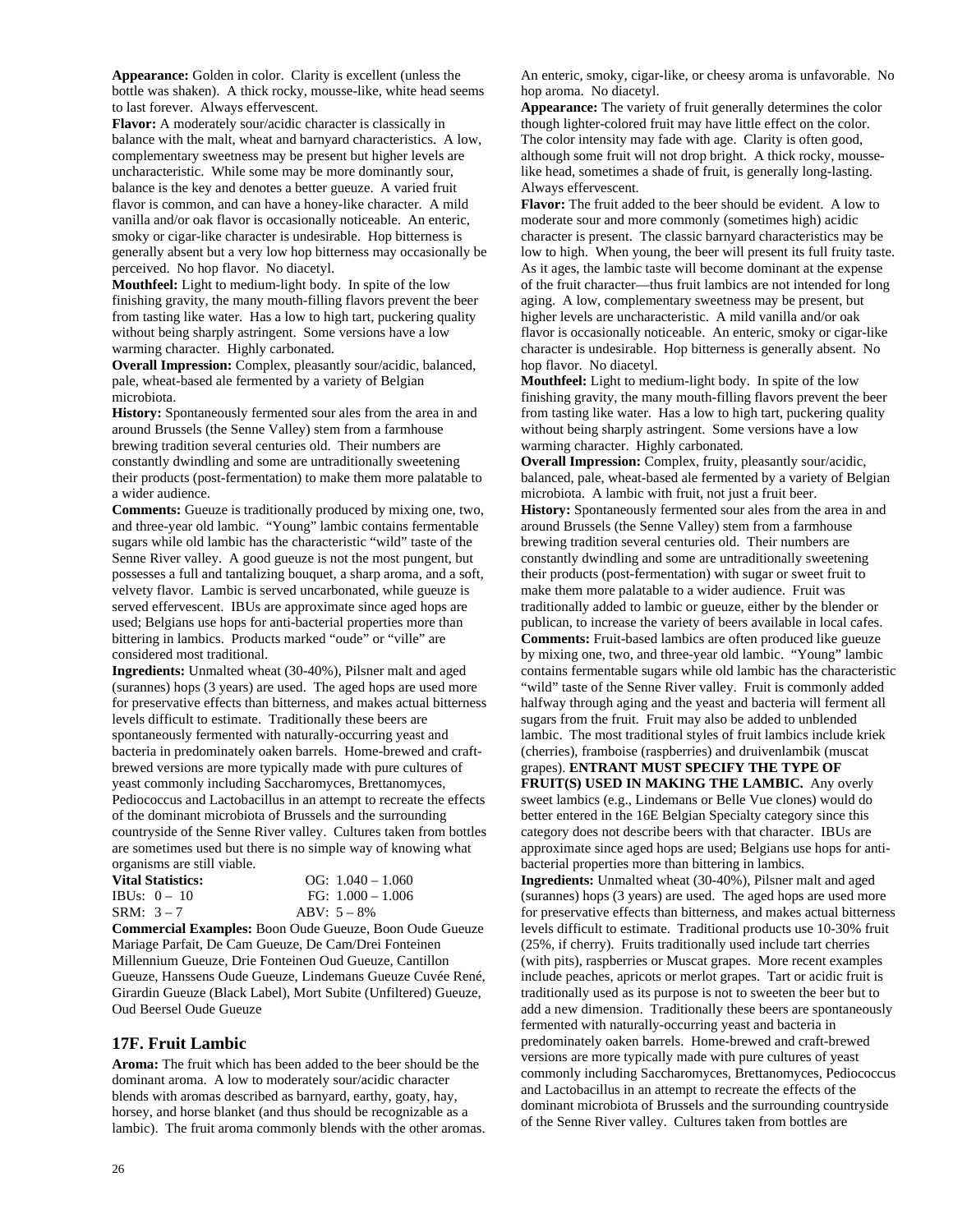<span id="page-29-0"></span>sometimes used but there is no simple way of knowing what organisms are still viable.

| <b>Vital Statistics:</b>     | $OG: 1.040 - 1.060$ |
|------------------------------|---------------------|
| <b>IBUs:</b> $0-10$          | $FG: 1.000 - 1.010$ |
| SRM: $3-7$ (varies w/ fruit) | $ABV: 5-7%$         |

**Commercial Examples:** Boon Framboise Marriage Parfait, Boon Kriek Mariage Parfait, Boon Oude Kriek, Cantillon Fou' Foune (apricot), Cantillon Kriek, Cantillon Lou Pepe Kriek, Cantillon Lou Pepe Framboise, Cantillon Rose de Gambrinus, Cantillon St. Lamvinus (merlot grape), Cantillon Vigneronne (Muscat grape), De Cam Oude Kriek, Drie Fonteinen Kriek, Girardin Kriek, Hanssens Oude Kriek, Oud Beersel Kriek, Mort Subite Kriek

#### **18. BELGIAN STRONG ALE**

#### **18A. Belgian Blond Ale**

**Aroma:** Light earthy or spicy hop nose, along with a lightly sweet Pils malt character. Shows a subtle yeast character that may include spicy phenolics, perfumy or honey-like alcohol, or yeasty, fruity esters (commonly orange-like or lemony). Light sweetness that may have a slightly sugar-like character. Subtle yet complex. **Appearance:** Light to deep gold color. Generally very clear. Large, dense, and creamy white to off-white head. Good head retention with Belgian lace.

**Flavor:** Smooth, light to moderate Pils malt sweetness initially, but finishes medium-dry to dry with some smooth alcohol becoming evident in the aftertaste. Medium hop and alcohol bitterness to balance. Light hop flavor, can be spicy or earthy. Very soft yeast character (esters and alcohols, which are sometimes perfumy or orange/lemon-like). Light spicy phenolics optional. Some lightly caramelized sugar or honey-like sweetness on palate.

**Mouthfeel:** Medium-high to high carbonation, can give mouthfilling bubbly sensation. Medium body. Light to moderate alcohol warmth, but smooth. Can be somewhat creamy. **Overall Impression:** A moderate-strength golden ale that has a subtle Belgian complexity, slightly sweet flavor, and dry finish. **History:** Relatively recent development to further appeal to European Pils drinkers, becoming more popular as it is widely marketed and distributed.

**Comments:** Similar strength as a dubbel, similar character as a Belgian Strong Golden Ale or Tripel, although a bit sweeter and not as bitter. Often has an almost lager-like character, which gives it a cleaner profile in comparison to the other styles. Belgians use the term "Blond," while the French spell it "Blonde." Most commercial examples are in the  $6.5 - 7\%$  ABV range. Many Trappist table beers (singles or Enkels) are called "Blond" but these are not representative of this style.

**Ingredients:** Belgian Pils malt, aromatic malts, sugar, Belgian yeast strains that produce complex alcohol, phenolics and perfumy esters, noble, Styrian Goldings or East Kent Goldings hops. No spices are traditionally used, although the ingredients and fermentation by-products may give an impression of spicing (often reminiscent of oranges or lemons).

| <b>Vital Statistics:</b> | $OG: 1.062 - 1.075$ |
|--------------------------|---------------------|
| <b>IBUs:</b> $15 - 30$   | $FG: 1.008 - 1.018$ |
| $SRM: 4-7$               | $ABV: 6-7.5%$       |

**Commercial Examples:** Leffe Blond, Affligem Blond, La Trappe (Koningshoeven) Blond, Grimbergen Blond, Val-Dieu Blond, Straffe Hendrik Blonde, Brugse Zot, Pater Lieven Blond Abbey Ale, Troubadour Blond Ale

#### **18B. Belgian Dubbel**

**Aroma:** Complex, rich malty sweetness; malt may have hints of chocolate, caramel and/or toast (but never roasted or burnt aromas). Moderate fruity esters (usually including raisins and

plums, sometimes also dried cherries). Esters sometimes include banana or apple. Spicy phenols and higher alcohols are common (may include light clove and spice, peppery, rose-like and/or perfumy notes). Spicy qualities can be moderate to very low. Alcohol, if present, is soft and never hot or solventy. A small number of examples may include a low noble hop aroma, but hops are usually absent. No diacetyl.

**Appearance:** Dark amber to copper in color, with an attractive reddish depth of color. Generally clear. Large, dense, and longlasting creamy off-white head.

**Flavor:** Similar qualities as aroma. Rich, complex medium to medium-full malty sweetness on the palate yet finishes moderately dry. Complex malt, ester, alcohol and phenol interplay (raisiny flavors are common; dried fruit flavors are welcome; clove-like spiciness is optional). Balance is always toward the malt. Medium-low bitterness that doesn't persist into the finish. Low noble hop flavor is optional and not usually present. No diacetyl. Should not be as malty as a bock and should not have crystal malttype sweetness. No spices.

**Mouthfeel:** Medium-full body. Medium-high carbonation, which can influence the perception of body. Low alcohol warmth. Smooth, never hot or solventy.

**Overall Impression:** A deep reddish, moderately strong, malty, complex Belgian ale.

**History:** Originated at monasteries in the Middle Ages, and was revived in the mid-1800s after the Napoleonic era.

**Comments:** Most commercial examples are in the 6.5 – 7% ABV range. Traditionally bottle-conditioned ("refermented in the bottle").

**Ingredients:** Belgian yeast strains prone to production of higher alcohols, esters, and phenolics are commonly used. Water can be soft to hard. Impression of complex grain bill, although traditional versions are typically Belgian Pils malt with caramelized sugar syrup or other unrefined sugars providing much of the character. Homebrewers may use Belgian Pils or pale base malt, Munichtype malts for maltiness, Special B for raisin flavors, CaraVienne or CaraMunich for dried fruit flavors, other specialty grains for character. Dark caramelized sugar syrup or sugars for color and rum-raisin flavors. Noble-type, English-type or Styrian Goldings hops commonly used. No spices are traditionally used, although restrained use is allowable.

| Vital Statistics: | $OG: 1.062 - 1.075$ |
|-------------------|---------------------|
| IBUs: 15 – 25     | $FG: 1.008 - 1.018$ |
| SRM: 10 – 17      | $ABV: 6-7.6%$       |
|                   |                     |

**Commercial Examples:** Westmalle Dubbel, St. Bernardus Pater 6, La Trappe Dubbel, Corsendonk Abbey Brown Ale, Grimbergen Double, Affligem Dubbel, Chimay Premiere (Red), Pater Lieven Bruin, Duinen Dubbel, St. Feuillien Brune, New Belgium Abbey Belgian Style Ale, Stoudts Abbey Double Ale, Russian River Benediction, Flying Fish Dubbel, Lost Abbey Lost and Found Abbey Ale, Allagash Double

#### **18C. Belgian Tripel**

**Aroma:** Complex with moderate to significant spiciness, moderate fruity esters and low alcohol and hop aromas. Generous spicy, peppery, sometimes clove-like phenols. Esters are often reminiscent of citrus fruits such as oranges, but may sometimes have a slight banana character. A low yet distinctive spicy, floral, sometimes perfumy hop character is usually found. Alcohols are soft, spicy and low in intensity. No hot alcohol or solventy aromas. The malt character is light. No diacetyl.

**Appearance:** Deep yellow to deep gold in color. Good clarity. Effervescent. Long-lasting, creamy, rocky, white head resulting in characteristic "Belgian lace" on the glass as it fades.

**Flavor:** Marriage of spicy, fruity and alcohol flavors supported by a soft malt character. Low to moderate phenols are peppery in character. Esters are reminiscent of citrus fruit such as orange or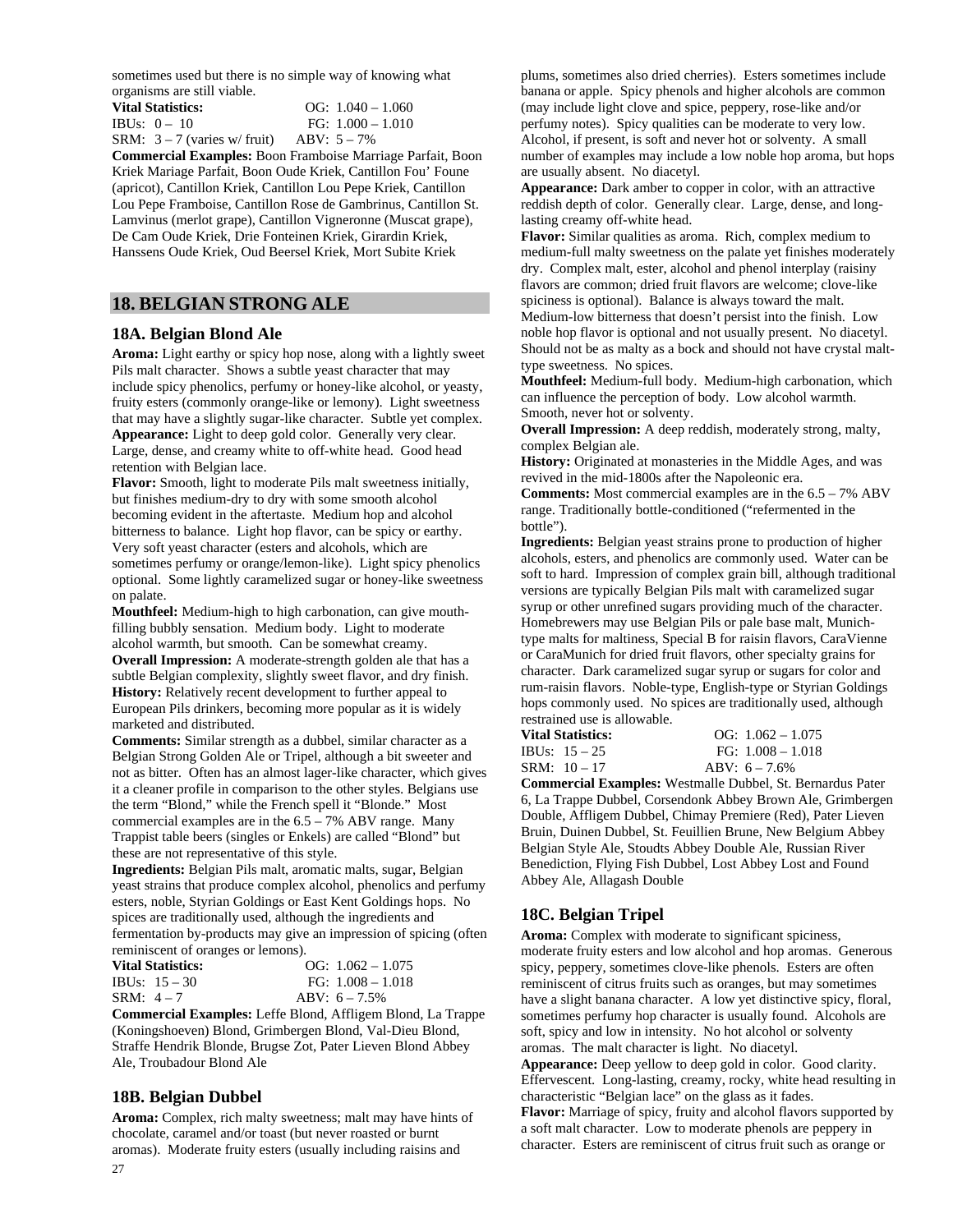<span id="page-30-0"></span>sometimes lemon. A low to moderate spicy hop character is usually found. Alcohols are soft, spicy, often a bit sweet and low in intensity. Bitterness is typically medium to high from a combination of hop bitterness and yeast-produced phenolics. Substantial carbonation and bitterness lends a dry finish with a moderately bitter aftertaste. No diacetyl.

**Mouthfeel:** Medium-light to medium body, although lighter than the substantial gravity would suggest (thanks to sugar and high carbonation). High alcohol content adds a pleasant creaminess but little to no obvious warming sensation. No hot alcohol or solventy character. Always effervescent. Never astringent.

**Overall Impression:** Strongly resembles a Strong Golden Ale but slightly darker and somewhat fuller-bodied. Usually has a more rounded malt flavor but should not be sweet.

**History:** Originally popularized by the Trappist monastery at Westmalle.

**Comments:** High in alcohol but does not taste strongly of alcohol. The best examples are sneaky, not obvious. High carbonation and attenuation helps to bring out the many flavors and to increase the perception of a dry finish. Most Trappist versions have at least 30 IBUs and are very dry. Traditionally bottle-conditioned ("refermented in the bottle").

**Ingredients:** The light color and relatively light body for a beer of this strength are the result of using Pilsner malt and up to 20% white sugar. Noble hops or Styrian Goldings are commonly used. Belgian yeast strains are used – those that produce fruity esters, spicy phenolics and higher alcohols – often aided by slightly warmer fermentation temperatures. Spice additions are generally not traditional, and if used, should not be recognizable as such. Fairly soft water.

| <b>Vital Statistics:</b> | $OG: 1.075 - 1.085$ |
|--------------------------|---------------------|
| IBUs: $20-40$            | $FG: 1.008 - 1.014$ |
| SRM: $4.5 - 7$           | $ABV: 7.5 - 9.5\%$  |

**Commercial Examples:** Westmalle Tripel, La Rulles Tripel, St. Bernardus Tripel, Chimay Cinq Cents (White), Watou Tripel, Val-Dieu Triple, Affligem Tripel, Grimbergen Tripel, La Trappe Tripel, Witkap Pater Tripel, Corsendonk Abbey Pale Ale, St. Feuillien Tripel, Bink Tripel, Tripel Karmeliet, New Belgium Trippel, Unibroue La Fin du Monde, Dragonmead Final Absolution, Allagash Tripel Reserve, Victory Golden Monkey

#### **18D. Belgian Golden Strong Ale**

**Aroma:** Complex with significant fruity esters, moderate spiciness and low to moderate alcohol and hop aromas. Esters are reminiscent of lighter fruits such as pears, oranges or apples. Moderate spicy, peppery phenols. A low to moderate yet distinctive perfumy, floral hop character is often present. Alcohols are soft, spicy, perfumy and low-to-moderate in intensity. No hot alcohol or solventy aromas. The malt character is light. No diacetyl.

**Appearance:** Yellow to medium gold in color. Good clarity. Effervescent. Massive, long-lasting, rocky, often beady, white head resulting in characteristic "Belgian lace" on the glass as it fades.

**Flavor:** Marriage of fruity, spicy and alcohol flavors supported by a soft malt character. Esters are reminiscent of pears, oranges or apples. Low to moderate phenols are peppery in character. A low to moderate spicy hop character is often present. Alcohols are soft, spicy, often a bit sweet and are low-to-moderate in intensity. Bitterness is typically medium to high from a combination of hop bitterness and yeast-produced phenolics. Substantial carbonation and bitterness leads to a dry finish with a low to moderately bitter aftertaste. No diacetyl.

**Mouthfeel:** Very highly carbonated. Light to medium body, although lighter than the substantial gravity would suggest (thanks to sugar and high carbonation). Smooth but noticeable alcohol

warmth. No hot alcohol or solventy character. Always effervescent. Never astringent.

**Overall Impression:** A golden, complex, effervescent, strong Belgian-style ale.

**History:** Originally developed by the Moortgat brewery after WWII as a response to the growing popularity of Pilsner beers. **Comments:** Strongly resembles a Tripel, but may be even paler, lighter-bodied and even crisper and drier. The drier finish and lighter body also serves to make the assertive hopping and spiciness more prominent. References to the devil are included in the names of many commercial examples of this style, referring to their potent alcoholic strength and as a tribute to the original example (Duvel). The best examples are complex and delicate. High carbonation helps to bring out the many flavors and to increase the perception of a dry finish. Traditionally bottleconditioned ("refermented in the bottle").

**Ingredients:** The light color and relatively light body for a beer of this strength are the result of using Pilsner malt and up to 20% white sugar. Noble hops or Styrian Goldings are commonly used. Belgian yeast strains are used – those that produce fruity esters, spicy phenolics and higher alcohols – often aided by slightly warmer fermentation temperatures. Fairly soft water.

| Vital Statistics: | $OG: 1.070 - 1.095$ |
|-------------------|---------------------|
| IBUs: 22 – 35     | FG: $1.005 - 1.016$ |
| $SRM: 3-6$        | $ABV: 7.5 - 10.5\%$ |

**Commercial Examples:** Duvel, Russian River Damnation, Hapkin, Lucifer, Brigand, Judas, Delirium Tremens, Dulle Teve, Piraat, Great Divide Hades, Avery Salvation, North Coast Pranqster, Unibroue Eau Benite, AleSmith Horny Devil

#### **18E. Belgian Dark Strong Ale**

**Aroma:** Complex, with a rich malty sweetness, significant esters and alcohol, and an optional light to moderate spiciness. The malt is rich and strong, and can have a Munich-type quality often with a caramel, toast and/or bready aroma. The fruity esters are strong to moderately low, and can contain raisin, plum, dried cherry, fig or prune notes. Spicy phenols may be present, but usually have a peppery quality not clove-like. Alcohols are soft, spicy, perfumy and/or rose-like, and are low to moderate in intensity. Hops are not usually present (but a very low noble hop aroma is acceptable). No diacetyl. No dark/roast malt aroma. No hot alcohols or solventy aromas. No recognizable spice additions. **Appearance:** Deep amber to deep coppery-brown in color ("dark" in this context implies "more deeply colored than golden"). Huge, dense, moussy, persistent cream- to light tan-colored head. Can be clear to somewhat hazy.

**Flavor:** Similar to aroma (same malt, ester, phenol, alcohol, hop and spice comments apply to flavor as well). Moderately malty or sweet on palate. Finish is variable depending on interpretation (authentic Trappist versions are moderately dry to dry, Abbey versions can be medium-dry to sweet). Low bitterness for a beer of this strength; alcohol provides some of the balance to the malt. Sweeter and more full-bodied beers will have a higher bitterness level to balance. Almost all versions are malty in the balance, although a few are lightly bitter. The complex and varied flavors should blend smoothly and harmoniously.

**Mouthfeel:** High carbonation but no carbonic acid "bite." Smooth but noticeable alcohol warmth. Body can be variable depending on interpretation (authentic Trappist versions tend to be medium-light to medium, while Abbey-style beers can be quite full and creamy).

**Overall Impression:** A dark, very rich, complex, very strong Belgian ale. Complex, rich, smooth and dangerous. **History:** Most versions are unique in character reflecting characteristics of individual breweries.

**Comments:** Authentic Trappist versions tend to be drier (Belgians would say "more digestible") than Abbey versions, which can be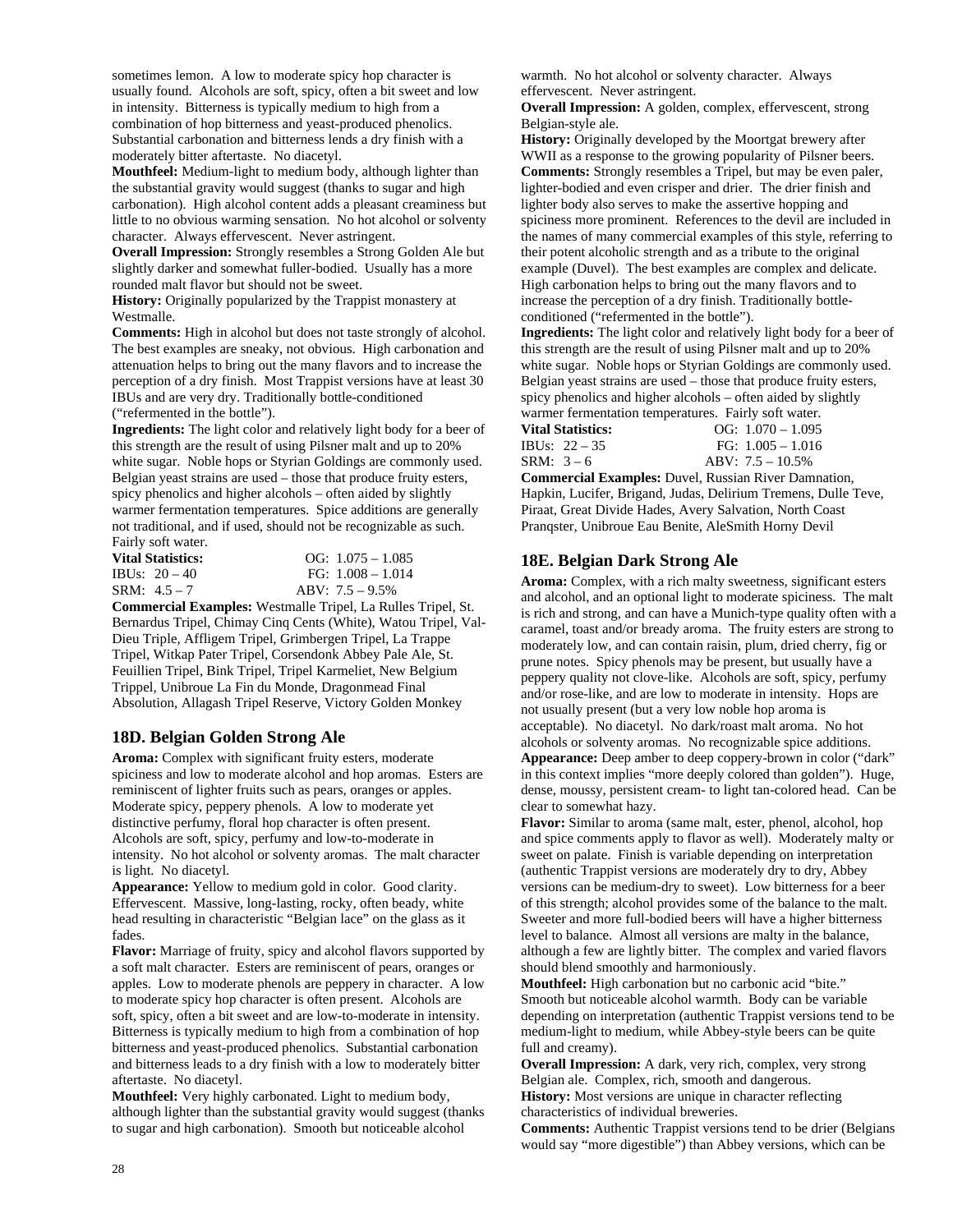<span id="page-31-0"></span>rather sweet and full-bodied. Higher bitterness is allowable in Abbey-style beers with a higher FG. Barleywine-type beers (e.g., Scaldis/Bush, La Trappe Quadrupel, Weyerbacher QUAD) and Spiced/Christmas-type beers (e.g., N'ice Chouffe, Affligem Nöel) should be entered in the Belgian Specialty Ale category (16E), not this category. Traditionally bottle-conditioned ("refermented in the bottle").

**Ingredients:** Belgian yeast strains prone to production of higher alcohols, esters, and sometimes phenolics are commonly used. Water can be soft to hard. Impression of a complex grain bill, although many traditional versions are quite simple, with caramelized sugar syrup or unrefined sugars and yeast providing much of the complexity. Homebrewers may use Belgian Pils or pale base malt, Munich-type malts for maltiness, other Belgian specialty grains for character. Caramelized sugar syrup or unrefined sugars lightens body and adds color and flavor (particularly if dark sugars are used). Noble-type, English-type or Styrian Goldings hops commonly used. Spices generally not used; if used, keep subtle and in the background. Avoid US/UK crystal type malts (these provide the wrong type of sweetness).

| type mans (these provide the wrong type of sweethess).                                                                                                                                                                                                      |                     |
|-------------------------------------------------------------------------------------------------------------------------------------------------------------------------------------------------------------------------------------------------------------|---------------------|
| <b>Vital Statistics:</b>                                                                                                                                                                                                                                    | $OG: 1.075 - 1.110$ |
| <b>IBUs:</b> $20 - 35$                                                                                                                                                                                                                                      | $FG: 1.010 - 1.024$ |
| $SRM: 12-22$                                                                                                                                                                                                                                                | $ABV: 8-11%$        |
| $C_{2}$ $C_{3}$ $C_{4}$ $C_{5}$ $C_{6}$ $D_{7}$ $D_{8}$ $D_{9}$ $D_{10}$ $D_{11}$ $D_{12}$ $D_{13}$ $D_{14}$ $D_{15}$ $D_{16}$ $D_{17}$ $D_{18}$ $D_{19}$ $D_{10}$ $D_{11}$ $D_{12}$ $D_{13}$ $D_{14}$ $D_{15}$ $D_{16}$ $D_{17}$ $D_{18}$ $D_{19}$ $D_{10$ |                     |

**Commercial Examples:** Westvleteren 12 (yellow cap), Rochefort 10 (blue cap), St. Bernardus Abt 12, Gouden Carolus Grand Cru of the Emperor, Achel Extra Brune, Rochefort 8 (green cap), Southampton Abbot 12, Chimay Grande Reserve (Blue), Brasserie des Rocs Grand Cru, Gulden Draak, Kasteelbier Bière du Chateau Donker, Lost Abbey Judgment Day, Russian River Salvation

#### **19. STRONG ALE**

#### **19A. Old Ale**

**Aroma:** Malty-sweet with fruity esters, often with a complex blend of dried-fruit, vinous, caramelly, molasses, nutty, toffee, treacle, and/or other specialty malt aromas. Some alcohol and oxidative notes are acceptable, akin to those found in Sherry or Port. Hop aromas not usually present due to extended aging. **Appearance:** Light amber to very dark reddish-brown color (most are fairly dark). Age and oxidation may darken the beer further. May be almost opaque (if not, should be clear). Moderate to low cream- to light tan-colored head; may be adversely affected by alcohol and age.

**Flavor:** Medium to high malt character with a luscious malt complexity, often with nutty, caramelly and/or molasses-like flavors. Light chocolate or roasted malt flavors are optional, but should never be prominent. Balance is often malty-sweet, but may be well hopped (the impression of bitterness often depends on amount of aging). Moderate to high fruity esters are common, and may take on a dried-fruit or vinous character. The finish may vary from dry to somewhat sweet. Extended aging may contribute oxidative flavors similar to a fine old Sherry, Port or Madeira. Alcoholic strength should be evident, though not overwhelming. Diacetyl low to none. Some wood-aged or blended versions may have a lactic or Brettanomyces character; but this is optional and should not be too strong (enter as a specialty beer if it is). **Mouthfeel:** Medium to full, chewy body, although older examples may be lower in body due to continued attenuation during conditioning. Alcohol warmth is often evident and always welcome. Low to moderate carbonation, depending on age and conditioning.

**Overall Impression:** An ale of significant alcoholic strength, bigger than strong bitters and brown porters, though usually not as strong or rich as barleywine. Usually tilted toward a sweeter, maltier balance. "It should be a warming beer of the type that is

best drunk in half pints by a warm fire on a cold winter's night" – Michael Jackson.

**History:** A traditional English ale style, mashed at higher temperatures than strong ales to reduce attenuation, then aged at the brewery after primary fermentation (similar to the process used for historical porters). Often had age-related character (lactic, Brett, oxidation, leather) associated with "stale" beers. Used as stock ales for blending or enjoyed at full strength (stale or stock refers to beers that were aged or stored for a significant period of time). Winter warmers are a more modern style that are maltier, fuller-bodied, often darker beers that may be a brewery's winter seasonal special offering.

**Comments:** Strength and character varies widely. Fits in the style space between normal gravity beers (strong bitters, brown porters) and barleywines. Can include winter warmers, strong dark milds, strong (and perhaps darker) bitters, blended strong beers (stock ale blended with a mild or bitter), and lower gravity versions of English barleywines. Many English examples, particularly winter warmers, are lower than 6% ABV.

**Ingredients:** Generous quantities of well-modified pale malt (generally English in origin, though not necessarily so), along with judicious quantities of caramel malts and other specialty character malts. Some darker examples suggest that dark malts (e.g., chocolate, black malt) may be appropriate, though sparingly so as to avoid an overly roasted character. Adjuncts (such as molasses, treacle, invert sugar or dark sugar) are often used, as are starchy adjuncts (maize, flaked barley, wheat) and malt extracts. Hop variety is not as important, as the relative balance and aging process negate much of the varietal character. British ale yeast that has low attenuation, but can handle higher alcohol levels, is traditional.

| Vital Statistics: | $OG: 1.060 - 1.090$ |
|-------------------|---------------------|
| IBUs: 30 – 60     | FG: $1.015 - 1.022$ |
| SRM: 10 – 22      | ABV: $6 - 9\%$      |

**Commercial Examples:** Gale's Prize Old Ale, Burton Bridge Olde Expensive, Marston Owd Roger, Greene King Olde Suffolk Ale , J.W. Lees Moonraker, Harviestoun Old Engine Oil, Fuller's Vintage Ale, Harvey's Elizabethan Ale, Theakston Old Peculier (peculiar at OG 1.057), Young's Winter Warmer, Sarah Hughes Dark Ruby Mild, Samuel Smith's Winter Welcome, Fuller's 1845, Fuller's Old Winter Ale, Great Divide Hibernation Ale, Founders Curmudgeon, Cooperstown Pride of Milford Special Ale, Coniston Old Man Ale, Avery Old Jubilation

#### **19B. English Barleywine**

**Aroma:** Very rich and strongly malty, often with a caramel-like aroma. May have moderate to strong fruitiness, often with a dried-fruit character. English hop aroma may range from mild to assertive. Alcohol aromatics may be low to moderate, but never harsh, hot or solventy. The intensity of these aromatics often subsides with age. The aroma may have a rich character including bready, toasty, toffee, molasses, and/or treacle notes. Aged versions may have a sherry-like quality, possibly vinous or portlike aromatics, and generally more muted malt aromas. Low to no diacetyl.

**Appearance:** Color may range from rich gold to very dark amber or even dark brown. Often has ruby highlights, but should not be opaque. Low to moderate off-white head; may have low head retention. May be cloudy with chill haze at cooler temperatures, but generally clears to good to brilliant clarity as it warms. The color may appear to have great depth, as if viewed through a thick glass lens. High alcohol and viscosity may be visible in "legs" when beer is swirled in a glass.

**Flavor:** Strong, intense, complex, multi-layered malt flavors ranging from bready and biscuity through nutty, deep toast, dark caramel, toffee, and/or molasses. Moderate to high malty sweetness on the palate, although the finish may be moderately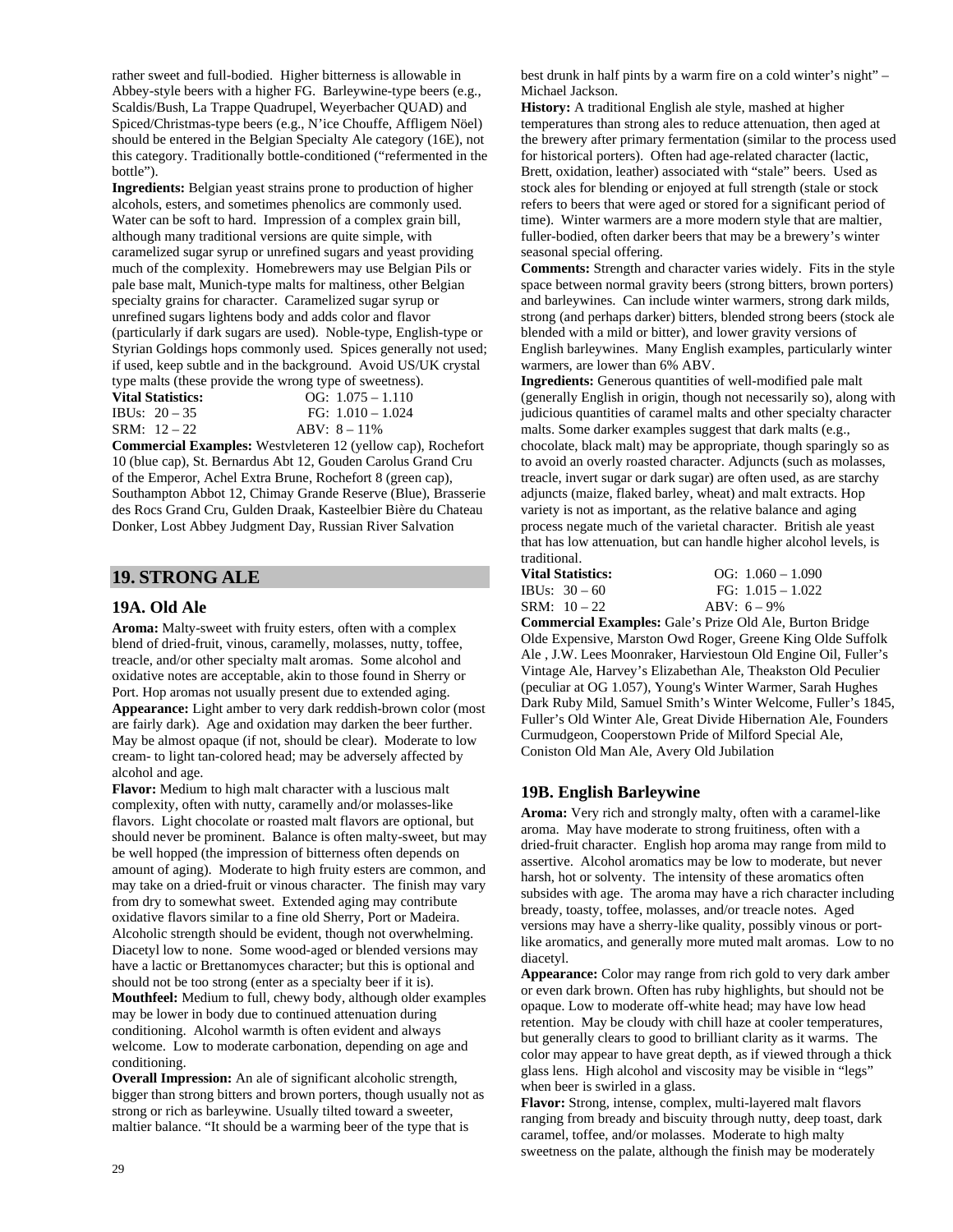<span id="page-32-0"></span>sweet to moderately dry (depending on aging). Some oxidative or vinous flavors may be present, and often complex alcohol flavors should be evident. Alcohol flavors shouldn't be harsh, hot or solventy. Moderate to fairly high fruitiness, often with a driedfruit character. Hop bitterness may range from just enough for balance to a firm presence; balance therefore ranges from malty to somewhat bitter. Low to moderately high hop flavor (usually UK varieties). Low to no diacetyl.

**Mouthfeel:** Full-bodied and chewy, with a velvety, luscious texture (although the body may decline with long conditioning). A smooth warmth from aged alcohol should be present, and should not be hot or harsh. Carbonation may be low to moderate, depending on age and conditioning.

**Overall Impression:** The richest and strongest of the English Ales. A showcase of malty richness and complex, intense flavors. The character of these ales can change significantly over time; both young and old versions should be appreciated for what they are. The malt profile can vary widely; not all examples will have all possible flavors or aromas.

**History:** Usually the strongest ale offered by a brewery, and in recent years many commercial examples are now vintage-dated. Normally aged significantly prior to release. Often associated with the winter or holiday season.

**Comments:** Although often a hoppy beer, the English Barleywine places less emphasis on hop character than the American Barleywine and features English hops. English versions can be darker, maltier, fruitier, and feature richer specialty malt flavors than American Barleywines.

**Ingredients:** Well-modified pale malt should form the backbone of the grist, with judicious amounts of caramel malts. Dark malts should be used with great restraint, if at all, as most of the color arises from a lengthy boil. English hops such as Northdown, Target, East Kent Goldings and Fuggles. Characterful English yeast.

| Vital Statistics: | $OG: 1.080 - 1.120$ |
|-------------------|---------------------|
| IBUs: $35 - 70$   | $FG: 1.018 - 1.030$ |
| SRM: $8-22$       | $ABV: 8-12%$        |

**Commercial Examples:** Thomas Hardy's Ale, Burton Bridge Thomas Sykes Old Ale, J.W. Lee's Vintage Harvest Ale, Robinson's Old Tom, Fuller's Golden Pride, AleSmith Old Numbskull, Young's Old Nick (unusual in its 7.2% ABV), Whitbread Gold Label, Old Dominion Millenium, North Coast Old Stock Ale (when aged), Weyerbacher Blithering Idiot

#### **19C. American Barleywine**

**Aroma:** Very rich and intense maltiness. Hop character moderate to assertive and often showcases citrusy or resiny American varieties (although other varieties, such as floral, earthy or spicy English varieties or a blend of varieties, may be used). Low to moderately strong fruity esters and alcohol aromatics. Malt character may be sweet, caramelly, bready, or fairly neutral. However, the intensity of aromatics often subsides with age. No diacetyl.

**Appearance:** Color may range from light amber to medium copper; may rarely be as dark as light brown. Often has ruby highlights. Moderately-low to large off-white to light tan head; may have low head retention. May be cloudy with chill haze at cooler temperatures, but generally clears to good to brilliant clarity as it warms. The color may appear to have great depth, as if viewed through a thick glass lens. High alcohol and viscosity may be visible in "legs" when beer is swirled in a glass. **Flavor:** Strong, intense malt flavor with noticeable bitterness. Moderately low to moderately high malty sweetness on the palate, although the finish may be somewhat sweet to quite dry (depending on aging). Hop bitterness may range from moderately strong to aggressive. While strongly malty, the balance should always seem bitter. Moderate to high hop flavor (any variety).

Low to moderate fruity esters. Noticeable alcohol presence, but sharp or solventy alcohol flavors are undesirable. Flavors will smooth out and decline over time, but any oxidized character should be muted (and generally be masked by the hop character). May have some bready or caramelly malt flavors, but these should not be high. Roasted or burnt malt flavors are inappropriate. No diacetyl.

**Mouthfeel:** Full-bodied and chewy, with a velvety, luscious texture (although the body may decline with long conditioning). Alcohol warmth should be present, but not be excessively hot. Should not be syrupy and under-attenuated. Carbonation may be low to moderate, depending on age and conditioning.

**Overall Impression:** A well-hopped American interpretation of the richest and strongest of the English ales. The hop character should be evident throughout, but does not have to be unbalanced. The alcohol strength and hop bitterness often combine to leave a very long finish.

**History:** Usually the strongest ale offered by a brewery, and in recent years many commercial examples are now vintage-dated. Normally aged significantly prior to release. Often associated with the winter or holiday season.

**Comments:** The American version of the Barleywine tends to have a greater emphasis on hop bitterness, flavor and aroma than the English Barleywine, and often features American hop varieties. Differs from an Imperial IPA in that the hops are not extreme, the malt is more forward, and the body is richer and more characterful.

**Ingredients:** Well-modified pale malt should form the backbone of the grist. Some specialty or character malts may be used. Dark malts should be used with great restraint, if at all, as most of the color arises from a lengthy boil. Citrusy American hops are common, although any varieties can be used in quantity. Generally uses an attenuative American yeast.

| $\sigma$                 |                     |  |  |  |  |
|--------------------------|---------------------|--|--|--|--|
| <b>Vital Statistics:</b> | OG: $1.080 - 1.120$ |  |  |  |  |
| <b>IBUs:</b> $50 - 120$  | FG: $1.016 - 1.030$ |  |  |  |  |
| SRM: $10-19$             | $ABV: 8-12%$        |  |  |  |  |

**Commercial Examples:** Sierra Nevada Bigfoot, Great Divide Old Ruffian, Victory Old Horizontal, Rogue Old Crustacean, Avery Hog Heaven Barleywine, Bell's Third Coast Old Ale, Anchor Old Foghorn, Three Floyds Behemoth, Stone Old Guardian, Bridgeport Old Knucklehead, Hair of the Dog Doggie Claws, Lagunitas Olde GnarleyWine, Smuttynose Barleywine, Flying Dog Horn Dog

#### **20. FRUIT BEER**

**Aroma:** The distinctive aromatics associated with the particular fruit(s) should be noticeable in the aroma; however, note that some fruit (e.g., raspberries, cherries) have stronger aromas and are more distinctive than others (e.g., blueberries, strawberries) allow for a range of fruit character and intensity from subtle to aggressive. The fruit character should be pleasant and supportive, not artificial and inappropriately overpowering (considering the character of the fruit) nor should it have defects such as oxidation. As with all specialty beers, a proper fruit beer should be a harmonious balance of the featured fruit(s) with the underlying beer style. Aroma hops, yeast by-products and malt components of the underlying beer may not be as noticeable when fruit are present. These components (especially hops) may also be intentionally subdued to allow the fruit character to come through in the final presentation. If the base beer is an ale then a nonspecific fruitiness and/or other fermentation by-products such as diacetyl may be present as appropriate for warmer fermentations. If the base beer is a lager, then overall less fermentation byproducts would be appropriate. Some malt aroma may be desirable, especially in dark styles. Hop aroma may be absent or balanced with fruit, depending on the style. The fruit should add an extra complexity to the beer, but not be so prominent as to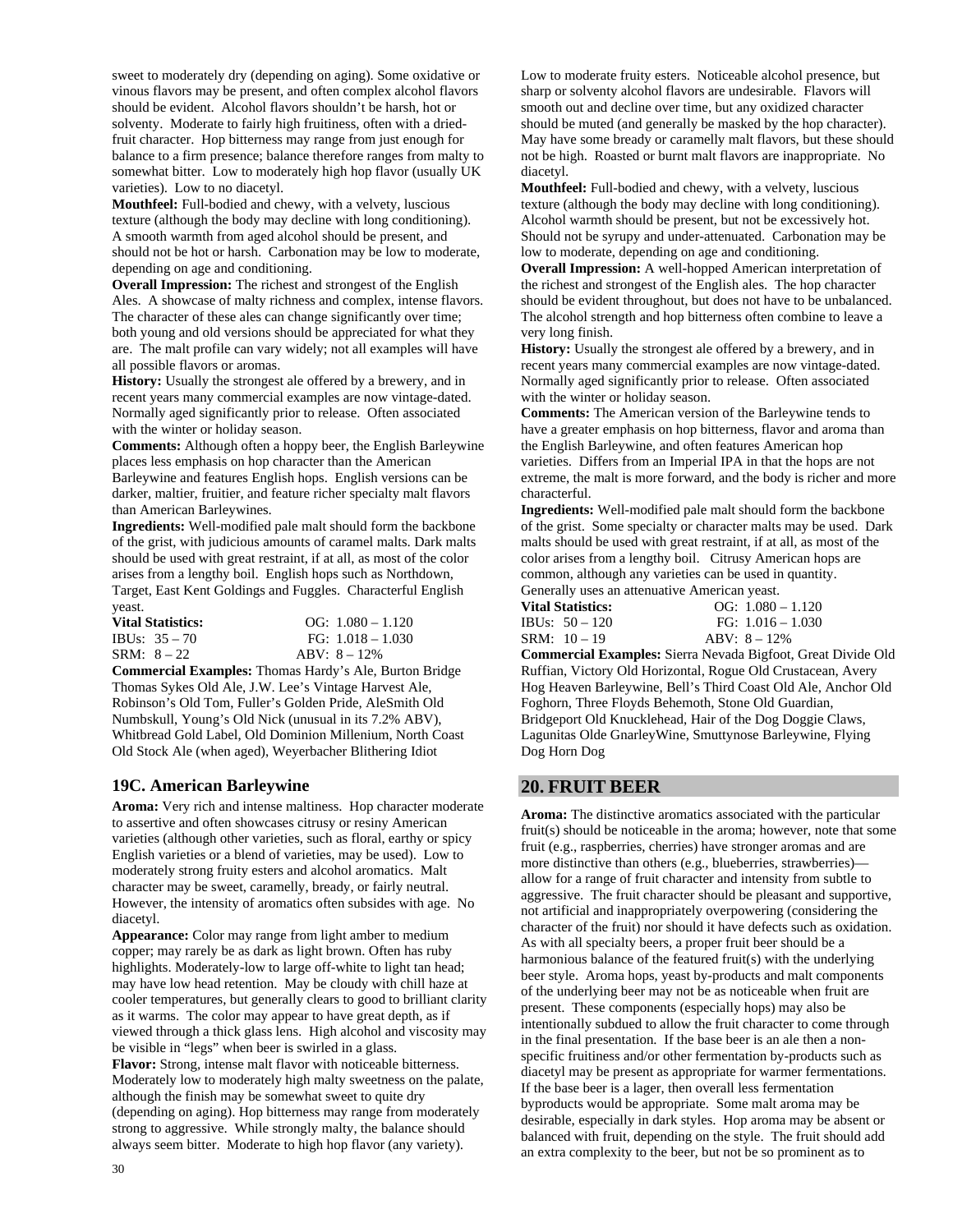<span id="page-33-0"></span>unbalance the resulting presentation. Some tartness may be present if naturally occurring in the particular fruit(s), but should not be inappropriately intense.

**Appearance:** Appearance should be appropriate to the base beer being presented and will vary depending on the base beer. For lighter-colored beers with fruits that exhibit distinctive colors, the color should be noticeable. Note that the color of fruit in beer is often lighter than the flesh of the fruit itself and may take on slightly different shades. Fruit beers may have some haze or be clear, although haze is a generally undesirable. The head may take on some of the color of the fruit.

**Flavor:** As with aroma, the distinctive flavor character associated with the particular fruit(s) should be noticeable, and may range in intensity from subtle to aggressive. The balance of fruit with the underlying beer is vital, and the fruit character should not be so artificial and/or inappropriately overpowering as to suggest a fruit juice drink. Hop bitterness, flavor, malt flavors, alcohol content, and fermentation by-products, such as esters or diacetyl, should be appropriate to the base beer and be harmonious and balanced with the distinctive fruit flavors present. Note that these components (especially hops) may be intentionally subdued to allow the fruit character to come through in the final presentation. Some tartness may be present if naturally occurring in the particular fruit(s), but should not be inappropriately intense. Remember that fruit generally add flavor not sweetness to fruit beers. The sugar found in fruit is usually fully fermented and contributes to lighter flavors and a drier finish than might be expected for the declared base style. However, residual sweetness is not necessarily a negative characteristic unless it has a raw, unfermented quality. **Mouthfeel:** Mouthfeel may vary depending on the base beer selected and as appropriate to that base beer. Body and carbonation levels should be appropriate to the base beer style being presented. Fruit generally adds fermentables that tend to thin out the beer; the resulting beer may seem lighter than expected for the declared base style.

**Overall Impression:** A harmonious marriage of fruit and beer. The key attributes of the underlying style will be different with the addition of fruit; do not expect the base beer to taste the same as the unadulterated version. Judge the beer based on the pleasantness and balance of the resulting combination. **Comments:** Overall balance is the key to presenting a well-made fruit beer. The fruit should complement the original style and not overwhelm it. The brewer should recognize that some combinations of base beer styles and fruits work well together while others do not make for harmonious combinations. **THE ENTRANT MUST SPECIFY THE UNDERLYING BEER STYLE AS WELL AS THE TYPE OF FRUIT(S) USED. IF THIS BEER IS BASED ON A CLASSIC STYLE (E.G., BLONDE ALE) THEN THE SPECIFIC STYLE MUST BE SPECIFIED. CLASSIC STYLES DO NOT HAVE TO BE CITED (E.G., "PORTER" OR "WHEAT ALE" IS ACCEPTABLE). THE TYPE OF FRUIT(S) MUST**

**ALWAYS BE SPECIFIED.** If the base beer is a classic style, the original style should come through in aroma and flavor. Note that fruit-based lambics should be entered in the Fruit Lambic category (17F), while other fruit-based Belgian specialties should be entered in the Belgian Specialty Ale category (16E). Aged fruit may sometimes have flavor and aroma characteristics similar to Sauternes, Sherry or Tokaj, but a beer with a quality such as this should make a special claim (e.g., amontillado, fino, botrytis). Beer with chile peppers should be entered in the

Spice/Herb/Vegetable Beer category (21A).

**Vital Statistics:** OG, FG, IBUs, SRM and ABV will vary depending on the underlying base beer, but the fruit will often be reflected in the color.

**Commercial Examples:** New Glarus Belgian Red and Raspberry Tart, Bell's Cherry Stout, Dogfish Head Aprihop, Great Divide

Wild Raspberry Ale, Founders Rübæus, Ebulum Elderberry Black Ale, Stiegl Radler, Weyerbacher Raspberry Imperial Stout, Abita Purple Haze, Melbourne Apricot Beer and Strawberry Beer, Saxer Lemon Lager, Magic Hat #9, Grozet Gooseberry and Wheat Ale, Pyramid Apricot Ale, Dogfish Head Fort

#### **21. SPICE/HERB/VEGETABLE BEER**

#### **21A. Spice, Herb, or Vegetable Beer**

**Aroma:** The character of the particular spices, herbs and/or vegetables (SHV) should be noticeable in the aroma; however, note that some SHV (e.g., ginger, cinnamon) have stronger aromas and are more distinctive than others (e.g., some vegetables) allow for a range of SHV character and intensity from subtle to aggressive. The individual character of the SHV(s) may not always be identifiable when used in combination. The SHV character should be pleasant and supportive, not artificial and overpowering. As with all specialty beers, a proper SHV beer should be a harmonious balance of the featured SHV(s) with the underlying beer style. Aroma hops, yeast by-products and malt components of the underlying beer may not be as noticeable when SHV are present. These components (especially hops) may also be intentionally subdued to allow the SHV character to come through in the final presentation. If the base beer is an ale then a non-specific fruitiness and/or other fermentation by-products such as diacetyl may be present as appropriate for warmer fermentations. If the base beer is a lager, then overall less fermentation byproducts would be appropriate. Some malt aroma is preferable, especially in dark styles. Hop aroma may be absent or balanced with SHV, depending on the style. The SHV(s) should add an extra complexity to the beer, but not be so prominent as to unbalance the resulting presentation. **Appearance:** Appearance should be appropriate to the base beer being presented and will vary depending on the base beer. For lighter-colored beers with spices, herbs or vegetables that exhibit distinctive colors, the colors may be noticeable in the beer and possibly the head. May have some haze or be clear. Head formation may be adversely affected by some ingredients, such as chocolate.

**Flavor:** As with aroma, the distinctive flavor character associated with the particular SHV(s) should be noticeable, and may range in intensity from subtle to aggressive. The individual character of the SHV(s) may not always be identifiable when used in combination. The balance of SHV with the underlying beer is vital, and the SHV character should not be so artificial and/or overpowering as to overwhelm the beer. Hop bitterness, flavor, malt flavors, alcohol content, and fermentation by-products, such as esters or diacetyl, should be appropriate to the base beer and be harmonious and balanced with the distinctive SHV flavors present. Note that these components (especially hops) may be intentionally subdued to allow the SHV character to come through in the final presentation. Some SHV(s) are inherently bitter and may result in a beer more bitter than the declared base style.

**Mouthfeel:** Mouthfeel may vary depending on the base beer selected and as appropriate to that base beer. Body and carbonation levels should be appropriate to the base beer style being presented. Some SHV(s) may add additional body and/or slickness, although fermentable additions may thin out the beer. Some SHV(s) may add a bit of astringency, although a "raw" spice character is undesirable.

**Overall Impression:** A harmonious marriage of spices, herbs and/or vegetables and beer. The key attributes of the underlying style will be different with the addition of spices, herbs and/or vegetables; do not expect the base beer to taste the same as the unadulterated version. Judge the beer based on the pleasantness and balance of the resulting combination.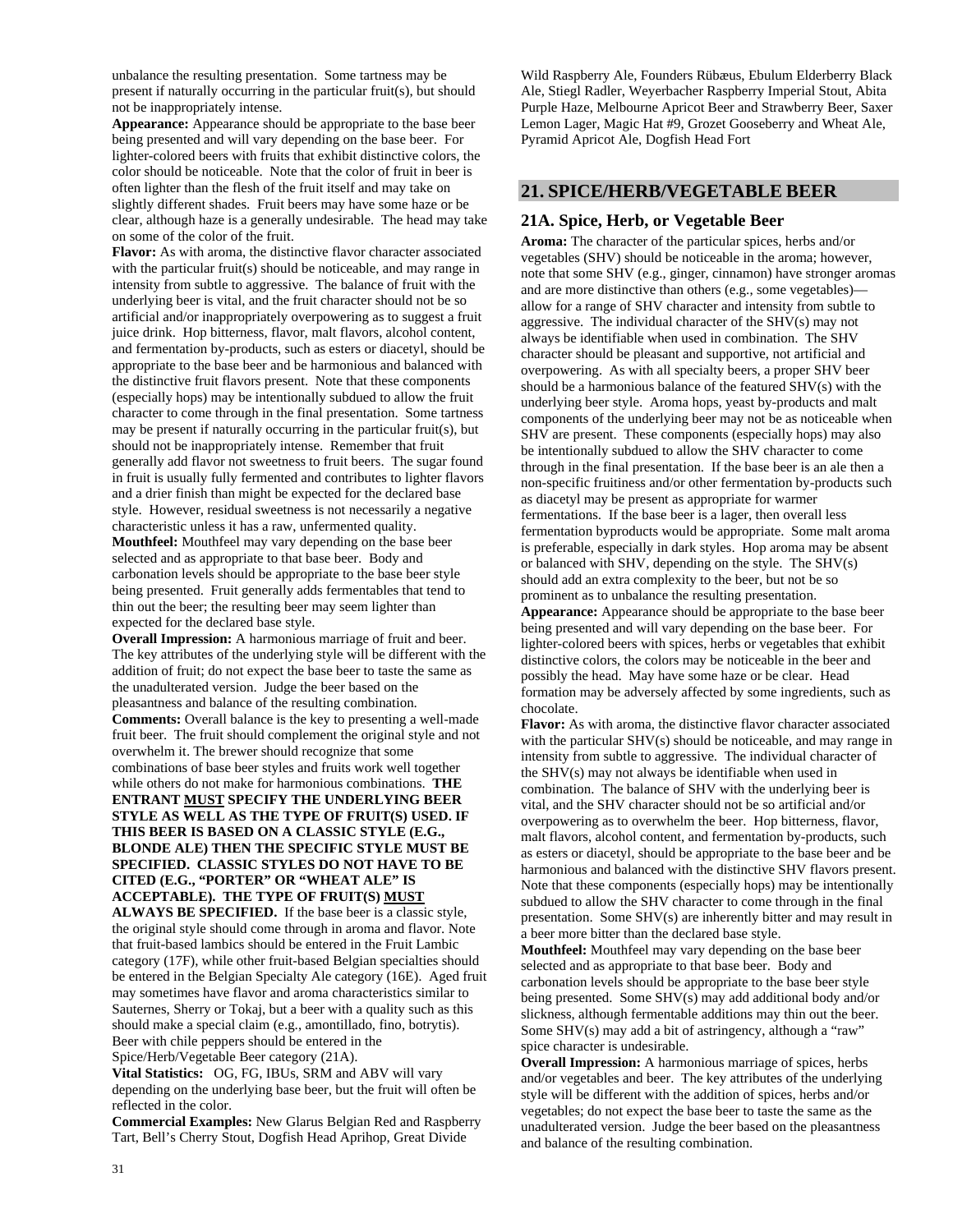<span id="page-34-0"></span>**Comments:** Overall balance is the key to presenting a well-made spice, herb or vegetable (SHV) beer. The SHV(s) should complement the original style and not overwhelm it. The brewer should recognize that some combinations of base beer styles and SHV(s) work well together while others do not make for harmonious combinations. **THE ENTRANT MUST SPECIFY THE UNDERLYING BEER STYLE AS WELL AS THE TYPE OF SPICES, HERBS, OR VEGETABLES USED. IF THIS BEER IS BASED ON A CLASSIC STYLE (E.G., BLONDE ALE) THEN THE SPECIFIC STYLE MUST BE SPECIFIED. CLASSIC STYLES DO NOT HAVE TO BE CITED (E.G., "PORTER" OR "WHEAT ALE" IS ACCEPTABLE). THE TYPE OF SPICES, HERBS, OR VEGETABLES MUST ALWAYS BE SPECIFIED.** If the base beer is a classic style, the original style should come through in aroma and flavor. The individual character of SHV(s) may not always be identifiable when used in combination. This category may also be used for chile pepper, coffee-, chocolate-, or nutbased beers (including combinations of these items). Note that many spice-based Belgian specialties may be entered in Category 16E. Beers that only have additional fermentables (honey, maple syrup, molasses, sugars, treacle, etc.) should be entered in the Specialty Beer category.

**Vital Statistics:** OG, FG, IBUs, SRM and ABV will vary depending on the underlying base beer.

**Commercial Examples:** Alesmith Speedway Stout, Founders Breakfast Stout, Traquair Jacobite Ale, Rogue Chipotle Ale, Young's Double Chocolate Stout, Bell's Java Stout, Fraoch Heather Ale, Southampton Pumpkin Ale, Rogue Hazelnut Nectar, Hitachino Nest Real Ginger Ale, Breckenridge Vanilla Porter, Left Hand JuJu Ginger Beer, Dogfish Head Punkin Ale, Dogfish Head Midas Touch, Redhook Double Black Stout, Buffalo Bill's Pumpkin Ale, BluCreek Herbal Ale, Christian Moerlein Honey Almond, Rogue Chocolate Stout, Birrificio Baladin Nora, Cave Creek Chili Beer

#### **21B. Christmas/Winter Specialty Spiced Beer**

**Aroma:** A wide range of aromatics is possible, although many examples are reminiscent of Christmas cookies, gingerbread, English-type Christmas pudding, spruce trees, or mulling spices. Any combination of aromatics that suggests the holiday season is welcome. The base beer style often has a malty profile that supports the balanced presentation of the aromatics from spices and possibly other special ingredients. Additional fermentables (e.g., honey, molasses, maple syrup, etc.) may lend their own unique aromatics. Hop aromatics are often absent, subdued, or slightly spicy. Some fruit character (often of dried citrus peel, or dried fruit such as raisins or plums) is optional but acceptable. Alcohol aromatics may be found in some examples, but this character should be restrained. The overall aroma should be balanced and harmonious, and is often fairly complex and inviting. **Appearance:** Generally medium amber to very dark brown (darker versions are more common). Usually clear, although darker versions may be virtually opaque. Some chill haze is acceptable. Generally has a well-formed head that is often offwhite to tan.

**Flavor:** Many interpretations are possible; allow for brewer creativity as long as the resulting product is balanced and provides some spice presentation. Spices associated with the holiday season are typical (as mentioned in the Aroma section). The spices and optional fermentables should be supportive and blend well with the base beer style. Rich, malty and/or sweet malt-based flavors are common, and may include caramel, toast, nutty, or chocolate flavors. May include some dried fruit or dried fruit peel flavors such as raisin, plum, fig, orange peel or lemon peel. May include distinctive flavors from specific fermentables (molasses, honey, brown sugar, etc.), although these elements are not

required. A light spruce or other evergreen tree character is optional but found in some examples. The wide range of special ingredients should be supportive and balanced, not so prominent as to overshadow the base beer. Bitterness and hop flavor are generally restrained so as to not interfere with the spices and special ingredients. Generally finishes rather full and satisfying, and often has some alcohol flavor. Roasted malt characteristics are rare, and not usually stronger than chocolate.

**Mouthfeel:** A wide range of interpretations is possible. Body is generally medium to full, and a certain malty chewiness is often present. Moderately low to moderately high carbonation is typical. Many examples will show some well-aged, warming alcohol content, but without being overly hot. The beers do not have to be overly strong to show some warming effects.

**Overall Impression:** A stronger, darker, spiced beer that often has a rich body and warming finish suggesting a good accompaniment for the cold winter season.

**History:** Throughout history, beer of a somewhat higher alcohol content and richness has been enjoyed during the winter holidays, when old friends get together to enjoy the season. Many breweries produce unique seasonal offerings that may be darker, stronger, spiced, or otherwise more characterful than their normal beers. Spiced versions are an American or Belgian tradition, since English or German breweries traditionally do not use spices in their beer.

**Ingredients:** Generally ales, although some dark strong lagers exist. Spices are required, and often include those evocative of the Christmas season (e.g., allspice, nutmeg, cinnamon, cloves, ginger) but any combination is possible and creativity is encouraged. Fruit peel (e.g., oranges, lemon) may be used, as may subtle additions of other fruits. May use a wide range of crystaltype malts, particularly those that add dark fruit or caramel flavors. Flavorful adjuncts are often used (e.g., molasses, treacle, invert sugar, brown sugar, honey, maple syrup, etc.).

**Comments:** Overall balance is the key to presenting a well-made Christmas beer. The special ingredients should complement the base beer and not overwhelm it. The brewer should recognize that some combinations of base beer styles and special ingredients work well together while others do not make for harmonious combinations. **THE ENTRANT MAY DECLARE AN UNDERLYING BEER STYLE AS WELL AS THE SPECIAL** 

**INGREDIENTS USED. THE BASE STYLE, SPICES OR OTHER INGREDIENTS NEED NOT BE IDENTIFIED. THE BEER MUST INCLUDE SPICES AND MAY INCLUDE OTHER FERMENTABLES (SUGARS, HONEY, MAPLE SYRUP, MOLASSES, TREACLE, ETC.) OR FRUIT.** If the base beer is a classic style, the original style should come through in aroma and flavor. Whenever spices, herbs or additional fermentables are declared, each should be noticeable and distinctive in its own way (although not necessarily individually identifiable; balanced with the other ingredients is still critical). English-style Winter Warmers (some of which may be labeled

Christmas Ales) are generally not spiced, and should be entered as Old Ales. Belgian-style Christmas ales should be entered as Belgian Specialty Ales (16E).

**Vital Statistics:** OG, FG, IBUs, SRM and ABV will vary depending on the underlying base beer. ABV is generally above 6%, and most examples are somewhat dark in color. **Commercial Examples:** Anchor Our Special Ale, Harpoon Winter Warmer, Weyerbacher Winter Ale, Nils Oscar Julöl, Goose Island Christmas Ale, North Coast Wintertime Ale, Great Lakes Christmas Ale, Lakefront Holiday Spice Lager Beer, Samuel Adams Winter Lager, Troegs The Mad Elf, Jamtlands Julöl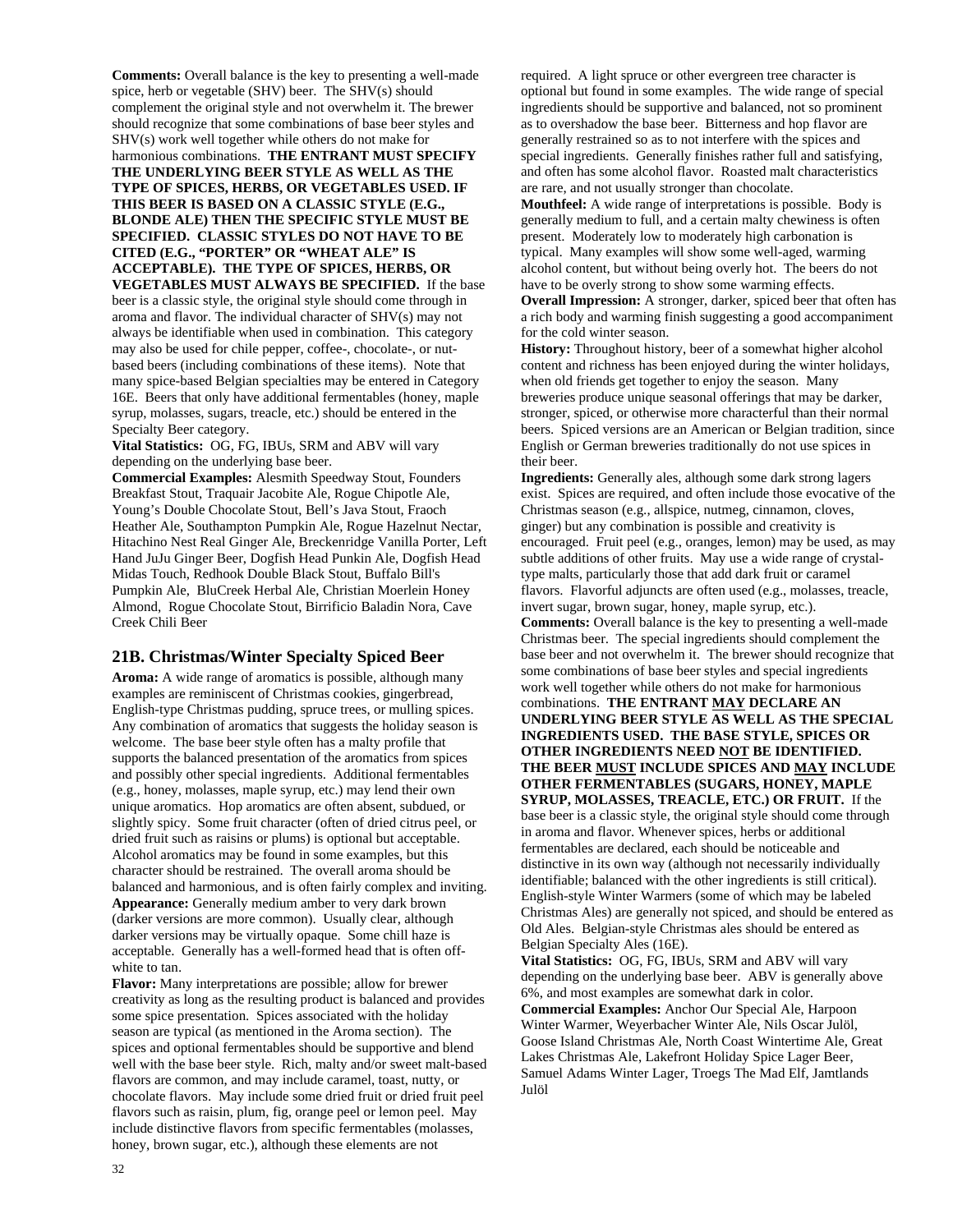#### <span id="page-35-0"></span>**22. SMOKE-FLAVORED/WOOD-AGED BEER**

#### **22A. Classic Rauchbier**

**Aroma:** Blend of smoke and malt, with a varying balance and intensity. The beechwood smoke character can range from subtle to fairly strong, and can seem smoky, bacon-like, woody, or rarely almost greasy. The malt character can be low to moderate, and be somewhat sweet, toasty, or malty. The malt and smoke components are often inversely proportional (i.e., when smoke increases, malt decreases, and vice versa). Hop aroma may be very low to none. Clean, lager character with no fruity esters, diacetyl or DMS.

**Appearance:** This should be a very clear beer, with a large, creamy, rich, tan- to cream-colored head. Medium amber/light copper to dark brown color.

**Flavor:** Generally follows the aroma profile, with a blend of smoke and malt in varying balance and intensity, yet always complementary. Märzen-like qualities should be noticeable, particularly a malty, toasty richness, but the beechwood smoke flavor can be low to high. The palate can be somewhat malty and sweet, yet the finish can reflect both malt and smoke. Moderate, balanced, hop bitterness, with a medium-dry to dry finish (the smoke character enhances the dryness of the finish). Noble hop flavor moderate to none. Clean lager character with no fruity esters, diacetyl or DMS. Harsh, bitter, burnt, charred, rubbery, sulfury or phenolic smoky characteristics are inappropriate. **Mouthfeel:** Medium body. Medium to medium-high carbonation.

Smooth lager character. Significant astringent, phenolic harshness is inappropriate.

**Overall Impression:** Märzen/Oktoberfest-style (see 3B) beer with a sweet, smoky aroma and flavor and a somewhat darker color. **History:** A historical specialty of the city of Bamberg, in the Franconian region of Bavaria in Germany. Beechwood-smoked malt is used to make a Märzen-style amber lager. The smoke character of the malt varies by maltster; some breweries produce their own smoked malt (rauchmalz).

**Comments:** The intensity of smoke character can vary widely; not all examples are highly smoked. Allow for variation in the style when judging. Other examples of smoked beers are available in Germany, such as the Bocks, Hefe-Weizen, Dunkel, Schwarz, and Helles-like beers, including examples such as Spezial Lager. Brewers entering these styles should use Other Smoked Beer (22B) as the entry category.

**Ingredients:** German Rauchmalz (beechwood-smoked Viennatype malt) typically makes up 20-100% of the grain bill, with the remainder being German malts typically used in a Märzen. Some breweries adjust the color slightly with a bit of roasted malt. German lager yeast. German or Czech hops.

| <b>Vital Statistics:</b> | OG: $1.050 - 1.057$ |
|--------------------------|---------------------|
| IBUs: $20-30$            | FG: $1.012 - 1.016$ |
| $SRM: 12-22$             | $ABV: 4.8 - 6\%$    |

**Commercial Examples:** Schlenkerla Rauchbier Märzen, Kaiserdom Rauchbier, Eisenbahn Rauchbier, Victory Scarlet Fire Rauchbier, Spezial Rauchbier Märzen, Saranac Rauchbier

#### **22B. Other Smoked Beer**

**Aroma:** The aroma should be a pleasant balance between the expected aroma of the base beer (e.g., robust porter) and the smokiness imparted by the use of smoked malts. The intensity and character of the smoke and base beer style can vary, with either being prominent in the balance. Smokiness may vary from low to assertive; however, balance in the overall presentation is the key to well-made examples. The quality and secondary characteristics of the smoke are reflective of the source of the

smoke (e.g., peat, alder, oak, beechwood). Sharp, phenolic, harsh, rubbery, or burnt smoke-derived aromatics are inappropriate. **Appearance:** Variable. The appearance should reflect the base beer style, although the color of the beer is often a bit darker than the plain base style.

**Flavor:** As with aroma, there should be a balance between smokiness and the expected flavor characteristics of the base beer style. Smokiness may vary from low to assertive. Smoky flavors may range from woody to somewhat bacon-like depending on the type of malts used. Peat-smoked malt can add an earthiness. The balance of underlying beer characteristics and smoke can vary, although the resulting blend should be somewhat balanced and enjoyable. Smoke can add some dryness to the finish. Harsh, bitter, burnt, charred, rubbery, sulfury or phenolic smoky characteristics are generally inappropriate (although some of these characteristics may be present in some base styles; however, the smoked malt shouldn't contribute these flavors).

**Mouthfeel:** Varies with the base beer style. Significant astringent, phenolic smoke-derived harshness is inappropriate.

**Overall Impression:** This is any beer that is exhibiting smoke as a principle flavor and aroma characteristic other than the Bamberg-style Rauchbier (i.e., beechwood-smoked Märzen). Balance in the use of smoke, hops and malt character is exhibited by the better examples.

**Comments:** Any style of beer can be smoked; the goal is to reach a pleasant balance between the smoke character and the base beer style. **IF THIS BEER IS BASED ON A CLASSIC STYLE (E.G., ROBUST PORTER) THEN THE SPECIFIC STYLE MUST BE SPECIFIED. CLASSIC STYLES DO NOT HAVE TO BE CITED (E.G., "PORTER" OR "BROWN ALE" IS ACCEPTABLE). THE TYPE OF WOOD OR OTHER SOURCE OF SMOKE MUST BE SPECIFIED IF A** 

**"VARIETAL" CHARACTER IS NOTICEABLE.** Entries that have a classic style cited will be judged on how well that style is represented, and how well it is balanced with the smoke character. Entries with a specific type or types of smoke cited will be judged on how well that type of smoke is recognizable and marries with the base style. Specific classic styles or smoke types do not have to be specified. For example, "smoked porter" is as acceptable as "peat-smoked strong Scotch ale" or "cherry-wood smoked IPA." Judges should evaluate the beers mostly on the overall balance, and how well the smoke character enhances the base beer.

**History:** The process of using smoked malts more recently has been adapted by craft brewers to other styles, notably porter and strong Scotch ales. German brewers have traditionally used smoked malts in bock, doppelbock, weizen, dunkel, schwarzbier, helles, Pilsner, and other specialty styles.

**Ingredients:** Different materials used to smoke malt result in unique flavor and aroma characteristics. Beechwood-, peat- or other hardwood (oak, maple, mesquite, alder, pecan, apple, cherry, other fruitwoods) smoked malts may be used. The various woods may remind one of certain smoked products due to their food association (e.g., hickory with ribs, maple with bacon or sausage, and alder with salmon). Evergreen wood should never be used since it adds a medicinal, piney flavor to the malt. Excessive peat-smoked malt is generally undesirable due to its sharp, piercing phenolics and dirt-like earthiness. The remaining ingredients vary with the base style. If smoked malts are combined with other unusual ingredients (fruits, vegetables, spices, honey, etc.) in noticeable quantities, the resulting beer should be entered in the specialty/experimental category. **Vital Statistics:** Varies with the base beer style.

**Commercial Examples:** Alaskan Smoked Porter, O'Fallons Smoked Porter, Spezial Lagerbier, Weissbier and Bockbier, Stone Smoked Porter, Schlenkerla Weizen Rauchbier and Ur-Bock Rauchbier, Rogue Smoke, Oskar Blues Old Chub, Left Hand Smoke Jumper, Dark Horse Fore Smoked Stout, Magic Hat Jinx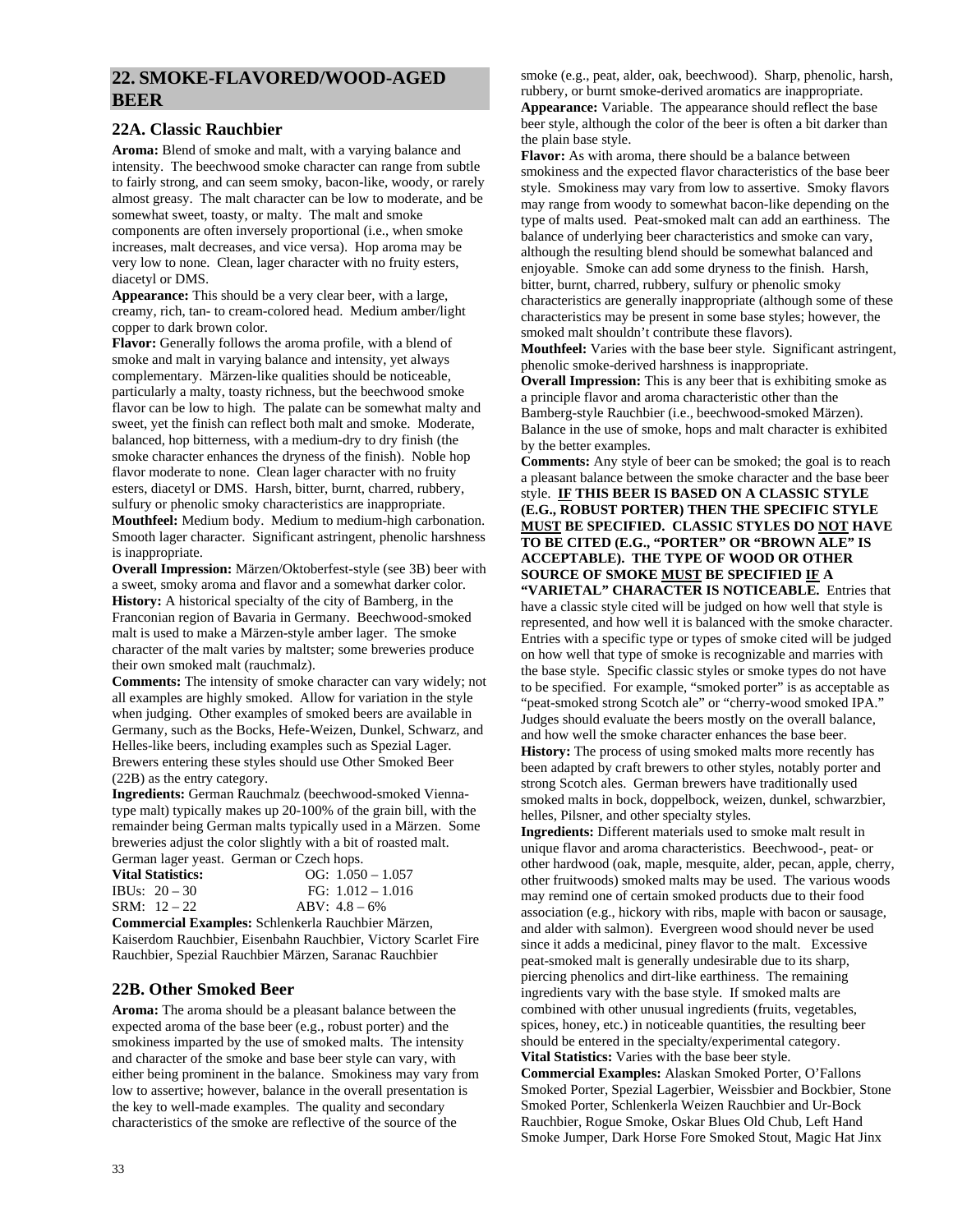#### <span id="page-36-0"></span>**22C. Wood-Aged Beer**

**Aroma:** Varies with base style. A low to moderate wood- or oakbased aroma is usually present. Fresh wood can occasionally impart raw "green" aromatics, although this character should never be too strong. Other optional aromatics include a low to moderate vanilla, caramel, toffee, toast, or cocoa character, as well as any aromatics associated with alcohol previously stored in the wood (if any). Any alcohol character should be smooth and balanced, not hot. Some background oxidation character is optional, and can take on a pleasant, sherry-like character and not be papery or cardboard-like.

**Appearance:** Varies with base style. Often darker than the unadulterated base beer style, particularly if toasted/charred oak and/or whiskey/bourbon barrels are used.

**Flavor:** Varies with base style. Wood usually contributes a woody or oaky flavor, which can occasionally take on a raw "green" flavor if new wood is used. Other flavors that may optionally be present include vanilla (from vanillin in the wood); caramel, butterscotch, toasted bread or almonds (from toasted wood); coffee, chocolate, cocoa (from charred wood or bourbon casks); and alcohol flavors from other products previously stored in the wood (if any). The wood and/or other cask-derived flavors should be balanced, supportive and noticeable, but should not overpower the base beer style. Occasionally there may be an optional lactic or acetic tartness or Brett funkiness in the beer, but this should not be higher than a background flavor (if present at all). Some background oxidation character is optional, although this should take on a pleasant, sherry-like character and not be papery or cardboard-like.

**Mouthfeel:** Varies with base style. Often fuller than the unadulterated base beer, and may exhibit additional alcohol warming if wood has previously been in contact with other alcoholic products. Higher alcohol levels should not result in "hot" beers; aged, smooth flavors are most desirable. Wood can also add tannins to the beer, depending on age of the cask. The tannins can lead to additional astringency (which should never be high), or simply a fuller mouthfeel. Tart or acidic characteristics should be low to none.

**Overall Impression:** A harmonious blend of the base beer style with characteristics from aging in contact with wood (including any alcoholic products previously in contact with the wood). The best examples will be smooth, flavorful, well-balanced and wellaged. *Beers made using either limited wood aging or products that only provide a subtle background character may be entered in the base beer style categories as long as the wood character isn't prominently featured.* 

**History:** A traditional production method that is rarely used by major breweries, and usually only with specialty products. Becoming more popular with modern American craft breweries looking for new, distinctive products. Oak cask and barrels are traditional, although other woods can be used.

**Comments:** The base beer style should be apparent. The woodbased character should be evident, but not so dominant as to unbalance the beer. The intensity of the wood-based flavors is based on the contact time with the wood; the age, condition, and previous usage of the barrel; and the type of wood. Any additional alcoholic products previously stored in the wood should be evident (if declared as part of the entry), but should not be so dominant as to unbalance the beer. **IF THIS BEER IS BASED ON A CLASSIC STYLE (E.G., ROBUST PORTER) THEN THE SPECIFIC STYLE MUST BE SPECIFIED. CLASSIC STYLES DO NOT HAVE TO BE CITED (E.G., "PORTER" OR "BROWN ALE" IS ACCEPTABLE). THE TYPE OF WOOD MUST BE SPECIFIED IF A "VARIETAL" CHARACTER IS NOTICEABLE.** (e.g., English IPA with Oak Chips, Bourbon Barrel-aged Imperial Stout, American Barleywine

in an Oak Whiskey Cask). The brewer should specify any unusual ingredients in either the base style or the wood if those characteristics are noticeable. Specialty or experimental base beer styles may be specified, as long as the other specialty ingredients are identified. THIS CATEGORY SHOULD NOT BE USED FOR BASE STYLES WHERE BARREL-AGING IS A FUNDAMENTAL REQUIREMENT FOR THE STYLE (e.g., Flanders Red, Lambic, etc.).

**Ingredients:** Varies with base style. Aged in wooden casks or barrels (often previously used to store whiskey, bourbon, port, sherry, Madeira, or wine), or using wood-based additives (wood chips, wood staves, oak essence). Fuller-bodied, higher-gravity base styles often are used since they can best stand up to the additional flavors, although experimentation is encouraged. **Vital Statistics:** 

- OG: varies with base style, FG: varies with base style
- typically above-average ABV: varies with base style
- IBUs: varies with base style typically above-average SRM: varies with base style, often darker than the
	- unadulterated base style

**Commercial Examples:** The Lost Abbey Angel's Share Ale, J.W. Lees Harvest Ale in Port, Sherry, Lagavulin Whisky or Calvados Casks, Bush Prestige, Petrus Aged Pale, Firestone Walker Double Barrel Ale, Dominion Oak Barrel Stout, New Holland Dragons Milk, Great Divide Oak Aged Yeti Imperial Stout, Goose Island Bourbon County Stout, Le Coq Imperial Extra Double Stout, Harviestoun Old Engine Oil Special Reserve, many microbreweries have specialty beers served only on premises often directly from the cask.

#### **23. SPECIALTY BEER**

#### **This is explicitly a catch-all category for any beer that does not fit into an existing style category. No beer is ever "out of style" in this category, unless it fits elsewhere.**

The category is intended for any type of beer, including the following techniques or ingredients:

- Unusual techniques (e.g., steinbier, ice/eis beers)
- Unusual fermentables (e.g., maple syrup, honey, molasses, sorghum)
- Unusual adjuncts (e.g., oats, rye, buckwheat, potatoes)
- Combinations of other style categories (e.g., India
- Brown Ale, fruit-and-spice beers, smoked spiced beers) • Out-of-style variations of existing styles (e.g., low
- alcohol versions of other styles, extra-hoppy beers, "imperial" strength beers)
- Historical, traditional or indigenous beers (e.g., Louvain Peetermann, Sahti, vatted Porter with Brettanomyces, Colonial Spruce or Juniper beers, Kvass, Grätzer)
- American-style interpretations of European styles (e.g., hoppier, stronger, or ale versions of lagers) or other variants of traditional styles
- Clones of specific commercial beers that aren't good representations of existing styles
- Any experimental beer that a brewer creates, including any beer that simply does not evaluate well against existing style definitions

This category can also be used as an "incubator" for any minor world beer style (other than Belgians) for which there is currently no BJCP category. If sufficient interest exists, some of these minor styles might be promoted to full styles in the future. Some styles that fall into this grouping include:

• Honey Beers (not Braggots)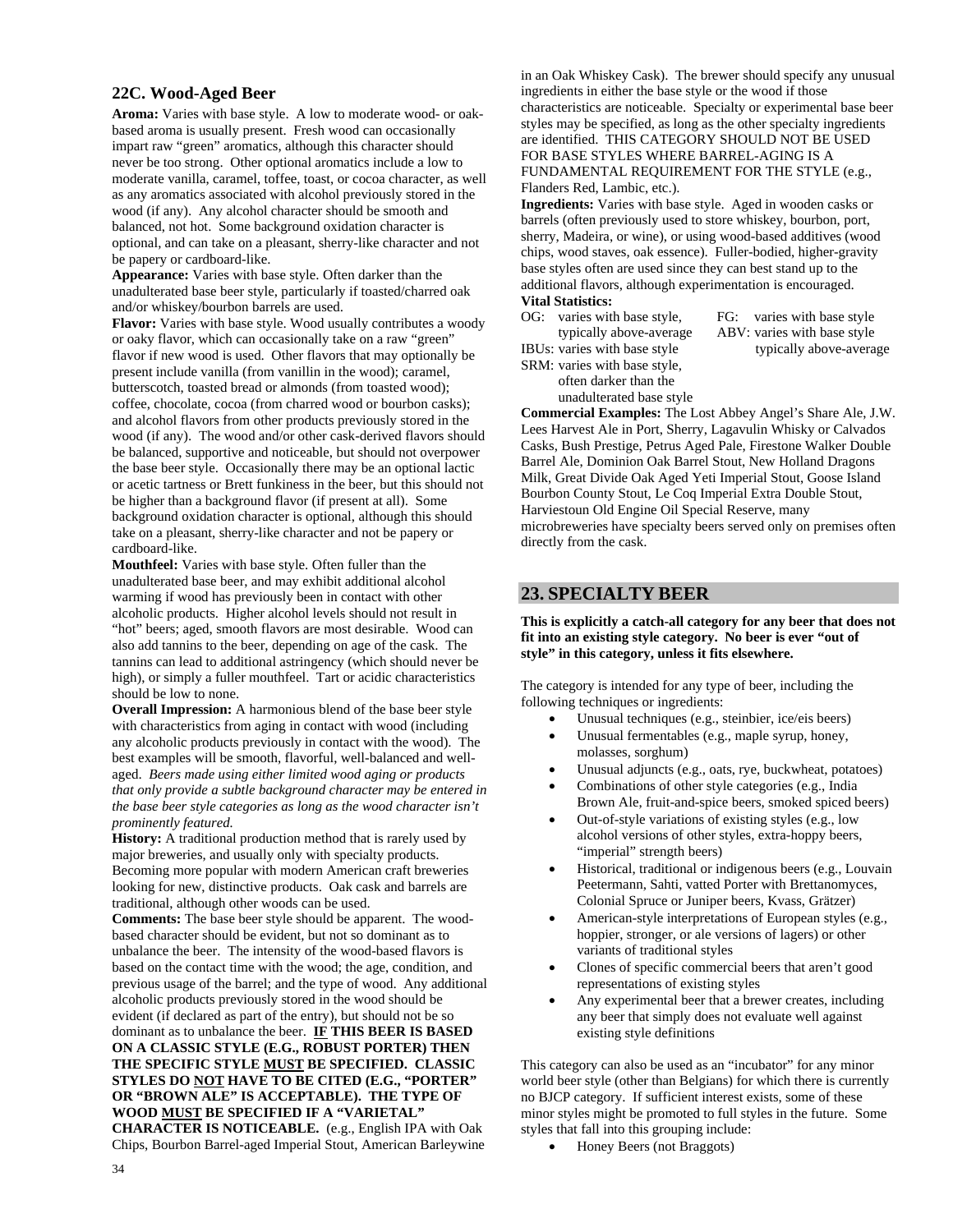- Wiess (cloudy, young Kölsch)
- Sticke Altbier
- Münster Altbier
- **Imperial Porter**
- Classic American Cream Ale
- Czech Dark Lager
- English Pale Mild
- Scottish 90/-
- American Stock Ale
- English Strong Ale
- Non-alcoholic "Beer"
- Kellerbier
- Malt Liquor
- Australian Sparkling Ale
- Imperial/Double Red Ale
- Imperial/Double Brown Ale
- Rye IPA
- Dark American Wheat/Rye

Note that certain other specialty categories exist in the guidelines. Belgian Specialties or clones of specific Belgian beers should be entered in Category 16E. Christmas-type beers should be entered in Category 21B (unless they are Belgian Christmas-type beers; these should be entered in 16E). Beers with only one type of fruit, spice, herbs, vegetables, or smoke should be entered in Categories 20-22. Specialty meads or ciders should be entered in their respective categories (26C for meads, 28D for ciders).

**Aroma:** The character of the stated specialty ingredient or nature should be evident in the aroma, but harmonious with the other components (yet not totally overpowering them). Overall the aroma should be a pleasant combination of malt, hops and the featured specialty ingredient or nature as appropriate to the specific type of beer being presented. The individual character of special ingredients and processes may not always be identifiable when used in combination. If a classic style base beer is specified then the characteristics of that classic style should be noticeable. Note, however, that classic styles will have a different impression when brewed with unusual ingredients, additives or processes. The typical aroma components of classic beer styles (particularly hops) may be intentionally subdued to allow the special ingredients or nature to be more apparent.

**Appearance:** Appearance should be appropriate to the base beer being presented and will vary depending on the base beer (if declared). Note that unusual ingredients or processes may affect the appearance so that the result is quite different from the declared base style. Some ingredients may add color (including to the head), and may affect head formation and retention. **Flavor:** As with aroma, the distinctive flavor character associated with the stated specialty nature should be noticeable, and may range in intensity from subtle to aggressive. The marriage of specialty ingredients or nature with the underlying beer should be harmonious, and the specialty character should not seem artificial and/or totally overpowering. Hop bitterness, flavor, malt flavors, alcohol content, and fermentation by-products, such as esters or diacetyl, should be appropriate to the base beer (if declared) and be well-integrated with the distinctive specialty flavors present. Some ingredients may add tartness, sweetness, or other flavor byproducts. Remember that fruit and sugar adjuncts generally add flavor and not excessive sweetness to beer. The sugary adjuncts, as well as sugar found in fruit, are usually fully fermented and contribute to a lighter flavor profile and a drier finish than might be expected for the declared base style. The individual character of special ingredients and processes may not always be identifiable when used in combination. If a classic style base beer is specified then the characteristics of that classic style should be

noticeable. Note, however, that classic styles will have a different impression when brewed with unusual ingredients, additives or processes. Note that these components (especially hops) may be intentionally subdued to allow the specialty character to come through in the final presentation.

**Mouthfeel:** Mouthfeel may vary depending on the base beer selected and as appropriate to that base beer (if declared). Body and carbonation levels should be appropriate to the base beer style being presented. Unusual ingredients or processes may affect the mouthfeel so that the result is quite different from the declared base style.

**Overall Impression:** A harmonious marriage of ingredients, processes and beer. The key attributes of the underlying style (if declared) will be atypical due to the addition of special ingredients or techniques; do not expect the base beer to taste the same as the unadulterated version. Judge the beer based on the pleasantness and harmony of the resulting combination. The overall uniqueness of the process, ingredients used, and creativity should be considered. The overall rating of the beer depends heavily on the inherently subjective assessment of distinctiveness and drinkability.

#### **Base Style: THE BREWER MAY SPECIFY AN**

**UNDERLYING BEER STYLE.** The base style may be a *classic style* (i.e., a named subcategory from these Style Guidelines) or a broader characterization (e.g., "Porter" or "Brown Ale"). If a base style is declared, the style should be recognizable. The beer should be judged by how well the special ingredient or process complements, enhances, and harmonizes with the underlying style. **Comments:** Overall harmony and drinkability are the keys to presenting a well-made specialty beer. The distinctive nature of the stated specialty ingredients/methods should complement the original style (if declared) and not totally overwhelm it. The brewer should recognize that some combinations of base beer styles and ingredients or techniques work well together while others do not make palatable combinations. **THE BREWER MUST SPECIFY THE "EXPERIMENTAL NATURE" OF THE BEER (E.G., TYPE OF SPECIAL INGREDIENTS USED, PROCESS UTILIZED OR HISTORICAL STYLE BEING BREWED), OR WHY THE BEER DOESN'T FIT AN ESTABLISHED STYLE.** For historical styles or unusual ingredients/techniques that may not be known to all beer judges, the brewer should provide descriptions of the styles, ingredients and/or techniques as an aid to the judges.

**Vital Statistics:** OG, FG, IBUs, SRM and ABV will vary depending on the underlying base beer.

**Commercial Examples:** Bell's Rye Stout, Bell's Eccentric Ale, Samuel Adams Triple Bock and Utopias, Hair of the Dog Adam, Great Alba Scots Pine, Tommyknocker Maple Nut Brown Ale, Great Divide Bee Sting Honey Ale, Stoudt's Honey Double Mai Bock, Rogue Dad's Little Helper, Rogue Honey Cream Ale, Dogfish Head India Brown Ale, Zum Uerige Sticke and Doppel Sticke Altbier, Yards Brewing Company General Washington Tavern Porter, Rauchenfels Steinbier, Odells 90 Shilling Ale, Bear Republic Red Rocket Ale, Stone Arrogant Bastard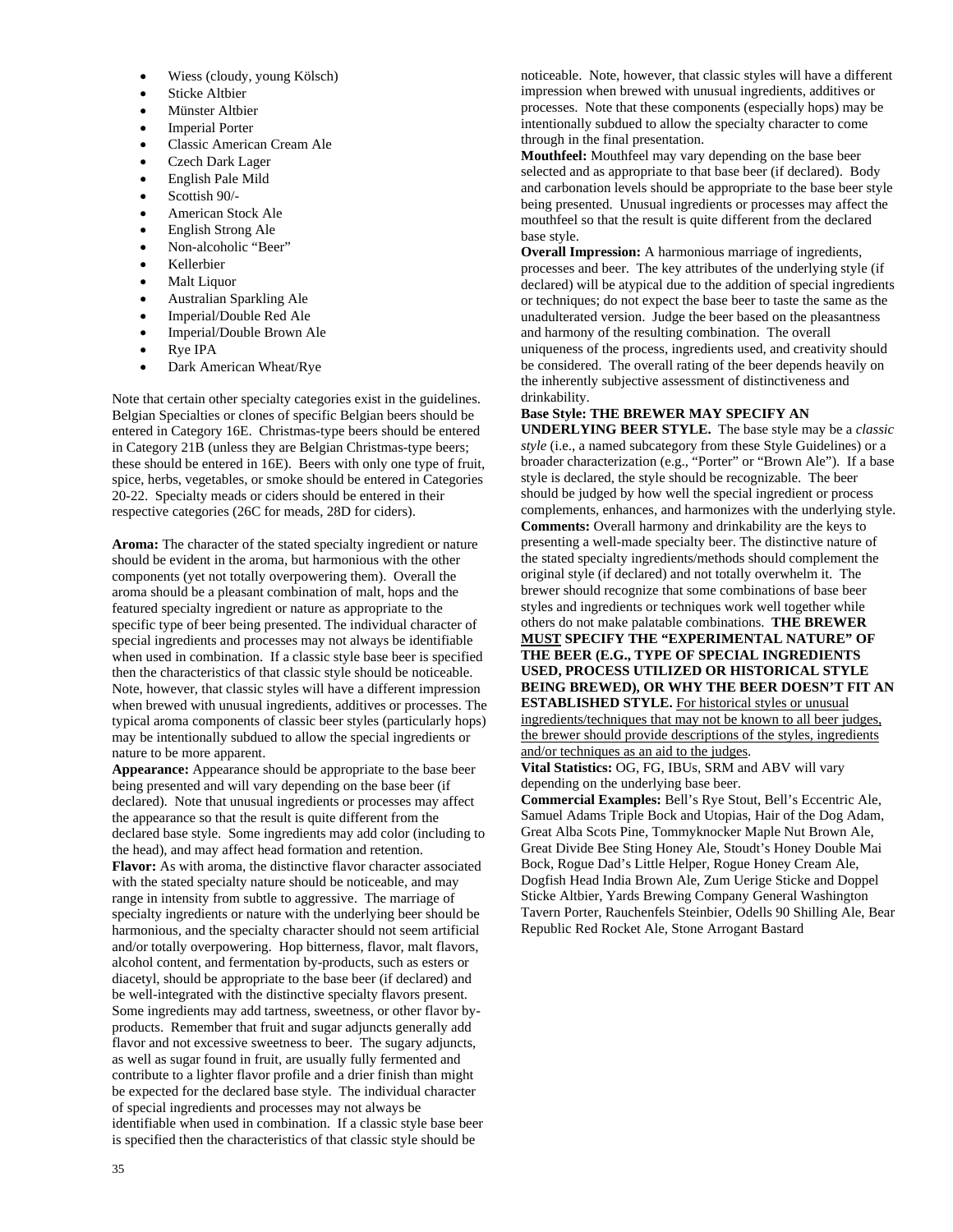#### <span id="page-38-0"></span>**INTRODUCTION TO MEAD GUIDELINES (CATEGORIES 24-26)**

*The following discussion applies to all the mead styles, except where explicitly superseded in the sub-category guidelines. This introduction identifies common characteristics and descriptions for all types of mead, and should be used as a reference whenever entering or judging mead.* 

#### **1. Important attributes that must be specified:**

- **Sweetness**. A mead may be dry, semi-sweet, or sweet. Sweetness simply refers to the amount of residual sugar in the mead. Sweetness is often confused with fruitiness in a dry mead. Body is related to sweetness, but dry meads can still have some body. Dry meads do not have to be bone dry. Sweet meads should not be cloyingly sweet, and should not have a raw, unfermented honey character. Sweetness is independent of strength.
- **Carbonation**. A mead may be still, petillant, or sparkling. Still meads do not have to be totally flat; they can have some very light bubbles. Petillant meads are "lightly sparkling" and can have a moderate, noticeable amount of carbonation. Sparkling meads are not gushing, but may have a character ranging from mouthfilling to an impression akin to Champagne or soda pop.
- **Strength.** A mead may be categorized as hydromel, standard, or sack strength. Strength refers to the alcohol content of the mead (and also, therefore, the amount of honey and fermentables used to make the mead). Stronger meads can have a greater honey character and body (as well as alcohol) than weaker meads, although this is not a strict rule.
- **Honey variety**. Some types of honey have a strong varietal character (aroma, flavor, color, acidity). If a honey is unusual, additional information can be provided to judges as to the character to be expected. Note that "wildflower" isn't a varietal honey; it is specifically a term used to describe a honey derived from unknown or mixed flowers.
- **Special ingredients**. Different sub-styles may include fruit, spice, malt, etc. Judges need to understand the ingredients that provide a unique character in order to properly evaluate the mead.

#### **2. Common Mead Characteristics:**

• **Appearance:** Clarity may be good to brilliant. Crystal clear, reflective examples with a bright, distinct meniscus are highly desirable. Observable particulates (even in a clear example) are undesirable. Highly carbonated examples usually have a short-lasting head similar to Champagne or soda pop. Some aspects of bubbles or head formation that may be observed and commented upon include size (large or small), persistence (how long do they continue to form?), quantity (how much are present?), rate (how fast do they form?), and mousse (appearance or quality of foam stand). The components of bubbles or head will vary greatly depending on the carbonation level, ingredients and type of mead. In general, smaller bubbles are more desirable and indicative of higher quality than larger bubbles. The color may vary widely depending on honey variety and any optional ingredients (e.g., fruit, malts). Some honey varieties are almost clear, while others can be dark brown. Most are in the straw to gold range. If no honey variety is declared, almost any color is acceptable. If a honey variety is declared, the color

should generally be suggestive of the honey used (although a wide range of color variation is still possible). Hue, saturation and purity of color should be considered. Stronger versions (standard and sack) may show signs of body (e.g., legs, meniscus) but higher carbonation levels can interfere with this perception.

- Aroma: The intensity of the honey aroma will vary based upon the sweetness and strength of the mead. Stronger or sweeter meads may have a stronger honey aroma than drier or weaker versions. Different varieties of honey have different intensities and characters; some (e.g., orange blossom, buckwheat) are more recognizable than others (e.g., avocado, palmetto). If honey varieties are declared, the varietal character of the honey should be apparent even if subtle. The aromatics may seem vinous (similar to wine), and may include fruity, floral, or spicy notes. The bouquet (rich, complex smells arising from the combination of ingredients, fermentation and aging) should show a pleasant fermentation character, with clean and fresh aromatics being preferred over dirty, yeasty, or sulfury notes. A multi-faceted bouquet, also known as complexity or depth, is a positive attribute. Phenolic or diacetyl aromatics should not be present. Harsh or chemical aromatics should not be present. Light oxidation may be present, depending on age, and may result in sherry-like notes, which are acceptable in low to moderate levels (if in balance, these can add to complexity). An excessive sherry character is a fault in most styles (except certain Polish-style specialties, or other meads attempting a sherry-like character). Oxidation resulting in a papery character is always undesirable. Alcohol aromatics may be present, but hot, solventy or irritating overtones are a defect. The harmony and balance of the aroma and bouquet should be pleasant and enticing.
- **Flavor:** The intensity of the honey flavor will vary based upon the sweetness and strength of the mead. Stronger, sweeter meads will have a stronger honey flavor than drier, weaker versions. Different varieties of honey have different intensities and characters; some (e.g., orange blossom, buckwheat) are more recognizable than others (e.g., safflower, palmetto). If honey varieties are declared, the varietal character of the honey should be apparent even if subtle. The residual sweetness level will vary with the sweetness of the mead; dry meads will have no residual sugar, sweet meads will have noticeable to prominent sweetness, semi-sweet meads will have a balanced sweetness. In no case should the residual sweetness be syrupy, cloying or seem like unfermented honey. Any additives, such as acid or tannin, should enhance the honey flavor and lend balance to the overall character of the mead but not be excessively tart or astringent. Artificial, chemical, harsh, phenolic or bitter flavors are defects. Higher carbonation (if present) enhances the acidity and gives a "bite" to the finish. The aftertaste should be evaluated; longer finishes are generally most desirable. A multifaceted flavor, also known as complexity or depth, is a positive attribute. Yeast or fermentation characteristics may be none to noticeable, with estery, fresh and clean flavors being most desirable. Alcohol flavors (if present) should be smooth and well-aged, not harsh or solventy. Light oxidation may be present, depending on age, but an excessive sherry-like or papery character should be avoided. Aging and conditioning generally smooth out flavors and create a more elegant, blended,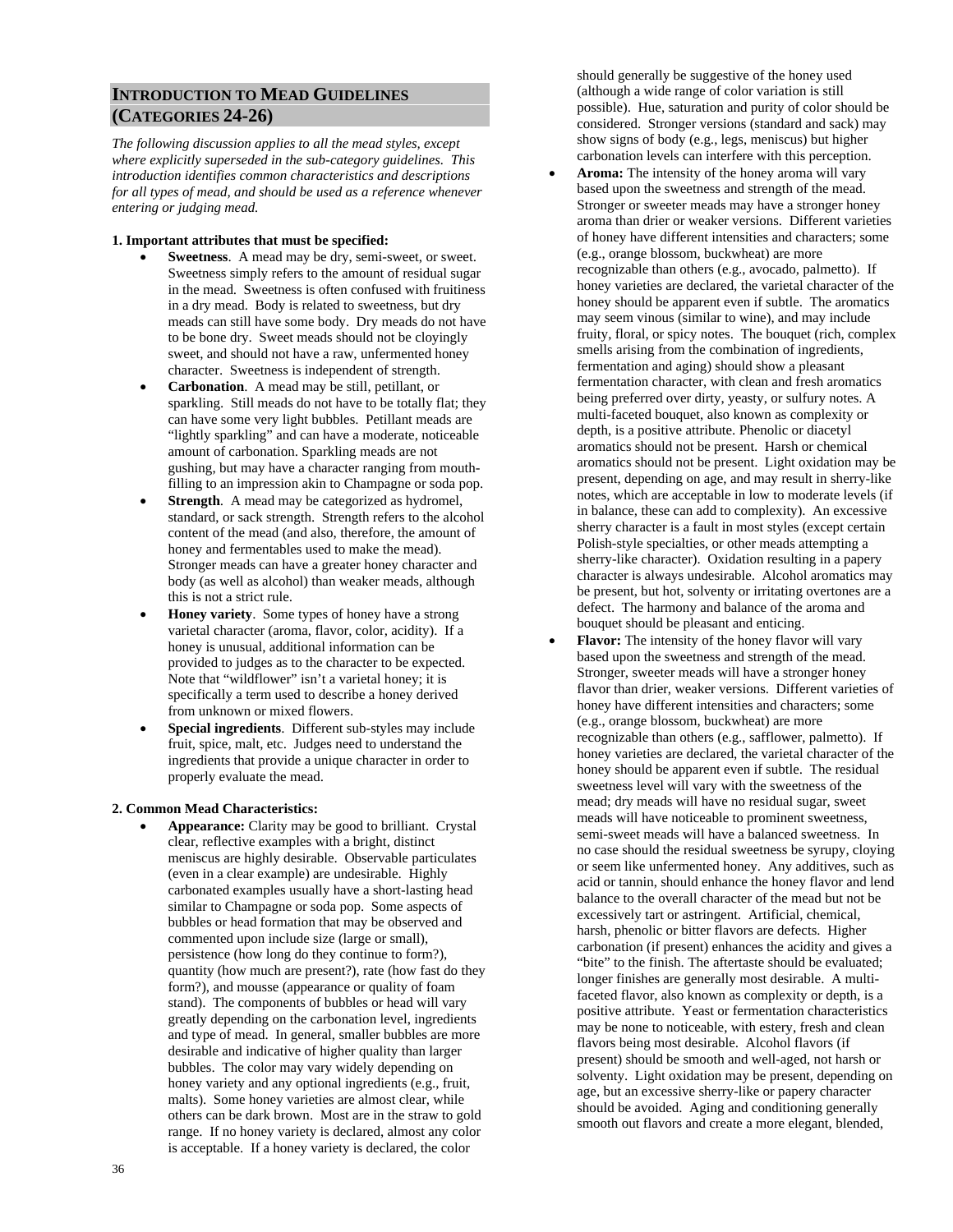rounded product. Flavors tend to become more subtle over time, and can deteriorate with extended aging.

- <span id="page-39-0"></span>• **Mouthfeel:** Before evaluating, refer to the declared sweetness, strength and carbonation levels, as well as any special ingredients. These can all affect mouthfeel. Smooth texture. Well-made examples will often have an elegant wine-like character. The body can vary widely, although most are in the medium-light to medium-full range. Body generally increases with stronger and/or sweeter meads, and can sometimes be quite full and heavy. Similarly, body generally decreases with lower gravity and/or drier meads, and can sometimes be quite light. Sensations of body should not be accompanied by an overwhelmingly cloying sweetness (even in sweet meads). A very thin or watery body is likewise undesirable. Some natural acidity is often present (particularly in fruit-based meads). Low levels of astringency are sometimes present (either from specific fruit or spices, or from tea, chemical additives or oakaging). Acidity and tannin help balance the overall honey, sweetness and alcohol presentation. Carbonation can vary widely (see definitions above). Still meads may have a very light level of carbonation, lightly carbonated (petillant) meads will have noticeable bubbles, and a highly carbonated (sparkling) mead can range from a mouth-filling carbonation to levels approaching Champagne or soda pop. High carbonation will enhance the acidity and give a "bite" to the finish. A warming alcohol presence is often present, and this character usually increases with strength (although extended aging can smooth this sensation).
- **Overall Impression:** A wide range of results are possible, but well-made examples will have an enjoyable balance of honey flavors, sweetness, acidity, tannins, alcohol. Strength, sweetness and age greatly affect the overall presentation. Any special ingredients should be well-blended with the other ingredients, and lead to a harmonious end product.
- **Ingredients:** Mead is made primarily from honey, water and yeast. Some minor adjustments in acidity and tannin can be made with citrus fruits, tea, chemicals, or the use of oak aging; however, these additives should not be readily discernable in flavor or aroma. Yeast nutrients may be used but should not be detected. If citrus, tea, or oak additives result in flavor components above a low, background, balance-adjusting level, the resulting mead should be entered appropriately (e.g., as a metheglin or open category mead, not a traditional).

#### • **Vital Statistics:**

| OG:  | hydromel: $1.035 - 1.080$ |
|------|---------------------------|
|      | standard: $1.080 - 1.120$ |
|      | sack: $1.120 - 1.170$     |
| ABV: | hydromel: $3.5 - 7.5\%$   |
|      | standard: $7.5 - 14\%$    |

 sack: 14 – 18% **FG:** dry: 0.990 – 1.010 semi-sweet: 1.010 – 1.025 sweet: 1.025 – 1.050

Note that the perception of sweetness is a function of the percentage of residual sugar, so don't rely only on FG to determine sweetness. Consider the OG, strength, and to a lesser extent, acidity, in assessing sweetness. **IBUs:** not relevant for anything but braggot, but bittering hops are optional even in this style. **SRM:** basically irrelevant since honey can be anything from almost clear to dark brown. Melomels and pyments can have orange, red, pink and/or purple hues.

Cysers are most often golden. Braggots can be yellow to black. In all cases, the color should reflect the ingredients used (type of honey, and fruit and/or malt in some styles).

#### **3. Entering and Categorizing Meads:**

- **Mandatory Requirements:** 
	- o Entrants **MUST** specify carbonation level (still; petillant or lightly carbonated; sparkling or highly carbonated).
	- o Entrants **MUST** specify strength level (hydromel or light mead; standard mead; sack or strong mead).
	- o Entrants **MUST** specify sweetness level (dry; semi-sweet; sweet).
- **Optional Requirements:** Entrants **MAY** specify honey varieties used. If honey varieties are declared, judges will look for the varietal character of the honey. Note that the character of a varietal honey will be identifiable as distinct to the source flowers, but may not resemble the source plant, tree, or fruit. For example, orangeblossom honey has the character of orange blossoms, not oranges; blackberry honey is only distantly like blackberries, although it is an identifiable character.
- **Category-Specific Requirements:** Some categories require additional information, particularly in categories other than traditional mead. For example, declaring specific fruit, spices, or special characteristics. Supplemental materials may be provided to judges if an obscure ingredient or method is used.
- **Defaults:** If no attributes are specified, judges should evaluate the mead as a semi-sweet, petillant, standardstrength mead with no varietal honey character and no special ingredients. Competition organizers should make every effort to ensure that judges are provided the full set of attributes of the meads being evaluated.

#### **24. TRADITIONAL MEAD**

*See the Introduction to Mead Guidelines for detailed descriptions of standard mead characteristics, an explanation of standard terms, and entering instructions.* 

#### **24A. Dry Mead**

**Aroma:** Honey aroma may be subtle, although not always identifiable. Sweetness or significant honey aromatics should not be expected. If a honey variety is declared, the variety should be distinctive (if noticeable). Different types of honey have different intensities and characters. Standard description applies for remainder of characteristics.

**Appearance:** Standard description applies.

**Flavor:** Subtle (if any) honey character, and may feature subtle to noticeable varietal character if a varietal honey is declared (different varieties have different intensities). No to minimal residual sweetness with a dry finish. Sulfury, harsh or yeasty fermentation characteristics are undesirable. Standard description applies for remainder of characteristics.

**Mouthfeel:** Standard description applies, although the body is generally light to medium. Note that stronger meads will have a fuller body. Sensations of body should not be accompanied by noticeable residual sweetness.

**Overall Impression:** Similar in balance, body, finish and flavor intensity to a dry white wine, with a pleasant mixture of subtle honey character, soft fruity esters, and clean alcohol. Complexity, harmony, and balance of sensory elements are most desirable, with no inconsistencies in color, aroma, flavor or aftertaste. The proper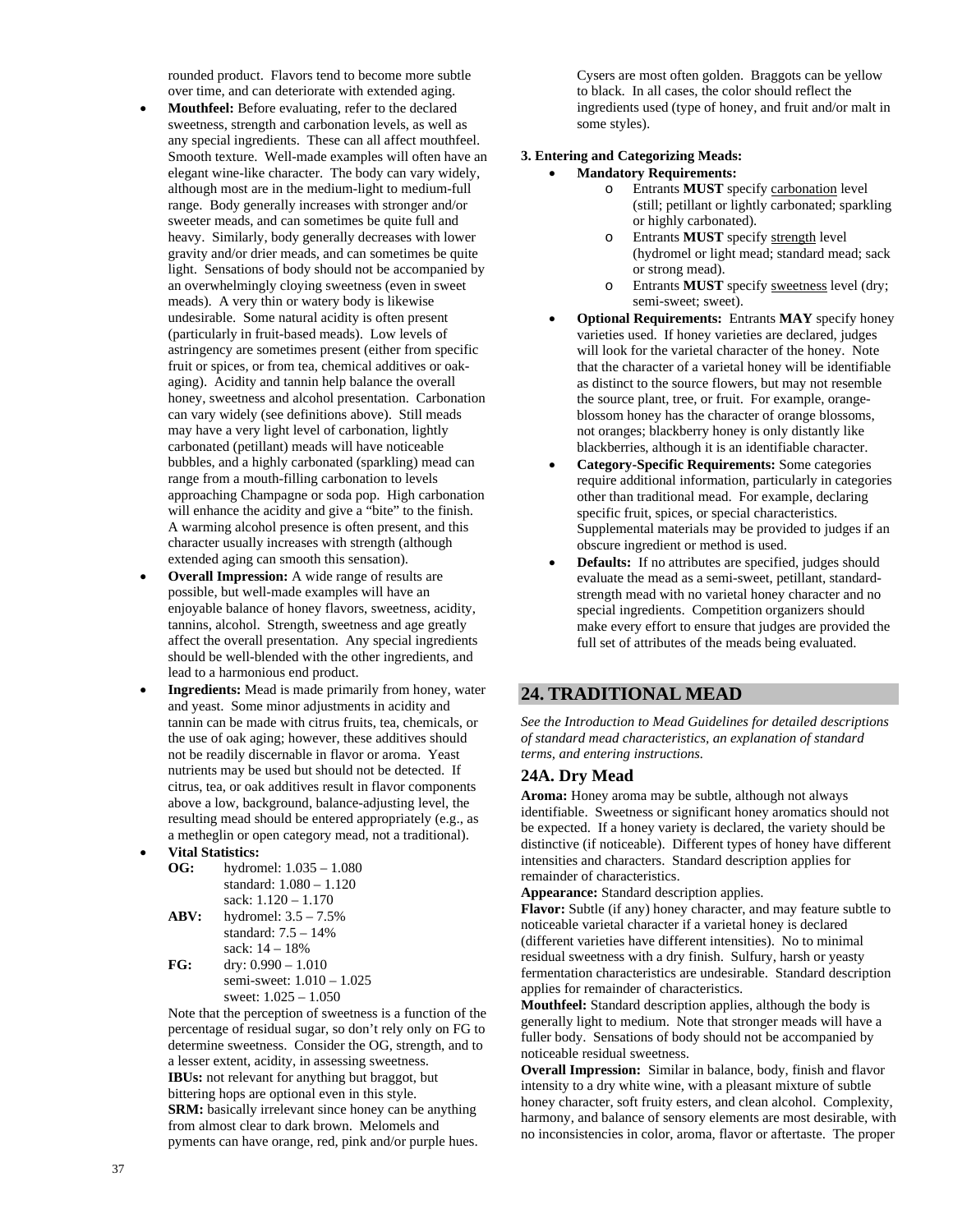<span id="page-40-0"></span>balance of sweetness, acidity, alcohol and honey character is the essential final measure of any mead.

**Ingredients:** Standard description applies. Traditional Meads feature the character of a blended honey or a blend of honeys. Varietal meads feature the distinctive character of certain honeys. "Show meads" feature no additives, but this distinction is usually not obvious to judges.

**Comments:** See standard description for entrance requirements. *Entrants MUST specify carbonation level and strength.* 

*Sweetness is assumed to be DRY in this category. Entrants MAY specify honey varieties.*

**Commercial Examples:** White Winter Dry Mead, Sky River Dry Mead, Intermiel Bouquet Printanier

#### **24B. Semi-sweet Mead**

**Aroma:** Honey aroma should be noticeable, and can have a light sweetness that may express the aroma of flower nectar. If a variety of honey is declared, the aroma might have a subtle to very noticeable varietal character reflective of the honey (different varieties have different intensities and characters). Standard description applies for remainder of characteristics.

**Appearance**: Standard description applies.

**Flavor:** Subtle to moderate honey character, and may feature subtle to noticeable varietal character if a varietal honey is declared (different varieties have different intensities). Subtle to moderate residual sweetness with a medium-dry finish. Sulfury, harsh or yeasty fermentation characteristics are undesirable. Standard description applies for remainder of characteristics.

**Mouthfeel:** Standard description applies, although the body is generally medium-light to medium-full. Note that stronger meads will have a fuller body. Sensations of body should not be accompanied by a residual sweetness that is higher than moderate.

**Overall Impression:** Similar in balance, body, finish and flavor intensity to a semisweet (or medium-dry) white wine, with a pleasant mixture of honey character, light sweetness, soft fruity esters, and clean alcohol. Complexity, harmony, and balance of sensory elements are most desirable, with no inconsistencies in color, aroma, flavor or aftertaste. The proper balance of sweetness, acidity, alcohol and honey character is the essential final measure of any mead.

**Ingredients:** Standard description applies. Traditional Meads feature the character of a blended honey or a blend of honeys. Varietal meads feature the distinctive character of certain honeys. "Show meads" feature no additives, but this distinction is usually not obvious to judges.

**Comments**: See standard description for entrance requirements. *Entrants MUST specify carbonation level and strength. Sweetness is assumed to be SEMI-SWEET in this category. Entrants MAY specify honey varieties.*

**Commercial Examples:** Lurgashall English Mead, Redstone Traditional Mountain Honey Wine, Sky River Semi-Sweet Mead, Intermiel Verge d'Or and Mélilot

#### **24C. Sweet Mead**

**Aroma:** Honey aroma should dominate, and is often moderately to strongly sweet and usually expresses the aroma of flower nectar. If a variety of honey is declared, the aroma might have a subtle to very noticeable varietal character reflective of the honey (different varieties have different intensities and characters). Standard description applies for remainder of characteristics. **Appearance:** Standard description applies.

**Flavor:** Moderate to significant honey character, and may feature moderate to prominent varietal character if a varietal honey is declared (different varieties have different intensities). Moderate to high residual sweetness with a sweet and full (but not cloying) finish. Sulfury, harsh or yeasty fermentation characteristics are

undesirable. Standard description applies for remainder of characteristics.

**Mouthfeel:** Standard description applies, although the body is generally medium-full to full. Note that stronger meads will have a fuller body. Many seem like a dessert wine. Sensations of body should not be accompanied by cloying, raw residual sweetness. **Overall Impression:** Similar in balance, body, finish and flavor intensity to a well-made dessert wine (such as Sauternes), with a pleasant mixture of honey character, residual sweetness, soft fruity esters, and clean alcohol. Complexity, harmony, and balance of sensory elements are most desirable, with no inconsistencies in color, aroma, flavor or aftertaste. The proper balance of sweetness, acidity, alcohol and honey character is the essential final measure of any mead.

**Ingredients:** Standard description applies. Traditional Meads feature the character of a blended honey or a blend of honeys. Varietal meads feature the distinctive character of certain honeys. "Show meads" feature no additives, but this distinction is usually not obvious to judges.

**Comments:** See standard description for entrance requirements. *Entrants MUST specify carbonation level and strength. Sweetness is assumed to be SWEET in this category. Entrants MAY specify honey varieties.*

**Commercial Examples:** Lurgashall Christmas Mead, Chaucer's Mead, Rabbit's Foot Sweet Wildflower Honey Mead, Intermiel Benoîte

#### **25. MELOMEL (FRUIT MEAD)**

*See the Introduction to Mead Guidelines for detailed descriptions of standard mead characteristics, an explanation of standard terms, and entering instructions.* 

*Refer to Category 24 descriptions for additional detail on the character to be expected from dry, semisweet and sweet meads. Use those guidelines to judge distinctions between the various sweetness levels. Judging meads from dry to sweet is recommended as the primary ordering, with strength being the secondary ordering criterion.*

#### **25A. Cyser**

*A Cyser is a melomel made with apples (generally cider).* 

**Aroma:** Depending on the sweetness and strength, a subtle to distinctly identifiable honey and apple/cider character (dry and/or hydromel versions will tend to have lower aromatics than sweet and/or sack versions). The apple/cider character should be clean and distinctive; it can express a range of apple-based character ranging from a subtle fruitiness to a single varietal apple character (if declared) to a complex blend of apple aromatics. Some spicy or earthy notes may be present, as may a slightly sulfury character. The honey aroma should be noticeable, and can have a light to significant sweetness that may express the aroma of flower nectar. If a variety of honey is declared, the aroma might have a subtle to very noticeable varietal character reflective of the honey (different varieties have different intensities and characters). The bouquet should show a pleasant fermentation character, with clean and fresh aromatics being preferred. Stronger and/or sweeter versions will have higher alcohol and sweetness in the nose. Slight spicy phenolics from certain apple varieties are acceptable, as is a light diacetyl character from malolactic fermentation (both are optional). Standard description applies for remainder of characteristics.

**Appearance:** Standard description applies, except with regard to color. Color may range from pale straw to deep golden amber (most are yellow to gold), depending on the variety of honey and blend of apples or ciders used.

**Flavor:** The apple and honey flavor intensity may vary from none to high; the residual sweetness may vary from none to high; and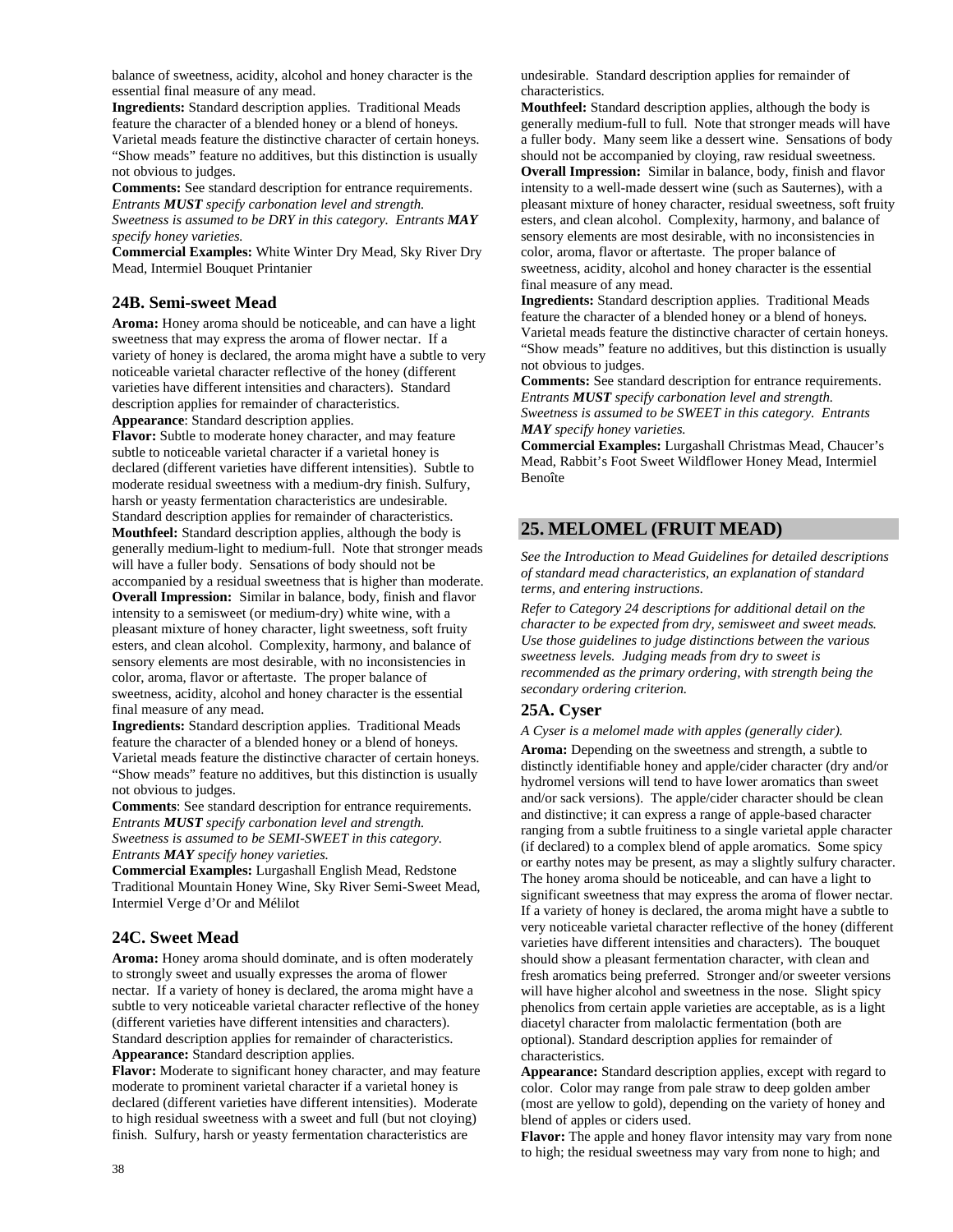<span id="page-41-0"></span>the finish may range from dry to sweet, depending on what sweetness level has been declared (dry to sweet) and strength level has been declared (hydromel to sack). Natural acidity and tannin in apples may give some tartness and astringency to balance the sweetness, honey flavor and alcohol. A cyser may have a subtle to strong honey character, and may feature noticeable to prominent varietal character if a varietal honey is declared (different varieties have different intensities). Slight spicy phenolics from certain apple varieties are acceptable, as are a light diacetyl character from malolactic fermentation and a slight sulfur character (all are optional). Standard description applies for remainder of characteristics.

**Mouthfeel:** Standard description applies. Often wine-like. Some natural acidity is usually present (from the blend of apples) and helps balance the overall impression. Some apples can provide natural astringency, but this character should not be excessive. **Overall Impression:** In well-made examples of the style, the fruit is both distinctive and well-incorporated into the honey-sweetacid-tannin-alcohol balance of the mead. Some of the best strong examples have the taste and aroma of an aged Calvados (apple brandy from northern France), while subtle, dry versions can taste similar to many fine white wines.

**Ingredients:** Standard description applies. Cyser is a standard mead made with the addition of apples or apple juice. Traditionally, cysers are made by the addition of honey to apple juice without additional water. A spiced cyser, or a cyser with other ingredients, should be entered as an Open Category Mead. **Comments:** There should be an appealing blend of the fruit and honey character but not necessarily an even balance. Generally a good tannin-sweetness balance is desired, though very dry and very sweet examples do exist. See standard description for entrance requirements.*Entrants MUST specify carbonation level, strength, and sweetness. Entrants MAY specify honey varieties. Entrants MAY specify the varieties of apple used; if specified, a varietal character will be expected.* Products with a relatively low proportion of honey are better entered as a Specialty Cider. **Commercial Examples:** White Winter Cyser, Rabbit's Foot Apple Cyser, Long Island Meadery Apple Cyser

#### **25B. Pyment**

#### *A Pyment is a melomel made with grapes (generally from juice).*

**Aroma:** Depending on the sweetness and strength, a subtle to distinctly identifiable honey and grape/wine character (dry and/or hydromel versions will tend to have lower aromatics than sweet and/or sack versions). The grape/wine character should be clean and distinctive; it can express a range of grape-based character ranging from a subtle fruitiness to a single varietal grape character (if declared) to a complex blend of grape or wine aromatics. Some complex, spicy, grassy or earthy notes may be present (as in wine). The honey aroma should be noticeable, and can have a light to significant sweetness that may express the aroma of flower nectar. If a variety of honey is declared, the aroma might have a subtle to very noticeable varietal character reflective of the honey (different varieties have different intensities and characters). The bouquet should show a pleasant fermentation character, with clean and fresh aromatics being preferred. Stronger and/or sweeter versions will have higher alcohol and sweetness in the nose. Slight spicy phenolics from certain red grape varieties are acceptable, as is a light diacetyl character from malolactic fermentation in certain white grape varieties (both are optional). Standard description applies for remainder of characteristics. **Appearance:** Standard description applies, except with regard to color. Color may range from pale straw to deep purple-red, depending on the variety of grapes and honey used. The color should be characteristic of the variety or type of grape used, although white grape varieties may also take on color derived from the honey variety.

**Flavor:** The grape/wine and honey flavor intensity may vary from subtle to high; the residual sweetness may vary from none to high; and the finish may range from dry to sweet, depending on what sweetness level has been declared (dry to sweet) and strength level has been declared (hydromel to sack). Natural acidity and tannin in grapes may give some tartness and astringency to balance the sweetness, honey flavor and alcohol. A pyment may have a subtle to strong honey character, and may feature noticeable to prominent varietal character if a varietal honey is declared (different varieties have different intensities). Depending on the grape variety, some fruity, spicy, grassy, buttery, earthy, minerally, and/or floral flavors may be present. Standard description applies for remainder of characteristics. **Mouthfeel:** Standard description applies. Wine-like. Some natural acidity is usually present (from grapes) and helps balance the overall impression. Grape tannin and/or grape skins can add body as well as some astringency, although this character should not be excessive. Longer aging can smooth out tannin-based astringency.

**Overall Impression:** In well-made examples of the style, the grape is both distinctively vinous and well-incorporated into the honey-sweet-acid-tannin-alcohol balance of the mead. White and red versions can be quite different, and the overall impression should be characteristic of the type of grapes used and suggestive of a similar variety wine.

**Ingredients:** Standard description applies. A pyment is a standard mead made with the addition of grapes or grape juices.

Alternatively, the pyment may be a homemade grape-based wine sweetened with honey, or a mead mixed with homemade grapebased wine after fermentation. A spiced pyment (hippocras), or a pyment with other ingredients should be entered as an Open Category Mead.

**Comments:** There should be an appealing blend of the fruit and honey character but not necessarily an even balance. Generally a good tannin-sweetness balance is desired, though very dry and very sweet examples do exist. See standard description for entrance requirements.*Entrants MUST specify carbonation level, strength, and sweetness. Entrants MAY specify honey varieties. Entrants MAY specify the varieties of grape used; if specified, a varietal character will be expected.* 

**Commercial Examples:** Redstone Pinot Noir and White Pyment Mountain Honey Wines

#### **25C. Other Fruit Melomel**

**Aroma:** Depending on the sweetness and strength, a subtle to distinctly identifiable honey and fruit character (dry and/or hydromel versions will tend to have lower aromatics than sweet and/or sack versions). The fruit character should display distinctive aromatics associated with the particular fruit(s); however, note that some fruit (e.g., raspberries, cherries) have stronger aromas and are more distinctive than others (e.g., blueberries, strawberries)—allow for a range of fruit character and intensity from subtle to aggressive. The fruit character should be pleasant and supportive, not artificial and inappropriately overpowering (considering the character of the fruit). In a blended fruit melomel, not all fruit may be individually identifiable or of equal intensity. The honey aroma should be noticeable, and can have a light to significant sweetness that may express the aroma of flower nectar. If a variety of honey is declared, the aroma might have a subtle to very noticeable varietal character reflective of the honey (different varieties have different intensities and characters). The bouquet should show a pleasant fermentation character, with clean and fresh aromatics being preferred. Stronger and/or sweeter versions will have higher alcohol and sweetness in the nose. Some tartness may be present if naturally occurring in the particular fruit(s), but should not be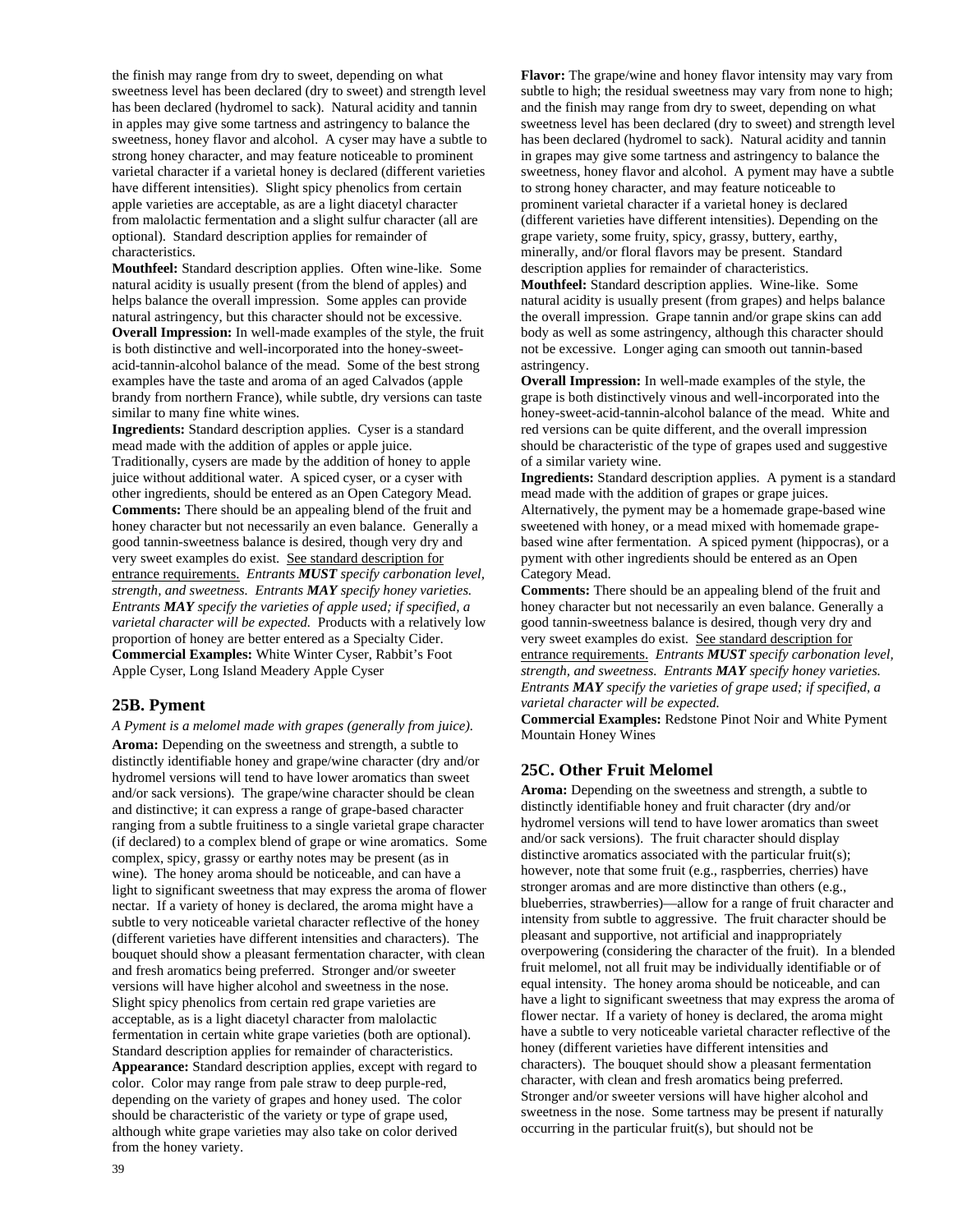<span id="page-42-0"></span>inappropriately intense. Standard description applies for remainder of characteristics.

**Appearance:** Standard description applies, except with regard to color. Color may take on a very wide range of colors, depending on the variety of fruit and/or honey used. For lighter-colored melomels with fruits that exhibit distinctive colors, the color should be noticeable. Note that the color of fruit in mead is often lighter than the flesh of the fruit itself and may take on slightly different shades. Meads made with lighter color fruits can also take on color from varietal honeys. In meads that produce a head, the head can take on some of the fruit color as well.

**Flavor:** The fruit and honey flavor intensity may vary from subtle to high; the residual sweetness may vary from none to high; and the finish may range from dry to sweet, depending on what sweetness level has been declared (dry to sweet) and strength level has been declared (hydromel to sack). Natural acidity and tannin in some fruit and fruit skin may give some tartness and astringency to balance the sweetness, honey flavor and alcohol. A melomel may have a subtle to strong honey character, and may feature noticeable to prominent varietal character if a varietal honey is declared (different varieties have different intensities). The distinctive flavor character associated with the particular fruit(s) should be noticeable, and may range in intensity from subtle to aggressive. The balance of fruit with the underlying mead is vital, and the fruit character should not be artificial and/or inappropriately overpowering. In a blended fruit melomel, not all fruit may be individually identifiable or of equal intensity. Standard description applies for remainder of characteristics.

**Mouthfeel:** Standard description applies. Most will be wine-like. Some natural acidity and/or astringency are sometimes present (from certain fruit and/or fruit skin) and helps balance the overall impression. Fruit tannin can add body as well as some astringency. High levels of astringency are undesirable. The acidity and astringency levels should be somewhat reflective of the fruit used.

**Overall Impression:** In well-made examples of the style, the fruit is both distinctive and well-incorporated into the honey-sweetacid-tannin-alcohol balance of the mead. Different types of fruit can result in widely different characteristics; allow for a variation in the final product.

**Ingredients:** Standard description applies. A melomel is a standard mead made with the addition of other fruit or fruit juices. There should be an appealing blend of the fruit and honey character but not necessarily an even balance. A melomel can be made with a blend of fruits; however, a melomel that is spiced or that contains other ingredients should be entered as an Open Category Mead. Melomels made with either apples or grapes should be entered as Cysers and Pyments, respectively. **Comments:** Generally a good tannin-sweetness balance is desired, though very dry and very sweet examples do exist. Some fruits, notably darker ones like Blackberries, may contribute a tannin presence similar to a red wine. Some oxidative properties may be appropriate in certain fruit meads, giving them a sherry or port wine character. See standard description for entrance requirements.*Entrants MUST specify carbonation level, strength, and sweetness. Entrants MAY specify honey varieties. Entrants MUST specify the varieties of fruit used.* 

**Commercial Examples:** White Winter Blueberry, Raspberry and Strawberry Melomels, Redstone Black Raspberry and Sunshine Nectars, Bees Brothers Raspberry Mead, Intermiel Honey Wine and Raspberries, Honey Wine and Blueberries, and Honey Wine and Blackcurrants, Long Island Meadery Blueberry Mead, Mountain Meadows Cranberry and Cherry Meads

#### **26. OTHER MEAD**

*See the Introduction to Mead Guidelines for detailed descriptions of standard mead characteristics, an explanation of standard terms, and entering instructions.* 

*Refer to Category 24 descriptions for additional detail on the character to be expected from dry, semisweet and sweet meads. Use those guidelines to judge distinctions between the various sweetness levels. Judging meads from dry to sweet is recommended as the primary ordering, with strength being the secondary ordering criterion.*

#### **26A. Metheglin**

*A Metheglin is a spiced mead.* 

**Aroma:** Depending on the sweetness and strength, a subtle to distinctly identifiable honey and herb/spice character (dry and/or hydromel versions will tend to have lower aromatics than sweet and/or sack versions). The herb/spice character should display distinctive aromatics associated with the particular herbs/spices; however, note that some herbs/spices (e.g., ginger, cinnamon) have stronger aromas and are more distinctive than others (e.g., chamomile, lavender)—allow for a range of herb/spice character and intensity from subtle to aggressive. The herb/spice character should be pleasant and supportive, not artificial and inappropriately overpowering (considering the character of the herb/spice). In a blended herb/spice metheglin, not all herbs/spices may be individually identifiable or of equal intensity. The honey aroma should be noticeable, and can have a light to significant sweetness that may express the aroma of flower nectar. If a variety of honey is declared, the aroma might have a subtle to very noticeable varietal character reflective of the honey (different varieties have different intensities and characters). The bouquet should show a pleasant fermentation character, with clean and fresh aromatics being preferred. Stronger and/or sweeter versions will have higher alcohol and sweetness in the nose. Some herbs and spices may produce spicy or peppery phenolics. Standard description applies for remainder of characteristics.

**Appearance:** Standard description applies, except perhaps to note that the color usually won't be affected by spices and herbs (although flowers, petals and peppers may provide subtle colors; tea blends may provide significant colors).

**Flavor:** The herb/spice flavor intensity may vary from subtle to high; the honey flavor intensity may vary from subtle to high; the residual sweetness may vary from none to high; and the finish may range from dry to sweet, depending on what sweetness level has been declared (dry to sweet) and strength level has been declared (hydromel to sack). The distinctive flavor character associated with the particular herbs/spices may range in intensity from subtle to aggressive (although some herbs/spices may not be individually recognizable, and can just serve to add a background complexity). Certain herbs and spices might add bitter, astringent, phenolic or spicy (hot) flavors; if present, these qualities should be related to the declared ingredients (otherwise, they are faults), and they should balance and blend with the honey, sweetness and alcohol. Metheglins containing more than one herb/spice should have a good balance among the different herbs/spices, though some herbs/spices will tend to dominate the flavor profile. A metheglin may have a subtle to strong honey character, and may feature noticeable to prominent varietal character if a varietal honey is declared (different varieties have different intensities). Standard description applies for remainder of characteristics.

**Mouthfeel:** Standard description applies. Some herbs or spices may contain tannins that add a bit of body and some astringency, but this character should not be excessive.

**Overall Impression:** In well-made examples of the style, the herbs/spices are both distinctive and well-incorporated into the honey-sweet-acid-tannin-alcohol balance of the mead. Different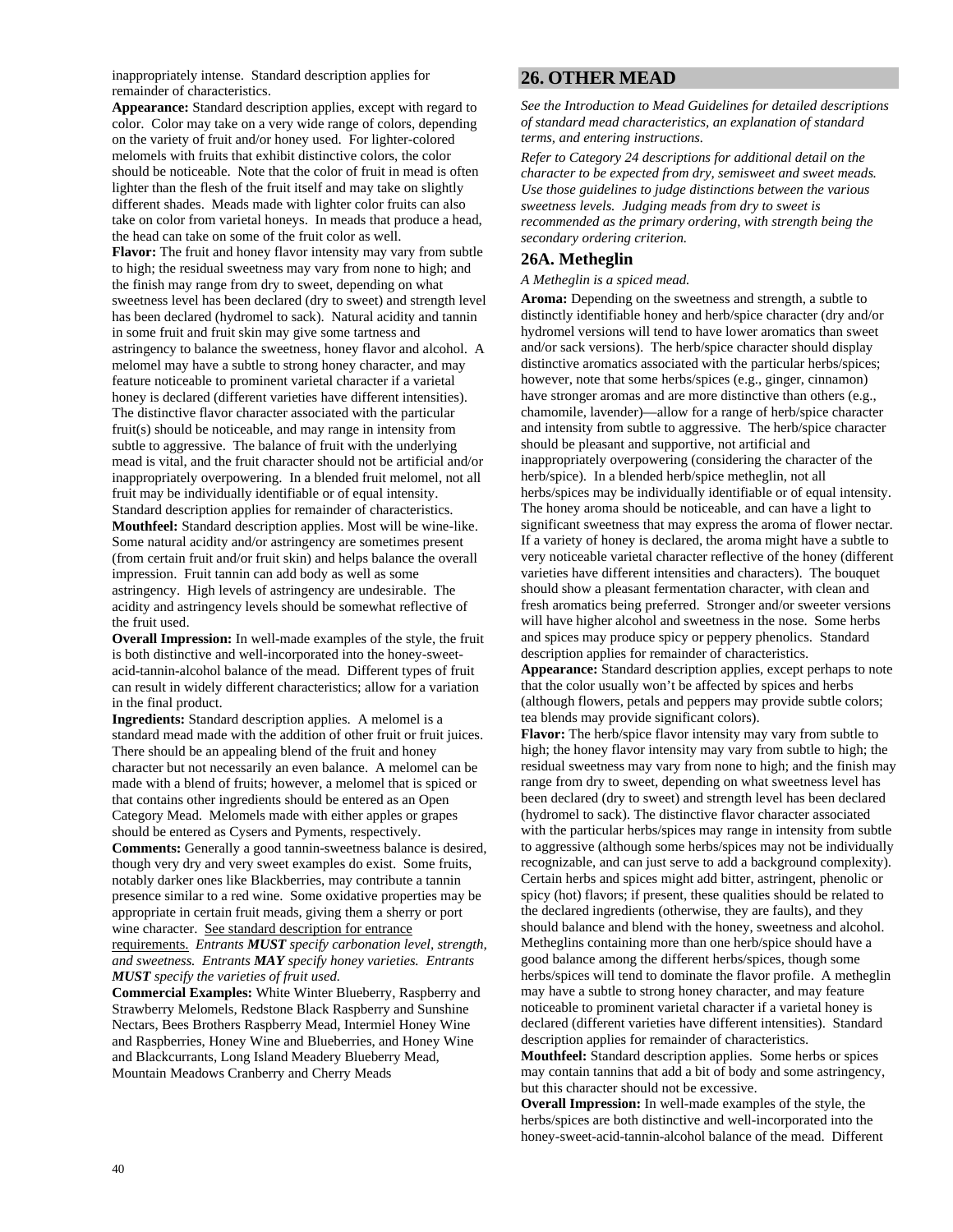<span id="page-43-0"></span>types of herbs/spices can result in widely different characteristics; allow for a variation in the final product.

**Ingredients:** Standard description applies. A metheglin is a standard mead made with the addition of spices or herbs. Meads made with flowers (such as rose petal mead, or rhodomel), chocolate, coffee, nuts or chile peppers (capsimel/capsicumel) may also be entered in this category, as can meads made with a blend of spices. If spices are used in conjunction with other ingredients such as fruit, cider, or other fermentables, then the mead should be entered as an Open Category Mead. **Comments:** Often, a blend of spices may give a character greater than the sum of its parts. The better examples of this style use spices/herbs subtly and when more than one are used, they are carefully selected so that they blend harmoniously. See standard description for entrance requirements.*Entrants MUST specify carbonation level, strength, and sweetness. Entrants MAY specify honey varieties. Entrants MUST specify the types of spices used.*  **Commercial Examples:** Bonair Chili Mead, Redstone Juniper Mountain Honey Wine, Redstone Vanilla Beans and Cinnamon Sticks Mountain Honey Wine, Long Island Meadery Vanilla Mead, iQhilika Africa Birds Eye Chilli Mead, Mountain Meadows Spice Nectar

#### **26B. Braggot**

#### *A Braggot is a mead made with malt.*

**Aroma:** Depending on the sweetness, strength and base style of beer, a subtle to distinctly identifiable honey and beer character (dry and/or hydromel versions will tend to have lower aromatics than sweet and/or sack versions). The honey and beer/malt character should be complementary and balanced, although not always evenly balanced. If a variety of honey is declared, the aroma might have a subtle to very noticeable varietal character reflective of the honey (different varieties have different intensities and characters). If a base style of beer or type of malt is declared, the aroma might have a subtle to very noticeable character reflective of the beer style (different styles and malts have different intensities and characters). A hop aroma (any variety or intensity) is optional; if present, it should blend harmoniously with the other elements. Standard description applies for remainder of characteristics.

**Appearance:** Standard description does not apply due to beer-like characteristics. Clarity may be good to brilliant, although many braggots are not as clear as other meads. A light to moderate head with some retention is expected. Color may range from light straw to dark brown or black, depending on the variety of malt and honey used. The color should be characteristic of the declared beer style and/or honey used, if a variety is declared. Stronger versions may show signs of body (e.g., legs).

**Flavor:** Displays a balanced character identifiable as both a beer and a mead, although the relative intensity of flavors is greatly affected by the sweetness, strength, base style of beer, and variety of honey used. If a beer style is declared, the braggot should have some character traceable to the style although the flavors will be different due to the presence of honey. If a variety of honey is declared, the braggot should feature a subtle to prominent varietal character (different varieties have different intensities). Stronger and/or sweeter braggots should be expected to have a greater intensity of flavor than drier, lower gravity versions. The finish and aftertaste will vary based on the declared level of sweetness (dry to sweet), and may include both beer and mead components. A wide range of malt characteristics is allowable, from plain base malts to rich caramel and toast flavors to dark chocolate and roast flavors. Hop bitterness and flavor may be present, and may reflect any variety or intensity; however, this optional character should always be both suggestive of the base beer style and well blended with the other flavors. Standard description applies for remainder of characteristics.

**Mouthfeel:** Standard description does not apply due to beer-like characteristics. Smooth mouthfeel without astringency. Body may vary from moderately light to full, depending on sweetness, strength, and the base style of beer. Note that stronger meads will have a fuller body. A very thin or watery body is undesirable, as is a cloying, raw sweetness. A warming sense of well-aged alcohol may be present in stronger examples. Carbonation will vary as described in the standard description. A still braggot will usually have some level of carbonation (like a cask bitter) since a completely flat beer is unappetizing. However, just as an aged barleywine may be still, some braggots can be totally still.

**Overall Impression:** A harmonious blend of mead and beer, with the distinctive characteristics of both. A wide range of results are possible, depending on the base style of beer, variety of honey and overall sweetness and strength. Beer flavors tend to somewhat mask typical honey flavors found in other meads.

**Ingredients:** A braggot is a standard mead made with both honey and malt providing flavor and fermentable extract. Originally, and alternatively, a mixture of mead and ale. A braggot can be made with any type of honey, and any type of base beer style. The malt component may be derived from grain or malt extracts. The beer may be hopped or not. If any other ingredients than honey and beer are contained in the braggot, it should be entered as an Open Category Mead. Smoked braggots may be entered in this category if using smoked malt or a smoked beer as the base style; braggots made using other smoked ingredients (e.g., liquid smoke, chipotles) should be entered in the Open Category Mead style. **Comments:** Sometimes known as "bracket" or "brackett." The fermentable sugars come from a balance of malt or malt extract and honey, although the specific balance is open to creative interpretation by brewers. See standard description for entrance requirements.*Entrants MUST specify carbonation level, strength, and sweetness. Entrants MAY specify honey varieties. Entrants MAY specify the base style or beer or types of malt used.*  Products with a relatively low proportion of honey should be entered in the Specialty Beer category as a Honey Beer. **Commercial Examples:** Rabbit's Foot Diabhal and Bière de Miele, Magic Hat Braggot, Brother Adams Braggot Barleywine Ale, White Winter Traditional Brackett

#### **26C. Open Category Mead**

*An Open Category Mead is a honey-based beverage that either combines ingredients from two or more of the other mead subcategories, is a historical or indigenous mead (e.g., tej, Polish meads), or is a mead that does not fit into any other category. Any specialty or experimental mead using additional sources of fermentables (e.g., maple syrup, molasses, brown sugar, or agave nectar), additional ingredients (e.g., vegetables, liquors, smoke, etc.), alternative processes (e.g., icing, oak-aging) or other unusual ingredient, process, or technique would also be appropriate in this category. No mead can be "out of style" for this category unless it fits into another existing mead category.*  **Aroma, appearance, flavor, mouthfeel** generally follow the standard descriptions, yet note that all the characteristics may vary. Since a wide range of entries are possible, note that the characteristics may reflect combinations of the respective elements of the various sub-categories used in this style. Refer to Category 25 for a detailed description of the character of dry, semisweet and sweet mead. If the entered mead is a combination of other existing mead categories, refer to the constituent categories for a detailed description of the character of the component styles. **Overall Impression:** This mead should exhibit the character of all of the ingredients in varying degrees, and should show a good blending or balance between the various flavor elements. Whatever ingredients are included, the result should be identifiable as a honey-based fermented beverage.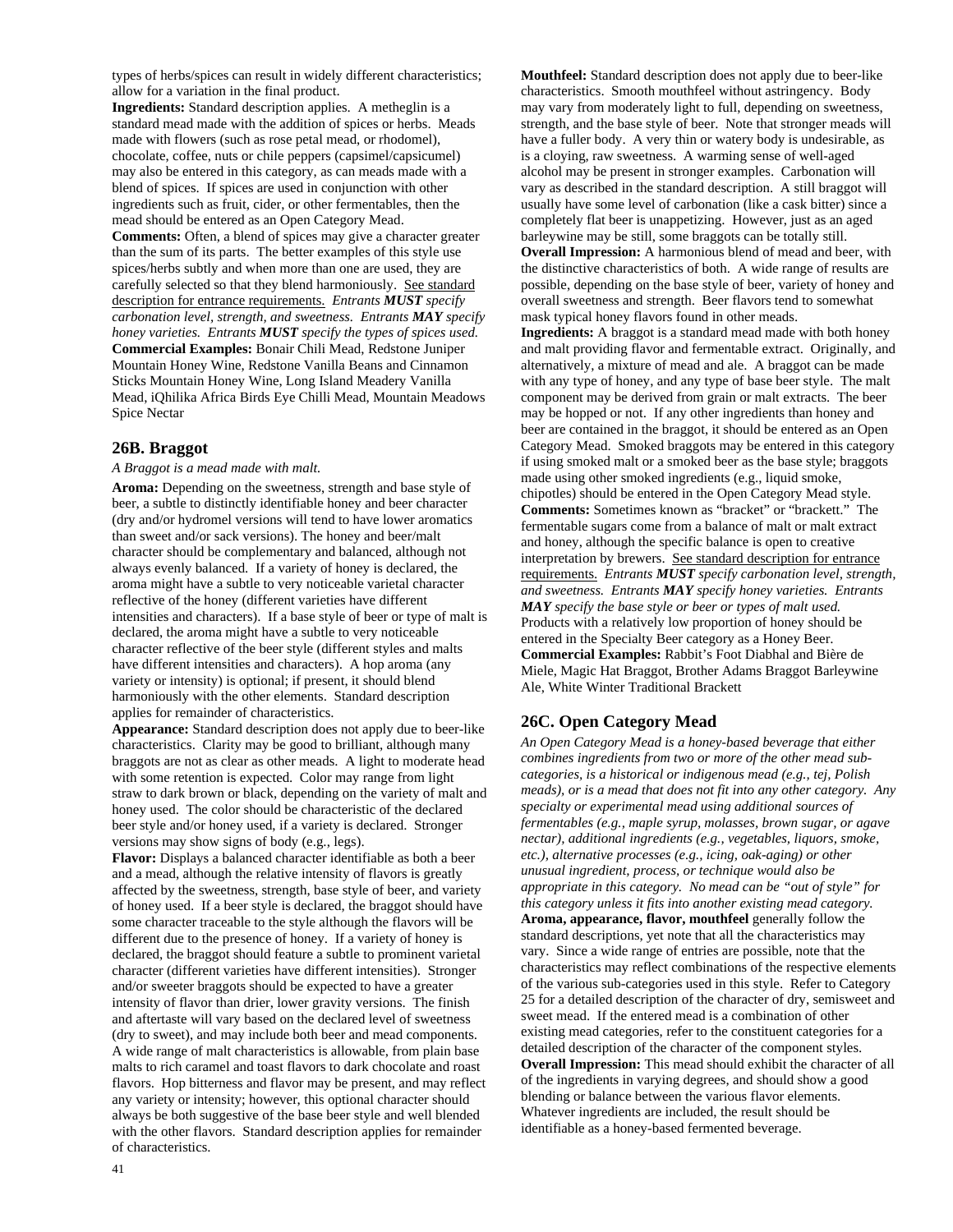<span id="page-44-0"></span>**Comments:** See standard description for entrance requirements. *Entrants MUST specify carbonation level, strength, and sweetness. Entrants MAY specify honey varieties. Entrants MUST specify the special nature of the mead, whether it is a combination of existing styles, an experimental mead, a historical mead, or some other creation. Any special ingredients that impart an identifiable character MAY be declared.* 

**Commercial Examples:** Jadwiga, Hanssens/Lurgashall Mead the Gueuze, Rabbit's Foot Private Reserve Pear Mead, White Winter Cherry Bracket, Saba Tej, Mountain Meadows Trickster's Treat Agave Mead, Intermiel Rosée

#### **INTRODUCTION TO CIDER GUIDELINES (CATEGORIES 27-28)**

Cider is fermented apple juice. Perry is fermented pear juice. There are two categories for cider/perry: Standard (Category 27) and Specialty (Category 28). The Standard category covers ciders and perries made primarily or entirely from the juice of apples or pears (but not both at once). The only adjunct permitted in the Standard category, and only in some sub-categories, is a limited addition of sugar to achieve a suitable starting gravity. Note that honey is not a "sugar" for this purpose; a cider made with added honey must be entered either as a Specialty cider or as a Cyser under the appropriate mead sub-category. Other sugar sources that also add significant flavors (brown sugar, molasses) would also create a Specialty cider (such as New England style).

#### **Aroma and Flavor:**

- Ciders and perries do not necessarily present overtly fruity aromas or flavors—in the same sense that a wine does not taste overtly of grapes. Drier styles of cider in particular develop more complex but less fruity characters. In fact, a simple "apple soda" or "wine cooler" character is not desirable in a cider or perry.
- Some styles of cider exhibit distinctly NON-fruity tastes or aromas, such as the "smoky bacon" undertones of a dry English cider.
- The sweetness (residual sugar, or RS) of a cider or perry may vary from absolutely dry (no RS) to as much as a sweet dessert wine (10% or more RS). In sweeter ciders, other components of taste—particularly acidity must balance the sweetness. The level of sweetness must be specified in order to arrange flights of tastings and entries within flights. Tasting always proceeds from drier to sweeter. There are three categories of sweetness:
	- o **Dry:** below 0.9% residual sugar. This corresponds to a final specific gravity of under 1.002.
	- o **Medium:** in the range between dry and sweet (0.9% to 4% residual sugar, final gravity 1.002 to 1.012). Sometimes characterized as either 'offdry' or 'semi-sweet.'
	- o **Sweet:** above 4% residual sugar, roughly equivalent to a final gravity of over 1.012.
- If a cider is close to one of these boundaries, it should be identified by the sweetness category which best describes the overall impression it gives.
- Acidity is an essential element of cider and perry: it must be sufficient to give a clean, refreshing impression without being puckering. Acidity (from malic and in some cases lactic acids) must not be confused with acetification (from acetic acid—vinegar): the acrid aroma and tingling taste of acetification is a fault.

• Ciders and perries vary considerably in tannin. This affects both bitterness and astringency (see "Mouthfeel" below). If made from culinary or table fruit, tannins are typically low; nevertheless some tannin is desirable to balance the character. The character contributed by tannin should be mainly astringency rather than bitterness. An overt or forward bitterness is a fault (and is often due to processing techniques rather than fruit).

#### **Appearance:**

- Clarity may vary from good to brilliant. The lack of sparkling clarity is not a fault, but visible particles are undesirable. In some styles a "rustic" lack of brilliance is common. Perries are notoriously difficult to clear; as a result a slight haze is not a fault. However, a "sheen" in either cider or perry generally indicates the early stage of lactic contamination and is a distinct fault.
- Carbonation may vary from entirely still to a champagne level. No or little carbonation is termed **still**. A moderate carbonation level is termed **petillant**. Highly carbonated is termed **sparkling**. At the higher levels of carbonation, the "mousse" (head) may be retained for a short time. However, gushing, foaming, and difficult-tomanage heads are faults.

#### **Mouthfeel:**

In general, cider and perry have a mouthfeel and fullness akin to a substantial white wine. The body is less than that of beers. Full-sparkling ciders will be champagnelike.

#### **Ingredients**:

- The apple and pear varieties are intended to illustrate commonly used examples, not dictate requirements when making the style. In general, adjuncts are prohibited except where specifically allowed in particular styles, and then the entrant must state them. Common processing aids, and enzymes, are generally allowed as long as they are not detectable in the finished cider. Yeast used for cider/perry may be either "natural" (the yeast which occurs on the fruit itself and/or is retained in the milling and pressing equipment) or cultured yeast. Malo-lactic fermentation is allowed, either naturally occurring or with an added ML culture. Enzymes may be used for clarification of the juice prior to fermentation. Malic acid may be added to a low-acid juice to bring acidity up to a level considered safe for avoiding bacterial contamination and off-flavors (typically pH 3.8 or below). Entrant MUST state if malic acid was added. Sulfites may be added as needed for microbiological control. If used, the maximum accepted safe level for sulfites (200 mg/l) should be strictly observed; moreover, any excess sulfite that is detectable in the finished cider (a "burning match" character) is a serious fault.
- Sorbate may be added at bottling to stabilize the cider. However, any residual aroma/flavor from misuse or excessive use of sorbate (e.g., a "geranium" note) is a distinct fault.
- Carbonation may be either natural (by maintaining  $CO<sub>2</sub>$ ) pressure through processing or by bottle-conditioning) or added (by  $CO<sub>2</sub>$  injection).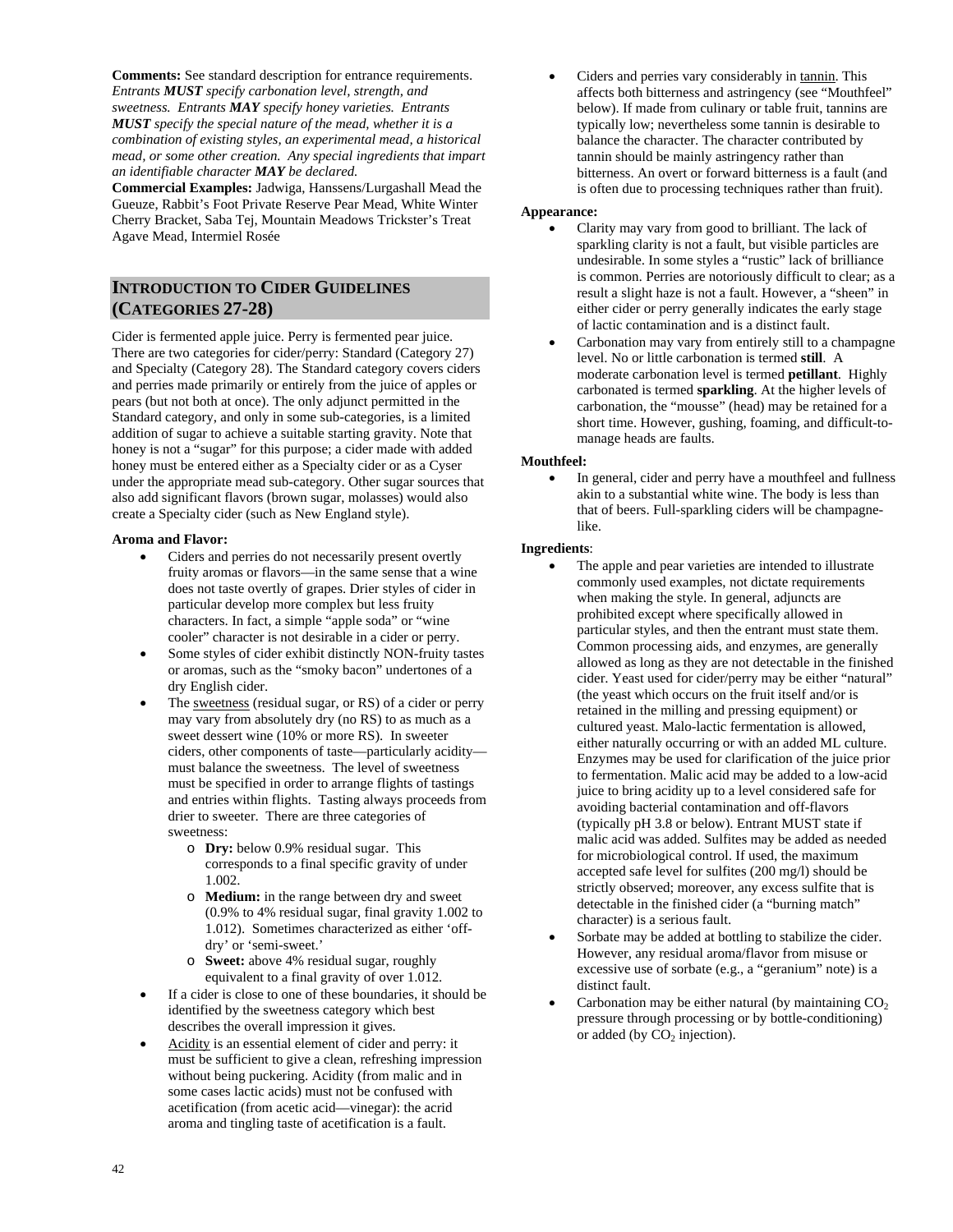#### <span id="page-45-0"></span>**27. STANDARD CIDER AND PERRY**

*The styles represented in this category are the principal established styles. The Common Cider and Common Perry styles are analogous to the cider and perry categories of earlier style standards. There are well-known styles not represented here–for example, Asturian (Spanish)–for which there are presently insufficient appreciation and a lack of commercial examples for reference.* 

*In the case of a cider made to a style not explicitly represented here, it should be entered in the closest applicable category. The first decision is whether the cider was made with apples with significant tannin content that gives the cider noticeable astringency or bitterness. If not, it should be entered as a Common Cider. If so, the choice is between the English and French subcategories; this decision should be based on whether the cider tends more toward sweet, rich, somewhat fruity (French) or drier and more austere (English). For perry of a non-represented style, the decision is, as above, based on tannin content. If in doubt, enter as Common Perry.* 

#### **27A. Common Cider**

*A common cider is made from culinary/table apples, with wild or crab apples often used for acidity/tannin balance.* 

**Aroma/Flavor:** Sweet or low-alcohol ciders may have apple aroma and flavor. Dry ciders will be more wine-like with some esters. Sugar and acidity should combine to give a refreshing character, neither cloying nor too austere. Medium to high acidity. **Appearance:** Clear to brilliant, pale to medium gold in color. **Mouthfeel:** Medium body. Some tannin should be present for slight to moderate astringency, but little bitterness.

**Overall Impression:** Variable, but should be a medium, refreshing drink. Sweet ciders must not be cloying. Dry ciders must not be too austere. An ideal cider serves well as a "session" drink, and suitably accompanies a wide variety of food. **Comments:** Entrants **MUST** specify carbonation level (still, petillant, or sparkling). Entrants **MUST** specify sweetness (dry, medium, sweet).

**Varieties:** Common (Winesap, Macintosh, Golden Delicious, Braeburn, Jonathan), multi-use (Northern Spy, Russets, Baldwin), crabapples, any suitable wildings.

**Vital Statistics:** OG: 1.045 – 1.065 FG: 1.000 – 1.020

ABV: 5 – 8%

**Commercial Examples:** [US] Red Barn Cider Jonagold Semi-Dry and Sweetie Pie (WA), AEppelTreow Barn Swallow Draft Cider (WI), Wandering Aengus Heirloom Blend Cider (OR), Uncle John's Fruit House Winery Apple Hard Cider (MI), Bellwether Spyglass (NY), West County Pippin (MA), White Winter Hard Apple Cider (WI), Harpoon Cider (MA)

#### **27B. English Cider**

*This includes the English "West Country" plus ciders inspired by that style. These ciders are made with bittersweet and bitter-sharp apple varieties cultivated specifically for cider making.* 

**Aroma/Flavor:** No overt apple character, but various flavors and esters that suggest apples. May have "smoky (bacon)" character from a combination of apple varieties and MLF. Some "Farmyard nose" may be present but must not dominate; mousiness is a serious fault. The common slight farmyard nose of an English West Country cider is the result of lactic acid bacteria, not a Brettanomyces contamination.

**Appearance:** Slightly cloudy to brilliant. Medium to deep gold color.

**Mouthfeel:** Full. Moderate to high tannin apparent as astringency and some bitterness. Carbonation still to moderate, never high or gushing.

**Overall Impression:** Generally dry, full-bodied, austere. **Comments:** Entrants **MUST** specify carbonation level (still or petillant). Entrants **MUST** specify sweetness (dry to medium). Entrants **MAY** specify variety of apple for a single varietal cider; if specified, varietal character will be expected.

**Varieties:** Kingston Black, Stoke Red, Dabinett, Foxwhelp, Yarlington Mill, various Jerseys, etc.

**Vital Statistics:** OG: 1.050 – 1.075 FG: 0.995 – 1.010

ABV:  $6 - 9%$ 

**Commercial Examples:** [US] Westcott Bay Traditional Very Dry, Traditional Dry and Traditional Medium Sweet (WA), Farnum Hill Extra-Dry, Dry, and Farmhouse (NH), Wandering Aengus Dry Cider (OR), Red Barn Cider Burro Loco (WA), Bellwether Heritage (NY); [UK] Oliver's Herefordshire Dry Cider, various from Hecks, Dunkerton, Burrow Hill, Gwatkin Yarlington Mill, Aspall Dry Cider

#### **27C. French Cider**

*This includes Normandy styles plus ciders inspired by those styles, including ciders made by various techniques to achieve the French flavor profile. These ciders are made with bittersweet and bittersharp apple varieties cultivated specifically for cider making.* 

*Traditional French procedures use small amounts of salt and calcium compounds (calcium chloride, calcium carbonate) to aid the process of pectin coagulation. These compounds may be used, pre-fermentation, but in limited quantity. It is a fault if judges can detect a salty or chalky taste.* 

**Aroma/Flavor:** Fruity character/aroma. This may come from slow or arrested fermentation (in the French technique of *défécation*) or approximated by back sweetening with juice. Tends to a rich fullness.

**Appearance:** Clear to brilliant, medium to deep gold color. **Mouthfeel:** Medium to full, mouth filling. Moderate tannin apparent mainly as astringency. Carbonation moderate to champagne-like, but at higher levels it must not gush or foam. **Overall Impression:** Medium to sweet, full-bodied, rich. **Comments:** Entrants **MUST** specify carbonation level (petillant or full). Entrants **MUST** specify sweetness (medium, sweet). Entrants **MAY** specify variety of apple for a single varietal cider; if specified, varietal character will be expected. **Varieties:** Nehou, Muscadet de Dieppe, Reine des Pommes,

Michelin, etc. **Vital Statistics:** OG: 1.050 – 1.065 FG: 1.010 – 1.020 ABV:  $3 - 6%$ 

**Commercial Examples:** [US] West County Reine de Pomme (MA), Rhyne Cider (CA); [France] Eric Bordelet (various), Etienne Dupont, Etienne Dupont Organic, Bellot

#### **27D. Common Perry**

*Common perry is made from culinary/table fruit.* 

**Aroma/Flavor:** There is a pear character, but not obviously fruity. It tends toward that of a young white wine. No bitterness. **Appearance:** Slightly cloudy to clear. Generally quite pale. **Mouthfeel:** Relatively full, low to moderate tannin apparent as astringency.

**Overall Impression:** Mild. Medium to medium-sweet. Still to lightly sparkling. Only very slight acetification is acceptable. Mousiness, ropy/oily characters are serious faults.

**Comments:** Entrants **MUST** specify carbonation level (still, petillant, or sparkling). Entrants **MUST** specify sweetness (medium or sweet).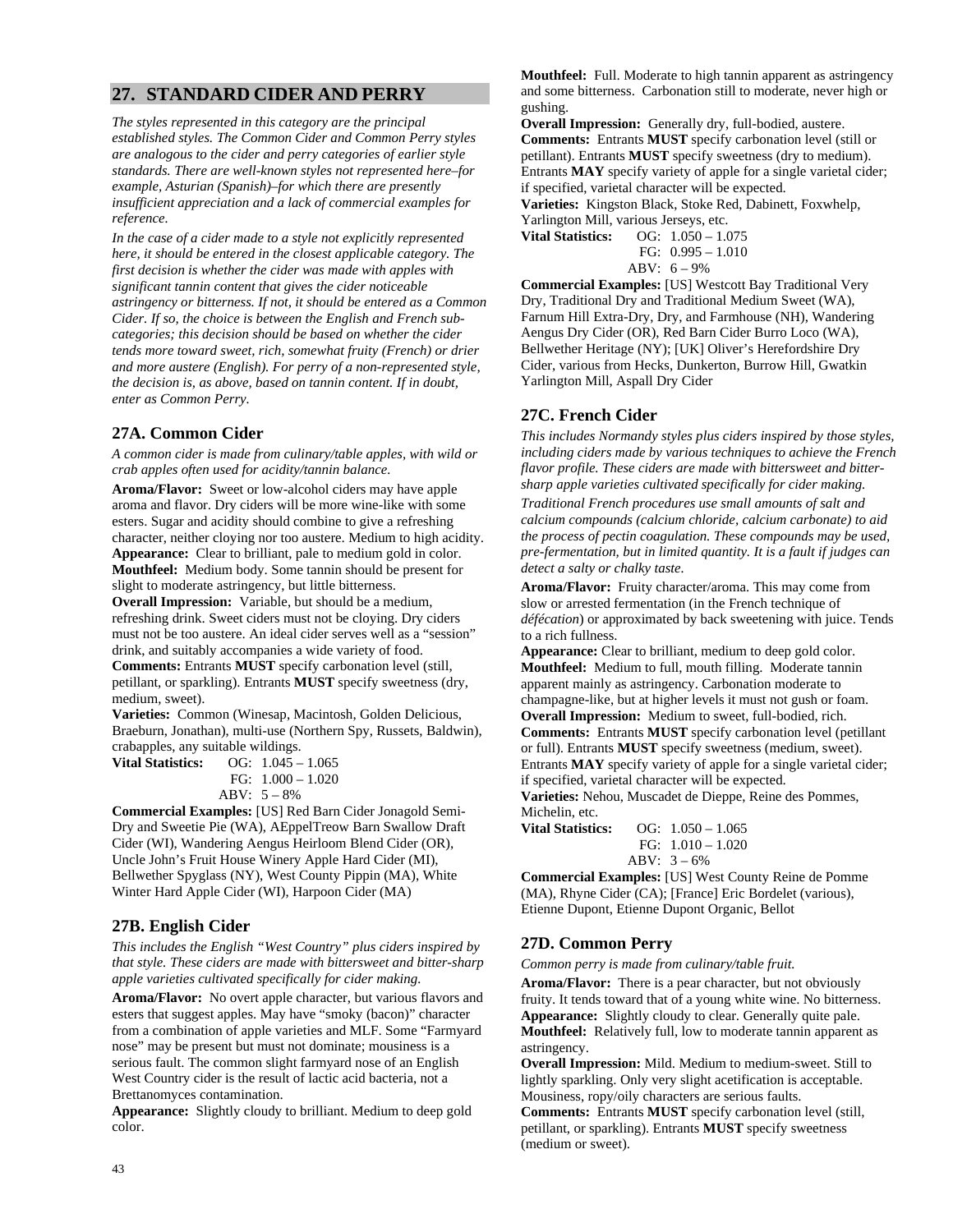<span id="page-46-0"></span>**Varieties:** Bartlett, Kiefer, Comice, etc. **Vital Statistics:** OG: 1.050 – 1.060

FG:  $1.000 - 1.020$ 

 $ABV: 5-7%$ 

**Commercial Examples:** [US] White Winter Hard Pear Cider (WI), AEppelTreow Perry (WI), Blossomwood Laughing Pig Perry (CO), Uncle John's Fruit House Winery Perry (MI)

#### **27E. Traditional Perry**

*Traditional perry is made from pears grown specifically for that purpose rather than for eating or cooking. Many "perry pears" are nearly inedible.* 

**Aroma/Flavor:** There is a pear character, but not obviously fruity. It tends toward that of a young white wine. Some slight bitterness.

**Appearance:** Slightly cloudy to clear. Generally quite pale. **Mouthfeel:** Relatively full, moderate to high tannin apparent as astringency.

**Overall Impression:** Tannic. Medium to medium-sweet. Still to lightly sparkling. Only very slight acetification is acceptable. Mousiness, ropy/oily characters are serious faults.

**Comments:** Entrants **MUST** specify carbonation level (still, petillant, or sparkling). Entrants **MUST** specify sweetness (medium or sweet). Variety of pear(s) used must be stated. **Varieties:** Butt, Gin, Huffcap, Blakeney Red, etc.

**Vital Statistics:** OG:  $1.050 - 1.070$ FG: 1.000 – 1.020

 $ABV: 5-9%$ 

**Commercial Examples:** [France] Bordelet Poire Authentique and Poire Granit, Christian Drouin Poire, [UK] Gwatkin Blakeney Red Perry, Oliver's Blakeney Red Perry and Herefordshire Dry Perry

#### **28. SPECIALTY CIDER AND PERRY**

*Specialty cider/perry includes beverages made with added flavorings (spices and/or other fruits), those made with substantial amounts of sugar-sources to increase starting gravities, and the beverage made from a combination of apple and pear juice (sometimes called "pider").* 

*The same general characteristics and fault descriptions apply to specialty ciders as to standard ciders (preceding category), with the exception of adjuncts allowed.* 

#### **28A. New England Cider**

*This is a cider made with characteristic New England apples for relatively high acidity, with adjuncts to raise alcohol levels.* 

**Aroma/Flavor:** A dry flavorful cider with robust apple character, strong alcohol, and derivative flavors from sugar adjuncts. **Appearance:** Clear to brilliant, pale to medium yellow. **Mouthfeel:** Substantial, alcoholic. Moderate tannin. **Overall impression:** Substantial body and character . **Comments:** Adjuncts may include white and brown sugars, molasses, small amounts of honey, and raisins. Adjuncts are intended to raise OG well above that which would be achieved by apples alone. This style is sometimes barrel-aged, in which case there will be oak character as with a barrel-aged wine. If the barrel was formerly used to age spirits, some flavor notes from the spirit (e.g., whisky or rum) may also be present, but must be subtle. Entrants **MUST** specify if the cider was barrel-fermented or aged. Entrants **MUST** specify carbonation level (still, petillant, or sparkling). Entrants **MUST** specify sweetness (dry, medium, or sweet).

**Varieties:** Northern Spy, Roxbury Russet, Golden Russet **Vital Statistics:** OG:  $1.060 - 1.100$ 

#### FG: 0.995 – 1.010

ABV: 7 – 13%

**Commercial Examples:** There are no known commercial examples of New England Cider.

#### **28B. Fruit Cider**

*This is a cider with other fruits or fruit-juices added - for example, berry. Note that a "cider" made from a combination of apple and pear juice would be entered in this category since it is neither cider nor perry.* 

**Aroma/Flavor:** The cider character must be present and must fit with the other fruits. It is a fault if the adjuncts completely dominate; a judge might ask, "Would this be different if neutral spirits replaced the cider?" A fruit cider should not be like an alcopop. Oxidation is a fault.

**Appearance:** Clear to brilliant. Color appropriate to added fruit, but should not show oxidation characteristics. (For example, berries should give red-to-purple color, not orange.)

**Mouthfeel:** Substantial. May be significantly tannic depending on fruit added.

**Overall Impression:** Like a dry wine with complex flavors. The apple character must marry with the added fruit so that neither dominates the other.

**Comments:** Entrants **MUST** specify carbonation level (still, petillant, or sparkling). Entrants **MUST** specify sweetness (dry or medium). Entrants **MUST** specify what fruit(s) and/or fruit juice(s) were added.

| Vital Statistics: | $OG: 1.045 - 1.070$ |
|-------------------|---------------------|
|                   | FG: $0.995 - 1.010$ |
|                   | $ABV: 5-9%$         |

**Commercial Examples:** [US] West County Blueberry-Apple Wine (MA), AEppelTreow Red Poll Cran-Apple Draft Cider (WI), Bellwether Cherry Street (NY), Uncle John's Fruit Farm Winery Apple Cherry Hard Cider (MI)

#### **28C. Applewine**

*The term for this category is traditional but possibly misleading: it is simply a cider with substantial added sugar to achieve higher alcohol than a common cider.* 

**Aroma/Flavor:** Comparable to a Common Cider. Cider character must be distinctive. Very dry to slightly medium.

**Appearance:** Clear to brilliant, pale to medium-gold. Cloudiness or hazes are inappropriate. Dark colors are not expected unless strongly tannic varieties of fruit were used.

**Mouthfeel:** Lighter than other ciders, because higher alcohol is derived from addition of sugar rather than juice. Carbonation may range from still to champagne-like.

**Overall Impression:** Like a dry white wine, balanced, and with low astringency and bitterness.

**Comments:** Entrants **MUST** specify carbonation level (still, petillant, or sparkling). Entrants **MUST** specify sweetness (dry or medium).

| Vital Statistics: | $OG: 1.070 - 1.100$ |
|-------------------|---------------------|
|                   | FG: $0.995 - 1.010$ |
|                   | $ABV: 9-12%$        |

**Commercial Examples:** [US] AEppelTreow Summer's End (WI), Wandering Aengus Pommeau (OR), Uncle John's Fruit House Winery Fruit House Apple (MI), Irvine's Vintage Ciders (WA)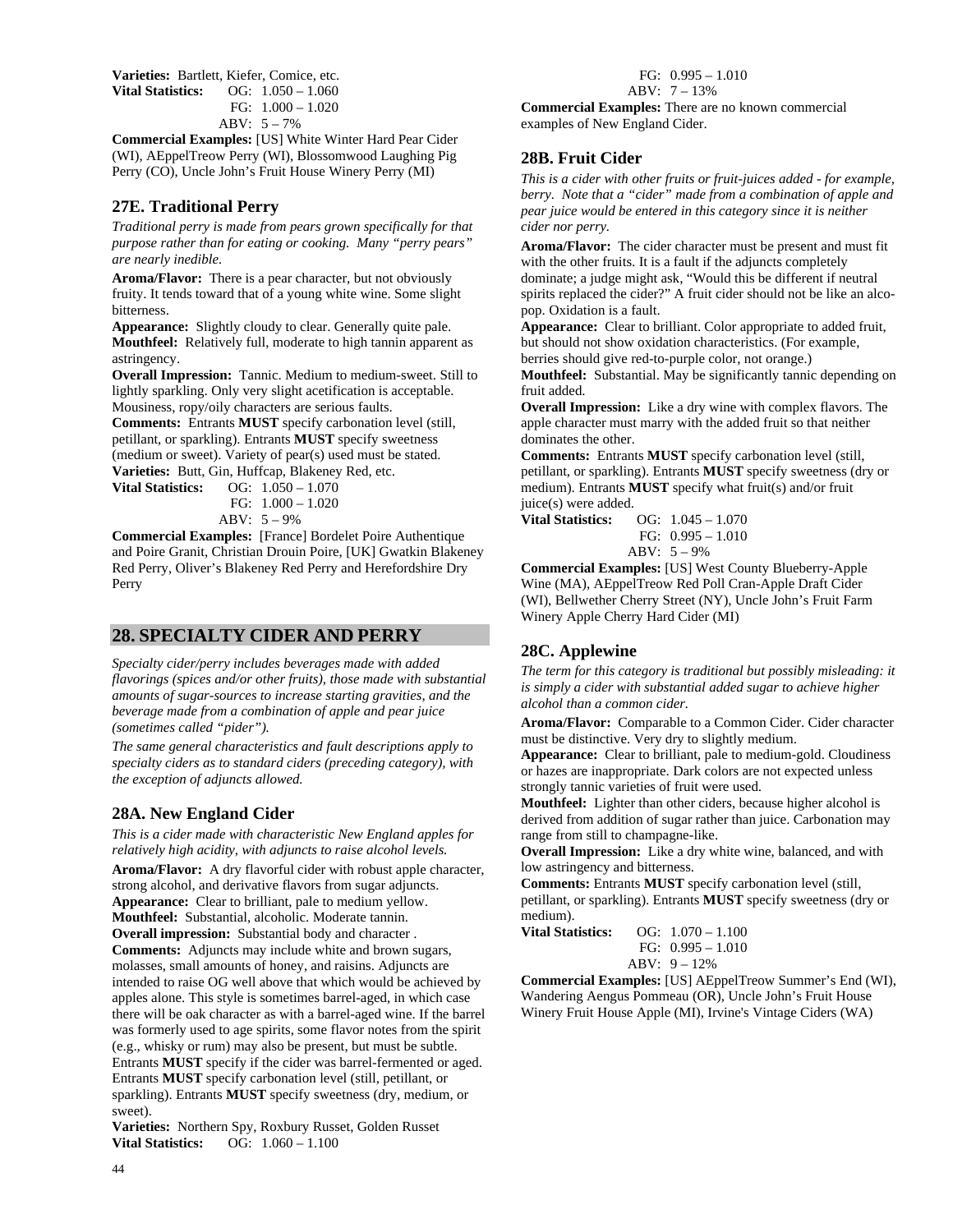#### <span id="page-47-0"></span>**28D. Other Specialty Cider/Perry**

*This is an open-ended category for cider or perry with other adjuncts such that it does not fit any of the categories above. This includes the use of spices and/or other sweeteners. A cider with added honey may be entered here if the cider character remains dominant. Otherwise it should be entered as mead in the cyser sub-category.* 

**Aroma/Flavor:** The cider character must always be present, and must fit with adjuncts.

**Appearance:** Clear to brilliant. Color should be that of a common cider unless adjuncts are expected to contribute color.

**Mouthfeel:** Average body, may show tannic (astringent) or heavy body as determined by adjuncts.

**Comments:** Entrants **MUST** specify all major ingredients and adjuncts. Entrants **MUST** specify carbonation level (still, petillant, or sparkling). Entrants **MUST** specify sweetness (dry or medium). **Vital Statistics:** OG:  $1.045 - 1.100$ 

**OG:**  $1.045 - 1.100$ 

FG: 0.995 – 1.020

ABV: 5 – 12%

**Commercial Examples:** [US] Red Barn Cider Fire Barrel (WA), AEppelTreow Pear Wine and Sparrow Spiced Cider (WI)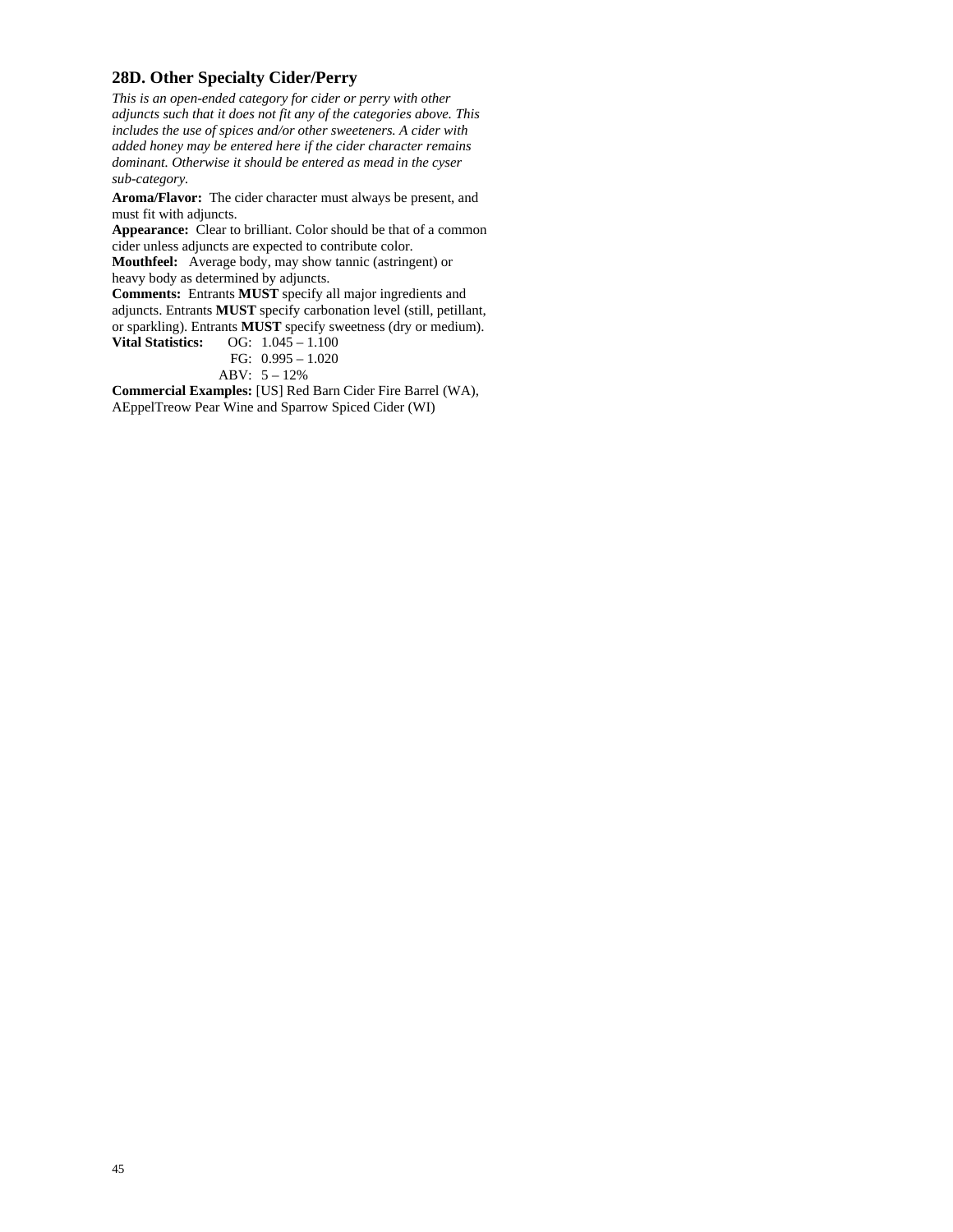# <span id="page-48-0"></span>**2004 BJCP STYLE CHART, 2008 Update**

| <b>STYLE</b>                                      | <b>OG</b> | FG           | $ABV\%$      | <b>IBU</b> | <b>SRM</b> |
|---------------------------------------------------|-----------|--------------|--------------|------------|------------|
| <b>1. LIGHT LAGER</b>                             |           |              |              |            |            |
| A. Lite American Lager                            | 1.028-40  | 0.998-1.008  | $2.8 - 4.2$  | $8 - 12$   | $2 - 3$    |
| <b>B.</b> Standard American Lager                 | 1.040-50  | 1.004-10     | $4.2 - 5.3$  | $8 - 15$   | $2 - 4$    |
| C. Premium American Lager                         | 1.046-56  | 1.008-12     | $4.6 - 6.0$  | $15 - 25$  | $2 - 6$    |
| D. Munich Helles                                  | 1.045-51  | 1.008-12     | $4.7 - 5.4$  | $16-22$    | $3 - 5$    |
| E. Dortmunder Export                              | 1.048-56  | 1.010-15     | $4.8 - 6.0$  | $23 - 30$  | $4 - 6$    |
| 2. PILSNER                                        |           |              |              |            |            |
| A. German Pilsner (Pils)                          | 1.044-50  | 1.008-13     | $4.4 - 5.2$  | $25 - 45$  | $2 - 5$    |
| <b>B.</b> Bohemian Pilsener                       | 1.044-56  | 1.013-17     | $4.2 - 5.4$  | $35 - 45$  | $3.5 - 6$  |
| C. Classic American Pilsner                       | 1.044-60  | 1.010-15     | $4.5 - 6.0$  | $25 - 40$  | $3-6$      |
| 3. EUROPEAN AMBER LAGER                           |           |              |              |            |            |
| A. Vienna Lager                                   | 1.046-52  | 1.010-14     | $4.5 - 5.5$  | 18-30      | $10-16$    |
| B. Oktoberfest/Märzen                             | 1.050-57  | 1.012-16     | $4.8 - 5.7$  | $20 - 28$  | $7 - 14$   |
| <b>4. DARK LAGER</b>                              |           |              |              |            |            |
| A. Dark American Lager                            | 1.044-56  | 1.008-12     | $4.2 - 6.0$  | $8 - 20$   | $14-22$    |
| <b>B.</b> Munich Dunkel                           | 1.048-56  | 1.010-16     | $4.5 - 5.6$  | 18-28      | 14-28      |
| C. Schwarzbier                                    | 1.046-52  | 1.010-16     | $4.4 - 5.4$  | $22 - 32$  | $17 - 30$  |
| <b>5. BOCK</b>                                    |           |              |              |            |            |
| A. Maibock/Helles Bock                            | 1.064-72  | 1.011-18     | $6.3 - 7.4$  | 23-35      | $6 - 11$   |
| <b>B.</b> Traditional Bock                        | 1.064-72  | 1.013-19     | $6.3 - 7.2$  | 20-27      | 14-22      |
| C. Doppelbock                                     | 1.072-112 | 1.016-24     | $7.0 - 10.0$ | 16-26      | $6 - 25$   |
| D. Eisbock                                        | 1.078-120 | 1.020-35     | $9.0 - 14.0$ | $25 - 35$  | 18-30      |
| <b>6. LIGHT HYBRID BEER</b>                       |           |              |              |            |            |
| A. Cream Ale                                      | 1.042-55  | 1.006-12     | $4.2 - 5.6$  | $15 - 20$  | $2.5 - 5$  |
| <b>B.</b> Blonde Ale                              | 1.038-54  | 1.008-13     | $3.8 - 5.5$  | 15-28      | $3-6$      |
| C. Kölsch                                         | 1.044-50  | 1.007-11     | $4.4 - 5.2$  | $20 - 30$  | $3.5 - 5$  |
| D. American Wheat or Rye Beer                     | 1.040-55  | 1.008-13     | $4.0 - 5.5$  | 15-30      | $3-6$      |
| 7. AMBER HYBRID BEER                              |           |              |              |            |            |
| A. North German Altbier                           | 1.046-54  | 1.010-15     | $4.5 - 5.2$  | 25-40      | $13-19$    |
| B. California Common Beer                         | 1.048-54  | $1.011 - 14$ | $4.5 - 5.5$  | $30 - 45$  | $10 - 14$  |
| C. Düsseldorf Altbier                             | 1.046-54  | 1.010-15     | $4.5 - 5.2$  | 35-50      | $11 - 17$  |
| 8. ENGLISH PALE ALE                               |           |              |              |            |            |
| A. Standard/Ordinary Bitter                       | 1.032-40  | $1.007 - 11$ | $3.2 - 3.8$  | $25 - 35$  | $4 - 14$   |
| B. Special/Best/Premium Bitter                    | 1.040-48  | 1.008-12     | $3.8 - 4.6$  | 25-40      | $5-16$     |
| C. Extra Special/Strong Bitter (English Pale Ale) | 1.048-60  | $1.010 - 16$ | $4.6 - 6.2$  | $30 - 50$  | $6 - 18$   |
| 9. SCOTTISH AND IRISH ALE                         |           |              |              |            |            |
| A. Scottish Light 60/-                            | 1.030-35  | 1.010-13     | $2.5 - 3.2$  | $10 - 20$  | $9 - 17$   |
| B. Scottish Heavy 70/-                            | 1.035-40  | $1.010 - 15$ | $3.2 - 3.9$  | $10-25$    | $9 - 17$   |
| C. Scottish Export 80/-                           | 1.040-54  | 1.010-16     | $3.9 - 5.0$  | 15-30      | $9 - 17$   |
| D. Irish Red Ale                                  | 1.044-60  | $1.010 - 14$ | $4.0 - 6.0$  | 17-28      | $9 - 18$   |
| E. Strong Scotch Ale                              | 1.070-130 | 1.018-56     | $6.5 - 10.0$ | 17-35      | $14 - 25$  |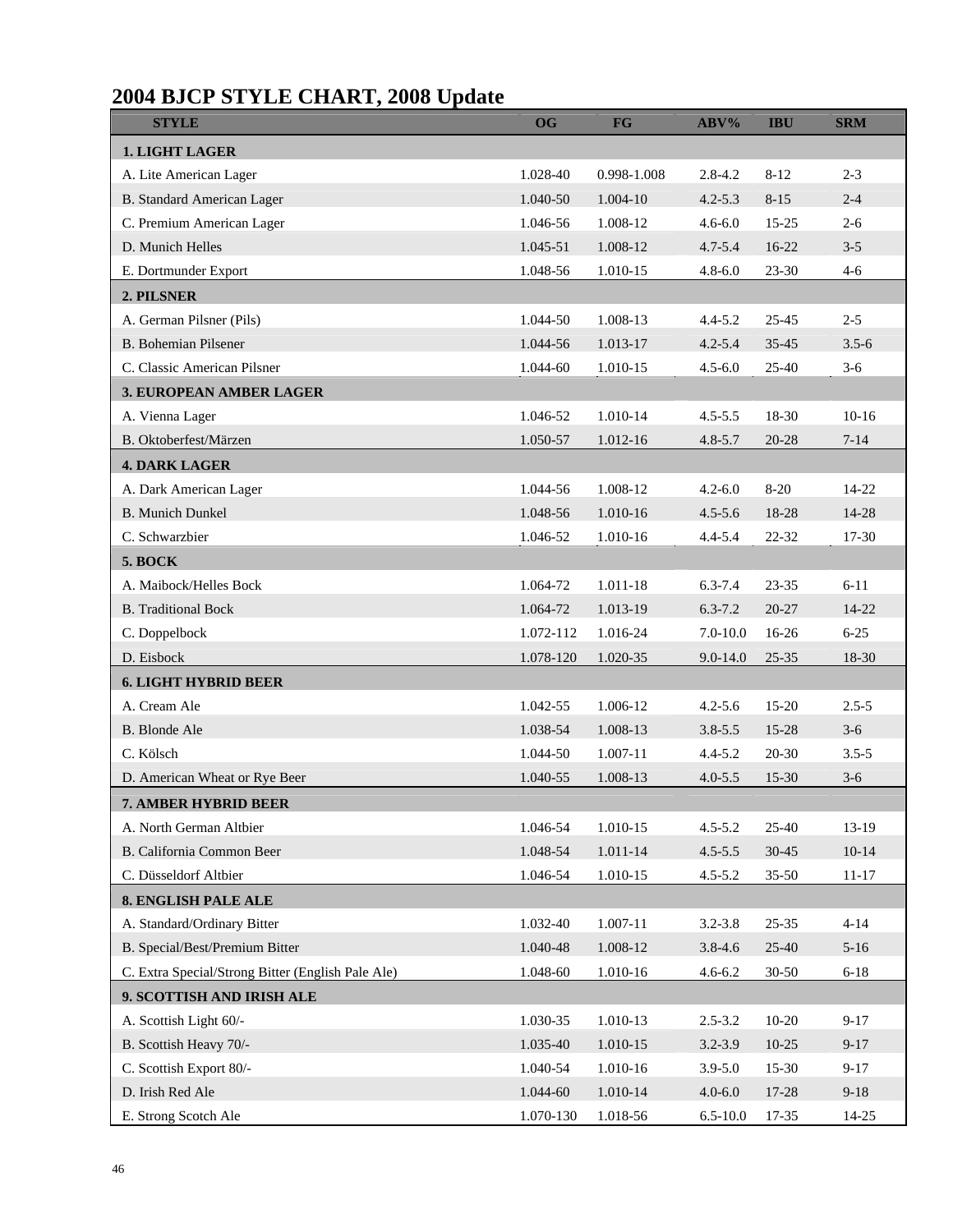| <b>STYLE</b>                         | <b>OG</b> | FG           | $ABV\%$      | <b>IBU</b> | <b>SRM</b> |
|--------------------------------------|-----------|--------------|--------------|------------|------------|
| <b>10. AMERICAN ALE</b>              |           |              |              |            |            |
| A. American Pale Ale                 | 1.045-60  | 1.010-15     | $4.5 - 6.2$  | $30 - 45$  | $5 - 14$   |
| <b>B.</b> American Amber Ale         | 1.045-60  | 1.010-15     | $4.5 - 6.2$  | 25-40      | $10-17$    |
| C. American Brown Ale                | 1.045-60  | 1.010-16     | $4.3 - 6.2$  | 20-40      | 18-35      |
| <b>11. ENGLISH BROWN ALE</b>         |           |              |              |            |            |
| A. Mild                              | 1.030-38  | 1.008-13     | $2.8 - 4.5$  | $10-25$    | $12 - 25$  |
| B. Southern English Brown Ale        | 1.033-42  | $1.011 - 14$ | $2.8 - 4.1$  | $12 - 20$  | 19-35      |
| C. Northern English Brown Ale        | 1.040-52  | 1.008-13     | $4.2 - 5.4$  | $20 - 30$  | 12-22      |
| 12. PORTER                           |           |              |              |            |            |
| A. Brown Porter                      | 1.040-52  | 1.008-14     | $4.0 - 5.4$  | 18-35      | 20-30      |
| <b>B.</b> Robust Porter              | 1.048-65  | 1.012-16     | $4.8 - 6.5$  | $25 - 50$  | $22 - 35$  |
| C. Baltic Porter                     | 1.060-90  | 1.016-24     | 5.5-9.5      | 20-40      | 17-30      |
| <b>13. STOUT</b>                     |           |              |              |            |            |
| A. Dry Stout                         | 1.036-50  | 1.007-11     | $4.0 - 5.0$  | $30 - 45$  | 25-40      |
| <b>B.</b> Sweet Stout                | 1.044-60  | 1.012-24     | $4.0 - 6.0$  | 20-40      | $30 - 40$  |
| C. Oatmeal Stout                     | 1.048-65  | 1.010-18     | $4.2 - 5.9$  | $25 - 40$  | 22-40      |
| D. Foreign Extra Stout               | 1.056-75  | 1.010-18     | $5.5 - 8.0$  | $30 - 70$  | $30 - 40$  |
| E. American Stout                    | 1.050-75  | 1.010-22     | $5.0 - 7.0$  | 35-75      | 30-40      |
| F. Russian Imperial Stout            | 1.075-115 | 1.018-30     | 8.0-12.0     | 50-90      | 30-40      |
| 14. INDIA PALE ALE (IPA)             |           |              |              |            |            |
| A. English IPA                       | 1.050-75  | 1.010-18     | $5.0 - 7.5$  | $40 - 60$  | $8 - 14$   |
| <b>B.</b> American IPA               | 1.056-75  | 1.010-18     | $5.5 - 7.5$  | $40 - 70$  | $6 - 15$   |
| C. Imperial IPA                      | 1.070-90  | 1.010-20     | $7.5 - 10.0$ | 60-120     | $8 - 15$   |
| <b>15. GERMAN WHEAT AND RYE BEER</b> |           |              |              |            |            |
| A. Weizen/Weissbier                  | 1.044-52  | 1.010-14     | $4.3 - 5.6$  | $8 - 15$   | $2 - 8$    |
| <b>B.</b> Dunkelweizen               | 1.044-56  | 1.010-14     | $4.3 - 5.6$  | $10-18$    | $14 - 23$  |
| C. Weizenbock                        | 1.064-90  | 1.015-22     | $6.5 - 8.0$  | $15-30$    | $12 - 25$  |
| D. Roggenbier (German Rye Beer)      | 1.046-56  | 1.010-14     | $4.5 - 6.0$  | $10-20$    | $14-19$    |
| <b>16. BELGIAN AND FRENCH ALE</b>    |           |              |              |            |            |
| A. Witbier                           | 1.044-52  | 1.008-12     | $4.5 - 5.5$  | $10-20$    | $2 - 4$    |
| B. Belgian Pale Ale                  | 1.048-54  | 1.010-14     | $4.8 - 5.5$  | $20-30$    | $8 - 14$   |
| C. Saison                            | 1.048-65  | 1.002-12     | $5.0 - 7.0$  | $20 - 35$  | $5 - 14$   |
| D. Bière de Garde                    | 1.060-80  | 1.008-16     | $6.0 - 8.5$  | 18-28      | $6 - 19$   |
| E. Belgian Specialty Ale             | Variable  | Variable     | Variable     | Variable   | Variable   |
| 17. SOUR ALE                         |           |              |              |            |            |
| A. Berliner Weisse                   | 1.028-32  | 1.003-06     | $2.8 - 3.8$  | $3 - 8$    | $2 - 3$    |
| <b>B. Flanders Red Ale</b>           | 1.048-57  | 1.002-12     | $4.6 - 6.5$  | $10-25$    | $10 - 16$  |
| C. Flanders Brown Ale/Oud Bruin      | 1.040-74  | 1.008-12     | $4.0 - 8.0$  | $20 - 25$  | $15 - 22$  |
| D. Straight (Unblended) Lambic       | 1.040-54  | $1.001 - 10$ | $5.0 - 6.5$  | $0 - 10$   | $3 - 7$    |
| E. Gueuze                            | 1.040-60  | 1.000-06     | $5.0 - 8.0$  | $0 - 10$   | $3 - 7$    |
| F. Fruit Lambic                      | 1.040-60  | $1.000 - 10$ | $5.0 - 7.0$  | $0 - 10$   | $3 - 7$    |